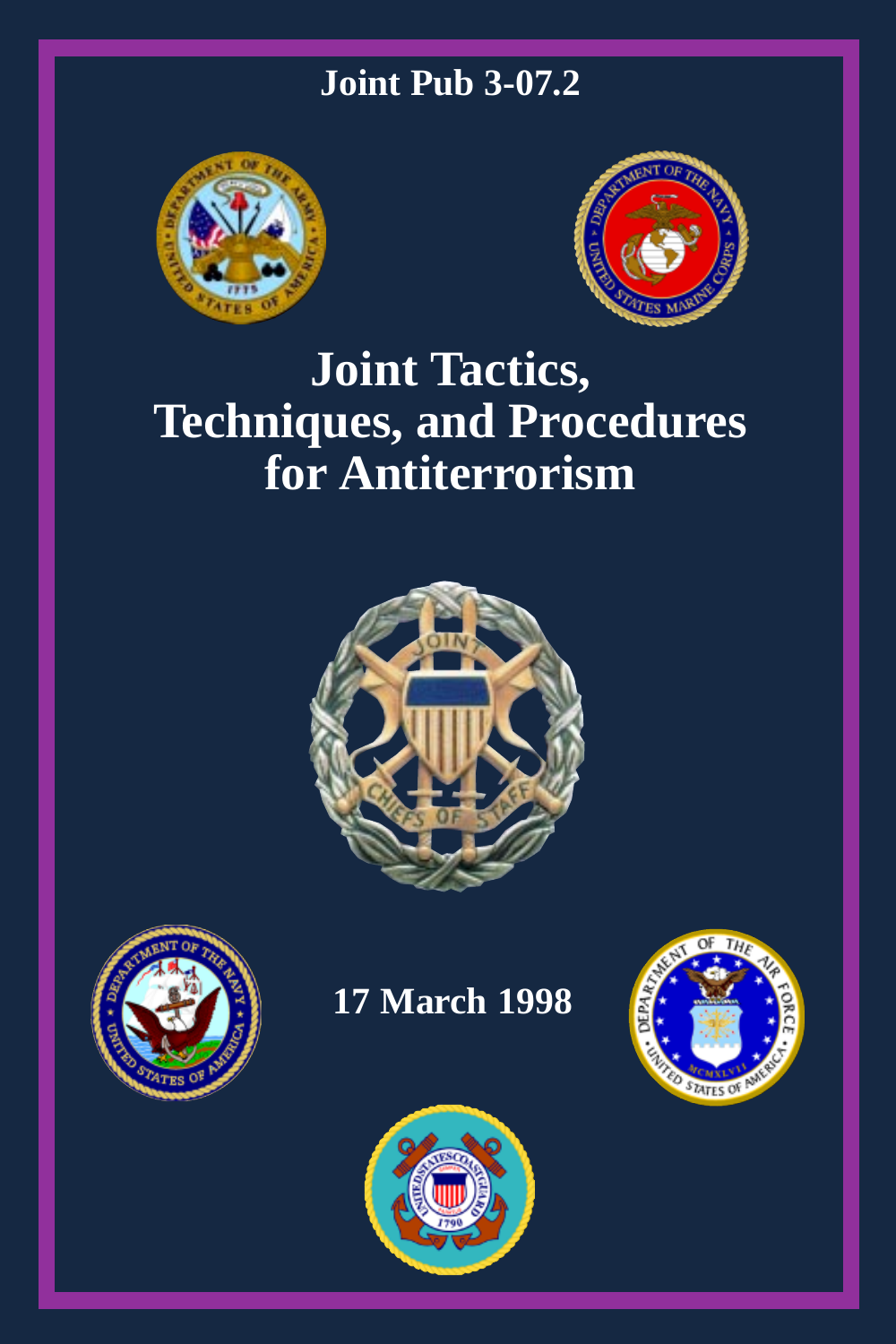

**T**his second edition of Joint Pub 3-07.2, "Joint Tactics, Techniques, and Procedures for Antiterrorism," represents a significant improvement in the key area of force protection.

 Joint Pub 3-07.2 provides tactics, techniques, and procedures for the conduct of US antiterrorism operations in joint operations. It discusses US national policy, explains key responsibilities for antiterrorism actions, and covers key command and control relationships.

The guidance contained herein provides joint force commanders with the knowledge needed to organize, plan, train for, and conduct antiterrorism operations.

Experience has shown that force protection must be a high priority for any commander. Antiterrorism is essential to a force protection program. Commanders must understand the content of this publication and bring it to bear during joint and multinational operations. Please ensure the widest distribution of this and other joint publications, and promote their use at every opportunity.

H. SHELTON Chairman of the Joint Chiefs of Staff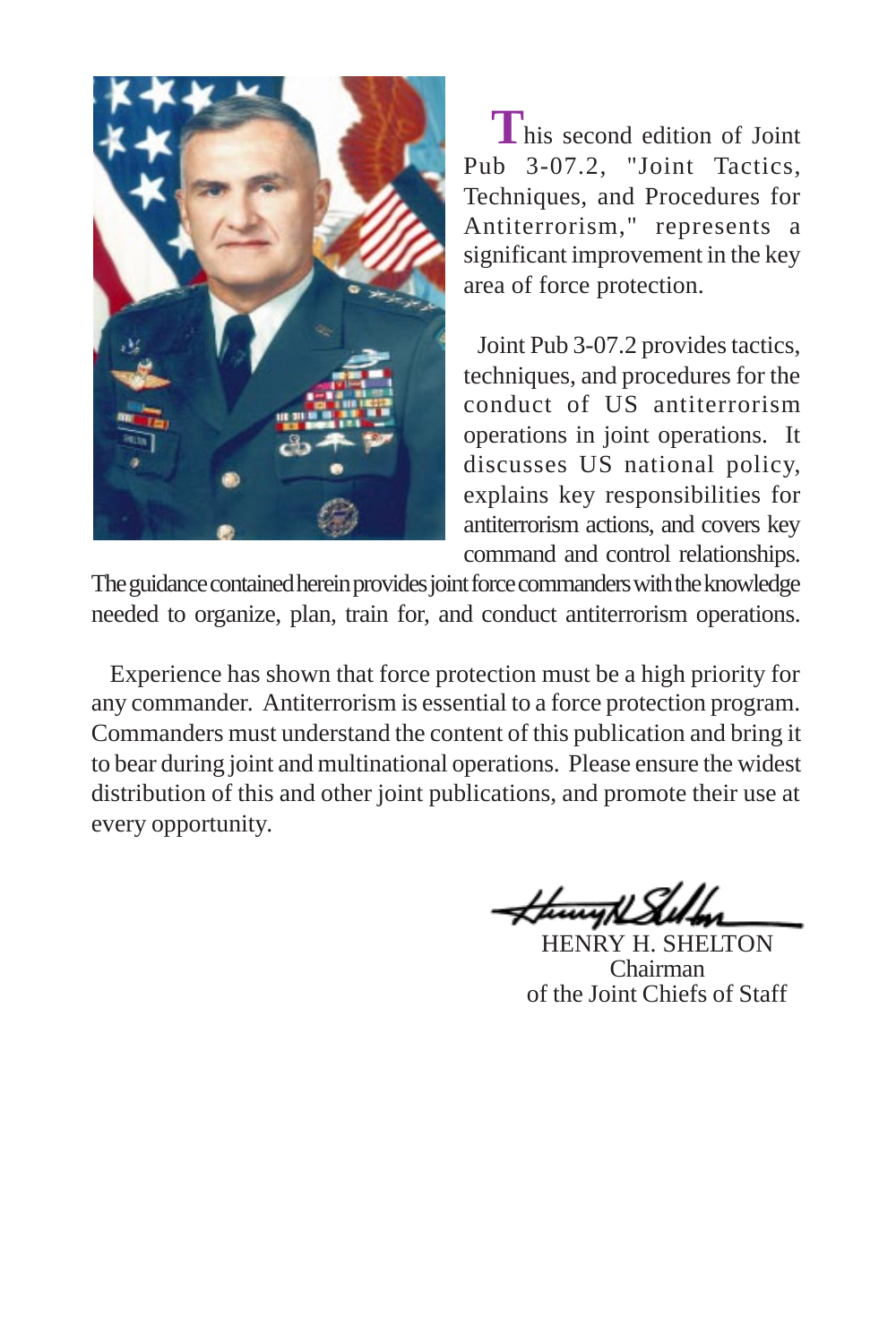# **PREFACE**

#### **1. Scope**

This publication sets forth the tactics, techniques, and procedures governing the joint conduct of US antiterrorism operations. It provides a basis for understanding US national policy and general objectives relating to antiterrorism and explains important Department of Defense and US Government agency command and control relationships. In addition, it outlines basic US military antiterrorism capabilities and provides commanders with guidance on how to organize, plan, and train for the employment of US forces in interagency and multinational antiterrorism operations.

#### **2. Purpose**

This publication has been prepared under the direction of the Chairman of the Joint Chiefs of Staff. It sets forth doctrine and selected joint tactics, techniques, and procedures (JTTP) to govern the joint activities and performance of the Armed Forces of the United States in joint operations and provides the doctrinal basis for US military involvement in multinational and interagency operations. It provides military guidance for the exercise of authority by combatant commanders and other joint force commanders and prescribes doctrine and selected tactics, techniques, and procedures for joint operations and training. It provides military guidance for use by the Armed Forces in preparing their appropriate plans. It is not the intent of this publication to restrict the authority of the joint force commander (JFC) from organizing the force and executing the mission in a manner the JFC deems most appropriate to ensure unity of effort in the accomplishment of the overall mission.

#### **3. Application**

a. Doctrine and selected tactics, techniques, and procedures and guidance established in this publication apply to the commanders of combatant commands, subunified commands, joint task forces, and subordinate components of these commands. These principles and guidance also may apply when significant forces of one Service are attached to forces of another Service or when significant forces of one Service support forces of another Service.

b. The guidance in this publication is authoritative; as such, this doctrine (or JTTP) will be followed except when, in the judgment of the commander, exceptional circumstances dictate otherwise. If conflicts arise between the contents of this publication and the contents of Service publications, this publication will take precedence for the activities of joint forces unless the Chairman of the Joint Chiefs of Staff, normally in coordination with the other members of the Joint Chiefs of Staff, has provided more current and specific guidance. Commanders of forces operating as part of a multinational (alliance or coalition) military command should follow multinational doctrine and procedures ratified by the United States. For doctrine and procedures not ratified by the United States, commanders should evaluate and follow the multinational command's doctrine and procedures, where applicable.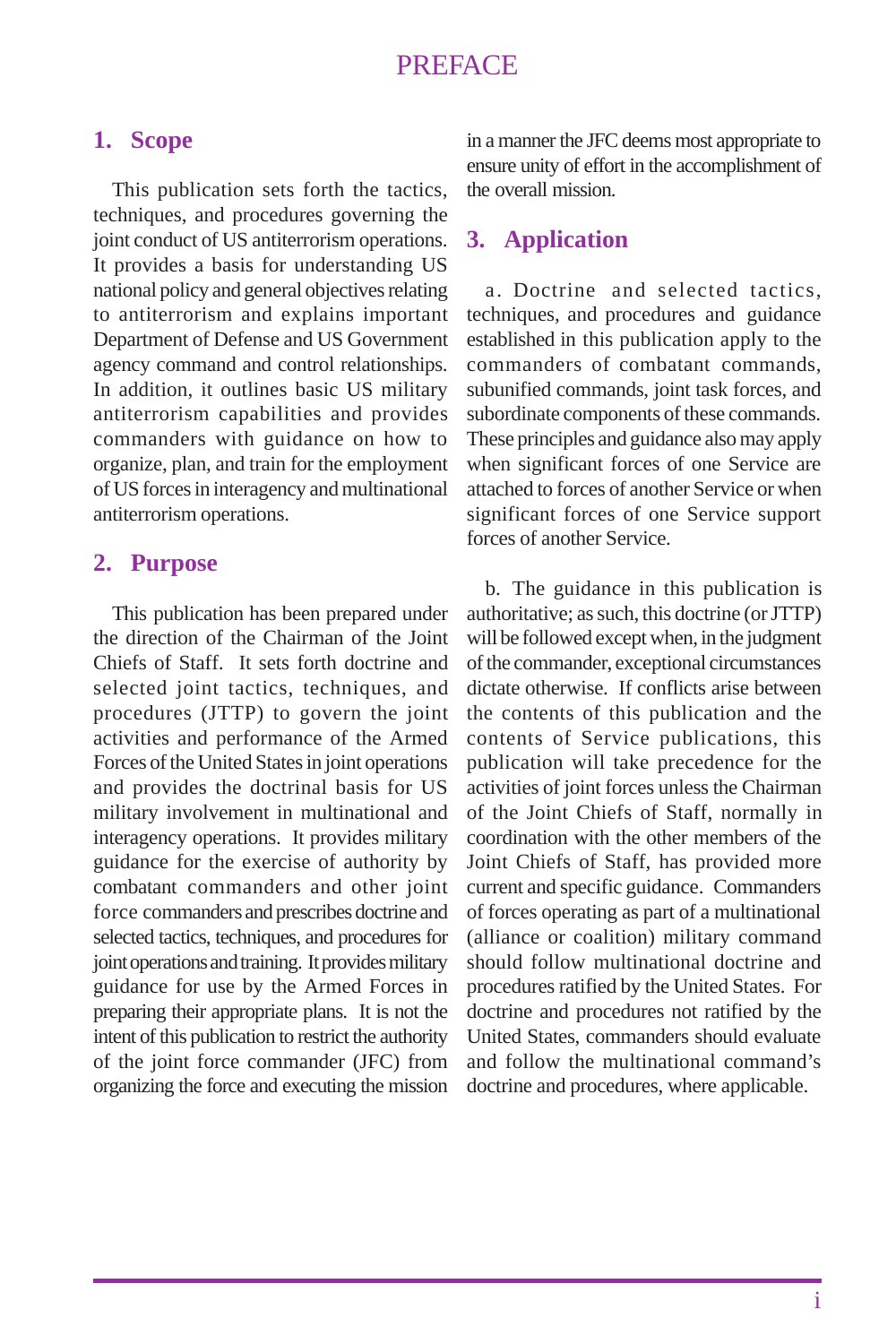Intentionally Blank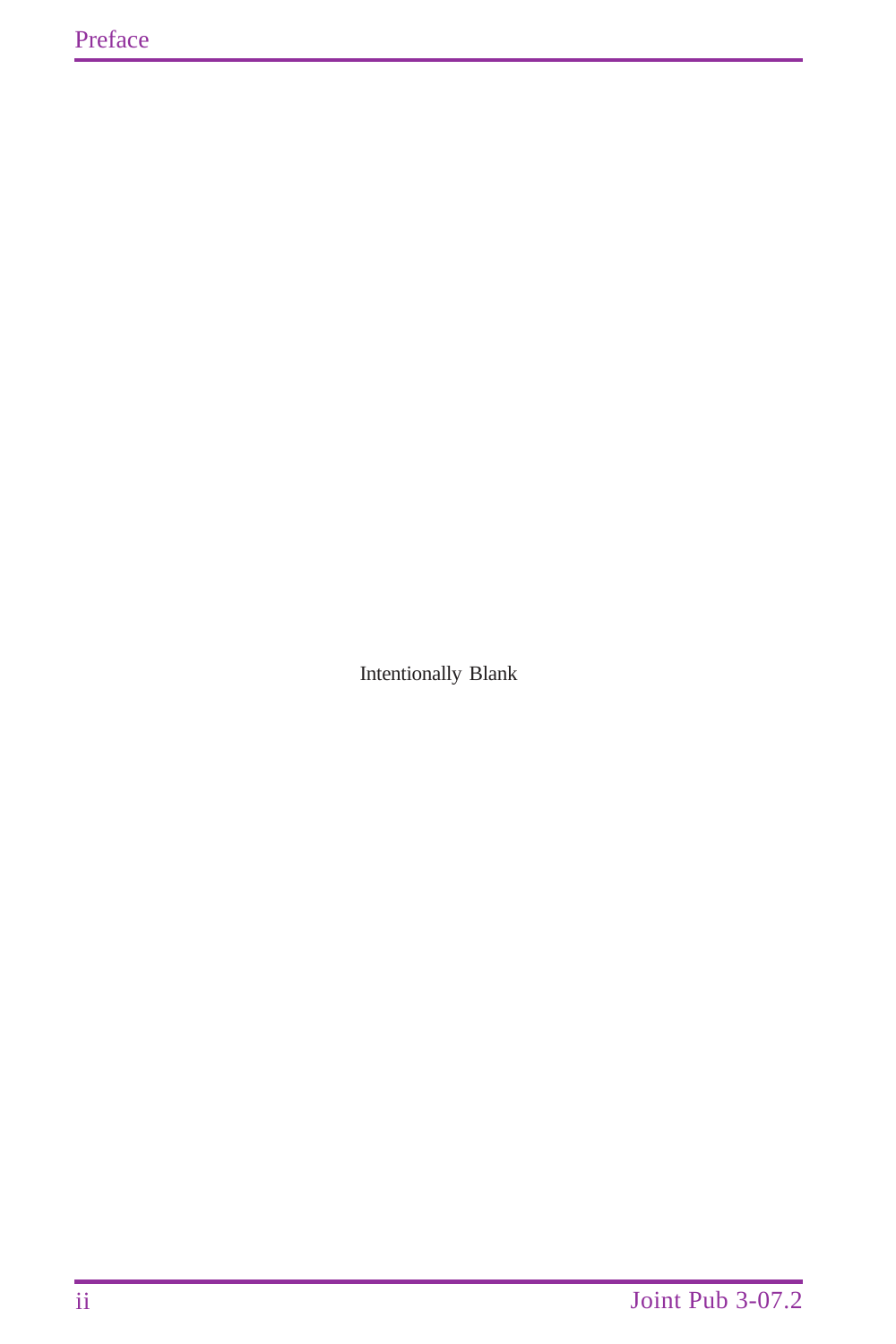# **TABLE OF CONTENTS**

#### PAGE

#### **CHAPTER I INTRODUCTION**

#### **CHAPTER II**

## TERRORIST THREAT

#### **CHAPTER III**

#### **LEGAL CONSIDERATIONS**

| SECTION B. LEGAL CONSIDERATIONS: PERMISSIBLE LIMITS OF |  |
|--------------------------------------------------------|--|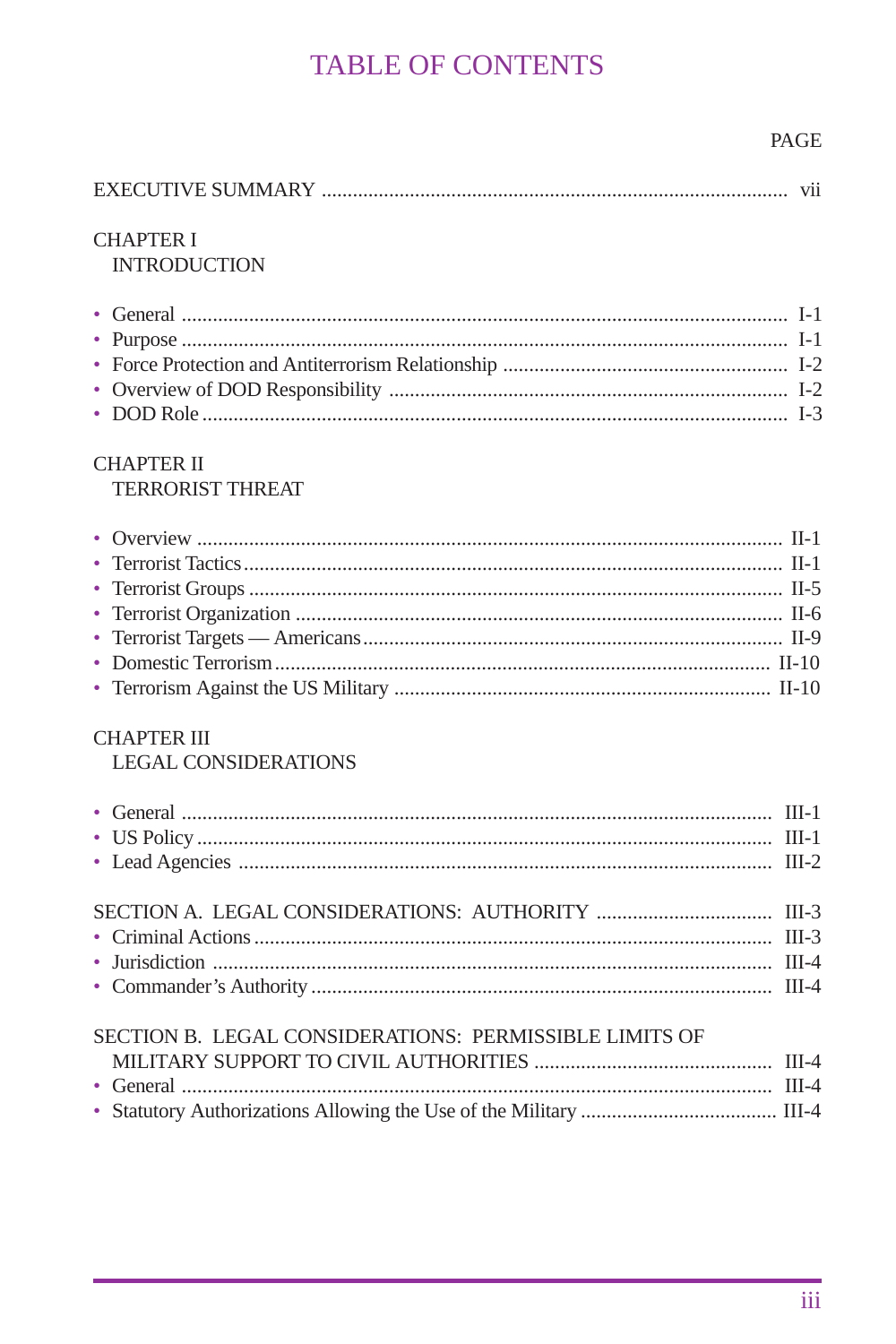# Table of Contents

| SECTION C. LEGAL CONSIDERATIONS: JURISDICTION AND AUTHORITY                           |  |
|---------------------------------------------------------------------------------------|--|
|                                                                                       |  |
| • Jurisdictional Status of Federal Property in the United States, Its Territories,    |  |
|                                                                                       |  |
| • Federal Authority in the United States, Its Territories, and Its Possessions  III-8 |  |
|                                                                                       |  |
|                                                                                       |  |
| SECTION D. LEGAL CONSIDERATIONS: FEDERAL AGENCIES AND THE                             |  |
|                                                                                       |  |
|                                                                                       |  |
|                                                                                       |  |
|                                                                                       |  |
|                                                                                       |  |
|                                                                                       |  |
|                                                                                       |  |
|                                                                                       |  |
|                                                                                       |  |
| <b>CHAPTER IV</b>                                                                     |  |
| ANTITERRORISM PROGRAM; INSTALLATION, BASE, SHIP, UNIT, AND PORT                       |  |
|                                                                                       |  |
|                                                                                       |  |
|                                                                                       |  |
|                                                                                       |  |
| <b>CHAPTER V</b>                                                                      |  |
| INTELLIGENCE, COUNTERINTELLIGENCE, AND THREAT ANALYSIS                                |  |
| SECTION A. INTELLIGENCE AND COUNTERINTELLIGENCE  V-1                                  |  |
|                                                                                       |  |
|                                                                                       |  |
|                                                                                       |  |
|                                                                                       |  |
|                                                                                       |  |
|                                                                                       |  |
|                                                                                       |  |
|                                                                                       |  |
| <b>CHAPTER VI</b>                                                                     |  |
| <b>CRISIS MANAGEMENT EXECUTION</b>                                                    |  |
|                                                                                       |  |
|                                                                                       |  |
|                                                                                       |  |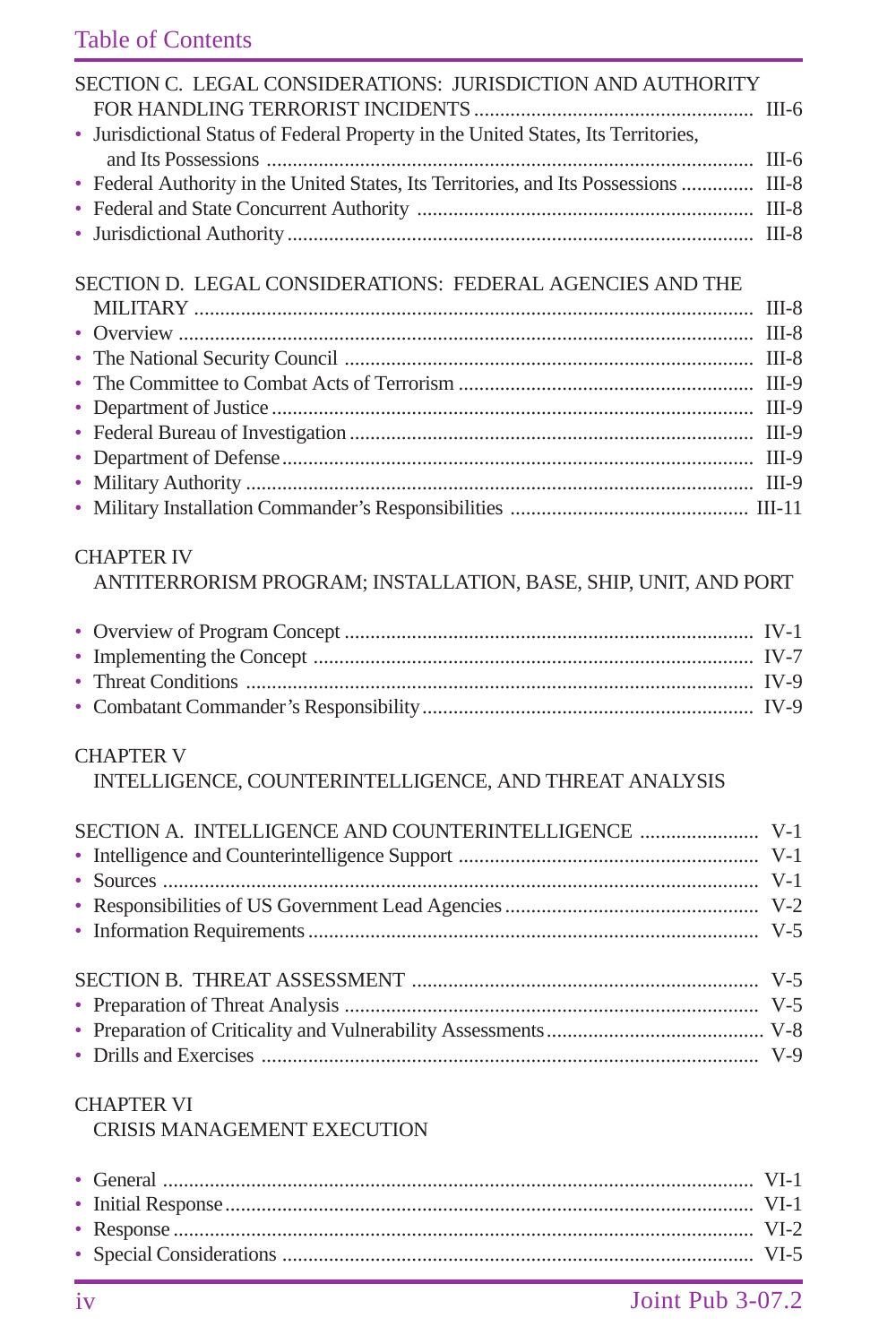#### CHAPTER VII [PREVENTIVE MEASURES AND CONSIDERATIONS](#page-76-0)

#### [APPENDIX](#page-86-0)

| B        |  |
|----------|--|
| C        |  |
| D        |  |
| E.       |  |
| F        |  |
| G        |  |
| H        |  |
| J        |  |
| K        |  |
| L        |  |
| M        |  |
| N.       |  |
| $\Omega$ |  |
| P        |  |
|          |  |

#### **[GLOSSARY](#page-150-0)**

## [FIGURE](#page-12-0)

| $I-1$   |                                                                   |  |
|---------|-------------------------------------------------------------------|--|
| $II-1$  |                                                                   |  |
| $II-2$  |                                                                   |  |
| $II-3$  |                                                                   |  |
| $II-4$  |                                                                   |  |
| $III-1$ |                                                                   |  |
| $III-2$ |                                                                   |  |
| $III-3$ |                                                                   |  |
| $IV-1$  |                                                                   |  |
| $IV-2$  |                                                                   |  |
| $IV-3$  | Antiterrorism Program Functions for Installation Commanders  IV-8 |  |
| $IV-4$  |                                                                   |  |
| $IV-5$  |                                                                   |  |
| $V-1$   |                                                                   |  |
| $V-2$   |                                                                   |  |
| $V-3$   |                                                                   |  |
|         |                                                                   |  |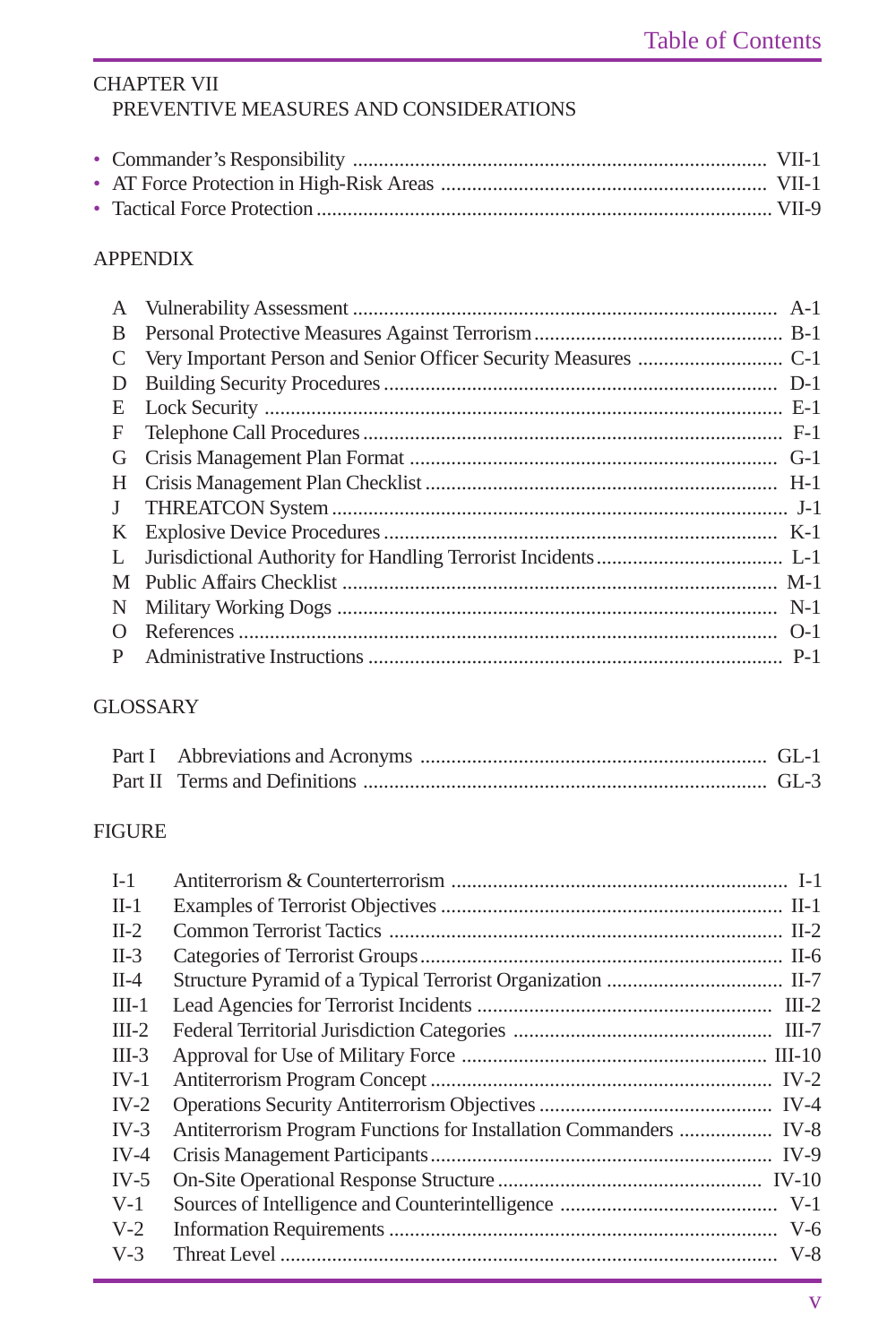# Table of Contents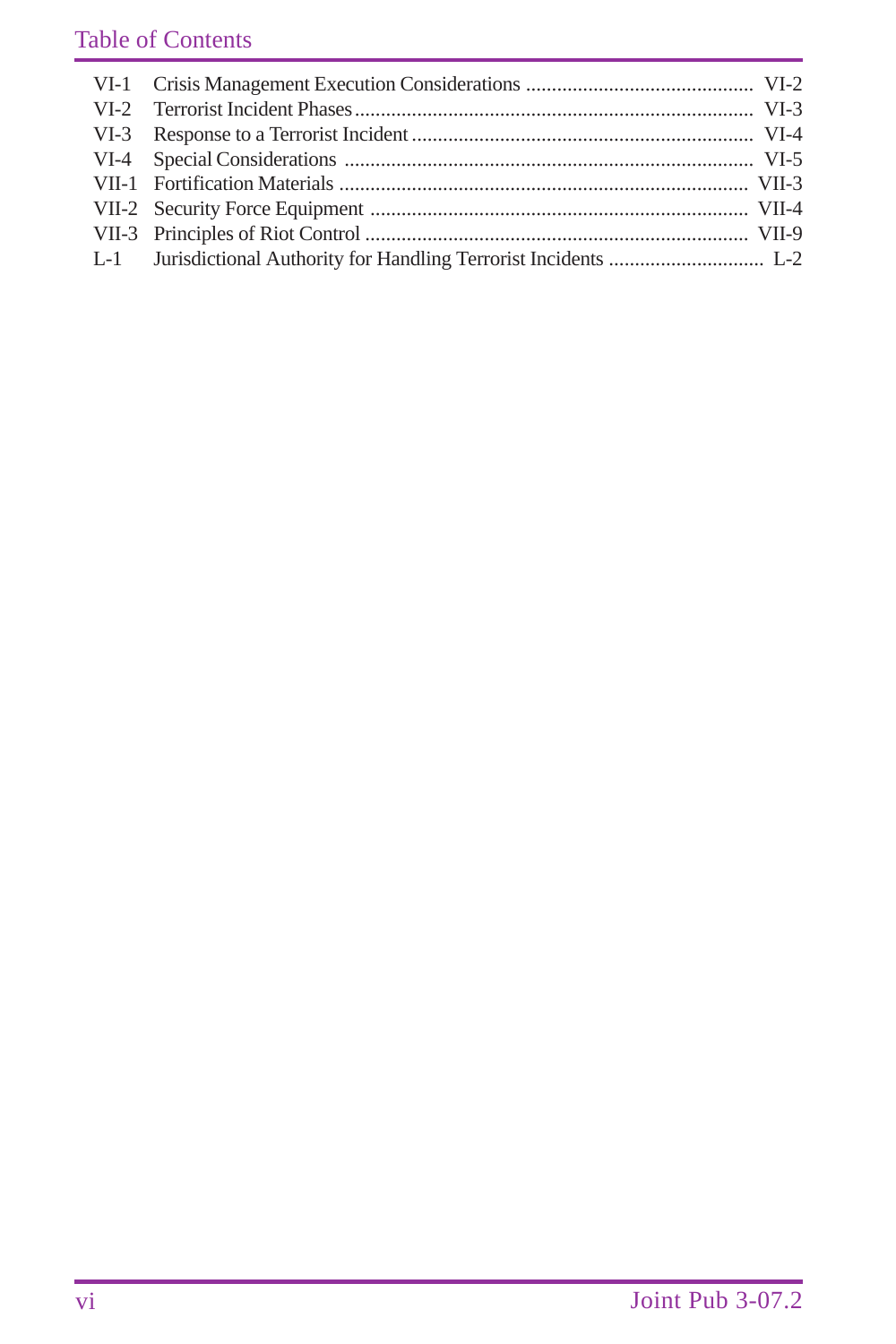# EXECUTIVE SUMMARY **COMMANDER'S OVERVIEW**

- <span id="page-8-0"></span>**• Discusses US National Policy and General Objectives**
- **• Explains Important Department of Defense and US Government Agency Command and Control Relationships**
- **• Outlines Basic US Military Antiterrorism Capabilities**
- **• Provides Guidance for the Employment of US Forces in Antiterrorism Operations**
- **• Explains Legal Considerations Affecting the Implementation of Successful Programs**
- **• Describes Sources of Intelligence and Counterintelligence**

*Combatting terrorism involves actions taken to oppose terrorism throughout the entire threat spectrum.*

# **Combatting Terrorism**

Specific tactics, techniques, and procedures govern the joint conduct of US antiterrorism operations. **Combatting terrorism is an element of force protection** — a security program designed to protect Service members, civilian employees, family members, facilities, and equipment in all locations and situations. Combatting terrorism involves actions (including antiterrorism and counterterrorism) taken to oppose terrorism throughout the entire threat spectrum. Antiterrorism involves **defensive measures** used to reduce the vulnerability to terrorist acts, as opposed to counterterrorism which consists of offensive measures taken to prevent, deter, and respond to terrorism.

## **Department of Defense Roles and Responsibilities**

*The Department of Defense is responsible for protecting its own personnel, bases, deployed forces, equipment, and installations.*

**Every commander**, regardless of echelon of command or branch of Service, **has an inherent responsibility for planning, resourcing, training, exercising, and executing antiterrorism measures** to provide for the security of the command. Likewise, every **military Service member**, **Department of Defense (DOD) employee**, **DOD independent contractor**, and **local national** hired by the Department of Defense, regardless of rank, has an inherent responsibility to **maintain vigilance for possible terrorist**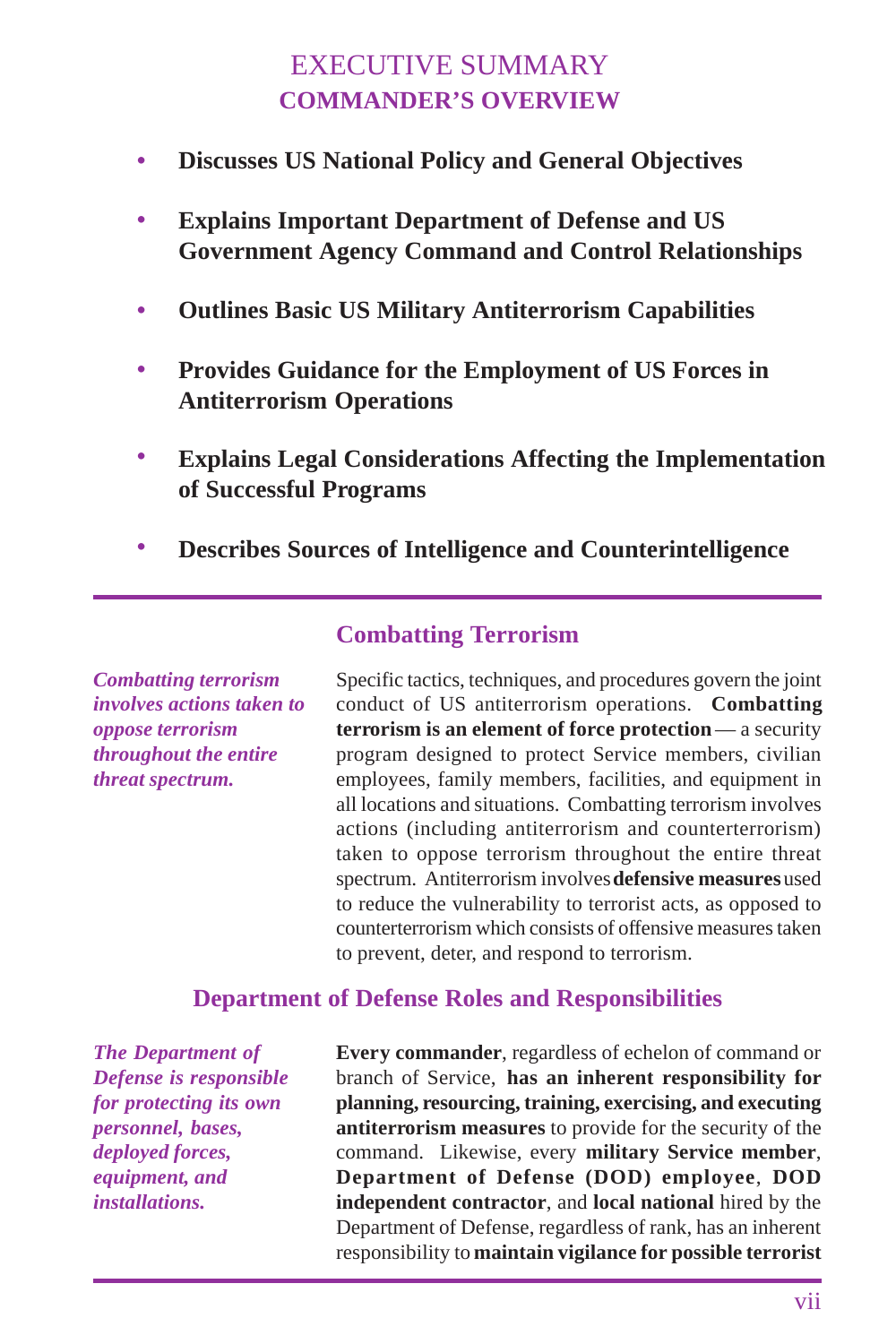*The Department of Defense assists lead agencies in combatting terrorism.*

**actions** and to ensure that, where applicable, family members understand and employ antiterrorism tactics, techniques, and procedures. Specific DOD offices and agencies have been assigned specific responsibilities pertaining to combatting terrorism.

The Department of Defense is not the lead agency for combatting terrorism. **The Department of Defense is responsible for protecting its own personnel, bases, ships, deployed forces, equipment, and installations. The Department of Defense is also responsible for providing technical assistance or forces** when requested by the National Command Authorities. The lead agency is the **Department of State** for incidents outside the United States, the **Department of Justice** for incidents within the United States, and the **Department of Transportation and/or Federal Aviation Administration** for certain aviation incidents. The US Coast Guard is responsible for reducing the risk of maritime terrorist incidents and for manning the National Terrorism Hotline (1-800-424-8802) for reports of actual and/or potential domestic terrorism. All other Federal agencies possessing resources for responding to terrorism are linked together through agency command centers and crisis management groups to ensure effective coordination of the US response.

## **Terrorist Objectives and Tactics**

*Understanding the terrorist threat enables the commander to properly create and employ antiterrorism programs.*

*Terrorists have a variety of objectives and tactics.* Terrorists frequently claim affiliation with **causes or political organizations** to give their actions a claim to respectability. **News media coverage is important to terrorists** who are attempting to incite public fear or gain attention for their cause. A determinant of **tactics and target selection** is the role the terrorist group perceives itself as playing. Terrorism can also be used as either an **overt or a covert aspect of a political movement** engaged in a power struggle within an existing political system. A terrorist group's selection of targets and tactics is also a function of the group's affiliation, level of training, organization, and sophistication.

Examples of **objectives** of a terrorist attack are: to attract publicity for its cause, demonstrate the group's power, show the existing government's lack of power, extract revenge, obtain logistic support, or cause a government to overreact. Just as a terrorist incident may have several objectives, the tactics used may also be combined. The more **common**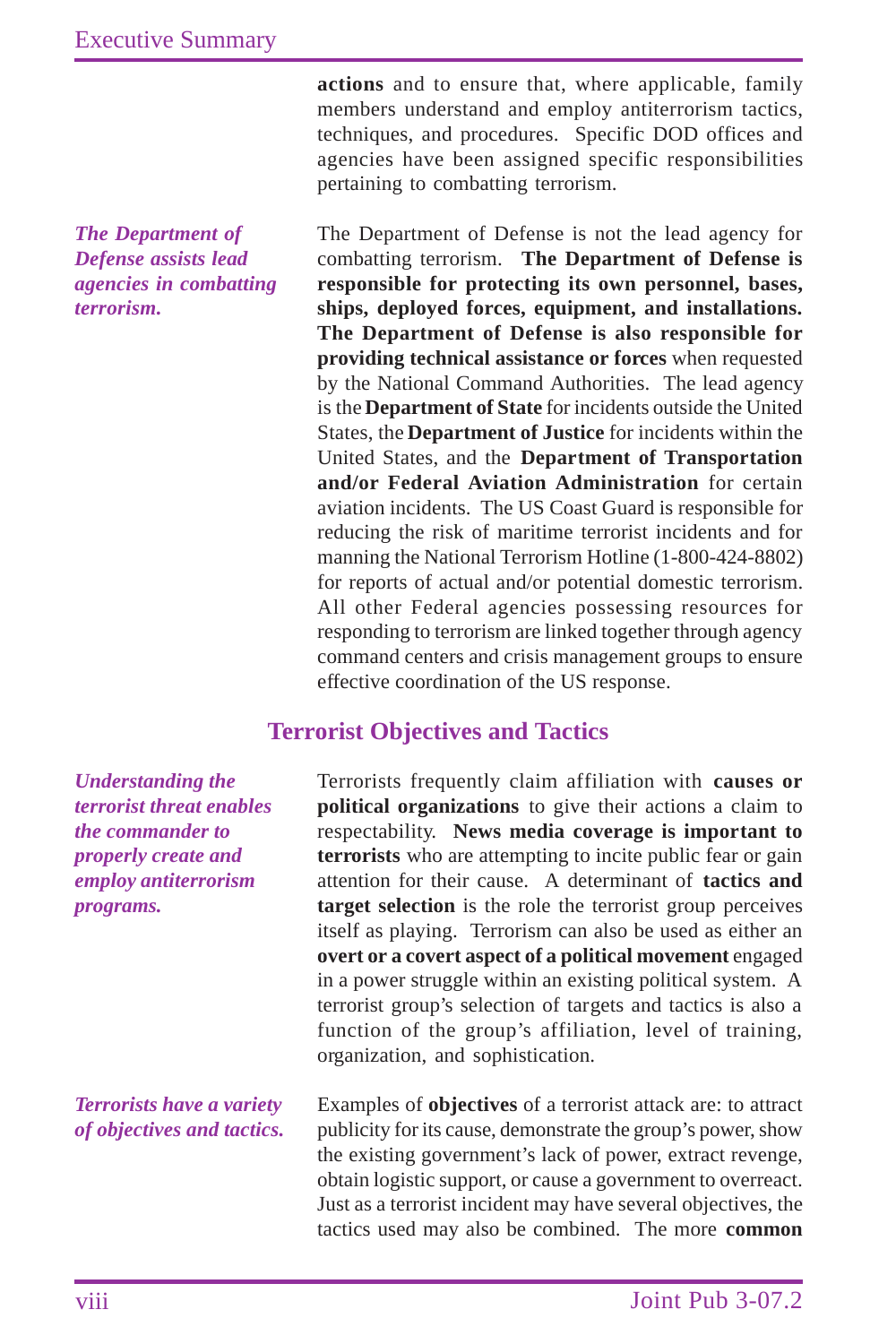**tactics** employed by terrorist groups are assassination, arson, bombing, hostage taking, kidnapping, hijacking, seizure, raids, sabotage, hoaxes, use of special weapons, and environmental destruction. Information systems and information infrastructures may also become targets of terrorist sabotage.

# **Legal Considerations**

A **command judge advocate** participates at all levels of foreign and domestic antiterrorism program planning and implementation. **The commander** of a combatant command, subunified command, joint task force, or component command must coordinate with the command judge advocate to determine the commander's authority in combatting terrorism and to provide a **basic understanding of the legal considerations** affecting the implementation of an effective antiterrorism program. In addition, statutory and regulatory restrictions may limit the type of assistance installation commanders may provide to civilian law enforcement officials investigating terrorist incidents and other crimes. Commanders should coordinate all proposed assistance with the Staff Judge Advocate to ensure compliance with such restrictions.

# **The Antiterrorism Program**

*The antiterrorism program stresses deterrence of terrorist incidents through preventive measures common to all combatant commands and Services.*

The **antiterrorism program concept** represents an **integrated**, **comprehensive approach** within combatant commands and the Services to counter the terrorist threat to military installations, bases, facilities, equipment, and personnel. **The concept has two phases; proactive and reactive.** The proactive phase encompasses the planning, resourcing, preventive measures, preparation, awareness education, and training that take place before a terrorist incident. The reactive phase includes the crisis management actions taken to resolve a terrorist incident.

# **Counterterrorism**

Counterterrorism (CT) is a highly specialized, resourceintensive mission. Certain special operations forces units maintain a high state of readiness to conduct CT operations and possess a full range of CT capabilities. Combatant commanders maintain designated CT contingency forces to respond to CT situations when national assets are not immediately available.

*There are policy and jurisdictional responsibilities that apply to the Armed Forces.*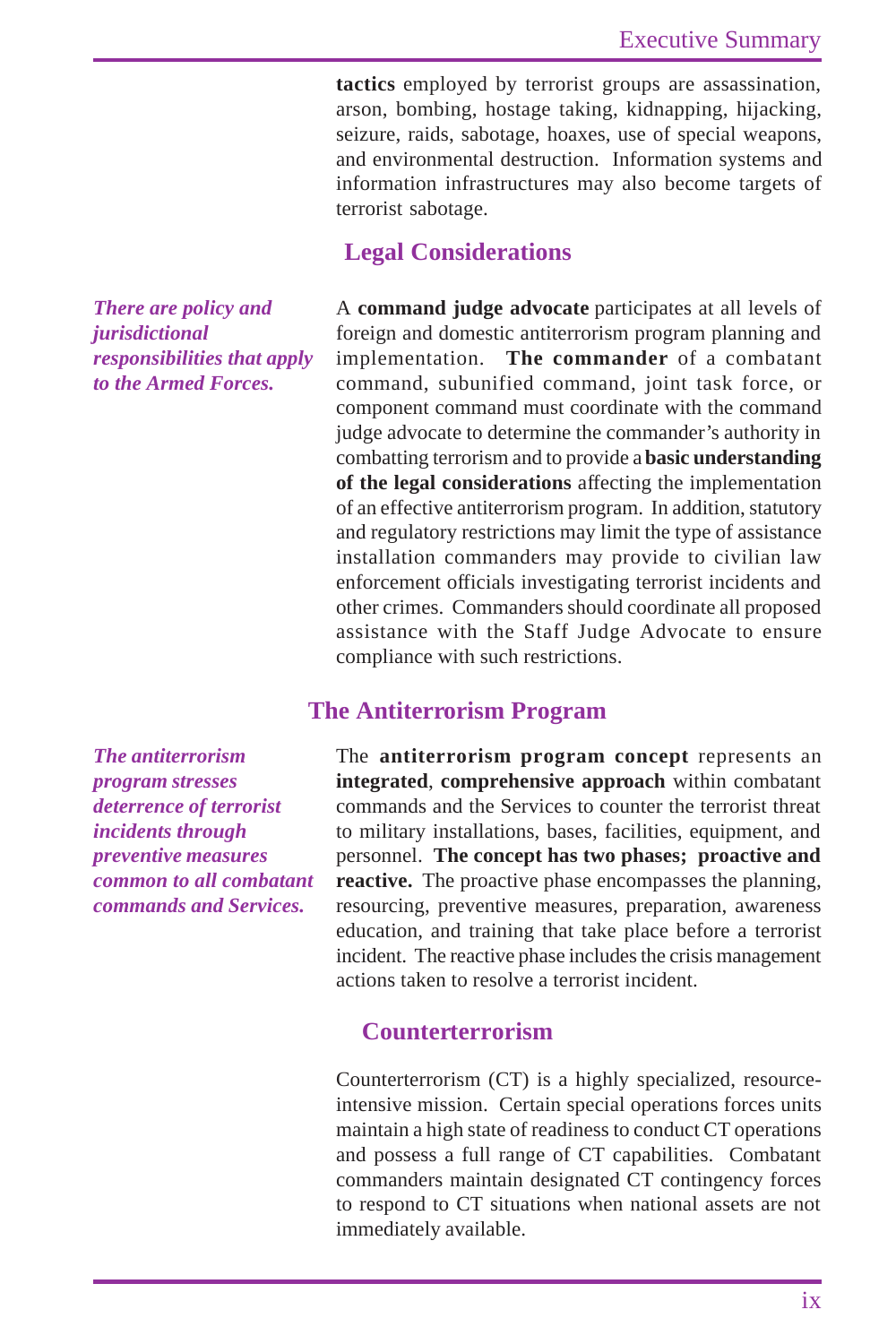# **Intelligence and Counterintelligence**

*Intelligence and counterintelligence are the first line of defense in an antiterrorism program.*

*Preventive and protective security measures should be taken by military units and individual Service members.*

An effective **intelligence and counterintelligence program** is essential in order to identify the terrorist threat. Additionally, counterintelligence provides **warning of potential terrorist attacks** and provides **information for counterterrorism operations**. Effective intelligence and counterintelligence support requires effort, planning and direction, collection and analysis, production, investigations, and dissemination. The entire process is necessary to **provide decision makers with information and timely warning** upon which to take antiterrorism actions. The primary sources of intelligence and counterintelligence for the antiterrorism program are **opensource information**, **criminal records**, **government intelligence**, and **local information**.

# **Prevention**

The installation, base, ship, unit, or port **antiterrorism plan provides the mechanism to ensure readiness against terrorist attacks**. The degree of the protection required depends on the threat in a given location. **Commanders must constantly evaluate security against the terrorist threat** in order to effectively evaluate security requirements.

## **CONCLUSION**

This publication sets forth the tactics, techniques, and procedures governing the joint conduct of US antiterrorism operations. It provides a basis for understanding US national policy and general objectives relating to antiterrorism and explains important DOD and US Government agency command and control relationships. In addition, it outlines basic US military antiterrorism capabilities and provides commanders with guidance on how to organize, plan, and train for the employment of US forces in interagency and multinational antiterrorism operations.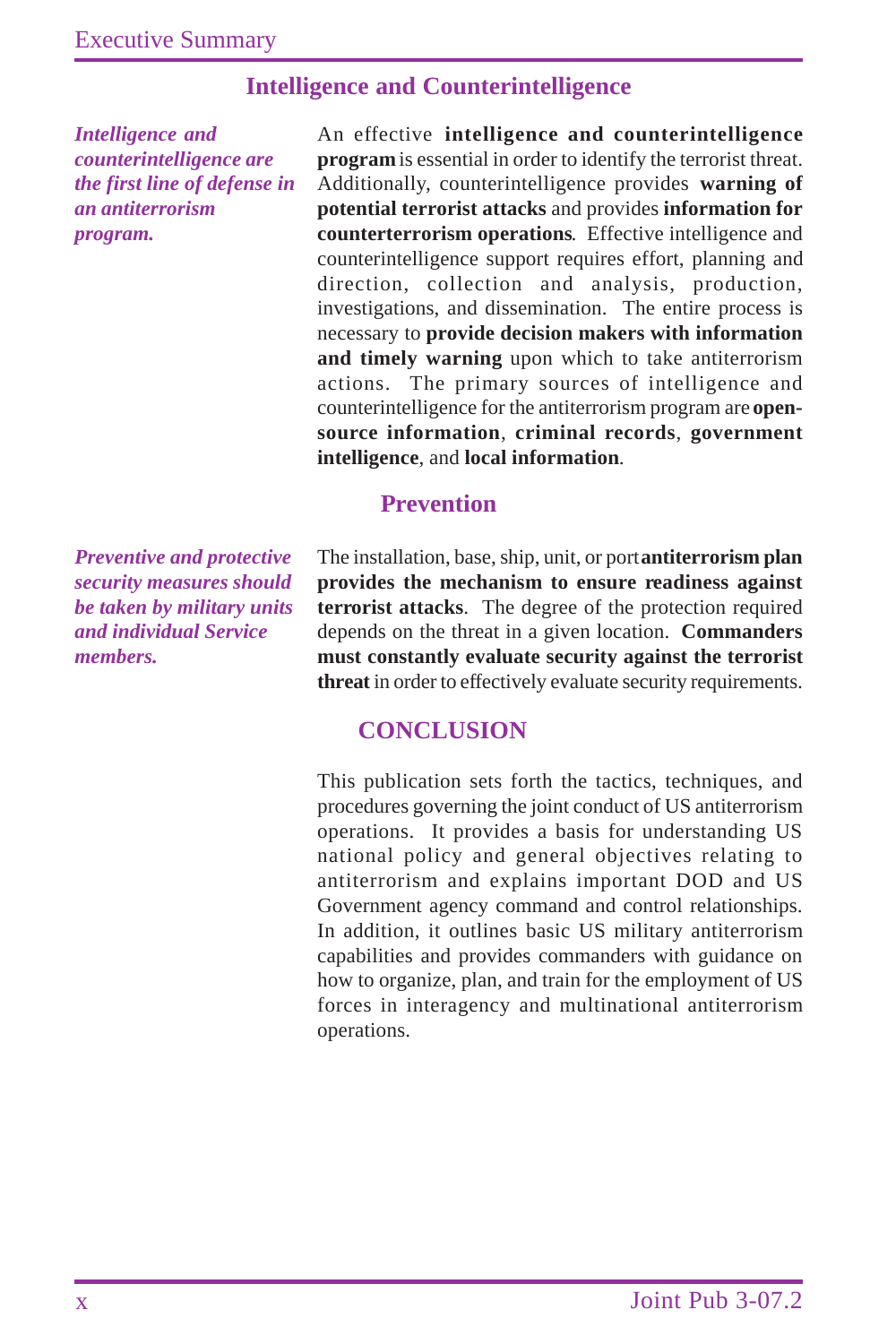# CHAPTER I **INTRODUCTION**

<span id="page-12-0"></span>"There is another type of warfare — new in its intensity, ancient in its origin — war by guerrillas, subversives, insurgents, assassins; war by ambush instead of by combat, by infiltration instead of aggression, seeking victory by eroding and exhausting the enemy instead of engaging him . . . It preys on  $unrest$ ...

> **John F. Kennedy Address to the Graduating Class, US Naval Academy, 6 June 1962**

## **1. General**

**The term "terrorism" is defined as "the calculated use of violence or threat of violence to inculcate fear; intended to coerce or to intimidate governments or societies in the pursuit of goals that are generally political, religious, or ideological."** This definition is the foundation throughout this publication for the guidance to combatant commanders, subunified commanders, joint task force (JTF) commanders, and component commanders. Specific policy, directive guidance, standards, and procedures for the Department of Defense (DOD) combatting terrorism program is contained in DOD Directive (DODD) 2000.12, "DoD Combating Terrorism Program," DOD Instruction (DODI) 2000.14, "DoD Combating Terrorism Program Procedures," DODD O-2000.12-H, "Protection of DoD Personnel and Activities Against Acts of Terrorism and Political Turbulence," and DODI O-2000.16, "DoD Combating Terrorism Program Standards."

#### **2. Purpose**

**Combatting terrorism** involves actions including antiterrorism (AT) (defensive measures used to reduce the vulnerability to terrorist acts) and counterterrorism (CT) (offensive measures taken to prevent, deter, and respond to terrorism) taken to oppose terrorism throughout the entire threat spectrum. **This publication addresses only AT.** The following definitions, also shown in Figure I-1, are provided to assist in understanding the difference between AT and  $CT$ 

a. **Antiterrorism** is defensive measures used to reduce the vulnerability of individuals and property to terrorist acts, to include limited response and containment by local military forces.

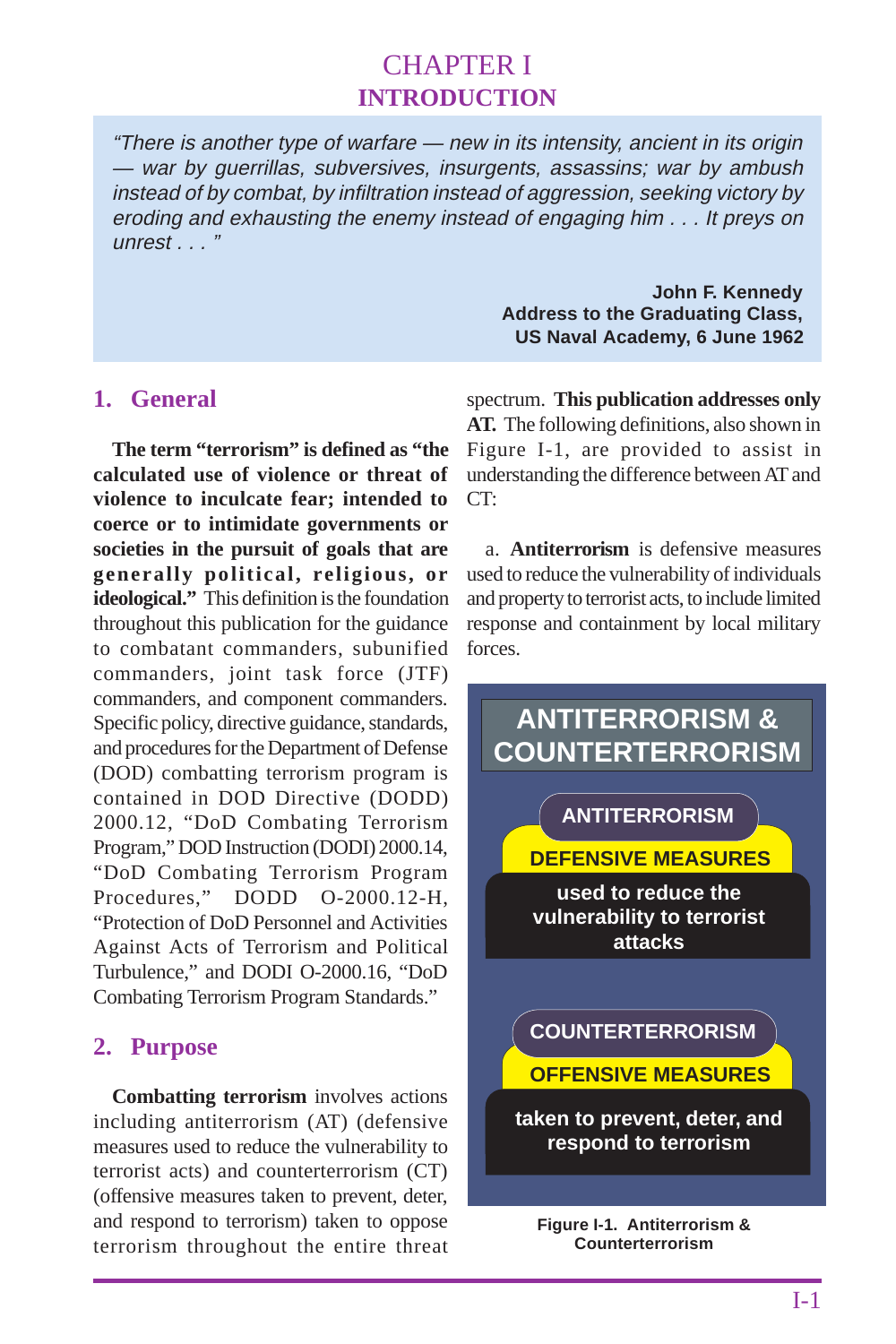<span id="page-13-0"></span>b. **Counterterrorism** is offensive measures taken to prevent, deter, and respond to terrorism. Sensitive and compartmented CT programs are addressed in relevant National Security Decision Directives, National Security Directives, contingency plans, and other relevant classified documents.

# **3. Force Protection and Antiterrorism Relationship**

As discussed throughout this publication, AT is a sub-element of combatting terrorism which is one of the four pillars of a broader concept called force protection (FP). **FP is** a security program designed to protect Service members, civilian employees, family members, facilities, and equipment in all locations and situations, **accomplished through planned and integrated application of combatting terrorism, physical security, operations security (OPSEC), and personal protective services** and supported by intelligence, counterintelligence, law enforcement, and other security programs.

# **4. Overview of DOD Responsibility**

**Every commander, regardless of echelon of command or branch of Service, has an inherent responsibility for planning, resourcing, training, exercising, and executing AT measures to provide for the security of the command.** The importance of this responsibility is obvious in view of the varying levels and types of terrorist threats faced by US forces worldwide. Likewise, every military Service member, DOD employee, DOD independent contractor, and local national hired by the Department of Defense, regardless of rank, has an inherent responsibility to maintain vigilance for possible terrorist actions and to ensure that, where applicable, family members understand and employ AT tactics, techniques, and procedures. The Department of State (DOS) has also created a \$2 million reward program to encourage this vigilance and the reporting of possible terrorist actions. Information on this program can be obtained through each Service's respective law enforcement agency.



Every commander has a responsibility for the security of the command against varying levels and types of terrorist threat.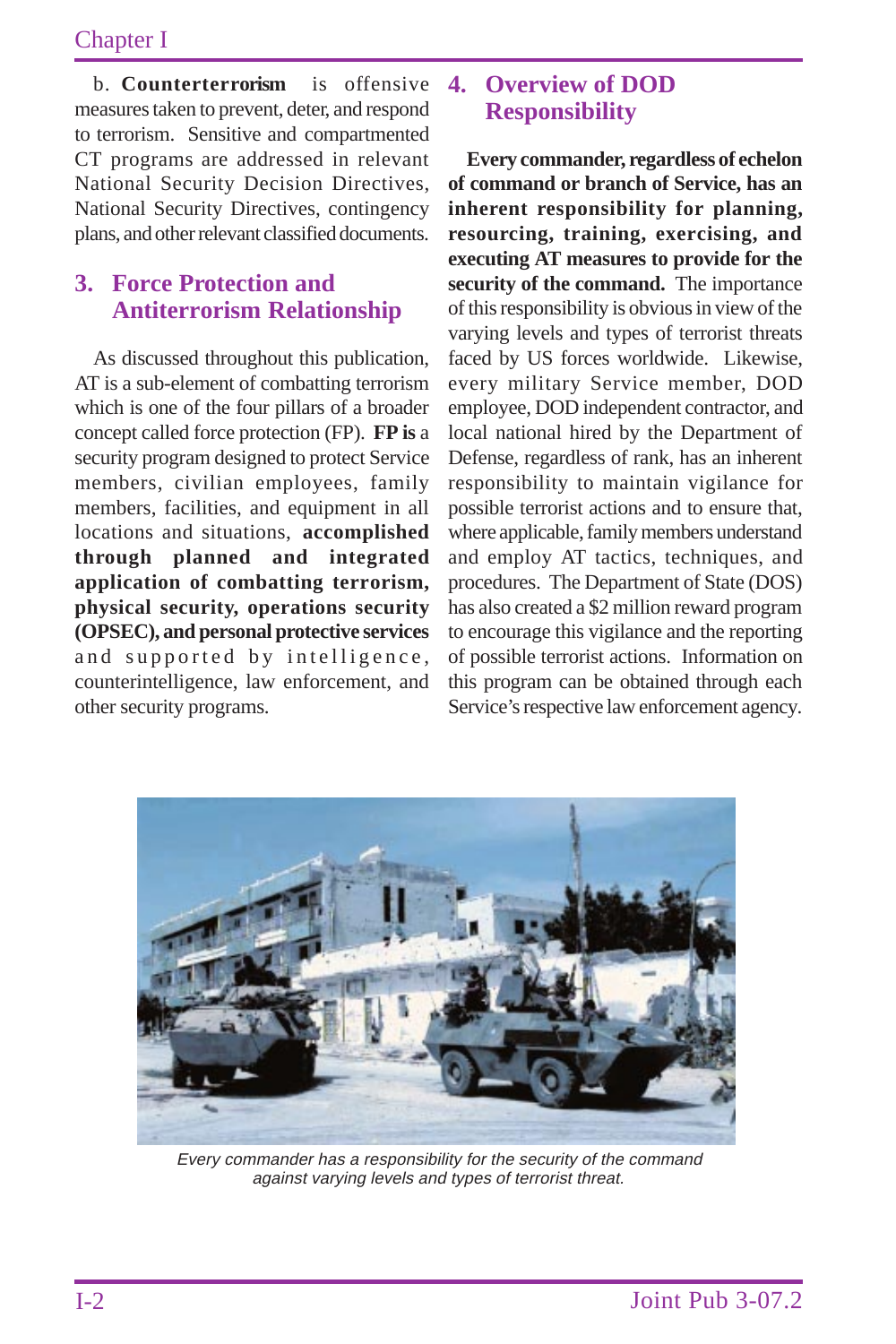# <span id="page-14-0"></span>**5. DOD Role**

**The Department of Defense is not the lead agency for combatting terrorism**; however, the Department of Defense is responsible for protecting its own personnel, bases, ships, deployed forces, equipment, and installations. At times, the Department of Defense is responsible for providing technical assistance or forces when requested by the National Command Authorities. Normally, the DOS is the lead agency for incidents outside the United States. However, on the Arabian Peninsula, the Department of Defense has been established as the lead agent in a memorandum of understanding (MOU) between the DOS and Department of Defense on the security of the Arabian Peninsula. The Department of Justice (DOJ) is the lead agency for incidents within the United States, and the Department of Transportation (DOT) and/or Federal Aviation Administration (FAA) serve as lead agency for certain aviation incidents. The following DOD offices and agencies have been assigned specific responsibilities pertaining to combatting terrorism:

#### a. **The Under Secretary of Defense for Acquisition and Technology** (USDA&T) shall:

- Provide a member to the DOD AT Coordinating Committee (ATCC) (and subcommittees as required), and a representative to the DOD Worldwide AT Conference.
- Ensure that the Defense Federal Acquisition Regulation (current edition) reflects current DOD AT and FP policy and addresses AT and FP security requirements for Defense contractors.
- Be the DOD official responsible for AT and FP technology development and expedite the application of new technology to meet AT and FP needs.

### b. **The Under Secretary of Defense (Comptroller)** shall:

- Provide a member to the DOD ATCC (and subcommittees as required).
- Provide information and guidance to DOD components on displaying AT and FP resources within Planning, Programming, and Budgeting System (PPBS) program and budget submissions.
- Provide reports on AT and FP funds as requested by the Secretary of Defense and the Chairman of the Joint Chiefs of Staff (CJCS).

#### c. **The Under Secretary of Defense for Policy** shall:

- Provide appropriate members to the DOD ATCC (and subcommittees as required), the DOD Worldwide AT Conference, and an observer to the Overseas Security Policy Group (OSPG).
- Ensure that the Assistant Secretary of Defense (Special Operations and Low-Intensity Conflict) (ASD[SO/LIC]) is supported in issuing the travel security advisory (TSA) message.

### d. **The Assistant Secretary of Defense for Command, Control, Communications and Intelligence (ASD[C3I])** shall:

• Provide policy and guidance for physical security programs, security and investigative matters, counterintelligence, DOD foreign counterintelligence, and information operations programs and work in conjunction with the ASD(SO/ LIC) on matters pertaining to other elements of combatting terrorism programs.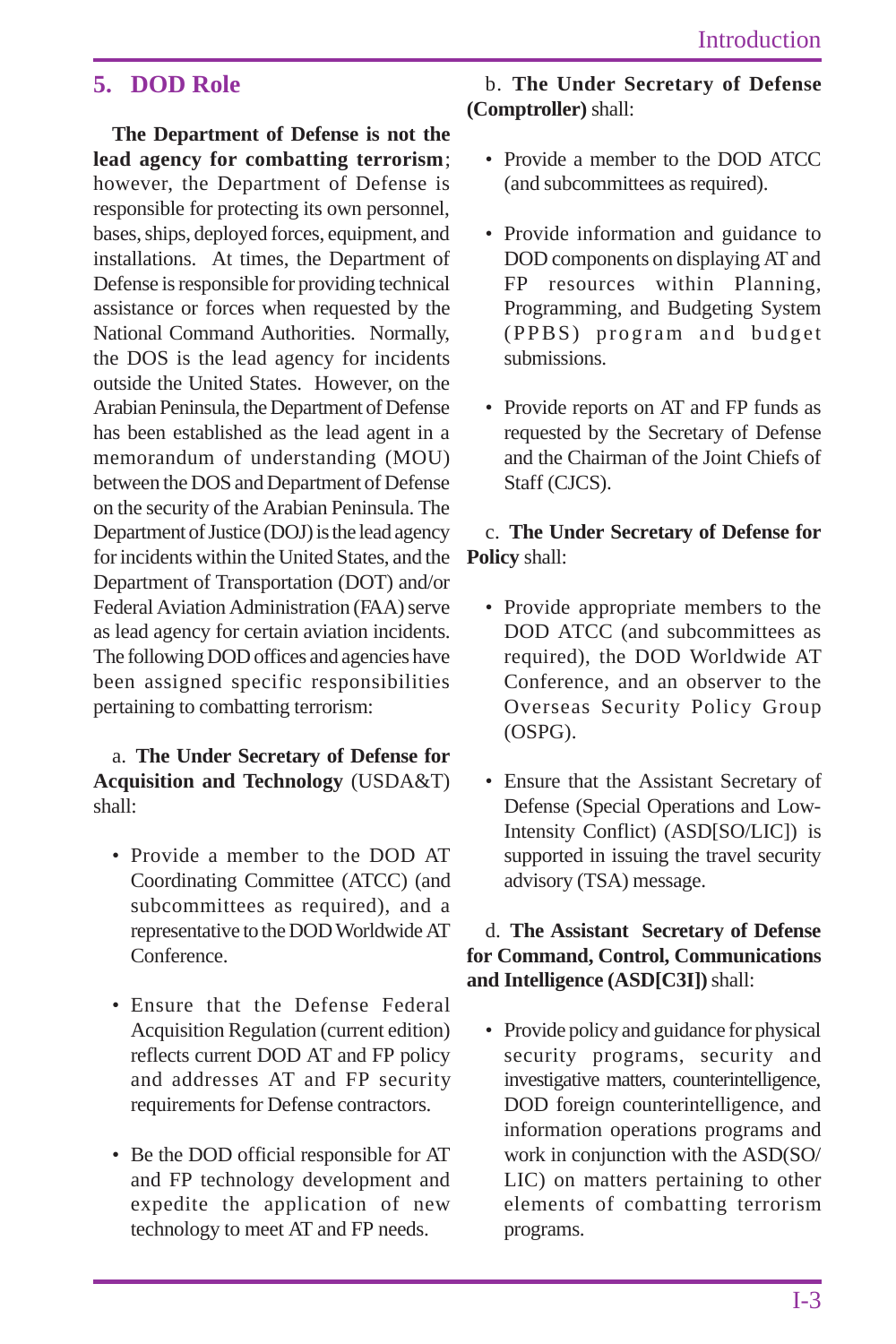# Chapter I

- Review the DOD intelligence, counterintelligence, security, and information operations support provided in DODD 2000.12, "DoD Combating Terrorism Program," for compliance with DODD 5240.1, "DoD Intelligence Activities," and DODD 5240.1-R, "Procedures Governing the Activities of DoD Intelligence Components that Affect United States Persons."
- Monitor Defense Intelligence Agency (DIA) execution of AT and FP responsibilities listed in DODD 2000.12, "DoD Combating Terrorism Program."
- Promulgate policy and provide oversight to DOD intelligence, counterintelligence, security, and information operations in support of AT and FP intelligence standards.
- Provide appropriate members to the DOD ATCC (and subcommittees as required), the DOD Worldwide AT Conference, and an observer to the OSPG.

e. **The Assistant Secretary of Defense for Force Management Policy (ASD[FMP])**, under the **Under Secretary of Defense for Personnel and Readiness**, shall:

- Provide a member to the DOD ATCC (and subcommittees as required), and a representative to the DOD Worldwide AT conference.
- Establish an AT and/or FP program for the Department of Defense Dependent Schools System.
- In coordination with Service Secretaries, commanders of the combatant commands with geographic responsibility, and the Chairman of the Joint Chiefs of Staff, address AT and FP considerations in

establishing tour lengths and determine whether restrictions should be placed on accompanying family members for personnel assigned to overseas activities.

• With the USDA&T, establish policy for inclusion in the Defense Federal Acquisition Regulation to require that Defense contractors who operate overseas or whose employees travel overseas shall:

•• If the contractors are US companies, affiliate with the Overseas Security Advisory Committee;

•• Ensure their personnel who are US nationals register with the US embassy and third country nationals comply with the requirements of the embassy of their nationality;

•• Prior to their travel outside the United States, provide AT and FP awareness information to personnel commensurate with that which the Department of Defense provides to the military, DOD civilian personnel, and their families to the extent such information can be made available; and

•• Receive the most current AT and FP guidance for personnel, and comply with the Foreign Clearance Guide (FCG), as appropriate.

#### f. **The ASD(SO/LIC)** shall:

- Serve as ATCC Senior Steering Group co-chair.
- Provide a Deputy Assistant Secretarylevel co-chair for the ATCC.
- Monitor programs to reduce the vulnerability of DOD personnel and their family members, facilities, and other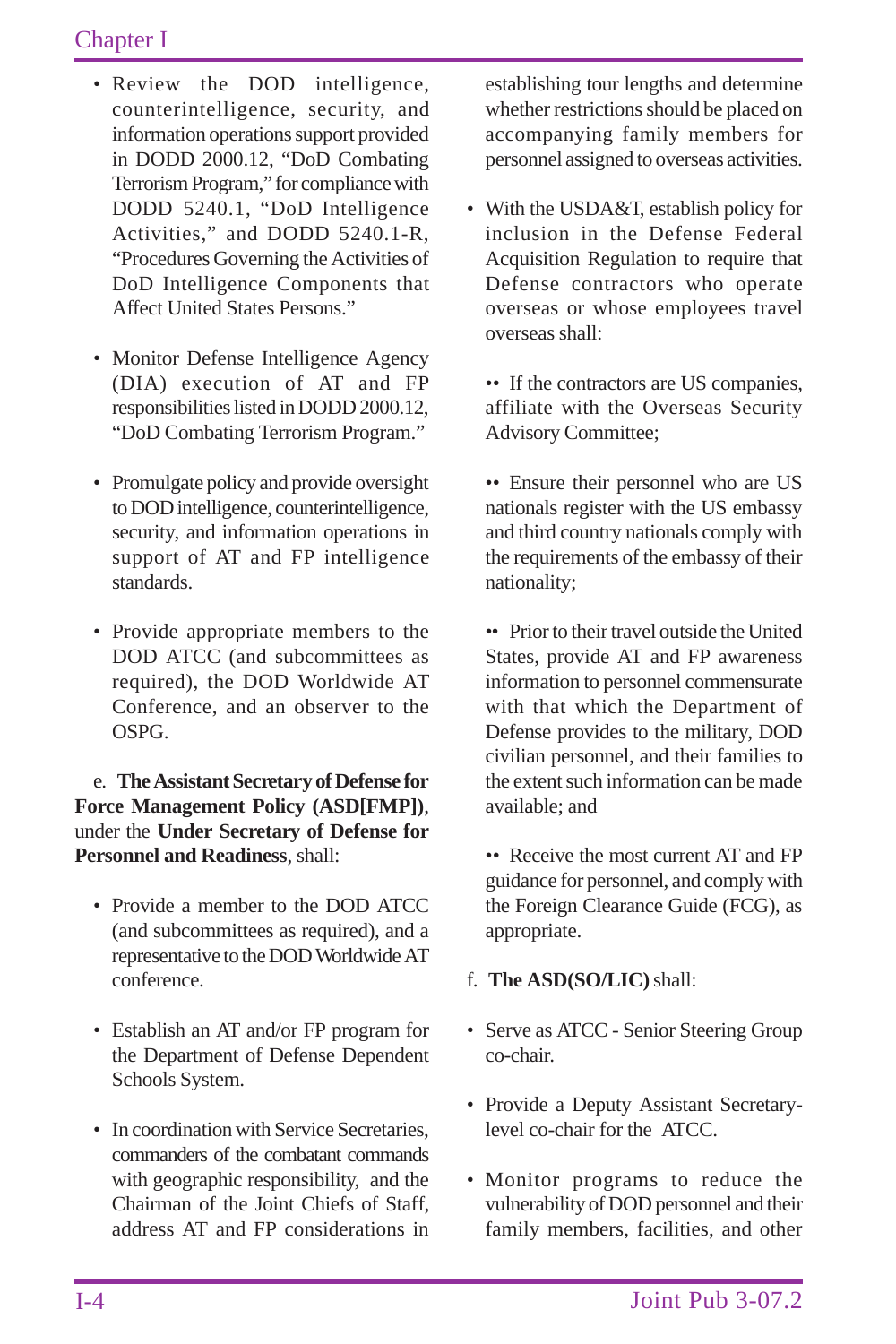DOD material resources to terrorist attack with the Chairman of the Joint Chiefs of Staff and other DOD components.

- Ensure compliance with DODD 2000.12, "DoD Combating Terrorism Program," by having all DOD activities (other than combatant commands) report directly to the Secretary of Defense.
- Provide an Office of the Secretary of Defense (OSD) representative to the Interagency Working Group on Terrorism and an observer to the OSPG.
- Provide membership on ATCC subcommittees, as required.
- Provide policy oversight and guidance to the DOD components in support of respective counterterrorism program efforts and work in conjunction with command, control, communications, and intelligence on matters pertaining to other combatting terrorism program elements.
- Develop, publish, and maintain DODD O-2000.12-H, "Protection of DoD Personnel and Activities Against Acts of Terrorism and Political Turbulence," and DODD 5025.1-M, "DoD Directives System Procedures," consistent with Public Law 99-399, "Omnibus Diplomatic Security and Antiterrorism Act of 1986," to provide standards and guidance on protective measures that serve to reduce the vulnerability of DOD personnel and their family members to terrorist acts.
- Sponsor the DOD Worldwide AT and FP Conference.
- Coordinate DOD combatting terrorism program issues before the DOD Physical Security Review Board, the DOD Physical Security Equipment Steering

Group, and other relevant security boards and committees.

- Coordinate with the USDA&T on AT and FP technology development and the application of new technology to meet AT and FP needs.
- Coordinate on Combatting Terrorism Readiness Initiative Fund (CTRIF) requests.
- Identify DOD-designated high and potential physical threat countries in support of DOD travel security policy and issue the TSA message in coordination with the Assistant Secretary of Defense (International Security Affairs), and the Assistant Secretary of Defense (International Security Policy), as appropriate.

## g. **The Secretaries of the Military Departments** shall:

- Institute combatting terrorism programs and support them with adequate programming, planning, and funding.
- Incorporate AT and FP into Service doctrine.
- Institute AT and FP training programs in accordance with DODD O-2000.12-H, "Protection of DoD Personnel and Activities Against Acts of Terrorism and Political Turbulence." Ensure that AT and FP and information on current security technology is incorporated in appropriate Service schools and training commensurate with the level of responsibility or command for which the school is designed.
- Provide AT resident training to personnel assigned to high-risk billets and others, as appropriate.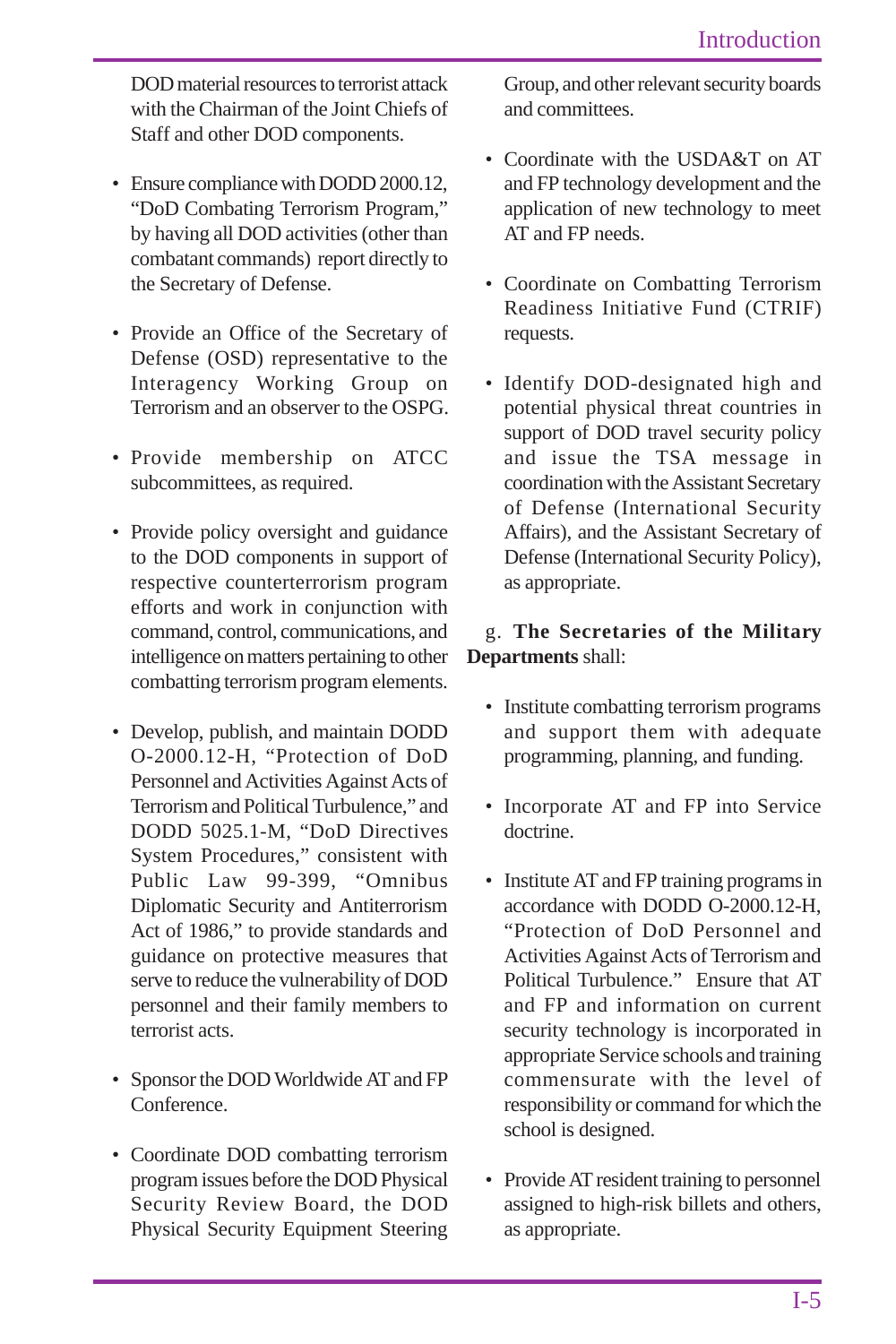# Chapter I

- Provide prompt dissemination of intelligence information on terrorist threats, including specific warning of threats against DOD personnel and their family members, facilities, and other DOD material resources, in accordance with DODD 5240.1, "DoD Intelligence Activities," DODD 5240.1-R, "Procedures Governing the Activities of DoD Intelligence Components that Affect United States Persons," and DODD 5240.6, "Counterintelligence Awareness and Briefing Program."
- In coordination with the Chairman of the Joint Chiefs of Staff, commanders of the combatant commands with geographic responsibility, and the ASD(FMP), address AT and FP considerations in recommending tour lengths and determine whether restrictions should be placed on accompanying family members for personnel assigned to overseas activities.
- Ensure that current AT and FP technology is incorporated into all acquisition of new facilities, systems, and equipment, where appropriate.
- Establish military construction programming policies to ensure that AT and FP protective features for facilities and installations are included in the planning, design, and execution of military and minor construction projects.
- Ensure that all Service installations and activities are assessed in accordance with (IAW) DODD O-2000.12-H, "Protection of DoD Personnel and Activities Against Acts of Terrorism and Political Turbulence." Ensure that installations develop, maintain, and implement AT and FP Service-specific standards in concert with Service, commander of a combatant command (CINC), and DOD standards as appropriate.
- Identify the resources programmed to implement and maintain AT and FP for the Services as part of the PPBS process.
- Ensure that Service personnel and their family members comply with the DOD FCG. Ensure that personnel are aware of any TSAs in effect at the time of travel. Ensure that all DOD personnel and family members scheduled for permanent change of station to foreign countries receive appropriate and required training in accordance with DODD O-2000.12-H, "Protection of DoD Personnel and Activities Against Acts of Terrorism and Political Turbulence."
- Ensure that existing physical security, base defense, and law enforcement programs address terrorism as a potential threat to Service personnel and their family members, facilities, and other DOD material resources.
- Provide a Military Service representative as a member to the DOD ATCC (and subcommittees as required), and a representative to the DOD Worldwide AT Conference.
- Ensure that Service component capabilities exist to collect, receive, evaluate, and disseminate all relevant data on terrorist activities, trends, and indicators of imminent attack.

#### h. **The Chairman of the Joint Chiefs of Staff** shall:

- Serve as the principal advisor to the Secretary of Defense for all DOD AT and FP issues.
- Prepare joint doctrine and assist the ASD(SO/LIC) in development and maintenance of AT and FP standards. Review Service doctrine and CINC and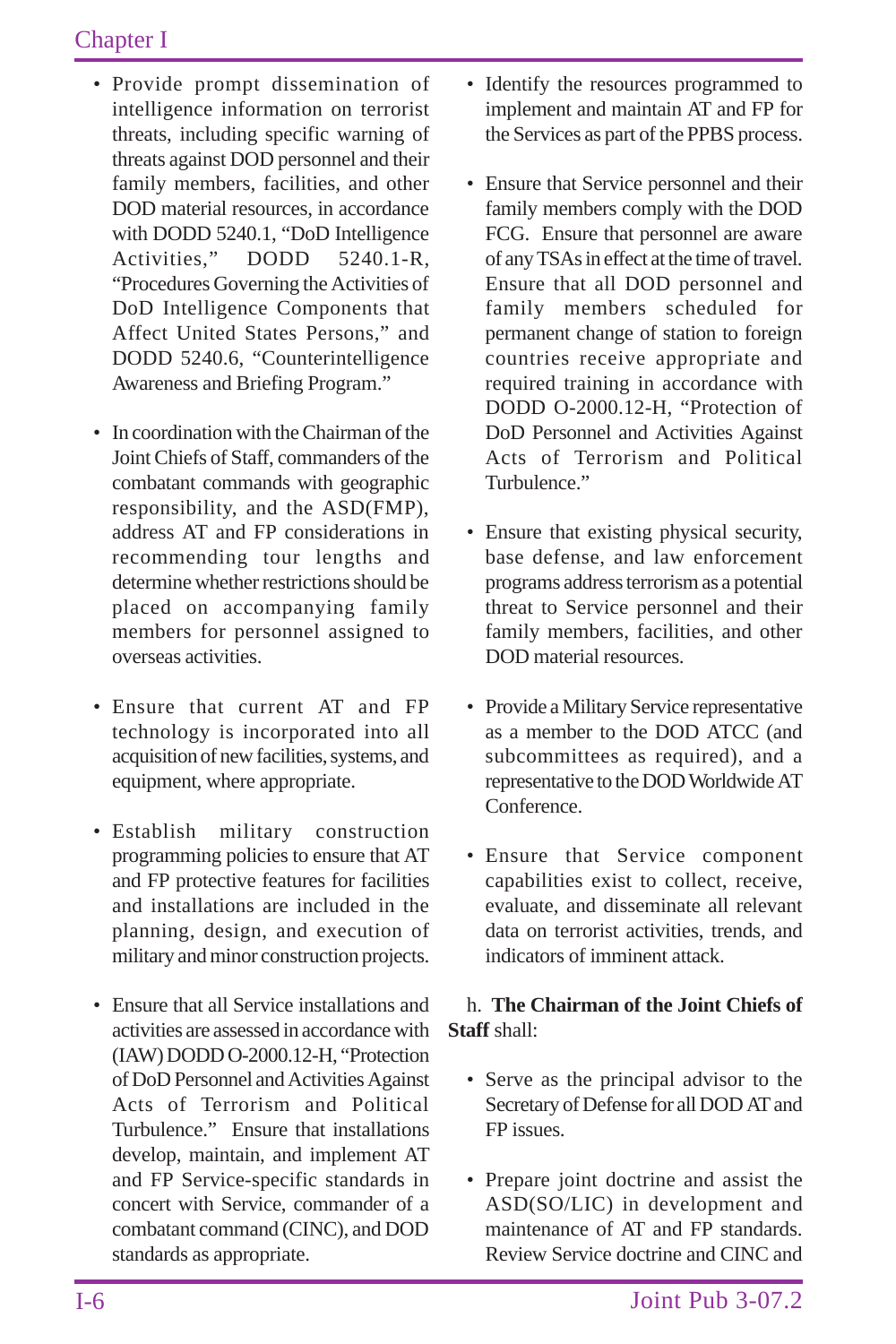Service standards. Review, coordinate, and oversee (on behalf of the Secretary of Defense and in conjunction with the DOD components) AT and FP training for all DOD personnel and their family members.

- Direct the Joint Requirements Oversight Council (JROC) to address AT and FP requirements. Include in the Chairman's program review and the Chairman's program analysis a summary of AT and FP requirements, determined by the JROC and derived in the CINCintegrated priority lists.
- Assess AT and FP as an element of any force deployment decision. Periodically reassess AT and FP of deployed forces.
- Assess with the DOD components their policies and programs for the protection of DOD personnel, their families, facilities, and other material DOD resources in compliance with DODD 2000.12, "DoD Combating Terrorism Program," and IAW DODD O-2000.12-H, "Protection of DoD Personnel and Activities Against Acts of Terrorism and Political Turbulence."
- Annually (as part of the budget cycle) review the adequacy of resources proposed by the Services to determine whether they meet DOD AT and FP objectives. Advise the Secretary of Defense of any changes that are needed to meet AT and FP requirements.
- In coordination with the Service Secretaries, the ASD(FMP), and the combatant commanders, address AT and FP considerations and recommend appropriate tour lengths. Advise the Secretary of Defense as to whether restrictions should be placed on accompanying family members for

personnel assigned to overseas activities.

- Review the impact of DODD 2000.12, "DoD Combating Terrorism Program," on the Unified Command Plan, issued by the President, and the Secretary's "Forces for Unified Commands" Memorandum (current edition). Recommend revisions to these plans or DODD 2000.12, "DoD Combating Terrorism Program," as required.
- Assess the implementation of terrorist threat conditions (THREATCONs) for uniform implementation and dissemination as specified by DODD O-2000.12-H, "Protection of DoD Personnel and Activities Against Acts of Terrorism and Political Turbulence," DODD 5025.1-M, "DoD Directives System Procedures," and DODD 2000.12, "DoD Combating Terrorism Program."
- Provide flag and/or general officers as co-chairs for the ATCC Senior Steering Group and ATCC, and provide representatives to the Interagency Working Group on Terrorism, the DOD Worldwide AT Conference, and an observer to the OSPG.
- Coordinate with ASD(C3I) and ASD(SO/LIC) on sharing of terrorism intelligence and counterintelligence data and information on AT and FP. This includes threats posed to DOD personnel and assets by domestic and foreign terrorists.
- Assess the Services', CINCs', and Defense intelligence organizations' capability to collect, evaluate, and disseminate all relevant data on terrorist activities, trends, and indicators of imminent attack.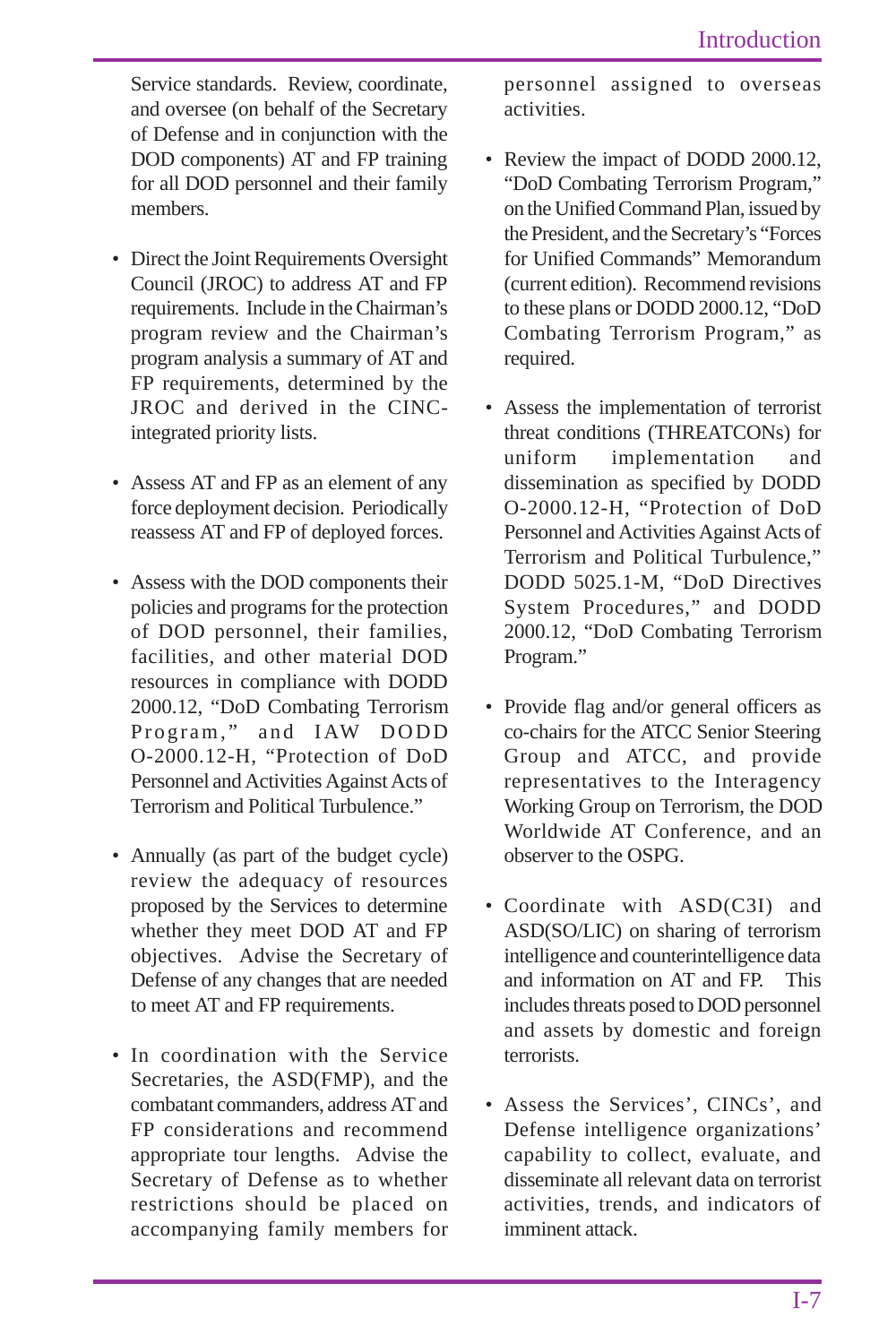- Manage and administer the DOD CTRIF.
- Review the CINCs' information operations and psychological operations (PSYOP) programs for antiterrorism content.

#### i. **CINCs with geographic responsibilities** shall:

- Establish command policies and a combatting terrorism program for the protection of all assigned forces and for those DOD elements and personnel under the FP responsibility of the CINC as established by MOU. This includes family members, resources, and facilities. This program shall include specific prescriptive standards derived from DODD O-2000.12-H, "Protection of DoD Personnel and Activities Against Acts of Terrorism and Political Turbulence," that address various geographic settings and specific terrorist threat capabilities.
- Assess and review all CINC-assigned military forces and/or activities within, and DOD forces and/or activities deployed into, their geographic areas of responsibility (AOR), including DOD field activities and agencies that conclude contracts within their AOR and not under the security responsibility of the DOS. This review may be conducted by Service component commands or other subordinate commands reporting to the CINC. Relocate forces as necessary and report pertinent actions taken for FP to the Secretary of Defense via the Chairman of the Joint Chiefs of Staff.
- Coordinate with the Department of State Chiefs of Mission (COMs) in the AOR to ensure security of all non-CINC assigned forces by way of an MOU as necessary.
- Provide updates to the DOD FCG stating command travel requirements and theater entry requirements.
- Provide AT and FP training in accordance with DODD O-2000.12-H, "Protection of DoD Personnel and Activities Against Acts of Terrorism and Political Turbulence." Ensure that: personnel traveling comply with the FCG; personnel are aware of any TSAs in effect at the time of travel; and all DOD personnel and family members scheduled for permanent change of station to foreign countries receive appropriate and required training IAW DODD O-2000.12-H, "Protection of DoD Personnel and Activities Against Acts of Terrorism and Political Turbulence."
- In coordination with Service Secretaries, ASD(FMP), and the Chairman of the Joint Chiefs of Staff, address AT and FP considerations in establishing tour lengths and determine whether restrictions should be placed on accompanying family members for personnel assigned to overseas activities.
- In accordance with PPBS procedures, identify the requirements necessary to achieve the AT and/or FP for each activity under the CINC's combatant command (command authority) or for which the CINC otherwise has AT and/or FP responsibility. These requirements will be identified in such a way as to permit their identification as the AT and/or FP resource requirements.
- Establish command relationships and policies for each subordinate command to ensure effective mechanisms are in place to protect and defend against terrorist attack. For JTFs, report to the Secretary of Defense via the Chairman of the Joint Chiefs of Staff any decision to vest operational control for AT and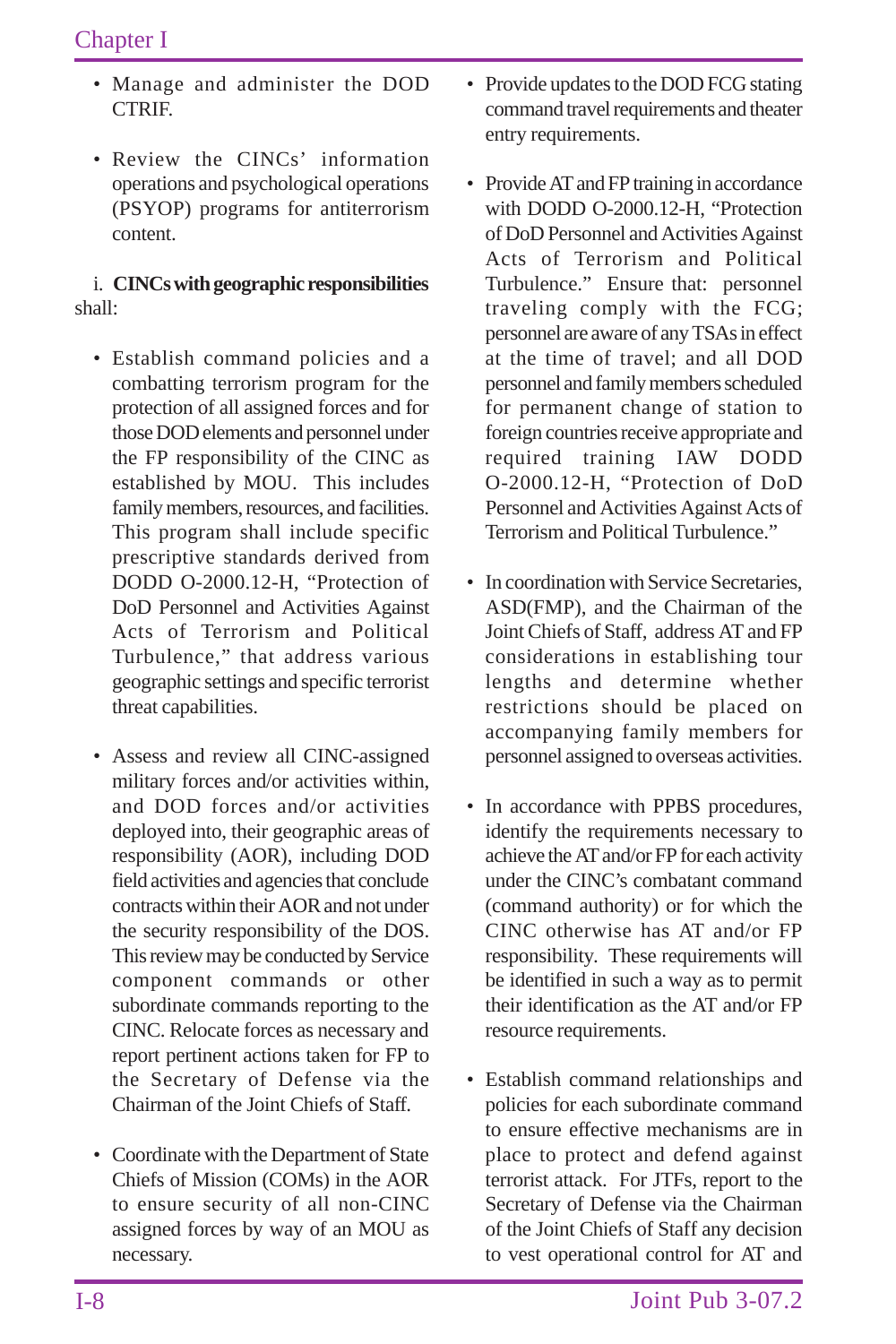FP matters outside the JTF commander, and detail the reasons for the decision. Periodically, as directed by the Chairman of the Joint Chiefs of Staff, reassess the appropriateness of command relationships of existing JTFs to ensure that adequate AT and FP measures are in place.

- Identify and disseminate to the force providers specific area pre-deployment training requirements that all personnel must complete prior to arrival in theater. Provide training requirements to Services and agencies for all DOD personnel and family members scheduled for permanent change of station to the theater. Ensure that all personnel assigned to the headquarters receive appropriate AT and FP training.
- Assess the terrorist threat for the theater according to DODD 2000.12, "DoD Combating Terrorism Program," and provide threat assessment information to the Service components and Defense agencies in theater. On the basis of the threat assessment, identify and recommend to the appropriate authority those incumbents of high-risk billets and spouses requiring AT resident training.
- Keep subordinate commanders and COMs informed of the nature and degree of the threat. Ensure that commanders are prepared to respond to threat changes.
- Ensure that AT and FP countermeasures are coordinated with host-country agencies at all levels. Ensure that the COMs are fully and currently informed of any liaison activities relating to the security of those DOD elements and personnel under the security responsibility, but not the command, of the CINC.
- Assist DOD elements, within their geographic regions, in implementing

programs developed under DODD 2000.12, "DoD Combating Terrorism Program."

- Ensure that THREATCONs are uniformly implemented and disseminated as specified by DODD 2000.12, "DoD Combating Terrorism Program," DODD 5025.1-M, DoD Directives System Procedures," and DODD O-2000.12-H, "Protection of DoD Personnel and Activities Against Acts of Terrorism and Political Turbulence."
- Within the theater, through the United States Defense Representatives and COMs, serve as the DOD point of contact with host-nation officials on matters involving AT and FP policies and measures.
- Provide a representative to the DOD ATCC (and subcommittees, as required) and to the DOD Worldwide AT Conference.
- Ensure that a capability exists to collect, evaluate, and disseminate all relevant data on terrorist activities, trends, and indicators of imminent attack.
- For unanticipated emergency AT and FP requirements that Services cannot fund, forward requirements for submission to the CJCS CTRIF.
- Use information operations and PSYOP to support antiterrorism programs.

#### j. **CINCs with functional responsibilities** shall:

• Establish command policies and a combatting terrorism program for the protection of all assigned forces. This includes family members, facilities, and other material resources. Coordinate this program with the appropriate CINC for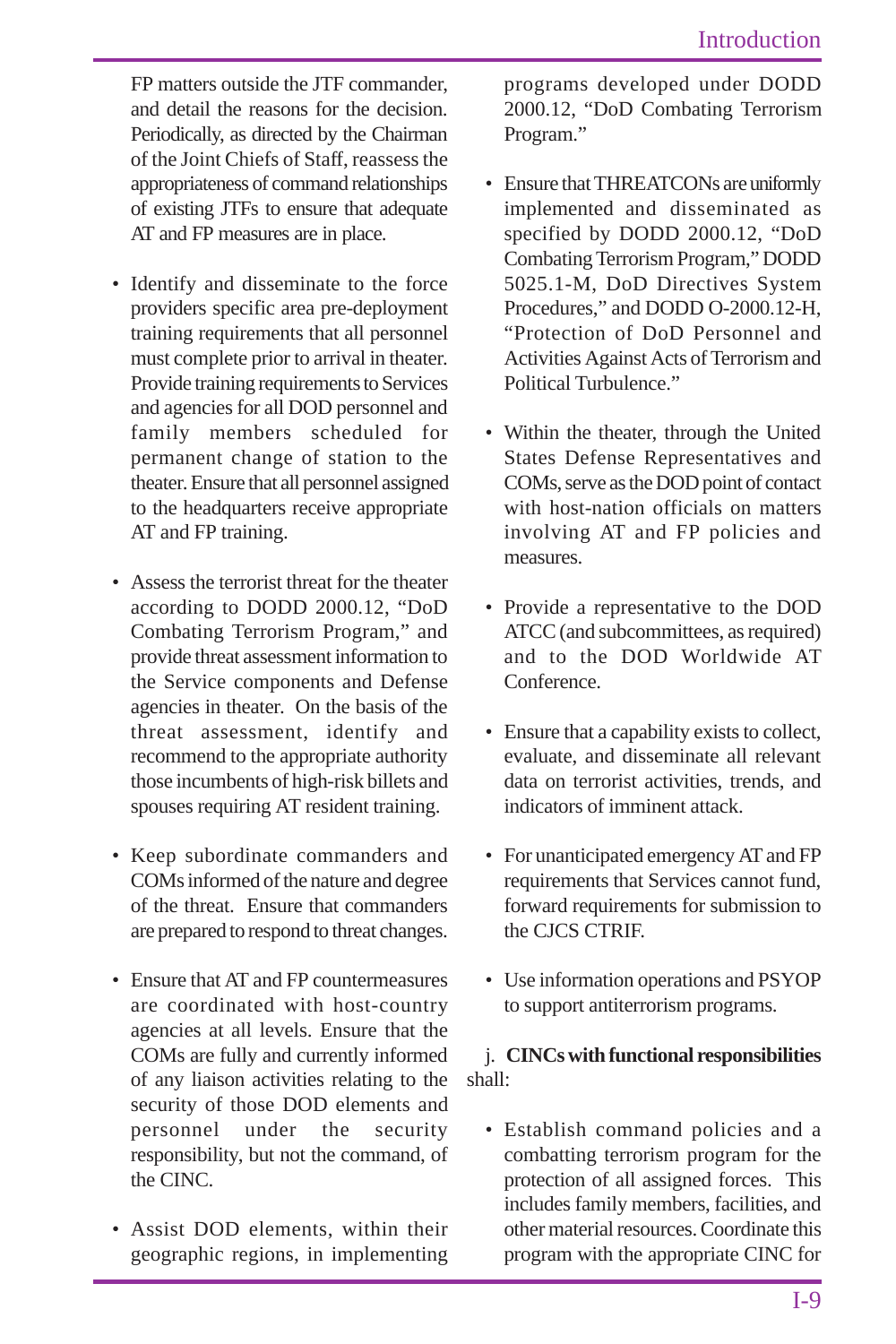# Chapter I

the geographic area. The geographic CINCs' programs shall take precedence when a conflict in policy or programs exist.

- Ensure all facilities are assessed in coordination with the geographic CINCs and Services in accordance with DODD O-2000.12-H, "Protection of DoD Personnel and Activities Against Acts of Terrorism and Political Turbulence."
- Ensure that all personnel assigned to the headquarters receive appropriate AT and/ or FP training.
- For unanticipated emergency AT and/or FP requirements that Services cannot fund, ensure subordinate commands forward requirements for potential submission to the CJCS CTRIF.

k. **Directors of other Defense Agencies and Field Activities, OSD Principal Staff Assistants, and those that report directly to the Secretary or Deputy Secretary of Defense**, shall:

• Utilize DODD O-2000.12-H, "Protection of DoD Personnel and Activities Against Acts of Terrorism and Political Turbulence," and DODD 5025.1-M, "DoD Directives System Procedures," for the AT and FP planning and

execution for their headquarters and all activities under their cognizance: Consider mission, characteristics of the activity, geographic location, and threat condition. Establish prescriptive standards for installations and facilities not located on Service installations. As appropriate, coordinate with the applicable CINC or Service.

- Ensure that all assigned personnel comply with the DOD FCG. Ensure that personnel are aware of any TSAs in effect at the time of travel. Ensure that all DOD personnel and family members scheduled for permanent change of station to foreign countries receive appropriate and required training in accordance with DODD O-2000.12-H, "Protection of DoD Personnel and Activities Against Acts of Terrorism and Political Turbulence."
- Provide members to the DOD ATCC (and subcommittees as required), and representatives to the DOD Worldwide AT Conference.
- Identify to the Secretary of Defense, with an information copy to the Chairman of the Joint Chiefs of Staff, the resources required to implement and maintain AT and FP for their respective offices and personnel.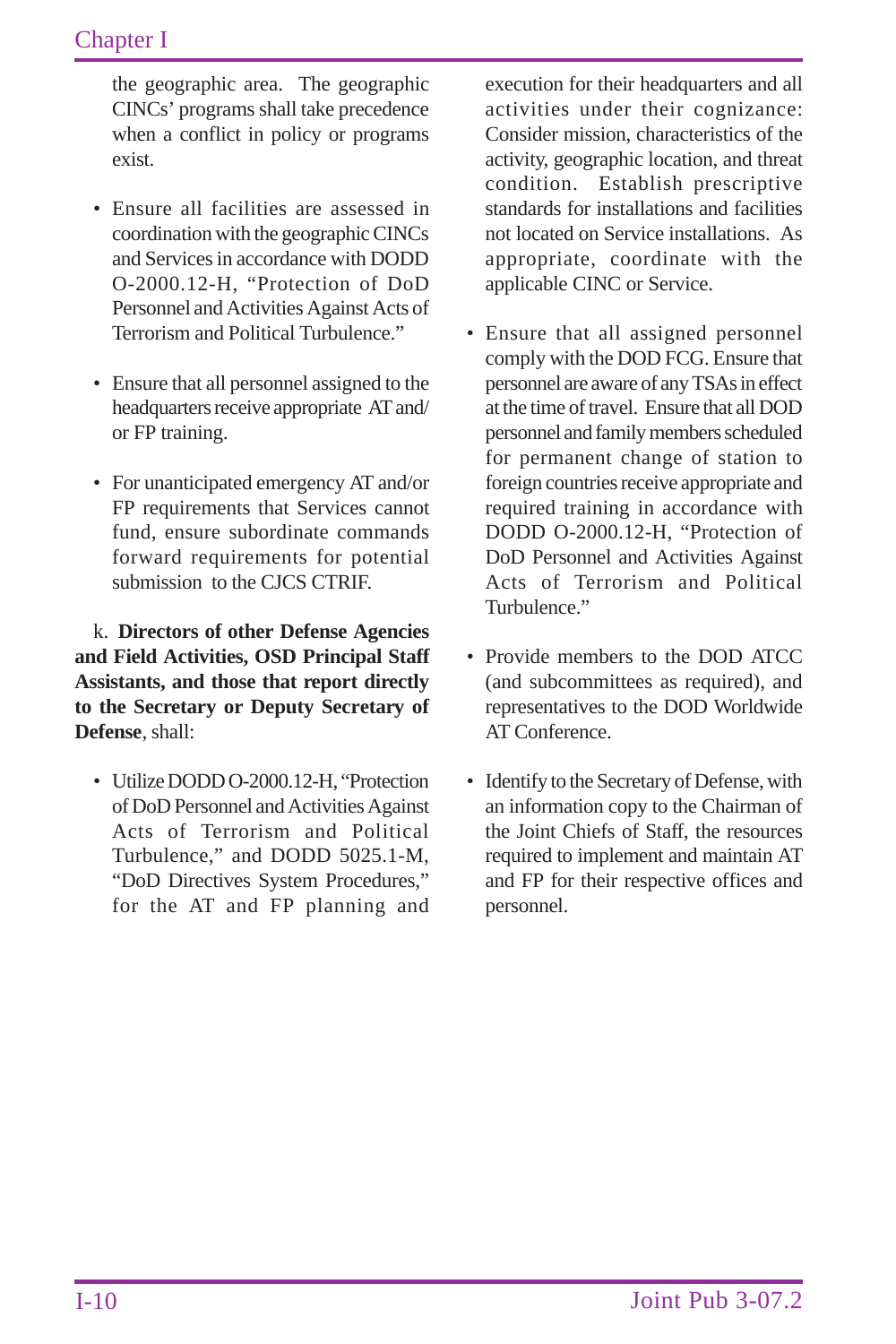#### **COMBATTING TERRORISM**

**From the beginning of Operation DESERT SHIELD, the United States was concerned about possible terrorist attack. Consultations and exchanges of information among Coalition partners and other members of the UN led to the expulsion of over 200 Iraqi diplomatic personnel, embassy staff, and intelligence personnel from their posts throughout the world. This undoubtedly had a disruptive effort on Iraqi terrorist operations.**

**Within the US Government, the National Security Council took the lead in producing a well-founded, coordinated policy. Throughout the conflict the Office of the Secretary of Defense met frequently in the interagency arena to consult and formulate policy options, including employment of special operations forces. These policy determinations involved both components of combatting terrorism: antiterrorism, which involves defensive measures to reduce vulnerability or individuals and property to terrorist acts; and counterterrorism, which involves offensive measures taken to prevent, deter, and respond to terrorism.**

> **SOURCE: Final Report to Congress, Conduct of the Persian Gulf War, April 1992**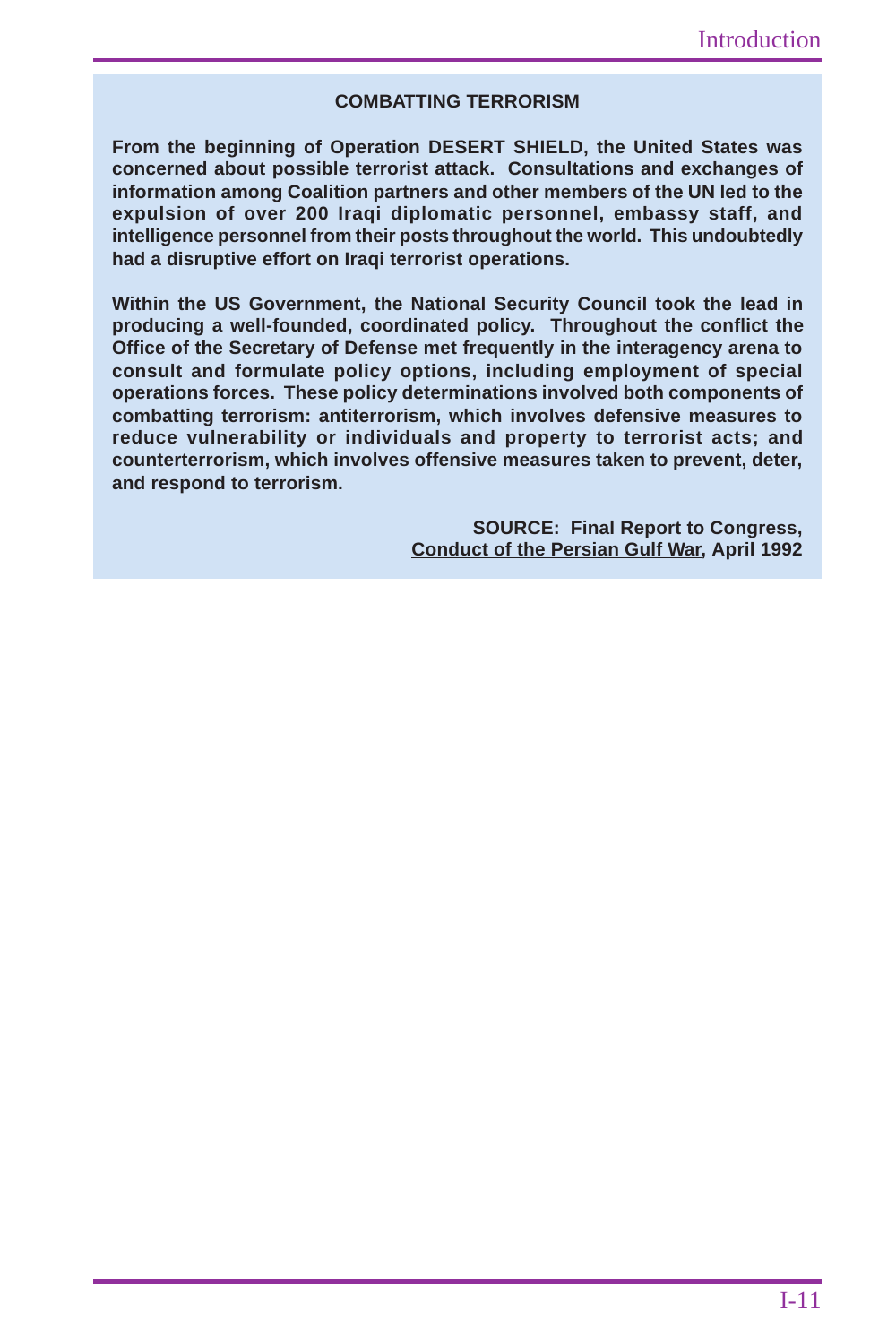Intentionally Blank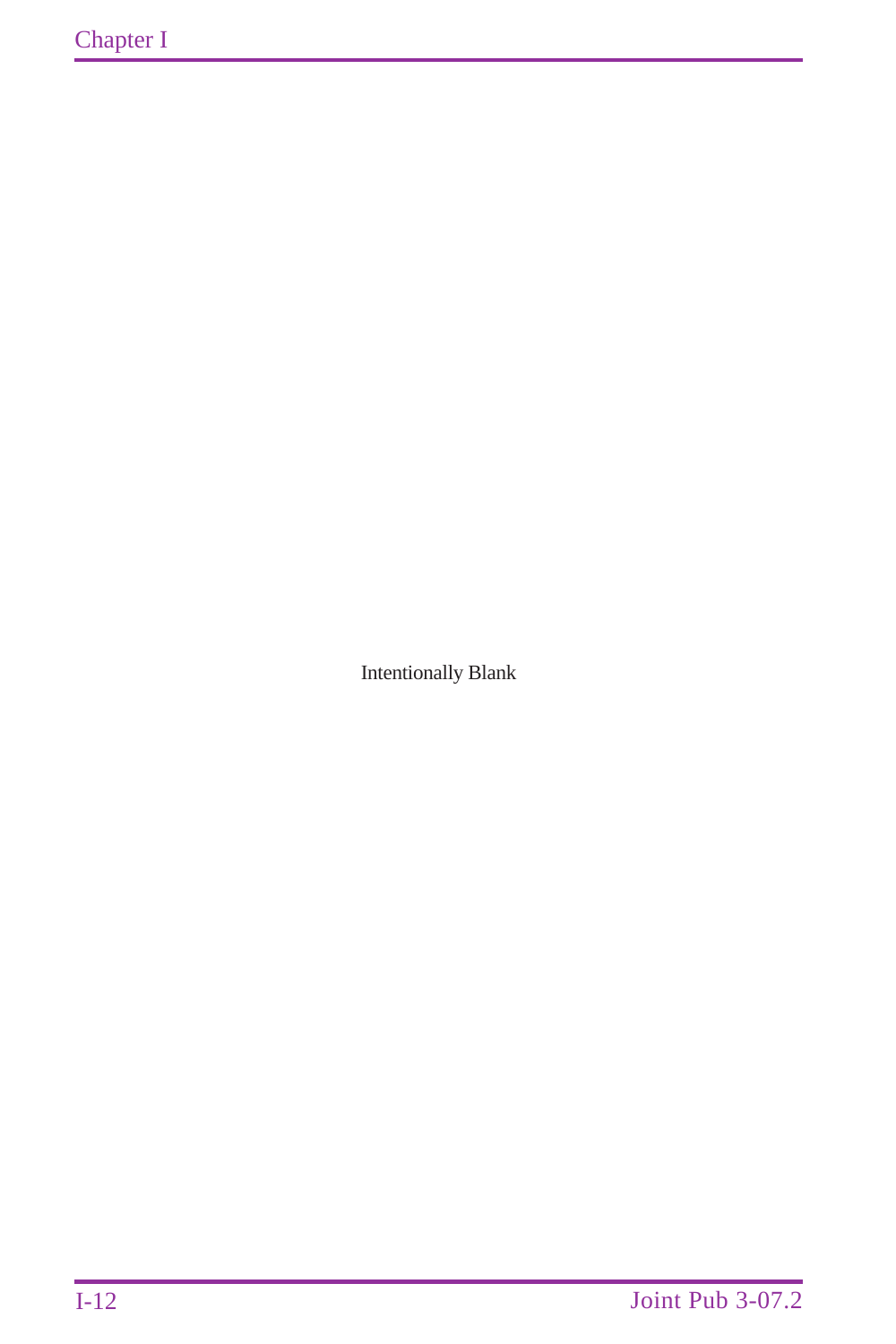# CHAPTER II **TERRORIST THREAT**

<span id="page-24-0"></span>"This country swarms with vile outrageous men / That live by rapine and by lawless spoil."

# **1. Overview**

**A critical factor in understanding terrorism is the importance of the emotional impact of the terrorist act on an audience other than the victim.** This chapter provides background information concerning the terrorist threat to enable the commander at any echelon to create and employ AT tactics, techniques, and procedures outlined in this publication. **Terrorism has become a media event and, as such, a phenomenon of our time.** The terrorist of today will exploit information operations against the United States as much as the media will allow. News media coverage is important to terrorists who are attempting to incite public fear or gain attention for their cause. Another determinant of tactics and target selection is the role the terrorist group perceives itself as playing. Terrorism can also be used as either an overt or a covert aspect of a political movement engaged in a power struggle within an existing political system. Terrorists frequently claim affiliation with causes or political organizations to give their actions a claim to respectability. Operations to meet the threat may fall in both the CT and AT arenas.

### **2. Terrorist Tactics**

Terrorist tactics vary in sophistication according to the level of training the individual or group has received. Categories of training are trained (entire group has had formal training), semi-trained (a few members have been trained and have passed that training on to the rest of the group), and untrained (no members have had formal training).

**Christopher Marlowe Tamburlaine the Great, ii, 2, 1587**

Examples of objectives with which a terrorist attack may be associated, but not limited to, are shown in Figure II-1. Just as a terrorist incident may have several objectives, the tactics used may also be combined. **The more common tactics employed by contemporary terrorist groups are listed in Figure II-2 and discussed below.**

a. **Assassination.** A term generally applied to **the killing of prominent persons and symbolic enemies** as well as traitors who defect from the group.

# **EXAMPLES OF TERRORIST OBJECTIVES**

**Attract publicity for the group's cause**

**Demonstrate the group's power**

**Show the existing government's lack of power**

**Extract revenge**

**Obtain logistic support**

**Cause a government to overreact**

**Figure II-1. Examples of Terrorist Objectives**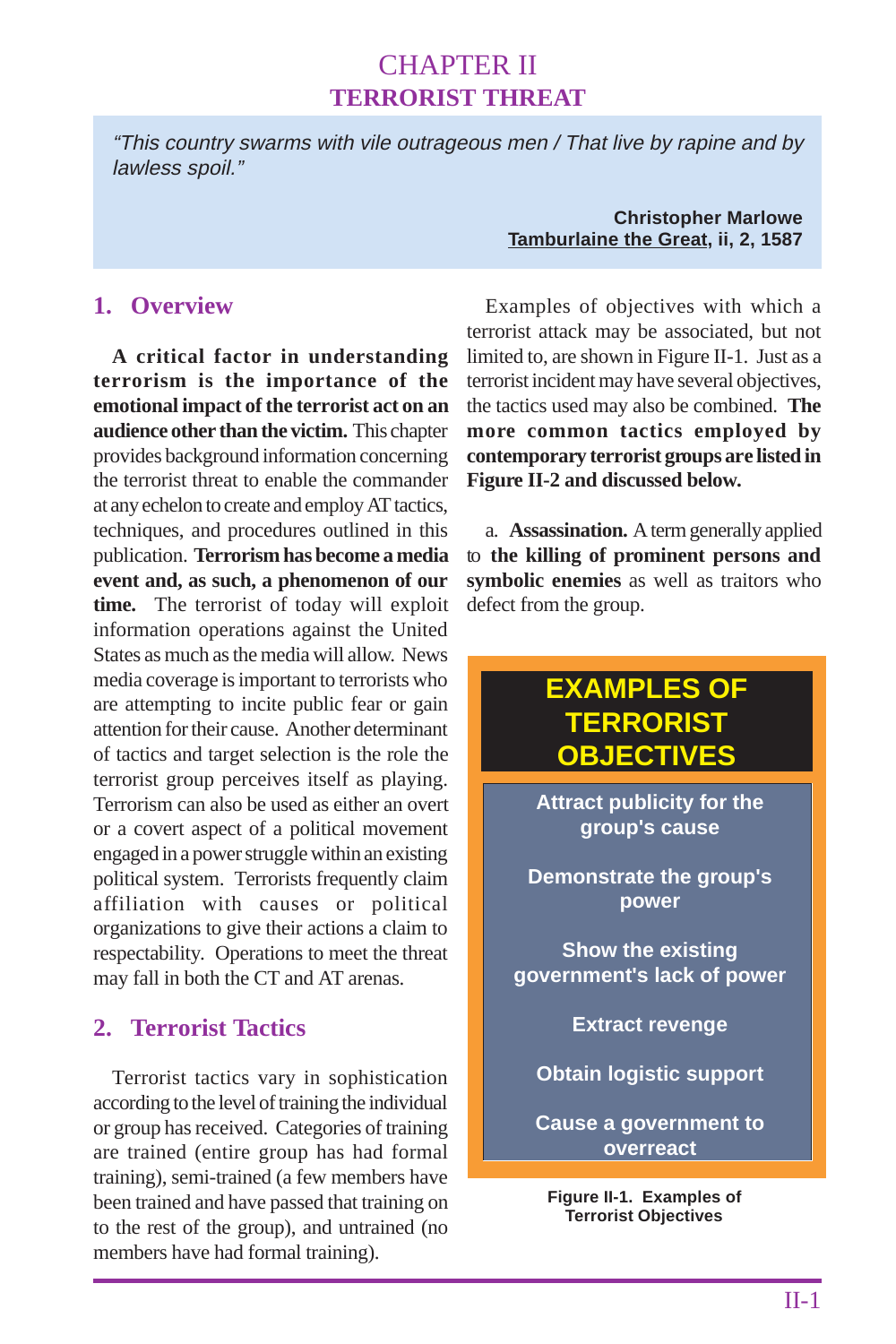# <span id="page-25-0"></span>**COMMON TERRORIST TACTICS**

#### **Assassination**

**Arson**

**Bombing**

**Hostage Taking**

**Kidnapping**

**Hijacking or Skyjacking**

**Seizure**

**Raids or Attacks on Facilities**

**Sabotage**

**Hoaxes**

**Use of Technology**

#### **Figure II-2. Common Terrorist Tactics**

b. **Arson.** Less dramatic than most tactics, arson has the advantage of low risk to the perpetrator and requires only a low level of technical knowledge.

c. **Bombing. The improvised explosive device (IED) is the terrorist's weapon of choice.** IEDs can be inexpensive to produce and, because of the various detonation techniques available, may be a low risk to the perpetrator. (However, suicidal bombing cannot be overlooked as an employment method.) Other advantages include their attention-getting capacity and the ability to control casualties through time of detonation and placement of the device. It is also easily deniable should the action produce undesirable results. From 1983 through 1996, approximately half of all recorded terrorist

incidents worldwide involved the use of explosives.

d. **Hostage Taking.** This usually is **an overt seizure of one or more individuals with the intent of gaining publicity or other concessions in return for release of the hostage**. While dramatic, hostage and hostage barricade situations are risky for the perpetrator.

e. **Kidnapping.** While similar to hostage taking, kidnapping has significant differences. **Kidnapping is usually a covert seizure of one or more specific persons in order to extract specific demands.** The perpetrators of the action may not be known for a long time. News media attention is initially intense but decreases over time. Because of the time involved, successful kidnapping requires elaborate planning and logistics. The risk to the terrorist is less than in the hostage situation.

f. **Hijacking or Skyjacking.** Sometimes employed as a means for escape, **hijacking is normally carried out to produce a spectacular hostage situation**. Although trains, buses, and ships have been hijacked, aircraft are the preferred target because of their greater mobility and vulnerability.

g. **Seizure. Seizure usually involves a building or object that has value in the eyes of the audience**. There is some risk to the terrorist because security forces have time to react and may opt to use force to resolve the incident, especially if few or no innocent lives are involved.

h. **Raids or Attacks on Facilities.** Armed attacks on facilities are usually undertaken for one of three purposes: to gain access to radio or television broadcast capabilities in order to make a statement; to demonstrate the government's inability to secure critical facilities or national symbols; or to acquire resources (e.g., robbery of a bank or armory).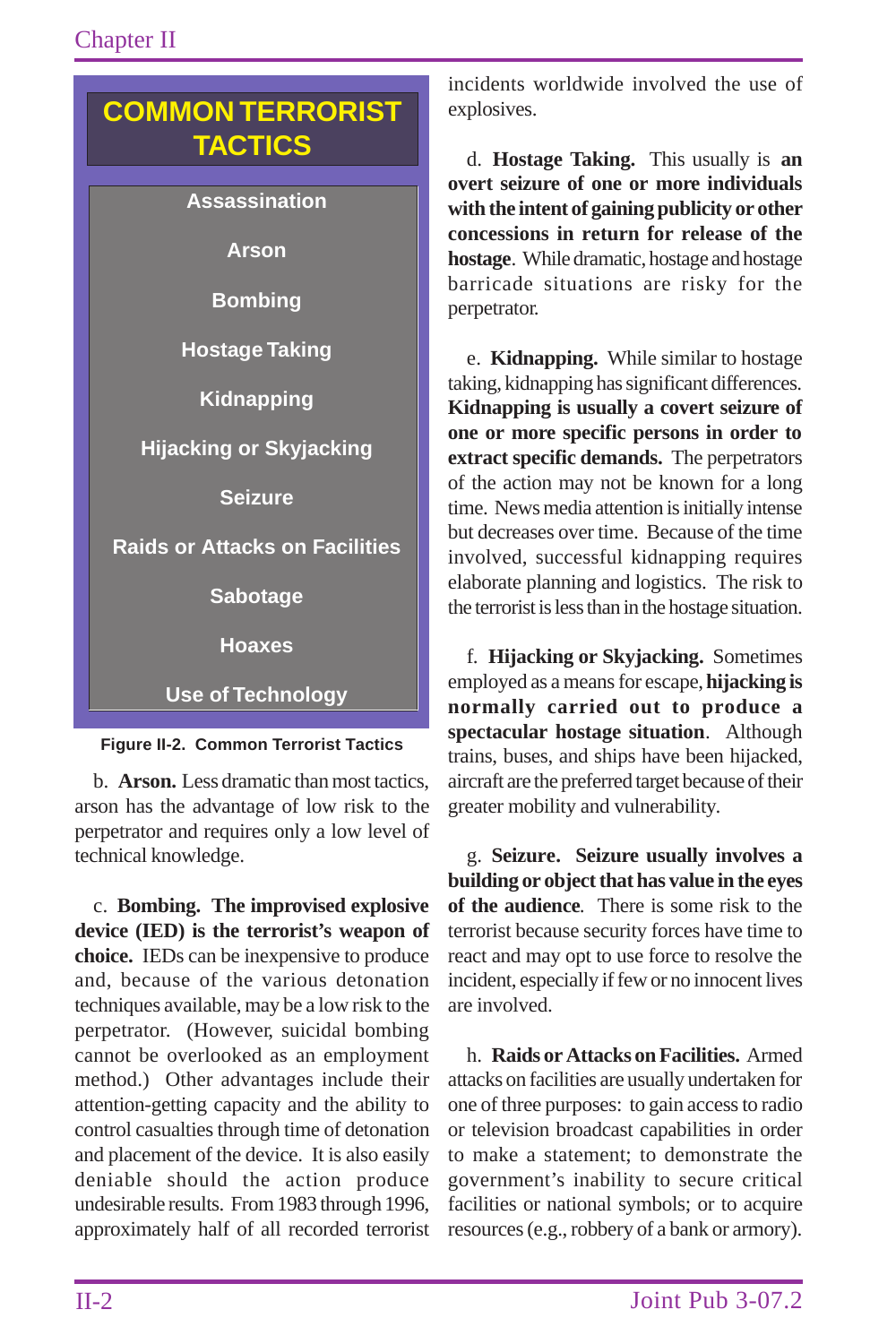

Port facilities are particularly vulnerable to terrorist sabotage.

i. **Sabotage.** The objective in most sabotage incidents is to **demonstrate how vulnerable society is to terrorist actions**. Industrialized societies are more vulnerable to sabotage than less highly developed societies. Utilities, communications, and transportation systems are so interdependent that a serious disruption of any one affects all of them and gains immediate public attention. Sabotage of industrial or commercial facilities is one means of identifying the target while making a statement of future intent. Military facilities and installations, information systems, and information infrastructures may become targets of terrorist sabotage.

j. **Hoaxes. Any terrorist group that has established credibility can employ a hoax with considerable success.** A threat against a person's life causes that person and those associated with that individual to devote time and effort to security measures. A bomb threat can close a commercial building, empty a theater, or delay an aircraft flight at no cost to the terrorist. False alarms dull the analytical and operational efficiency of key security personnel, thus degrading readiness.

k. **Use of Special Weapons.** Chemical weapons have been used by terrorists to date and there is potential for the use of both chemical and biological weapons in the future. These types of weapons, relatively cheap and easy to make, could be used in place of conventional explosives in many situations. **The potential for mass destruction and the deep-seated fear most people have of chemical and biological weapons could be attractive to a group wishing to make the world take notice.** Although an explosive nuclear device is acknowledged to be beyond the reach of most terrorist groups, a chemical or biological weapon or a radiological dispersion device using nuclear contaminants is not. The technology is simple and the cost per casualty (for biological weapons in particular) is extremely low — much lower than for conventional or nuclear explosives. This situation could change as the competition for headlines increases.

l. **Environmental Destruction.** Although this tactic has not been widely used, **the increasing accessibility of sophisticated weapons and explosives to terrorists has the potential to threaten damage to the environment**. Examples would be intentional dumping of hazardous chemicals into a city's water supply or the destruction of an oil tanker.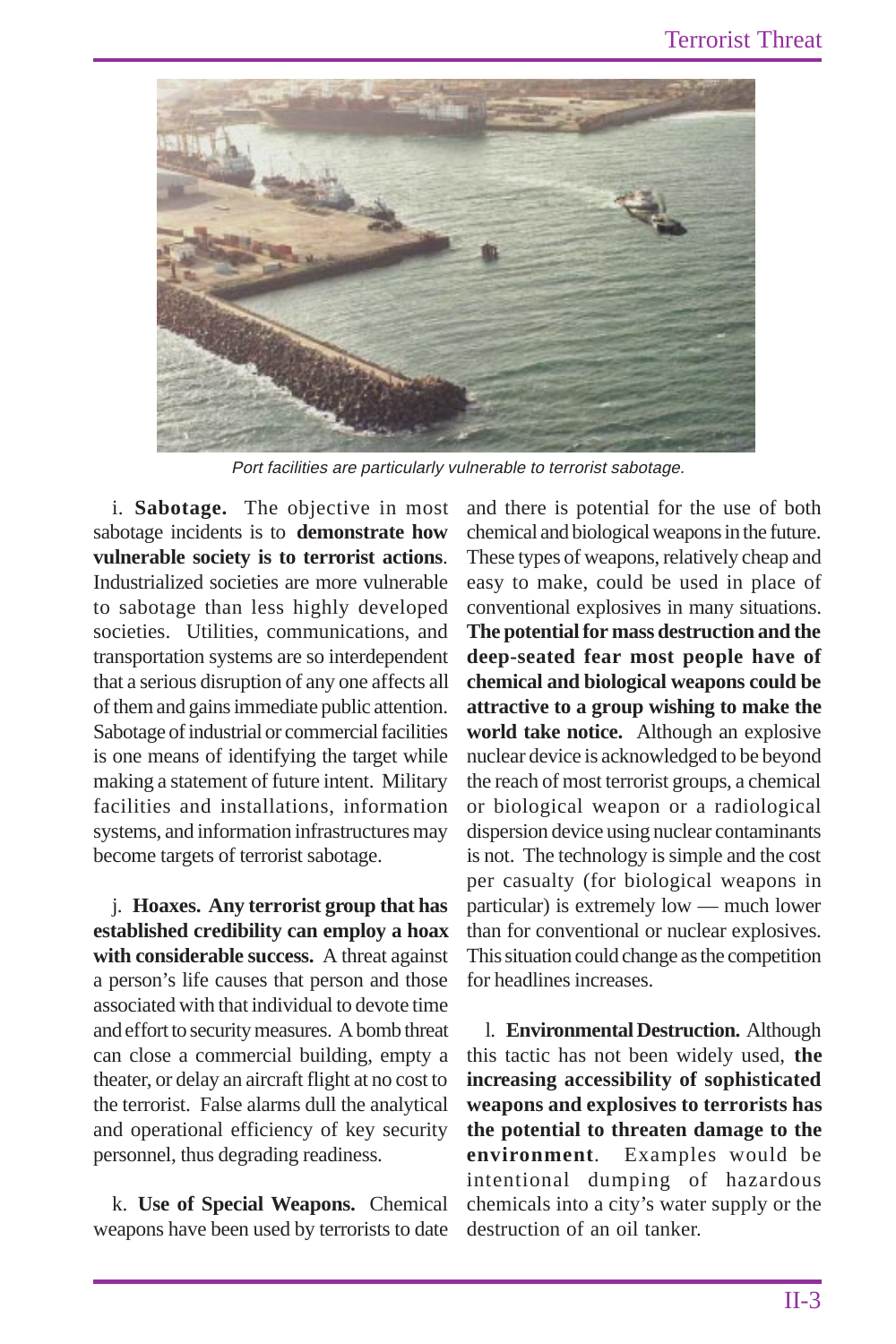m. **Use of Technology.** Technology has important implications for the terrorist threat faced by DOD personnel. Infrastructure technologies provide attractive targets for terrorists who can apply a range of rudimentary and advanced attack techniques to disrupt or undermine confidence in a range of systems. Key elements of the national infrastructure, such as transportation, telecommunications, energy, banking, public health, and water supply are becoming increasingly dependent on computerized systems and linkages.

- These systems provide targeting opportunities for adversaries who possess even limited technological capabilities, and who have the ability to identify critical system choke points. Terrorists can apply computer generated attacks or more traditional means such as bombs or physical destruction to cause systemwide malfunctions. Interdependencies of systems, such as power and transportation, exacerbate this vulnerability. Significant disruption of power grids can have a devastating impact on air traffic control, railway operations, port operations, and emergency services such as fire and/or rescue and police. Attacks such as power outages also impact a wide segment of the population, command significant media attention and consequently provide an effective means for the terrorist to reach a "captive" audience.
- A range of technologies can also be employed effectively by terrorists to conduct operations. Although terrorists to date have not demonstrated significant technological innovation and have largely relied on traditional attack methods such as bombing, hostage taking, and assaults, several factors point to an increased likelihood of greater use of more sophisticated technologies. First, the wide scale proliferation of military

weapons and technologies that has followed the collapse of the former Soviet Union has increased the range of weapons available on international arms markets. Stand-off weapons such as shoulder-fired anti-aircraft weapons, light anti-tank weapons which have been used in attacks against US targets in the past, are attractive means of attack for a terrorist since they reduce vulnerability and increase chance of escape. Increased availability of more powerful explosives (such as the plastic explosive Semtex, which is easily concealed and difficult to detect), when combined with more sophisticated timing devices, detonators, and fuses, have provided the terrorist with much more lethal bombing capabilities.

- Increasing availability of nuclear, biological, and chemical (NBC) material, components, and weapons raises the specter of terrorists using these weapons in an attack against civilian populations or military facilities. The 1995 Tokyo subway Sarin nerve gas attack by the Aum Shinrikyo cult, resulting in the death of 12 and injury of 5,500 people, is the most vivid example of the threat from NBC weapons. Many chemicalbiological (C-B) weapons ingredients are commercially available, and there are numerous reports throughout Europe of fissile material availability on the black market. This raises the possibility not only of terrorist use of nuclear weapons, but of radiological bombs that use fissile material to contaminate targets.
- A range of commercially available technologies can dramatically enhance terrorist operational capability. These include communications equipment, encryption capabilities, surveillance equipment, weapons, a range of computer and information management technologies, weapons components, and the Internet. The ability to acquire or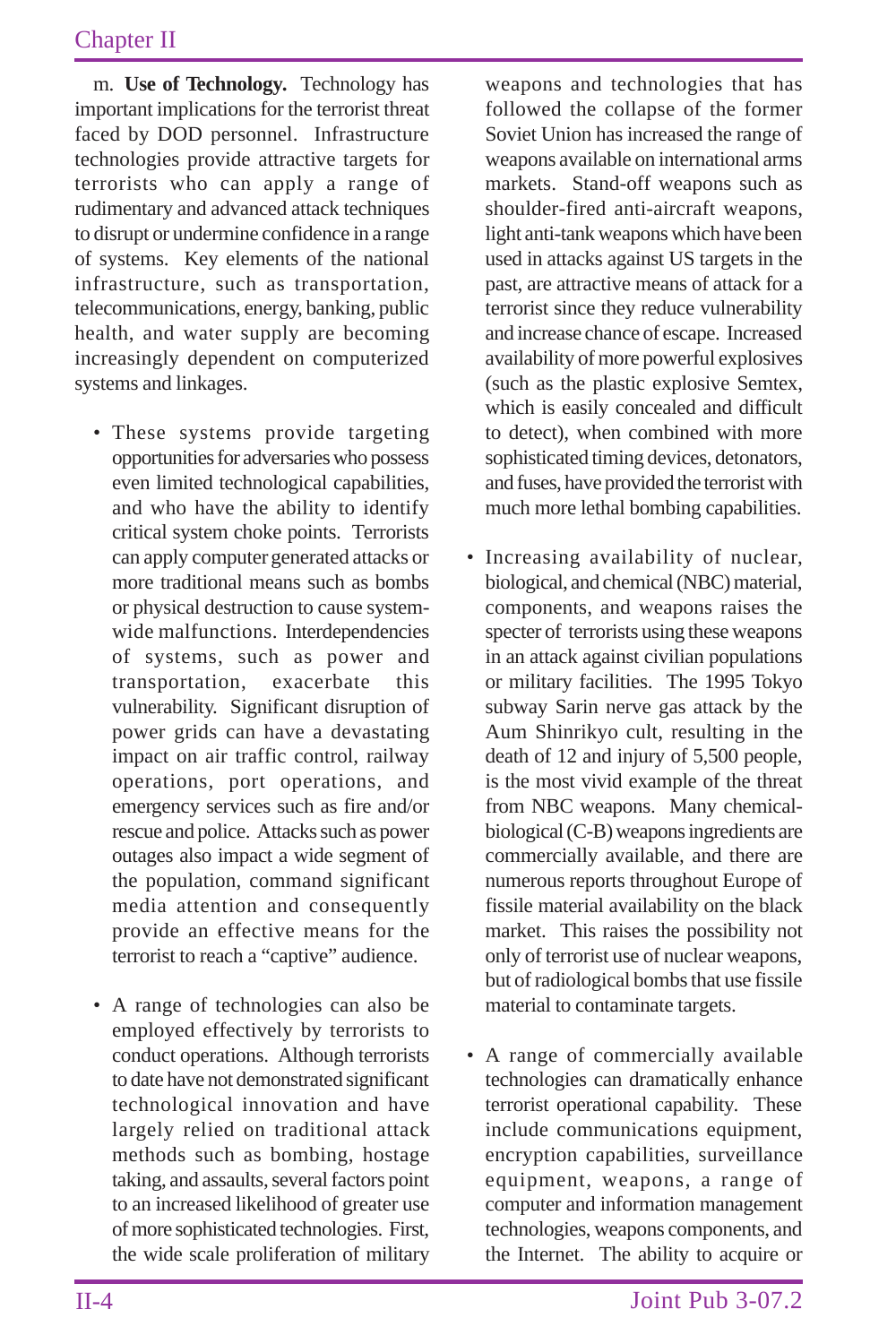<span id="page-28-0"></span>adapt technologies can give terrorists an edge in choosing targets and conducting attacks as well as significantly expanding their range of attack options.

- Technological advances also enhance antiterrorism capabilities. Recent research and development efforts have focused on the following areas:
	- •• detection of explosives and other weapons;
	- •• detection of, and defense against, C-B agents;
	- •• physical protection (e.g., alarms, barriers, access control);
	- •• incident response; and
	- •• data analysis and dissemination.
- Explosive detection technologies can be applied for both airline security and for fixed facilities. They detect physical, chemical, or mechanical properties of bombs using a variety of technologies, from x-rays and radio waves to dogs and "sniffer" technologies.
- Detection of C-B agents poses a significant challenge, since almost anyone that can brew beer can manufacture a biological agent, and toxic chemicals are widely available on the commercial market. Laser technologies have shown promise in detection of C-B agents, and research and development work on personnel protective equipment and vaccines is being pursued aggressively.
- A range of technologies is currently being investigated to enhance physical protection capabilities. Access control technologies, which include a range of personnel identification systems, metal

detectors, and closed circuit surveillance devices are being researched and fielded on a regular basis. Barrier technologies are also being fielded, and enhancements in building design to enhance bomb resistance are being incorporated into new and existing DOD buildings in high threat areas.

- Incident response technologies are developed to assist in responding to assaults on facilities, hostage taking, or criminal activities. Incident response activities include disrupting the attack, defending targets, aiding persons injured in an attack, rescuing hostages, and apprehending attackers. A broad range of technologies are included in this category such as fiber-optic and low-light camera technologies, highly accurate sensors, nonlethal weapons, incapacitating agents, and software tools for profiling terrorists and supporting response planning.
- Effective data dissemination is a key measure to improving antiterrorism awareness and preparedness. The rapid evolution of information technology has facilitated the transfer of accurate terrorist profiles (to include photographs) and the ability to transfer the information anywhere in the world quickly. Other key AT data, such as protection technologies and procedures, can also be transmitted to field locations quickly and effectively. Recent efforts have reduced barriers between agencies on the fusion and dissemination of AT data.

# **3. Terrorist Groups**

A terrorist group's selection of targets and tactics is also a function of the group's affiliation, level of training, organization, and sophistication. For several years, **security forces categorized terrorist groups according to their operational traditions —**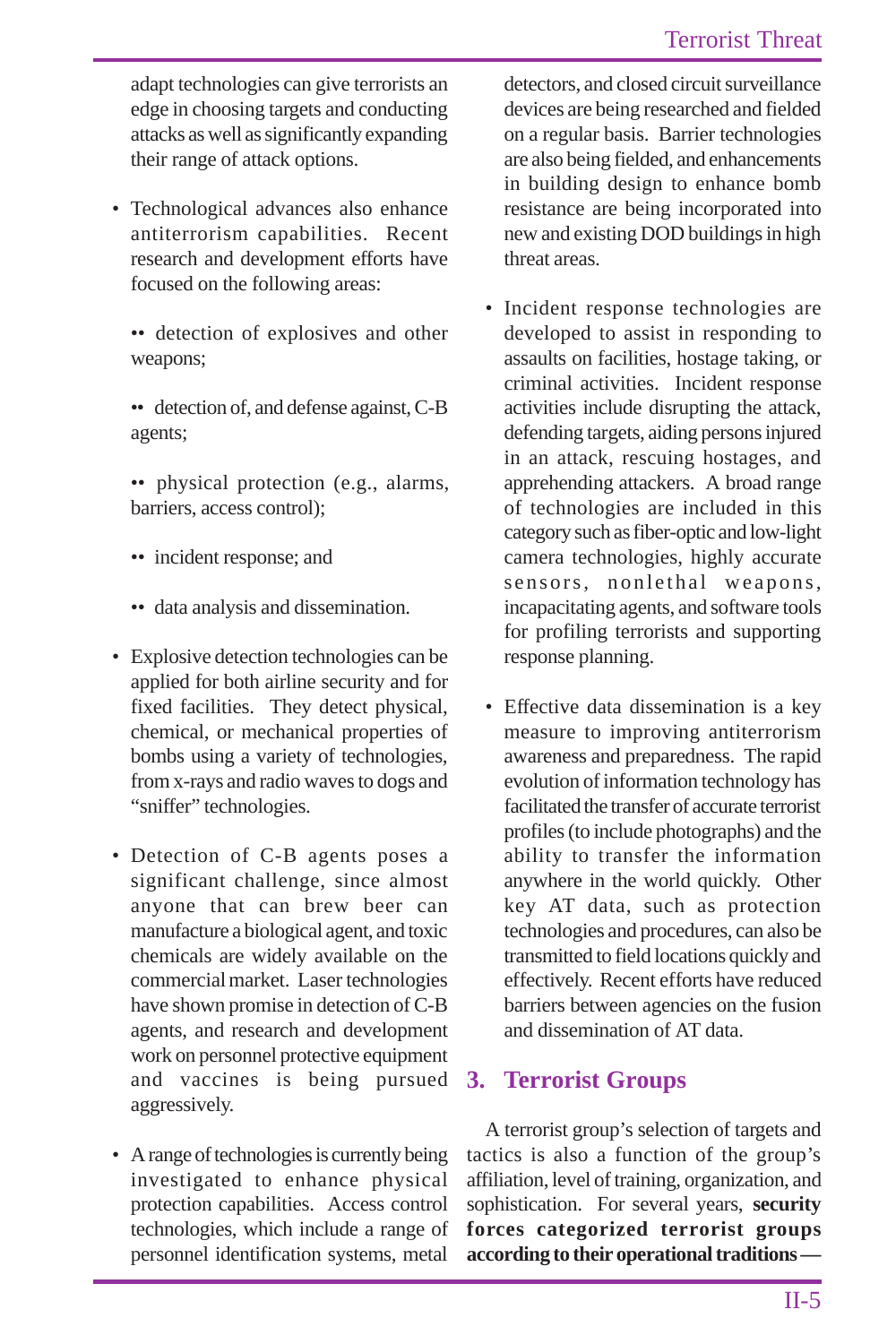<span id="page-29-0"></span>**national, transnational, and international**. National groups operated within the boundaries of a single nation. Transnational groups operated across international borders. International groups operated in two or more nations and were usually assumed to receive direction and support from a foreign government. **Terrorist groups are categorized by government affiliation** to help security planners anticipate terrorist targets and their sophistication of intelligence and weaponry. Three general terrorism categories are shown in Figure II-3.

While the three categories broadly indicate the degrees of sophistication that may be expected, it is important to examine each terrorist group on its own terms. The vast funds available to some narco-terrorists afford them the armaments and technology rivaling some nation-states. Messianic religious cults or organizations have features from all three of the listed categories. They may be "nonstate-supported" (e.g., Japan's Aum Shinrikyo cult or the Abdul-Ramman group that

# **CATEGORIES OF TERRORIST GROUPS**

#### **Non-State-Supported**

A terrorist group that operates autonomously, receiving no significant support from any government

#### **State-Supported**

A terrorist group that generally operates independently but receives support from one or more governments; e.g., Popular Front for the Liberation of Palestine

#### **State-Directed**

A terrorist group that operates as an agent of a government, receiving substantial intelligence, logistic, and operational support from the sponsoring government; e.g., Abu Nidal organization

**Figure II-3. Categories of Terrorist Groups**

perpetrated the World Trade Center bombing), "state-supported" (e.g., extremist factions of HAMAS who believe violence serves their concept of religious servitude), or "statedirected" (e.g., Hizballah is both the "Party of God" and a religious cult organization that employs violence in support of both religion and politics).

#### **4. Terrorist Organization**

As with any organization, terrorist groups develop organizational structures that are functional for the environment in which they operate. Because terrorists usually operate in a hostile environment, **security is the primary consideration**. As a result, **the organization of terrorist groups is usually cellular, with each cell relatively isolated and performing specific functions such as intelligence gathering or logistic operations**. This type of organization protects members of the group. In the event of defection or capture, no one member can identify more than a few of the others. Some groups have multifunctional cells that combine several skills in one operational entity, while others create cells of specialists that come together for an operation on an ad hoc basis. The latter procedure is similar to tailoring or task organizing military forces.

a. **Larger terrorist groups (100 or more members) normally have a central command and control element with one or more subordinate elements** based on geographical regions. The regional commands direct the actions of the operational and support cells in their region. **Smaller groups (50 or fewer members) may have a single command element** that directly controls all of the operational and support cells regardless of where they are established.

b. **Terrorist groups often structure themselves in a manner similar to military organizations**, but groups vary as to the degree of discipline and lines of authority and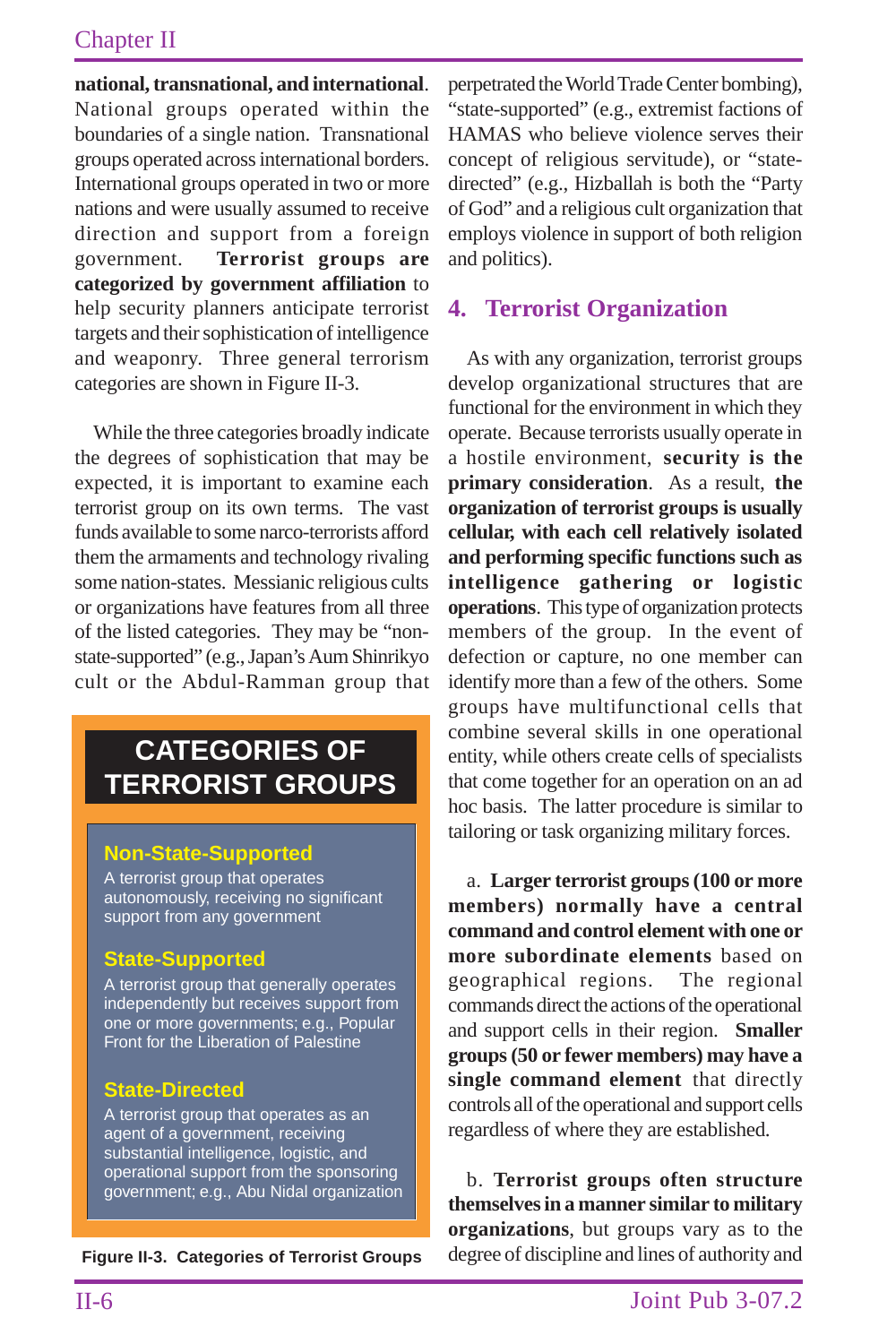<span id="page-30-0"></span>function. Such organizations have historically had well-defined, organized structures that made penetration difficult. In other instances, group dynamics, egos, and philosophical differences override organizational principles and create opportunities for security forces to identify members, penetrate the organization, and/or prevent terrorist actions. These **personal factors often cause such terrorist groups to splinter into new faction(s)** (e.g., Popular Front for the Liberation of Palestine, Popular Front for the Liberation of Palestine-General Command, and Democratic Front for the Liberation of Palestine), adding to the growing list of organizational titles in world terrorism. Along with the commonly used deception technique of claiming credit for an action in the name of a previously unknown group, **splintering complicates security force intelligence efforts and creates confusion in determining the decision makers**, thus making the organizations generally hard to break.

c. In a broader context, **terrorist organizations**, especially those with little or no access to government resources, **need a support structure**. As shown in Figure II-4, a typical organization consists of operational members who are functionally organized as outlined above and have several categories of supporters.

- **At the top is the leadership** that defines policy and directs action. Typically, leaders are completely committed to the cause that the group purports to serve and may be charismatic figures. If the group is state-supported or state-directed, the leadership will include one or more members who have had extensive training or education by the sponsoring state.
- **The active, operational cadre are the doers** — the men and women who carry out terrorist attacks and train others. As



**Figure II-4. Structure Pyramid of a Typical Terrorist Organization**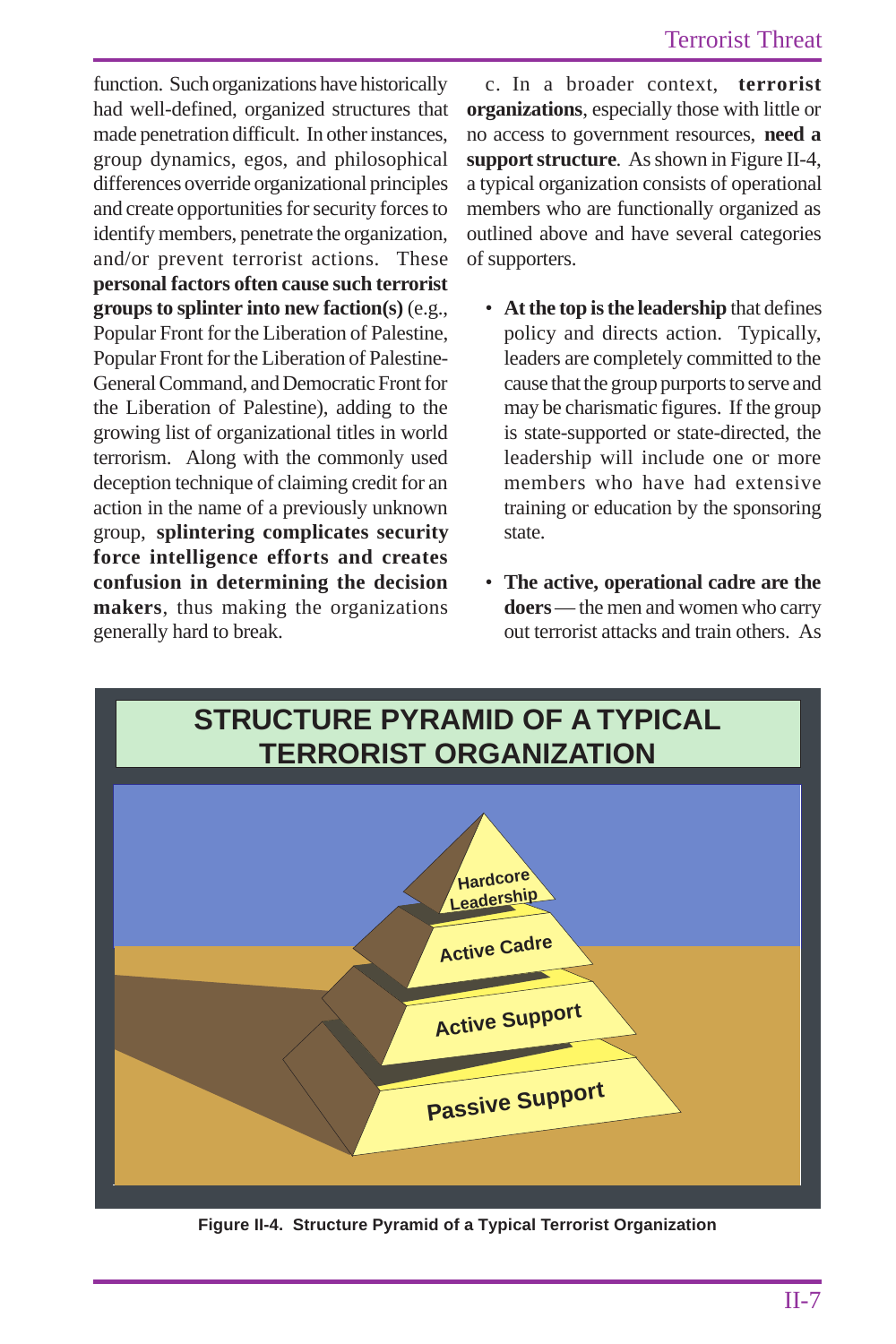in the planning and leadership elements, many doers are deeply committed to the group's cause. The professionals who may or may not be ideologically motivated are also part of the active cadre.

- **Active supporters do not actually commit violent acts but assist the terrorists by providing money, intelligence, legal or medical services, and/or safe houses or forged documents.** This includes supporters both within the country and in other countries. Active supporters are frequently ideologically in agreement with all or some of the terrorist group's goals but may be ambivalent concerning the use of violence. Terrorist groups recruit most of their cadre from the ranks of the active supporters because those people have proven their loyalty and, to some extent, their skills over a period of time.
- **Passive supporters are the most difficult to define** and identify. **Most of these people are sympathetic to the terrorist group's cause**, but will not assume an active role due to fear of reprisal if exposed or identified. Family and acquaintances of activists sometimes fall into this category, especially in cultural environments where family and regional loyalties are strong. Often, passive supporters are not sympathetic to the terrorist cause but do not believe that the government can or will protect them. Thus, fear rather than sympathy generates support for the terrorist. Passive supporters may be ignorant to the cause's intent and use of their support; consequently, they may unwittingly provide anonymous funding. The terrorist group relies on passive supporters for financial assistance, displays of public support, and minor logistic or operational tasks. Passive support is extremely important to the

politically-motivated terrorist who relies on popular support to survive.

d. Membership in terrorist organizations brings together people who commit terrorist acts for different motivations. **Not all terrorists are committed to their cause by** ideology. Many terrorist groups are augmented by criminals (professionals) who are opportunists seeking personal rather than political gain or by individuals who are mentally disturbed. **Many individuals responsible for terrorist acts could fit into one of three categories; crusaders, criminals, or emotionally disturbed**. Although the criminal or emotionally disturbed person may not fit the strict definition of a terrorist, the varied motivations and ambiguities of terrorism necessitate their inclusion in the same context with the crusader. A specific individual may exhibit traits from more than one category. Terrorists look like ordinary citizens and come from all walks of life.

- **Crusaders** are ideologically inspired individuals or groups (e.g., political terrorists). They believe that their cause is so noble or worthy that it may be promoted by any means, including the use of terror.
- **Criminals or professionals** commit terrorist acts for personal gain rather than ideology. Although they often mimic the crusader's ideological conviction, their devotion to the cause is not the primary motivation. Crusaders often recruit criminals for their knowledge, background, and criminal skills.
- **Emotionally or mentally disturbed people** who commit terrorist acts often believe that they have some special mandate from a deity. They can range in character from compulsive, minute planners to impulsive, unpredictable doers. Additionally, emotionally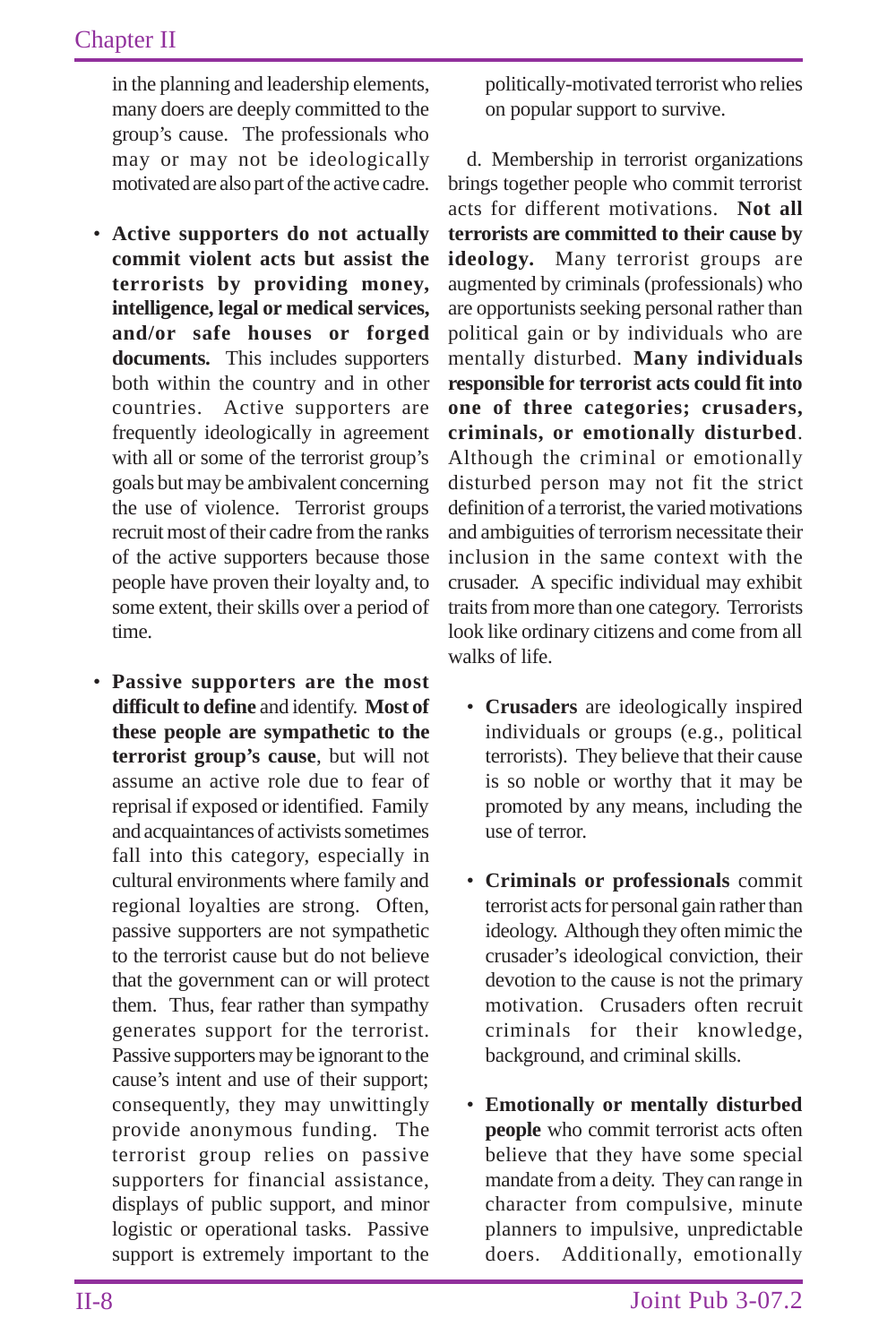<span id="page-32-0"></span>disturbed people often obtain some level of enjoyment in the terrorist act. The emotionally and mentally disturbed are often used by terrorist organizations as throwaway or disposable terrorists. They usually drive the truck bomb or become martyrs for a cause.

# **5. Terrorist Targets — Americans**

It is sometimes difficult for Americans to understand why **terrorism seems to thrive in the environment that offers the least justification for political violence** (e.g., democracies and ineffective authoritarian regimes). Equally puzzling is the relative absence of terrorism in those societies with totalitarian and effective authoritarian governments. The reasons for this apparent paradox can be summarized as being a matter of social control. The terrorist operates covertly. **In societies where little is done without the knowledge of internal security agencies, covert activity for any appreciable period of time is difficult.** The same principle applies to acquisition of weapons, communications equipment, and explosives. Another factor is public information. Because the terrorist's objectives usually include gaining the attention of a target audience through a violent act, the terrorist can easily be denied that objective in an environment where information media are tightly controlled. Finally, in controlled societies, the ability of terrorist organizations to create functional networks or to move funds within the financial system are severely hindered.

a. The reasons US interests are a target for so many terrorist groups around the world are complex and must be understood in order to effectively combat terrorism in the long term. **One reason some terrorist groups target the United States and its citizens is ideological differences.** The United States is a leading industrial power and the leading capitalist state. These reasons are enough to incite the

animosity of some groups that are committed to different social systems.

b. **Of greater importance is the perception that the US Government can dictate courses of action to other governments.** Terrorists think that by pressuring the United States through acts of terror, the US Government will bring pressure to bear on the targeted government to comply with terrorists' demands. Although US influence is substantial in the world community, this is not a policy of the US Government.

c. **Mere presence is another factor.** Americans are all over the world in capacities ranging from diplomatic service to tourists. This availability makes targeting Americans easy even for relatively poorly trained nonstate-supported groups. It also adds to the chances of Americans being killed or injured



The American soldier is a symbol of US power and presence and is consequently an inviting target for terrorists.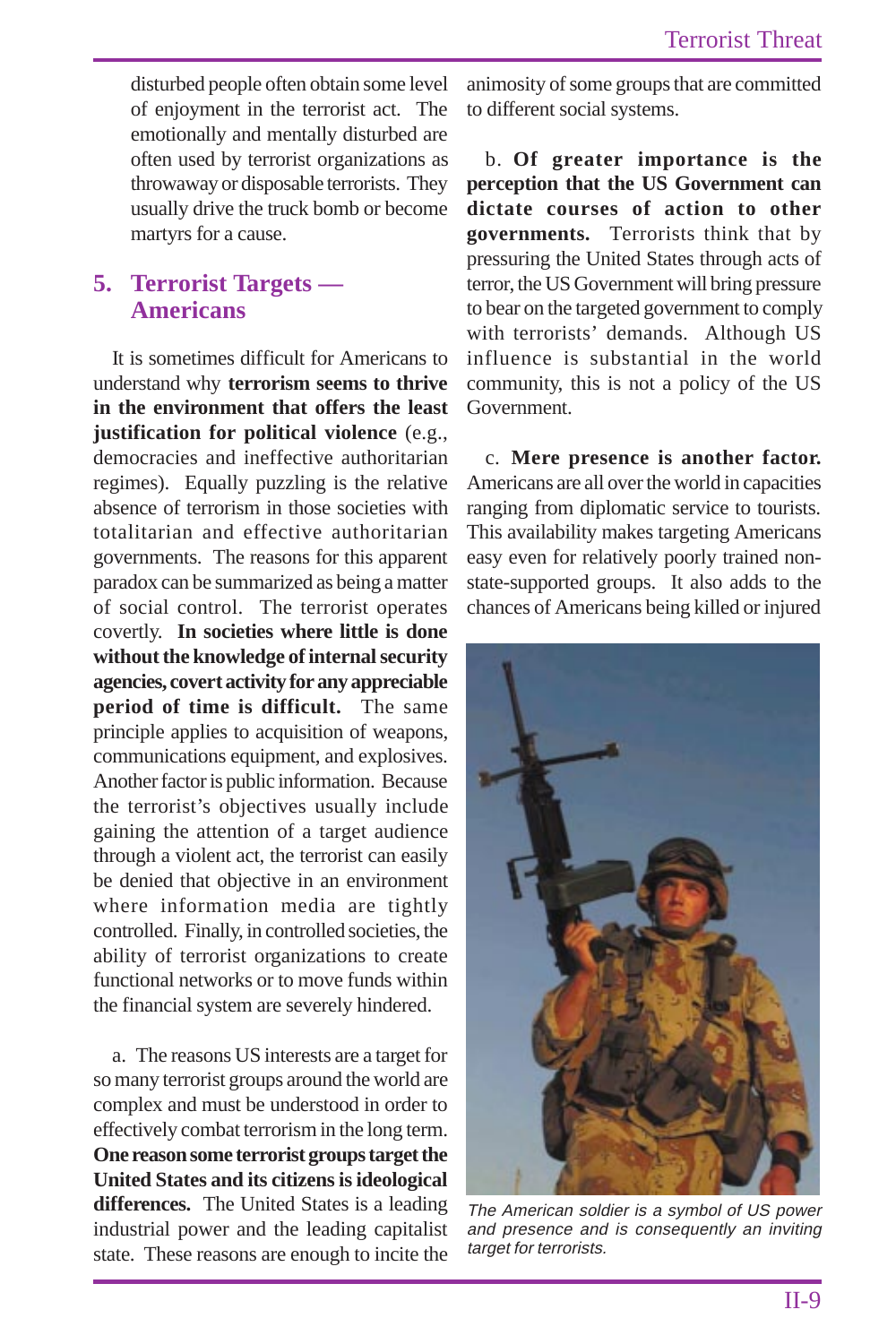<span id="page-33-0"></span>unintentionally. These same considerations apply to members of the US military forces with the added factor of "symbolic value." The Armed Forces are clearly visible symbols of US projection of power and presence; thus, terrorists find military personnel and installations appealing targets.

### **6. Domestic Terrorism**

a. Despite recent bombings in New York, Oklahoma, and Atlanta, the United States has a low rate of terrorism compared to Europe, Latin America, Africa, or the Middle East. **A tradition of violence for political purposes has not been a dominating means of achieving political power.** There is no history of deep ideological commitment justifying the taking or sacrificing of life. Although there have been limited exceptions to this observation — such as some Puerto Rican independence groups — they have not gained political acceptance at the national level. The relatively open US political system allows minority groups to voice concerns legitimately through the political process. Recently, however, groups of domestic separatists have targeted federal institutions for violence. These attacks indicate a growing willingness to attack symbols of the US Government, despite the relatively open US political system which allows minority groups to voice concerns legitimately through the political process.

b. Caution must be exercised in drawing conclusions exclusively from past experiences. **Although low levels of domestic terrorism have occurred in the United States to date, terrorism is still a threat here.** Radicals and religious extremist organizations and the rise of militias constitute a growing threat to public order. Racial supremacists as well as the violent fringe of environmental and antiabortion movements have also attempted to use terrorism. Agents of external causes and foreign powers pose a potential threat that needs only a transoceanic flight or border crossing to become active. Additionally, computer hackers anywhere in the world can send viruses via the Internet.

# **7. Terrorism Against the US Military**

a. **Terrorism is a major factor across the range of military operations.** In the context of peacetime military operations, terrorism attracts a great deal of attention and few question its actual and potential capacity to kill and destroy. The same can be said of terrorism as an aspect of military operations other than war (MOOTW); however, in war the threat of terrorism is only one of many FP issues the commander must consider. The same types of acts that gain attention in peacetime military operations can hinder military operations in war (e.g., espionage, sabotage, vandalism, or theft).

#### **TERRORISTS AND TOURISM**

**The most effective fear that the terrorist can generate for the tourist is that he will never arrive at his destination — or will never return home alive. Convinced of this, a supply of tourist visitors could suddenly dry up. Expensive tourist infrastructures, depending on a constant flow of customers — margins in the tourist industry are often surprisingly slender — then lie idle. The industry is very labor intensive so a considerable unemployment problem is created . . . A pistol pointed at a hostage in an aircraft, then, could be a pistol pointed at a country's economic heart.**

**SOURCE: G. Norton, quoted in Chris Ryan, Tourism, Terrorism and Violence Research Institute for the Study of Conflict and Terrorism, September 1991**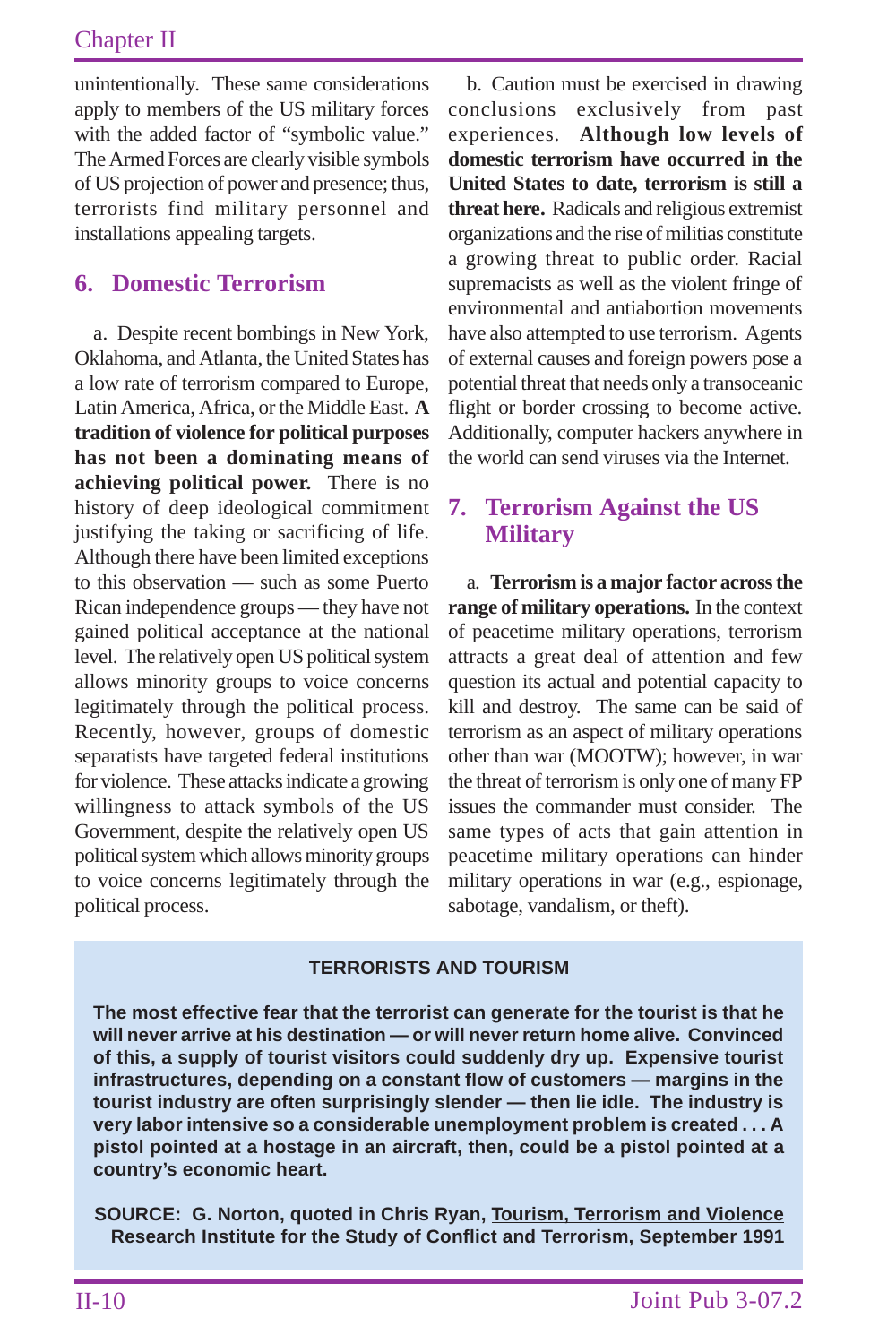b. **All acts of violence against the US military are not necessarily terrorist actions** (e.g., murder or robbery). The measures contained within this publication provide guidance that will help protect the military unit and Service member from these acts of violence as well as those committed by terrorists. In peacetime military operations, there is no definitive method of differentiating terrorist acts from other violent crimes because the perpetrator's intent may be the only discriminator. A rule of thumb that can be applied is if the act is obviously related to personal gain (robbery of money or high-value items) or personal motivation (hatred, love, revenge) it is a crime, but probably not terrorist-related. On the other hand, **if the act appears to adversely affect military operations** (communications facilities, fuel storage areas) **or has a high symbolic value** (headquarters, particular individuals), **the crime probably has terrorist implications even when no claim is forthcoming**. Recognizing the difference between acts of violence and terrorist acts is vital in order to properly understand the threat's intent and determine required defensive measures.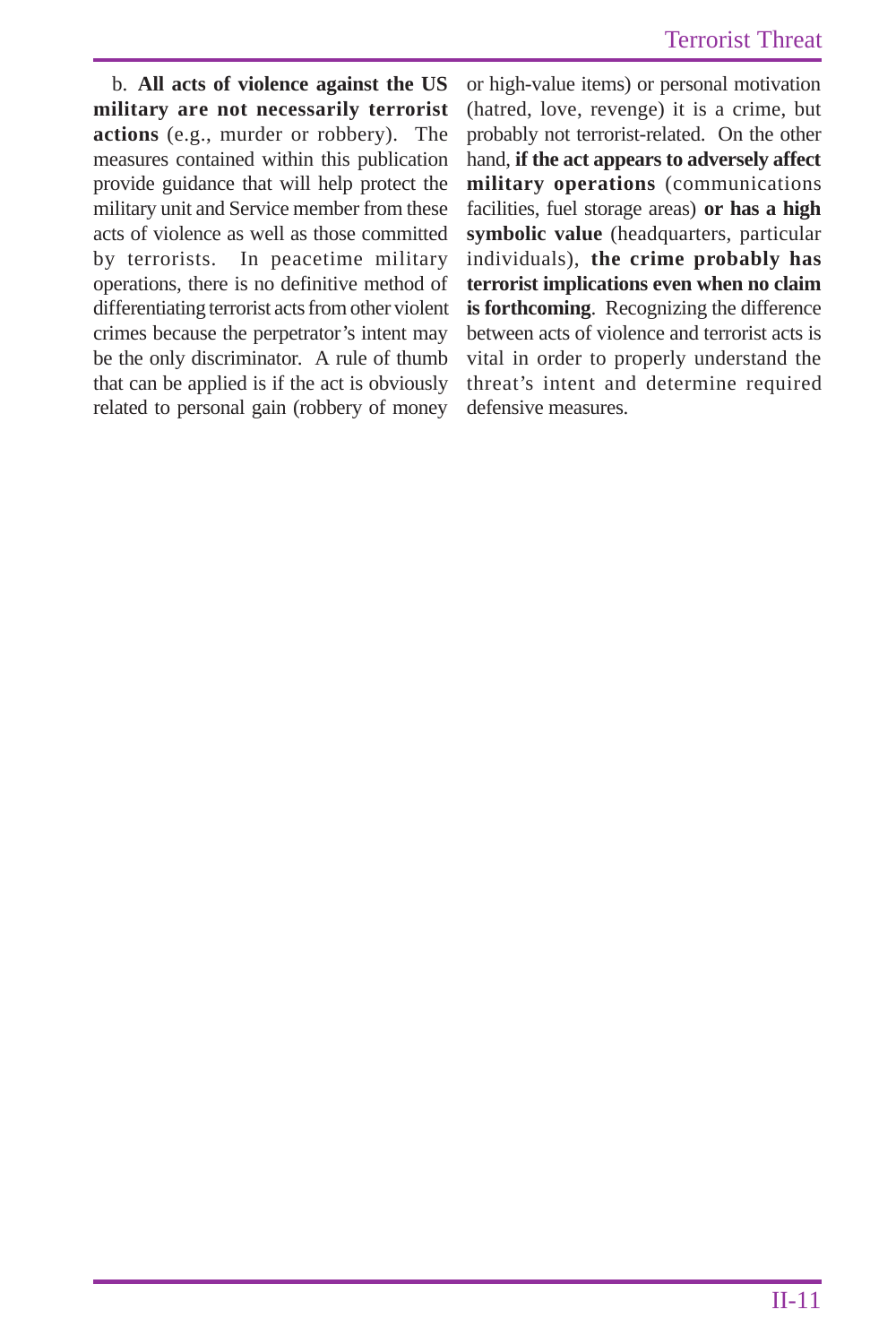Intentionally Blank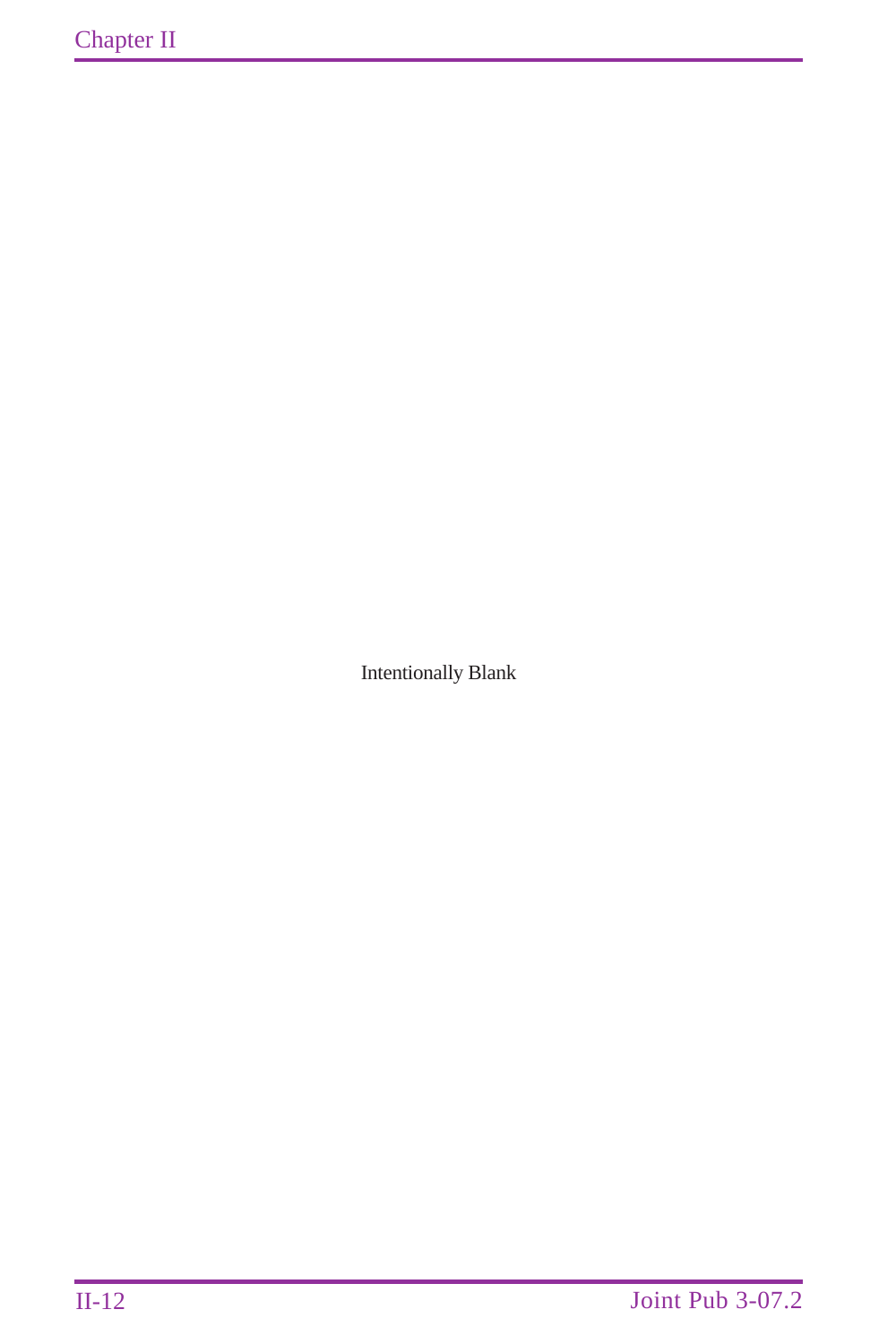# CHAPTER III **LEGAL CONSIDERATIONS**

"US forces will act unilaterally and in concert with security partners, using all means authorized by the President and the Congress to counter international terrorism at home and abroad."

**National Military Strategy of the United States of America, 1997**

### **1. General**

This chapter explains the importance and necessity for participation of a command judge advocate at all levels of foreign and domestic antiterrorism program planning and implementation. It is designed to provide to the commander of a combatant command, subunified command, JTF, or component command a basic understanding of relevant legal considerations in implementing an antiterrorism program. The policy and jurisdictional responsibilities generally applicable to the Armed Forces of the United States are outlined below.

### **2. US Policy**

Over the last decade, the US Government has developed a policy regarding terrorism that encompasses acts against Americans both

at home and abroad. **The policy is summarized as follows.**

a. **All terrorist actions are criminal and intolerable, whatever their motivation, and should be condemned.**

b. **All lawful measures to prevent such acts and to bring to justice those who commit them will be taken.**

c. **No concessions to terrorist extortion will be made,** because to do so will merely invite more terrorist actions.

d. **When Americans are abducted overseas, the United States will look to the host government to exercise its responsibility under international law** to protect all persons within its territories, to include effecting the safe release of hostages.



Joint forces must take lawful measures to prevent terrorist attacks.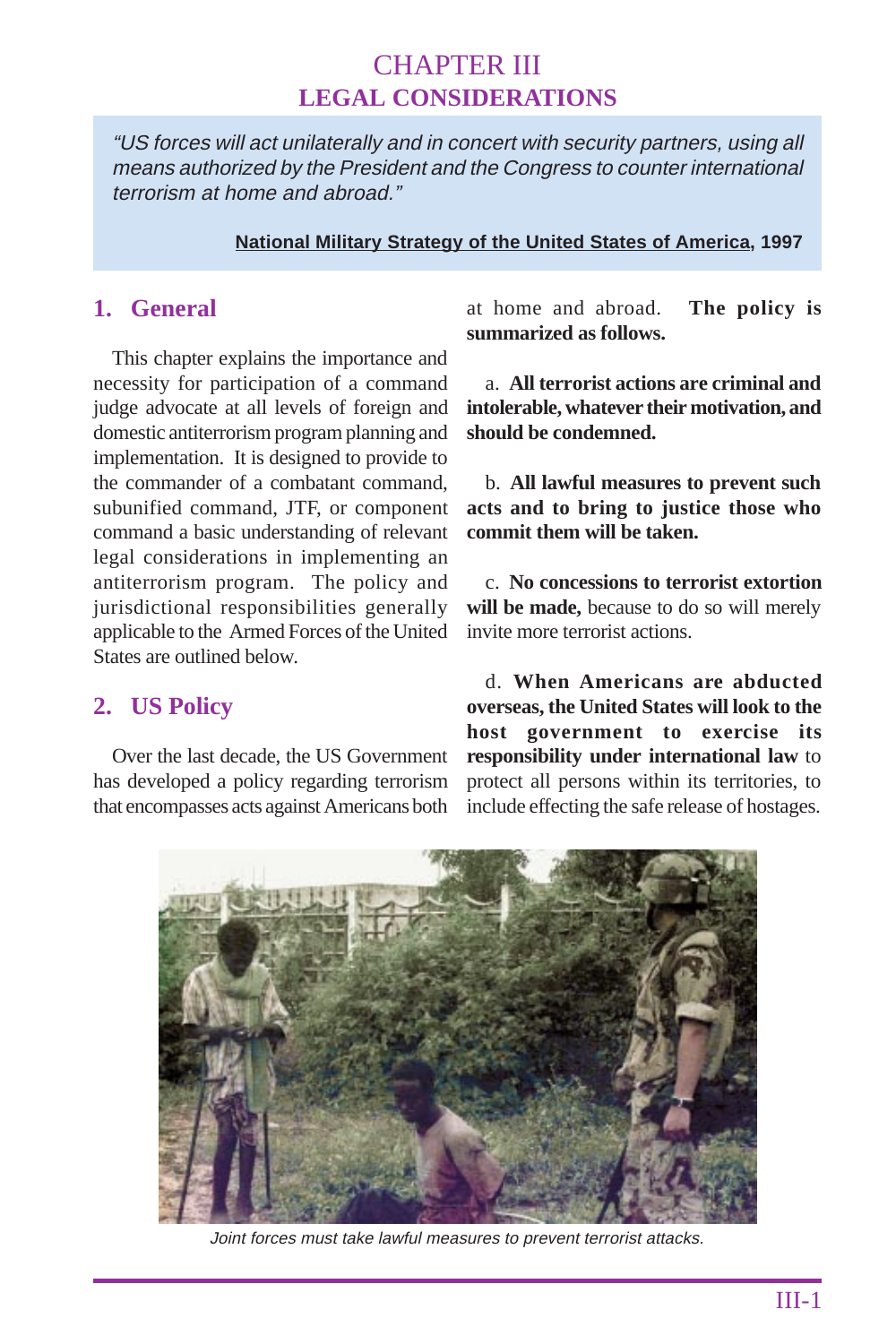### Chapter III

The United States has made the services of the Federal Bureau of Investigation (FBI) available to assist in these situations.

e. **Close and continuous contact with host governments will be maintained during an incident.** Intelligence and technical support will be offered to the maximum extent practicable.

f. **International cooperation to combat terrorism remains a fundamental aspect of US policy** because all governments, regardless of structure or philosophy, are vulnerable; all avenues to strengthen such cooperation will be pursued.

#### **3. Lead Agencies**

See Figure III-1.

a. **The DOS is the lead agency for response to terrorism outside the United States, other than incidents on US flag vessels in international waters.** The exception to this is on the Arabian Peninsula where the DOS and Department of Defense signed an MOU transferring responsibility for security of forces on the Arabian Peninsula to the Department of Defense.

b. **The DOJ is the lead agency for domestic terrorism; the FBI is the lead**



**Figure III-1. Lead Agencies for Terrorist Incidents**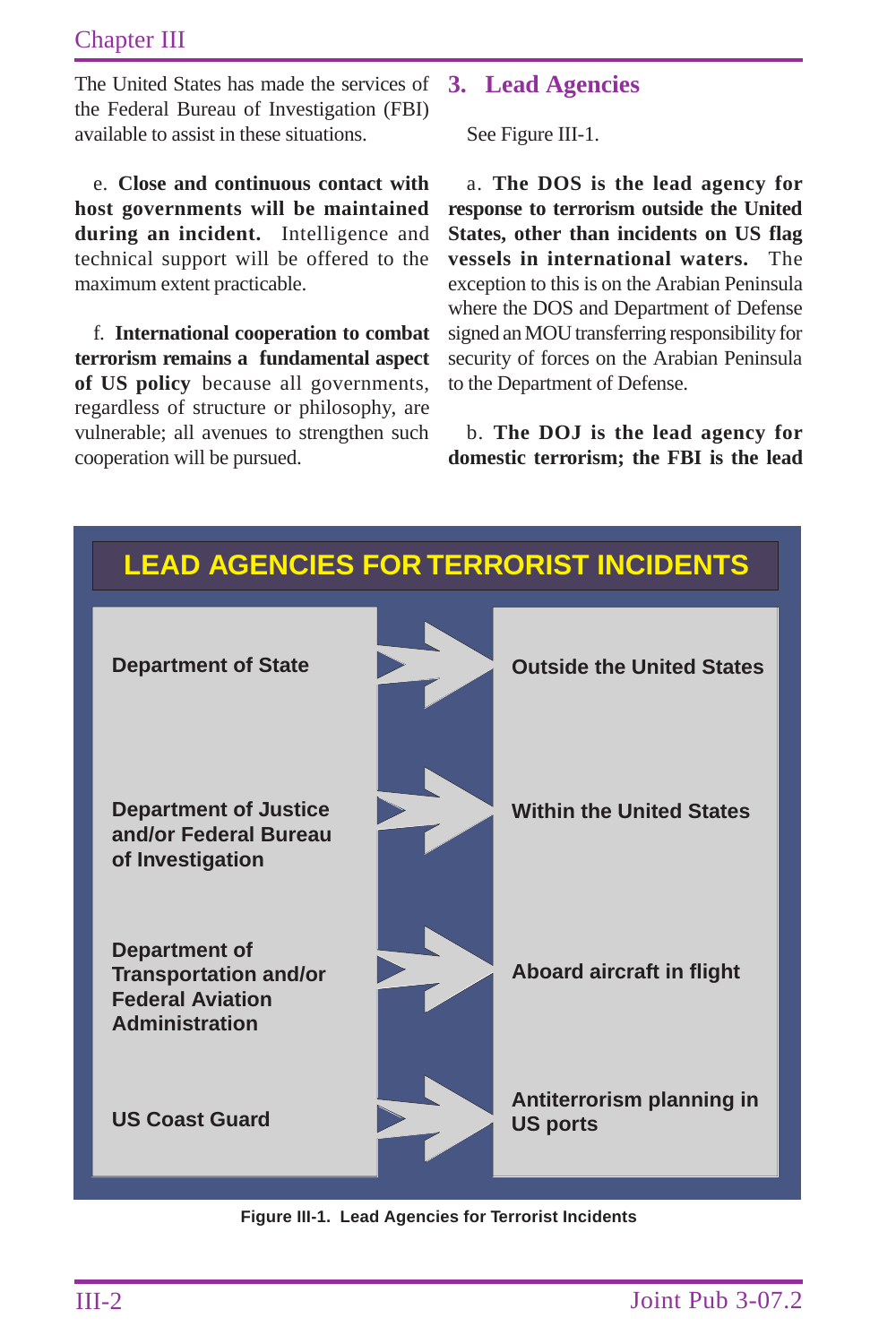**agency within the DOJ for operational response to terrorist incidents.**

c. **The DOT and/or FAA serve as the lead agency for terrorist incidents that occur aboard an aircraft in flight within US jurisdiction.** They are also responsible for investigating and preventing aircraft piracy and for informing commercial air carriers and their passengers regarding any terrorist threat information.

d. By public law, the DOJ (specifically the FBI) is responsible for all search and recovery operations involving nuclear weapons conducted in the United States, District of Columbia, Commonwealth of Puerto Rico, and US possessions and territories, including those conducted on military installations. The DOS is the lead agency for acts not under FBI responsibility.

e. **The US Coast Guard (USCG) is responsible, within the limits of US territorial seas, for reducing the risk of a maritime terrorist incident** by diminishing the vulnerability of ships and facilities through implementation of security measures and procedures. The FBI is the lead agent for responding to terrorist actions that occur in maritime areas subject to US jurisdiction. Further, the USCG is responsible for AT planning in US ports and the implementation of a foreign port assessment program to determine the vulnerability to terrorist attack in certain high and medium risk ports. The USCG is a provider of port security units which can be employed by the CINC as AT and FP assets. The National Terrorism Hotline is manned by the USCG's National Response Center (NRC) 24 hours a day. NRC operators take reports of actual and/or potential domestic terrorism and link emergency calls with the Chemical and Biological Defense Command for technical advice on dealing with weapons of mass destruction (WMD) and with the FBI

to initiate the federal response actions. The NRC also provides reports and notifications to other federal agencies as necessary. Additionally, the USCG and FBI have interagency agreements to cooperate with each other when coordinating CT activities and general law enforcement activities. Guidance regarding the USCG's roles can be found in Commandant Instruction 16000.12, "Marine Safety Manual," Volume VII - "Port Security," and Volume X - "Interagency Agreements and Acronyms."

f. All other Federal agencies possessing resources for responding to terrorism are linked together through agency command centers and crisis management groups to ensure effective coordination of the US response.

### **SECTION A. LEGAL CONSIDERATIONS: AUTHORITY**

#### **4. Criminal Actions**

**Terrorist acts are criminal acts,** whether committed during MOOTW or war; however, jurisdiction varies in wartime. **By definition, terrorists do not meet the four requirements necessary for combatant status** (wear uniforms or other distinctive insignia, carry arms openly, be under command of a person responsible for group actions, and conduct their operations in accordance with the laws of war). Only combatants can legitimately attack proper military targets. For this reason, **captured terrorists are not afforded the protection from criminal prosecution attendant to prisoner of war status**. However, Article III of the 1949 Geneva Conventions, which requires that noncombatants be treated in a humane manner, also applies to captured terrorists.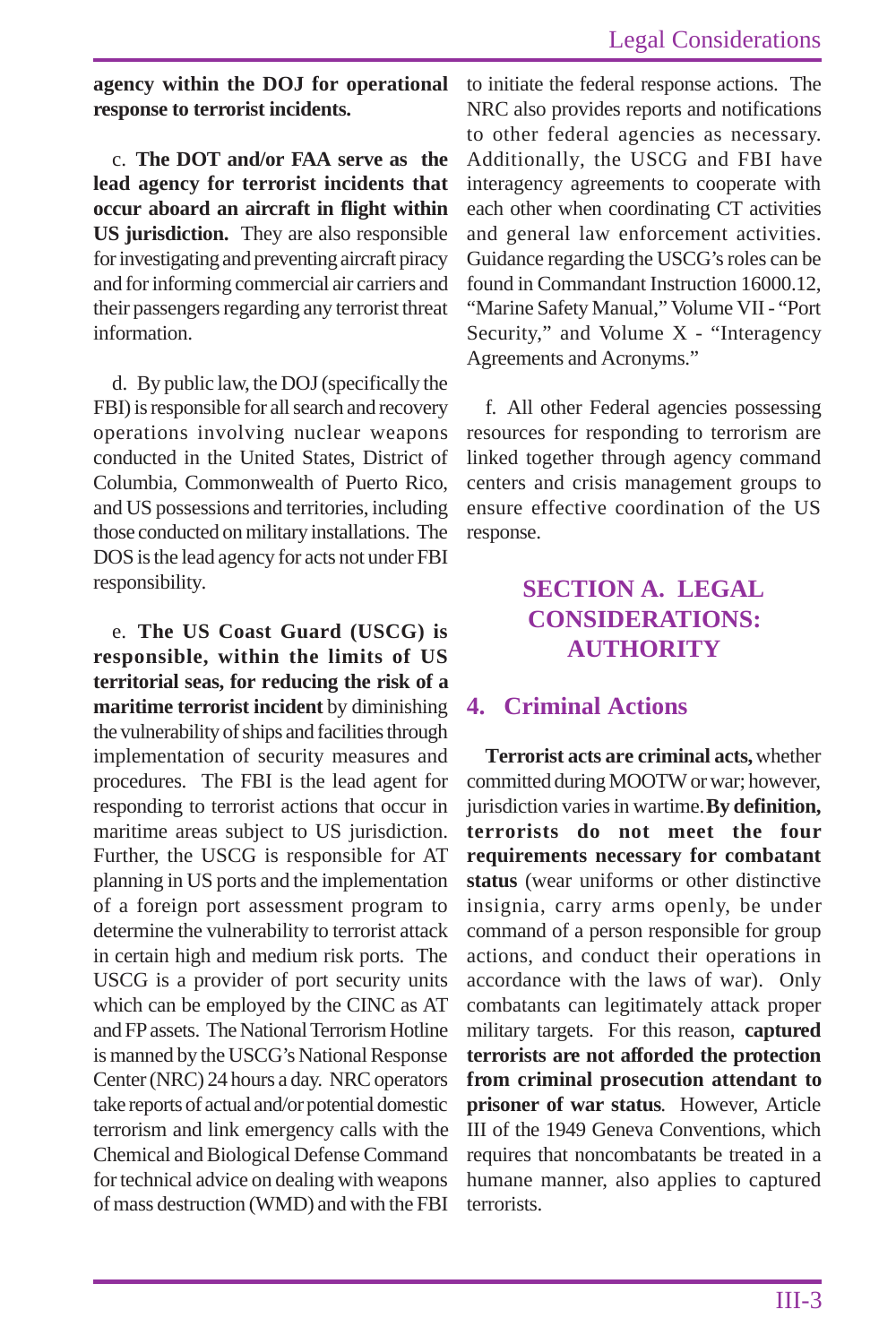### Chapter III

### **5. Jurisdiction**

**In peacetime, terrorist acts are normally punishable only under domestic (local) law.** However, **in an internationally recognized war or MOOTW involving the use of force (regional or global), terrorists can be tried under local criminal law or under military jurisdiction by either a courts-martial or military tribunal**.

#### **6. Commander's Authority**

A commander's authority to enforce security measures and to protect persons and property is paramount during any level of conflict. Commanders must coordinate with their judge advocates to determine the extent of their authority to combat terrorism.

## **SECTION B. LEGAL CONSIDERATIONS: PERMISSIBLE LIMITS OF MILITARY SUPPORT TO CIVIL AUTHORITIES**

#### **7. General**

**Legal and policy restrictions** on the use of active duty DOD military personnel, DOD civilian employees, and contractors such as DOD security police for direct enforcement of civil laws in the United States or its possessions **are contained in the Posse Comitatus Act** (18 USC 1385), **other federal statutes** (10 USC 371-382), **DODDs** (DODD 5525.5, "DoD Cooperation with Civilian Law Enforcement Officials"), and **applicable Service Directives** (such as SECNAVINST 5820.7 series for the Navy and Marine Corps and AFI 10-801 and AFI 10-802 for the Air Force). These laws and policies provide a general prohibition against the use of the uniformed Services of the Department of Defense, either as part of a Posse Comitatus or in a military role other than as provided by statute, to assist local law enforcement officers

in carrying out their duties. The same prohibitions apply to the use of troops to execute Federal laws (See 41 Op. Atty. Gen. 330[1957]; 16 Op. Atty. Gen. 162[1878]). **The purpose of this restrictive legislation is to maintain congressional control over the manner and circumstances under which military power could be used in domestic affairs.** Although statutory exceptions allow the use of military forces in some contexts, prior to committing their forces for these purposes commanders shall consult with their judge advocates and refer to applicable DOD and Service Directives, including DODD 3025.1, "Military Support to Civil Authorities (MSCA)," DODD 3025.12, "Military Assistance for Civil Disturbances (MACDIS)," DODD 3015.15, "Military Assistance to Civil Authorities," and DODD 5525.5, "DoD Cooperation with Civilian Law Enforcement Officials." The USCG is also a law enforcement agency. The USCG is authorized to enforce or assist in the enforcement of all Federal laws applicable on, over, and under the high seas and waterways subject to US jurisdiction (14 USC 2).

### **8. Statutory Authorizations Allowing the Use of the Military**

Congress, pursuant to its constitutional authority, has provided a broad range of legislation authorizing the President to use regular and National Guard forces called into federal service to enforce the laws. **To illustrate, the President is currently empowered to use military forces for the following purposes:**

- a. **To restore and maintain public order.**
- **To respond to requests for aid from state governments** (10 USC 331). Whenever the President considers that unlawful obstructions, combinations, assemblages, or rebellion against the authority of the United States make it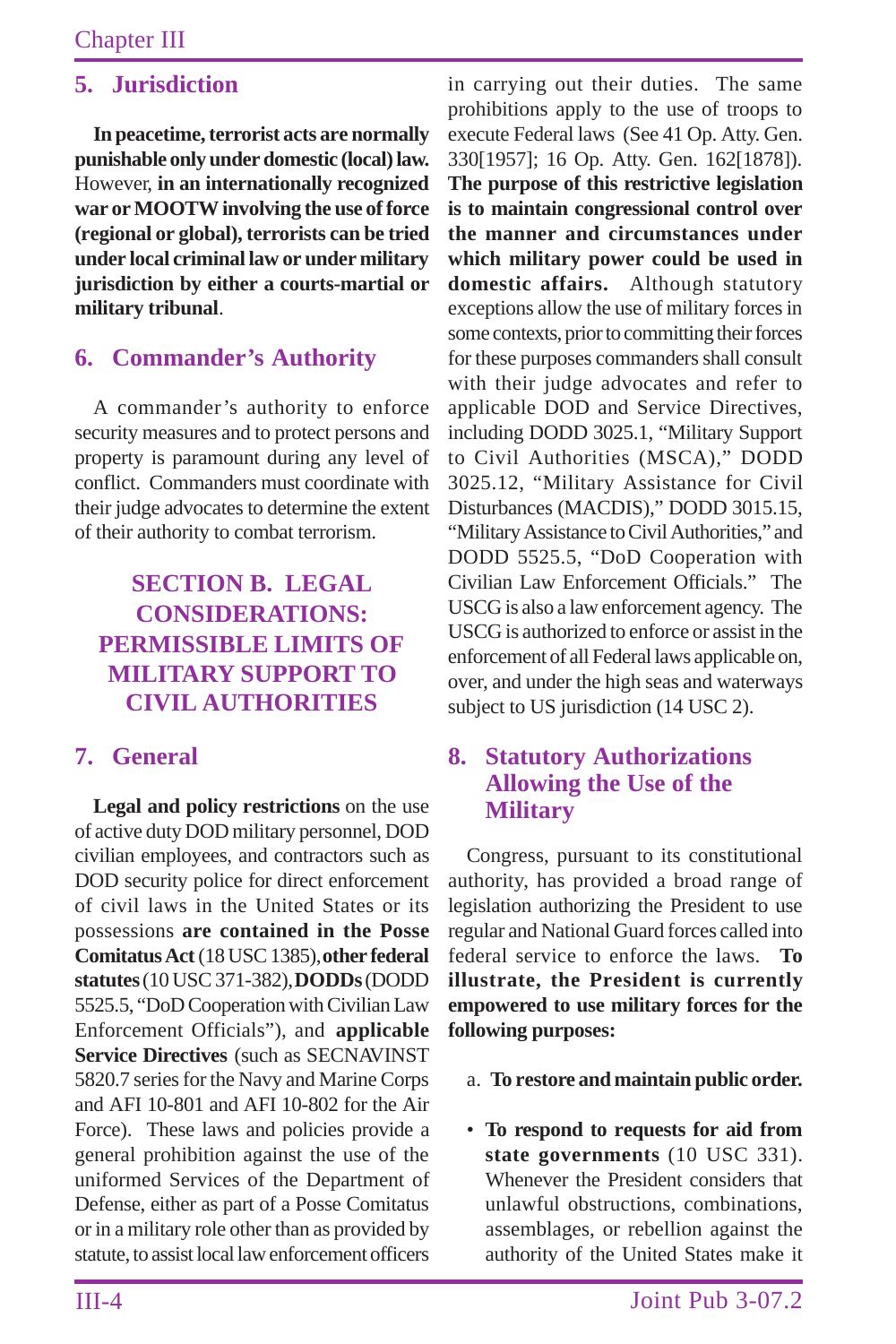impracticable to enforce the laws of the United States in a state or territory by the ordinary course of judicial proceedings, Federal armed forces may be used as deemed necessary to enforce those laws or to suppress the rebellion under the statute (10 USC 332).

- **To protect constitutional rights under certain conditions** (10 USC 333). The Fourteenth Amendment to the Constitution forbids any state to deny equal protection of the laws to any person within its jurisdiction. Congress has implemented this provision by providing that a state will be deemed to deny equal protection of the laws if the authorities of the state are unable, fail, or refuse to provide such protection whenever insurrection, civil violence, unlawful combinations, or conspiracies in the state oppose, obstruct, or hinder the execution of state and US laws so that any of the population of the state are deprived of rights, privileges, and immunities named in the Constitution and secured by laws. Thereupon, it becomes the duty of the President to take such measures, by intervention with Federal armed forces or by other means necessary, to suppress such disturbances.
- Whenever the President considers it necessary to use the National Guard or Federal armed forces under the authority of the intervention statutes discussed above, the President must immediately issue a proclamation ordering the insurgents to disperse and retire peaceably to their abodes within a limited time (10 USC 334). If the proclamation is not obeyed, an executive order is then issued directing the Secretary of Defense to employ the Federal military forces necessary to restore law and order. (DODD 3025.12, "Military Assistance for Civil Disturbances [MACDIS]," paragraph V.C.2a, as amended).
- **To protect Federal property and functions** (18 USC 231 and 1361 and 50 USC 797).
- b. **To meet specified contingencies.**
- **To assist the US Secret Service in protecting the President, Vice President, major political candidates, and foreign dignitaries** (Section 6 of the Presidential Protection Assistance Act of 1976, Public Law No. 94-524, 90 Stat. 2475 [18 USC 3056 note 1988]).
- **To assist Federal magistrates** in carrying out magisterial orders relating to civil rights violations (42 USC 1989).
- **To assist the Attorney General** in enforcing drug abuse prevention and control (21 USC 873[b]).
- **To assist the administrator of the Environmental Protection Agency** in water pollution control functions (33 USC 1314[k][1]).
- **To assist the FBI** in investigations of congressional assassination, kidnapping, and assault (18 USC 351[g]).

#### c. **To cope with domestic emergencies and to protect public safety.**

• **Emergency Rule.** When immediate action is necessary to save lives, prevent human suffering or mitigate great property damage and when conditions and time do not permit awaiting prior approval from higher headquarters, a commander may take whatever action the circumstances reasonably justify. However, the commander must comply with the following:

•• Report the military response to higher headquarters;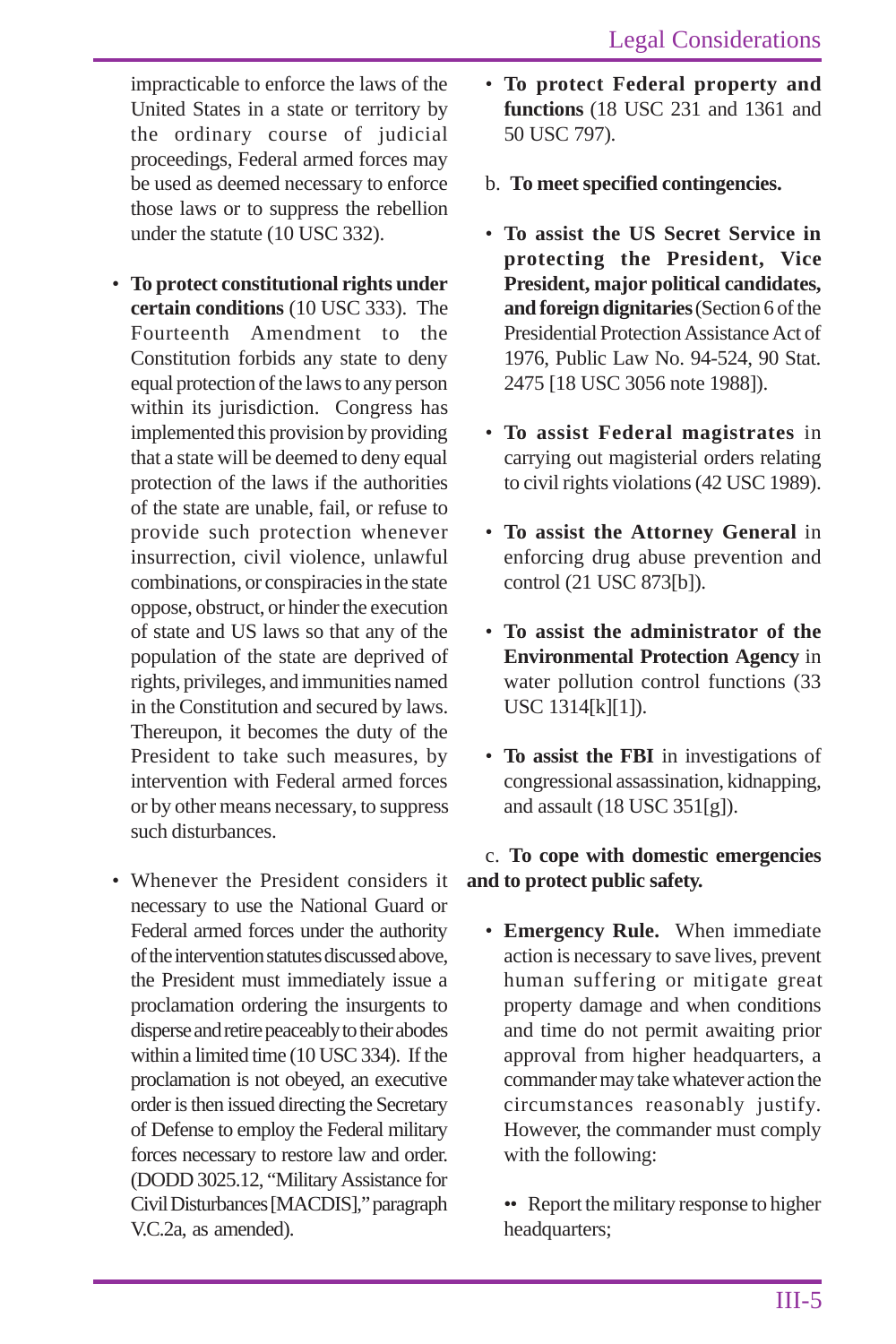### Chapter III

•• Document all the facts and surrounding circumstances to meet any subsequent challenge of impropriety (i.e., who, what, when, where, how, and why);

•• Retain military response under the military chain of command; and

•• Limit military involvement to the minimum demanded by necessity.

• Emergency situations include, but are not limited to, the following:

•• Providing civilian or mixed civilian and military firefighting assistance where base fire departments have mutual aid agreements with nearby civilian communities;

•• Providing emergency explosive ordnance disposal (EOD) service (DODD 3025.15, "Military Assistance to Civil Authorities"; and

•• Using military working dog (MWD) teams in an emergency to aid in locating lost persons (humanitarian acts) or explosive devices (domestic emergencies).

• To assist the Attorney General in emergency situations involving chemical or biological WMD (10 USC 382, 18 USC 175, and 18 USC 2332c).

## **SECTION C. LEGAL CONSIDERATIONS: JURISDICTION AND AUTHORITY FOR HANDLING TERRORIST INCIDENTS**

### **9. Jurisdictional Status of Federal Property in the United States, Its Territories, and Its Possessions**

In determining whether a Federal or state law is violated, **it is necessary to look not only to the substance of the offense but to where the offense occurs**. In many cases, the location of the offense will determine whether the state or Federal Government will have jurisdiction to investigate and prosecute violations. **There are four categories of Federal territorial jurisdiction: exclusive, concurrent, partial, and proprietorial. These are shown in Figure III-2 and discussed below:**

a. **Exclusive jurisdiction** means that the Federal Government has received, by whatever method, all of the authority of the state, with no reservations made to the state except the right to serve criminal and civil process. In territory that is under the exclusive jurisdiction of the United States, a state has no authority to investigate or prosecute violations of state law. However, the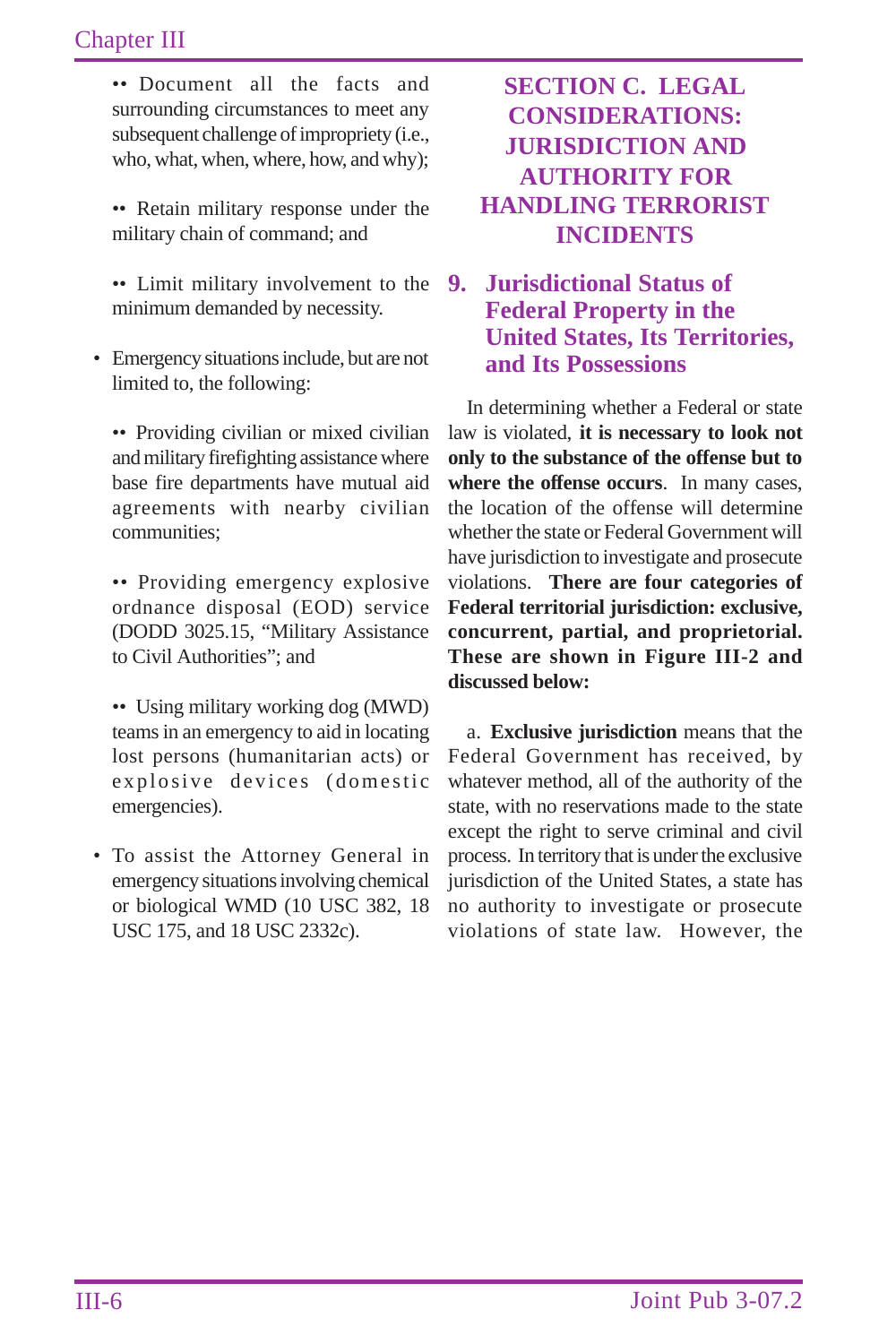





Assimilative Crimes Act (18 USC 13) allows the Federal Government to investigate and prosecute violations of state law that occur within the special maritime and territorial jurisdiction of the United States.

b. **Concurrent jurisdiction** means that the Federal Government and the state each have the right to exercise the same authority over the land, including the right to prosecute for crimes. In territory that is under the concurrent jurisdiction of the United States and a state, both sovereigns have the authority to investigate or prosecute violations of Federal and state law respectively. In addition, the Federal Government may prosecute violations of state law under the Assimilative Crimes Act.

c. **Partial jurisdiction** refers to territory where the Federal Government exercises some authority, and the state exercises some authority beyond the right to serve criminal and civil processes, usually the right to tax

private parties. In territory that is under the partial jurisdiction of the United States, a state has no authority to investigate or prosecute violations of state law, unless that authority is expressly reserved. Unless the state has reserved the right to exercise criminal jurisdiction over the property concerned, the Federal Government may prosecute violations of state law under the Assimilative Crimes Act.

d. **Proprietorial jurisdiction** means that the Federal Government has acquired an interest in or title to property, but has no legislative jurisdiction over it. In territory that is under the proprietary jurisdiction of the United States, the United States has the authority to investigate and prosecute nonterritory-based federal offenses committed on such property, such as assault on a federal officer. This authority does not extend to investigations and prosecution of violations of state laws under the Assimilative Crimes Act and Federal Crimes Act of 1970. The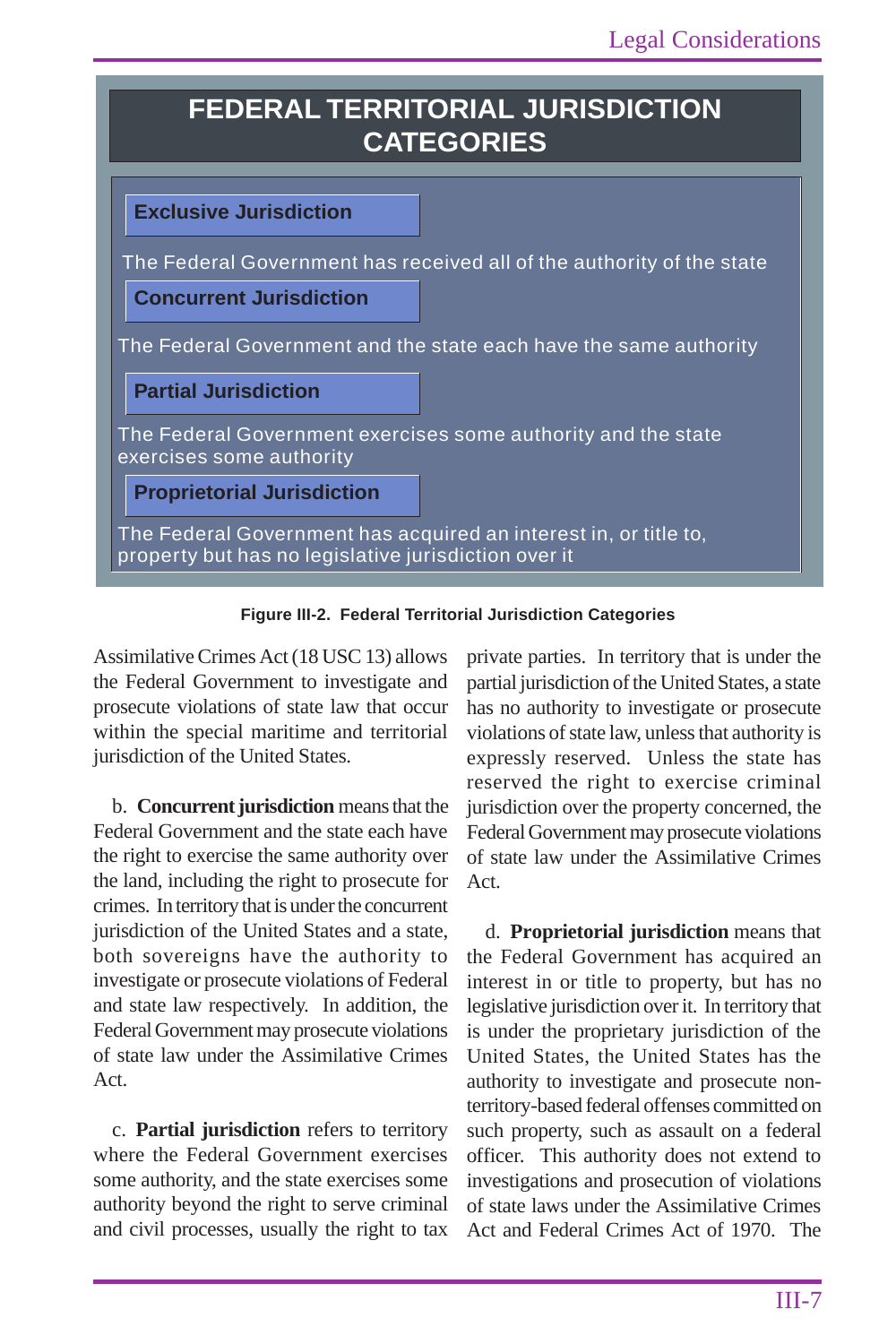state has the authority to investigate and prosecute violations of state law that occur on such territory.

### **10. Federal Authority in the United States, Its Territories, and Its Possessions**

There are several Federal criminal statutes that may apply to terrorist activities. Some deal with conduct that is peculiar to terrorism, and others prescribe conduct that is criminal for anyone but in which the terrorist may engage to accomplish his or her purposes. **The Federal law contains no special prohibition against terrorist acts or threats, as do some state codes.** However, the Assimilative Crimes Act will allow the Federal Government to investigate and prosecute violations of state law regarding terrorist acts or threats that occur within the exclusive, concurrent, or partial jurisdiction of the United States, thereby giving the Federal Government investigative and prosecutorial jurisdiction over a wide range of criminal acts. Once a violation of Federal law occurs, the investigative and law enforcement resources of the FBI and other Federal enforcement agencies become available, and prosecution for the offense may proceed through the Office of the United States Attorney General.

### **11. Federal and State Concurrent Authority**

**In some cases, terrorist acts may be violations of state law as well as Federal law.** In this situation, both state and Federal enforcement authorities have power under their respective criminal codes to investigate the offense and to institute criminal proceedings. If a terrorist act is a violation of both Federal and state law, then the Federal Government can either act or defer to the state authorities depending on the nature of the incident and the capabilities of local authorities. Even where the Federal Government defers to state authorities, it can provide law enforcement assistance and support to local authorities on request. **The choice between Federal or state action is made by the prosecuting authority.** However, successive prosecutions are possible even where Federal and state law proscribe essentially the same offense, without contravening the Fifth Amendment prohibition against double jeopardy. Two relevant factors regarding law enforcement responsibility for a given incident are:

a. The capability and willingness of state or Federal authorities to act; and

b. The importance of the state or Federal interest sought to be protected under the criminal statute.

### **12. Jurisdictional Authority**

The matrix in Appendix L, "Jurisdictional Authority for Handling Terrorist Incidents," provides a summary of FBI, host-nation, and commanding officer authority and jurisdiction in investigating or resolving terrorist incidents.

## **SECTION D. LEGAL CONSIDERATIONS: FEDERAL AGENCIES AND THE MILITARY**

#### **13. Overview**

**The primary Federal organizations dealing with terrorism management are the National Security Council (NSC), DOS, and DOJ.**

### **14. The National Security Council**

The NSC assists the President in formulating US policy for dealing with terrorist acts and advises the President on terrorist threats that endanger US interests.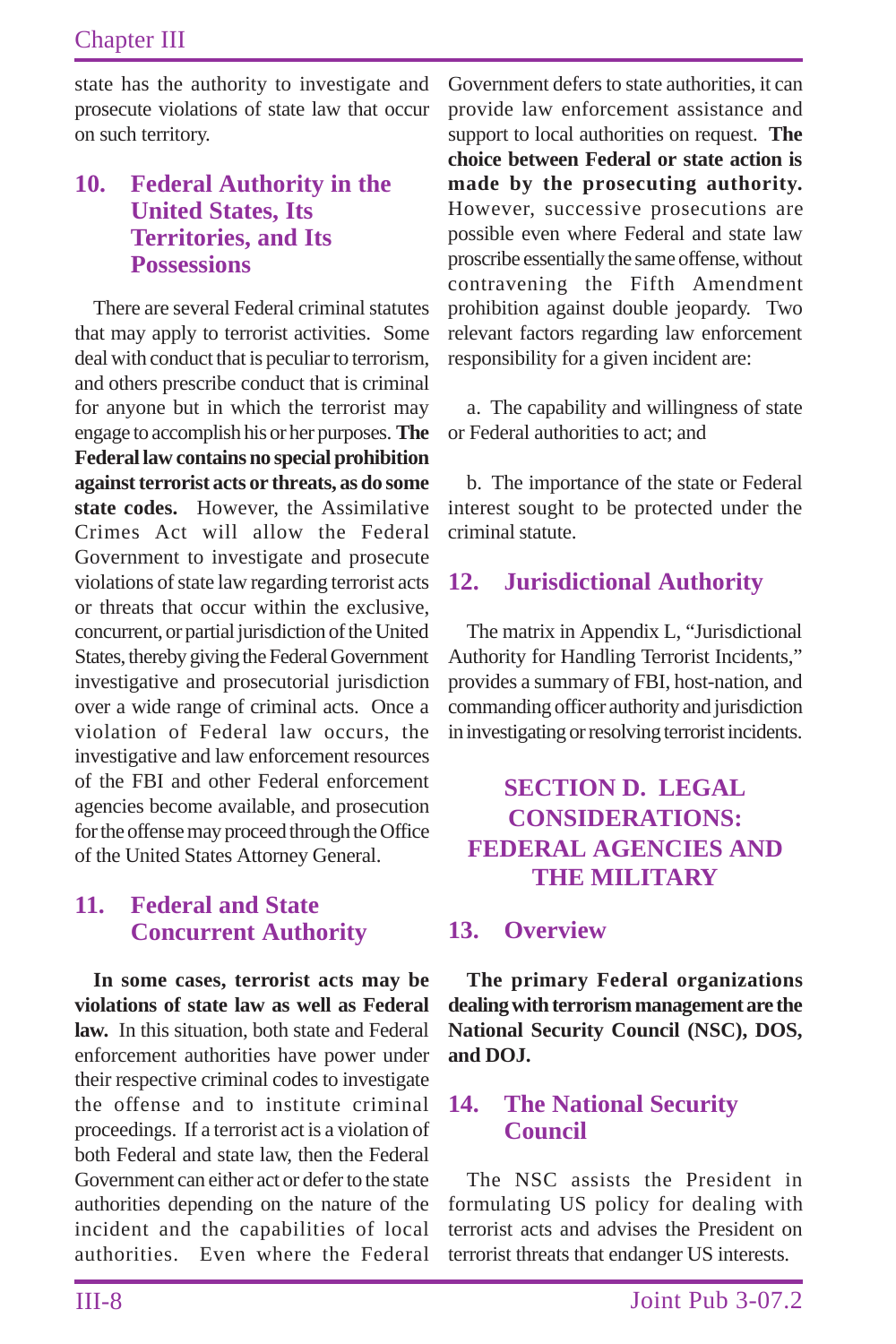### **15. The Committee to Combat Acts of Terrorism**

This committee was reorganized in 1977 to coordinate, through its working group executive committee, the activities of 31 Federal organizations. **The working group focuses primarily on the protection of foreign diplomatic personnel in the United States as well as American officials working and traveling abroad.** The 31 member agencies, including the Department of Defense, may provide assistance in the form of terrorist incident information, technical assistance about security precautions, public information, and participation in education seminars. Because the DOS has the primary responsibility for dealing with terrorism involving Americans abroad, it chairs this committee. Although a foreign nation has responsibility for responding to incidents occurring on its territory, the Department of Defense or other US agencies may be invited to provide assistance if American interests are involved. In such cases, the US COM oversees the activities of US agencies.

## **16. Department of Justice**

The DOJ is **responsible for overseeing the Federal response to acts of terrorism within the United States**. The US Attorney General, through an appointed Deputy Attorney General, makes major policy decisions and legal judgments related to each terrorist incident as it occurs.

### **17. Federal Bureau of Investigation**

The FBI has been designated **the primary operational agency for the management of terrorist incidents occurring within the United States**. When a terrorist incident occurs, the lead official is generally the special agent in charge (SAC) of the field office nearest the incident and is under the supervision of the Director of the FBI. The

FBI maintains liaison with each governor's office. Because of the presence of concurrent jurisdiction in many cases, the FBI cooperates with state and local law enforcement authorities on a continuing basis. In accordance with the Atomic Energy Act of 1954, the FBI is the agency responsible for investigating a threat involving the misuse of a nuclear weapon, special nuclear material, or dangerous radioactive material. In this effort, the FBI cooperates with the Departments of Energy and Defense, the Nuclear Regulatory Commission, and the Environmental Protection Agency as well as several states that have established nuclear threat emergency response plans.

#### **18. Department of Defense**

DODD 2000.12, "DoD Combating Terrorism Program" prescribes that **the ASD(SO/LIC) has the lead role within the Department of Defense** in countering domestic terrorist incidents where US forces may be used. However the Attorney General, through the FBI, will remain responsible for coordinating:

- The activities of all Federal agencies assisting in the resolution of the incident and in the administration of justice in the affected area; and
- These activities with those state and local agencies similarly engaged.

## **19. Military Authority**

#### See Figure III-3.

Upon notification of Presidential approval to use military force, the Attorney General will advise the Director of the FBI, who will notify the SAC at the terrorist incident scene. The Attorney General will also notify the Secretary of Defense, who will advise the military commander. The military commander and the SAC will coordinate the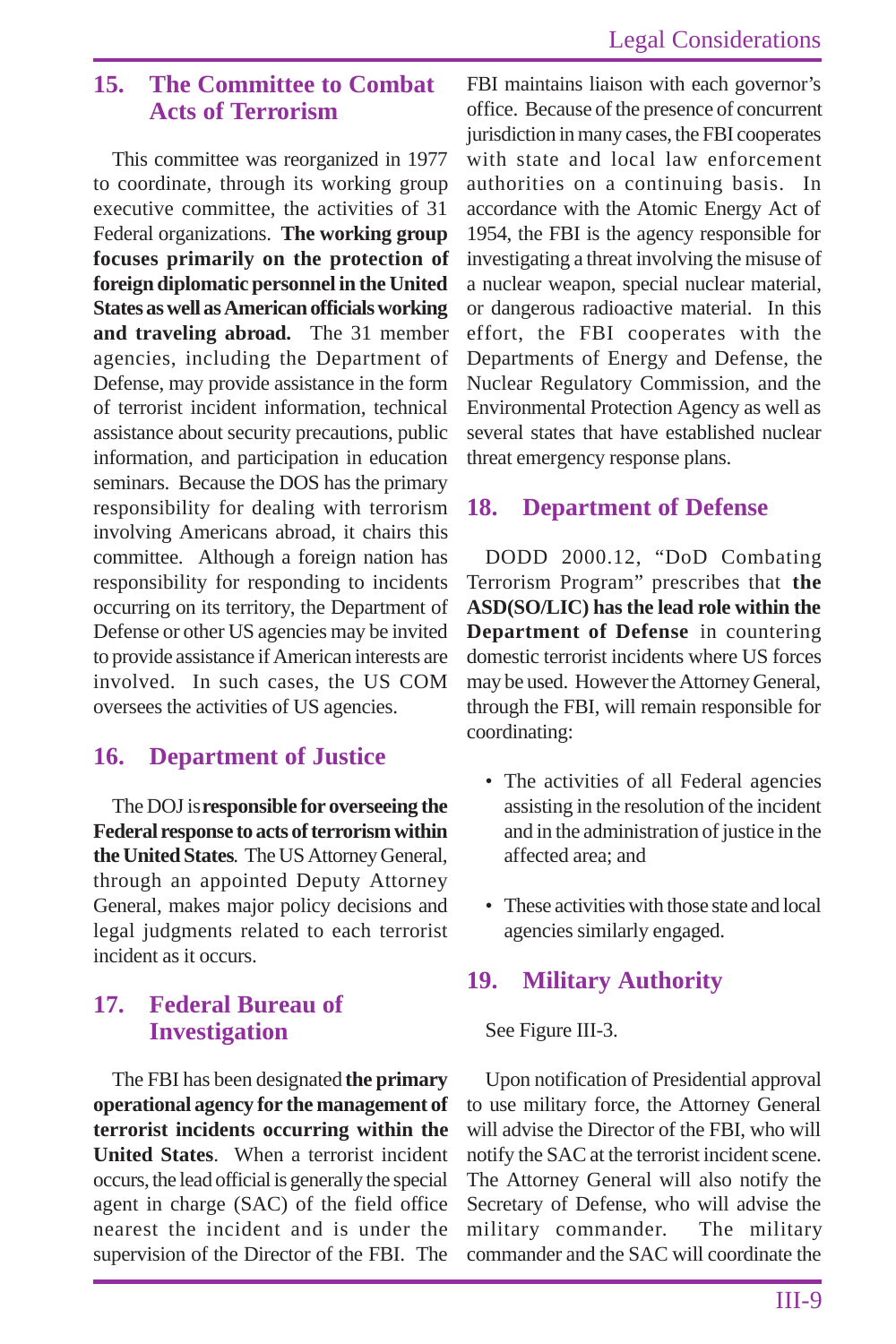

**Figure III-3. Approval for Use of Military Force**

transfer of operational control to the military commander. **Responsibility for the tactical phase of the operation is transferred to military authority when the SAC relinquishes command and control of the operation and it is accepted by the on-site military commander. However, the SAC may revoke the military force commitment at any time before the assault phase** if the SAC determines that military intervention is no longer required and the military commander agrees that a withdrawal can be accomplished without seriously endangering the safety of military personnel or others involved in the operation. **When the military commander determines that the operation** **is complete and military personnel are no longer in danger, command and control will be promptly returned to the SAC.**

For the military planner in the United States, its territories, and its possessions, **this relationship between the DOJ and Department of Defense requires the development of local memorandums of agreement or understanding between the installation, base, unit, or port and the appropriate local FBI office** to preclude confusion in the event of an incident. Because of military turnover and reorganization, these local agreements should be reviewed and tested annually.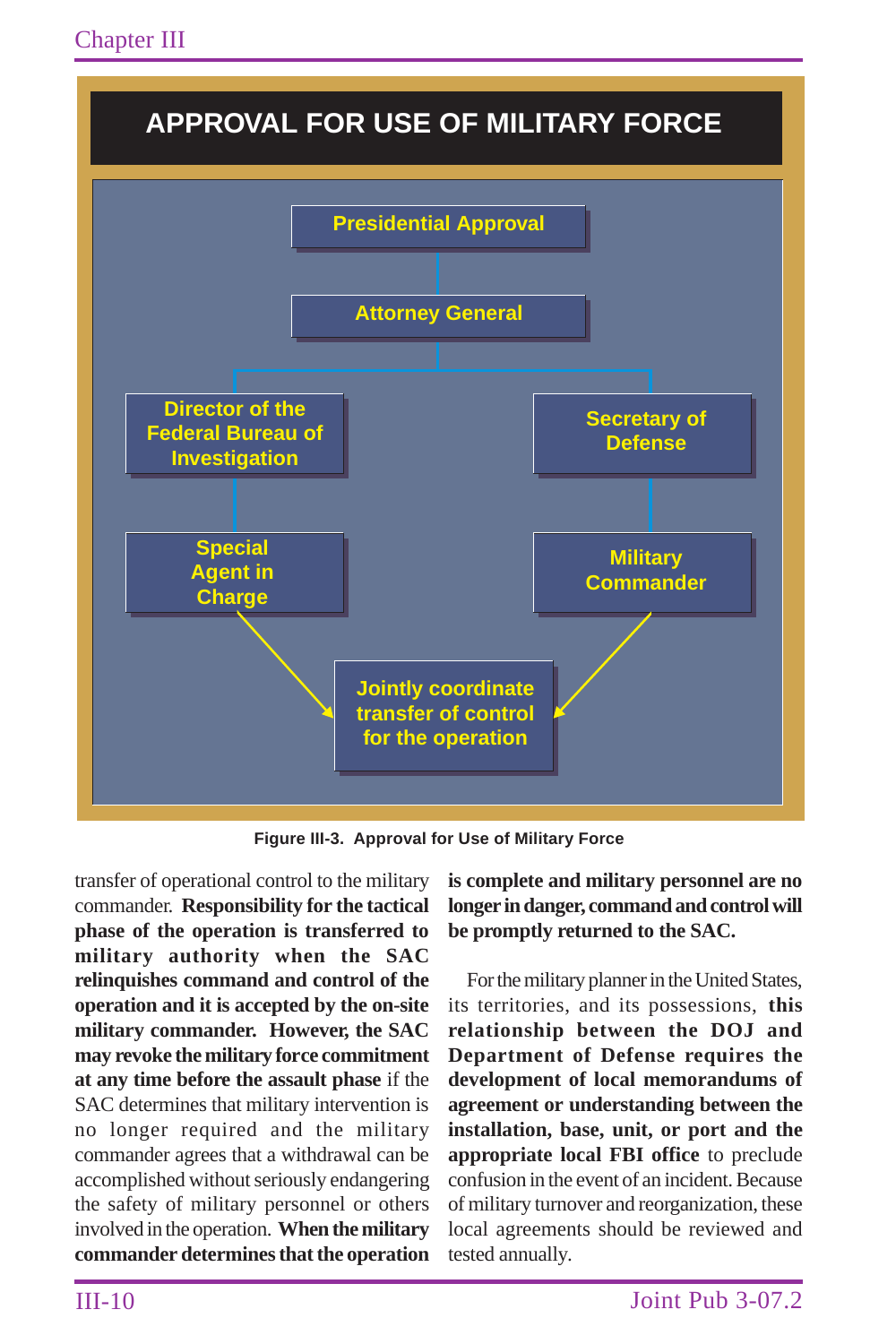### **20. Military Installation Commander's Responsibilities**

a. **Domestic Incidents.** Although the FBI has primary law enforcement responsibility for terrorist incidents in the United States (including its possessions and territories), **installation commanders are responsible for maintaining law and order on military installations**. Plans should address the use of security forces to isolate, contain, and neutralize a terrorist incident within the capability of installation resources. **In the United States, installation commanders will provide the initial and immediate response to any incident occurring on military installations to isolate and contain the incident.** The FBI takes the following steps.

- The senior FBI official will establish liaison with the command center at the installation. If the FBI assumes jurisdiction, the FBI official will coordinate the use of FBI assets to assist in resolving the situation (e.g., hostage rescue team, public affairs assets).
- If the FBI assumes jurisdiction, the Attorney General will assume primary

responsibility for coordinating the Federal law enforcement response.

- If the FBI declines jurisdiction, the senior military commander will take action to resolve the incident.
- Even if the FBI assumes jurisdiction, the military commander will take immediate actions as dictated by the situation to prevent loss of life or to mitigate property damage before the FBI response force arrives.
- In all cases, command of military elements remains within military channels.
- Response plans with the FBI and Service agencies should be exercised annually at the installation and base level to ensure that the plans remain appropriate.

b. **Foreign Incidents. For foreign incidents, the installation commander's responsibilities are the same as for domestic incidents — with the added requirement to notify the host nation and DOS.** Notification to the DOS is made at the geographic combatant commander level. In



Department of State embassies have the primary responsibility for dealing with terrorism against Americans abroad.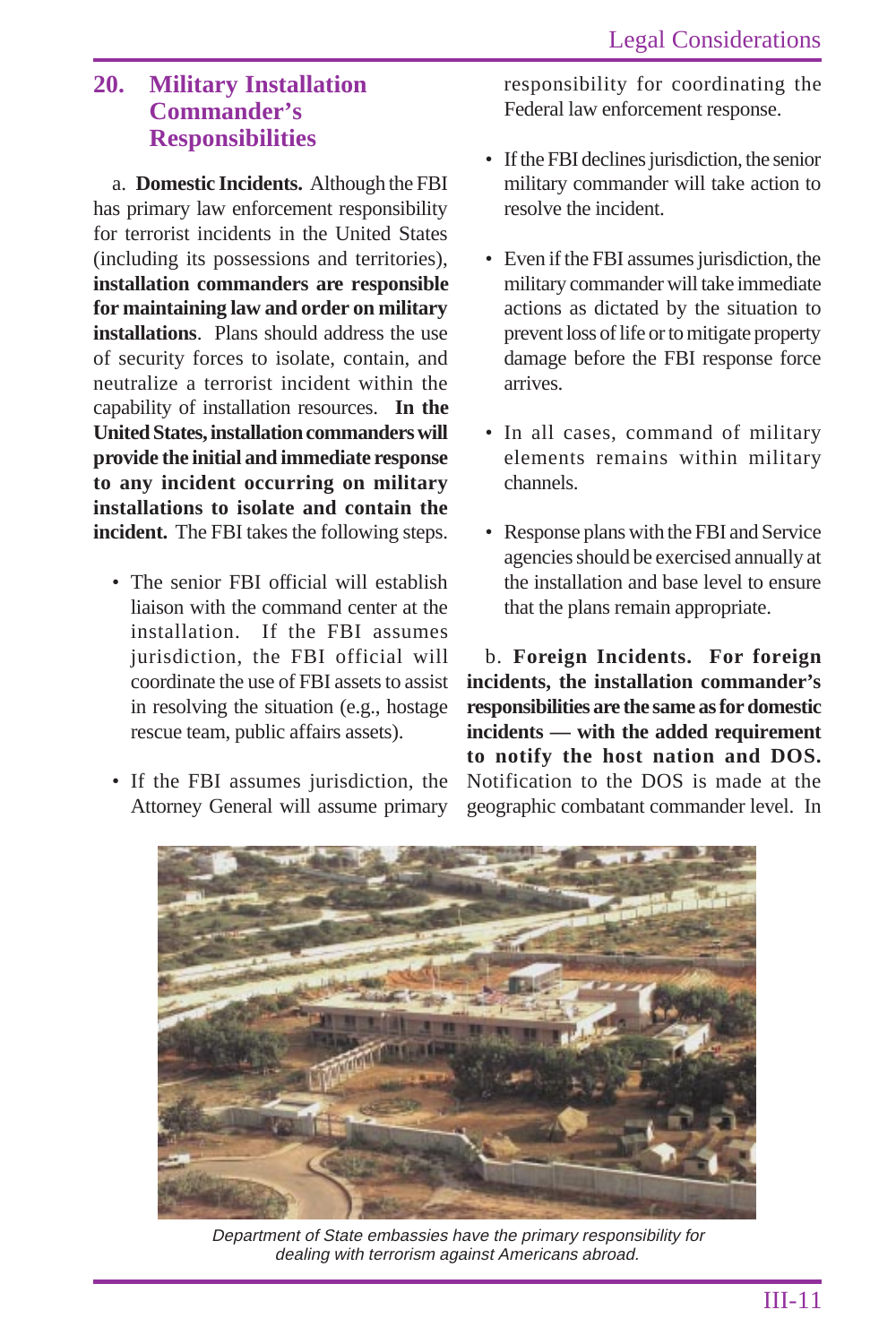all theaters, existing plans provide guidance to the installation commander regarding notification procedures. The DOS has the primary responsibility for dealing with terrorism involving Americans abroad. **The installation's response is subject to agreements established with the host nation.** In addition, under standing rules of engagement, the inherent right of self-defense still applies in situations off-base in foreign areas. If US forces (or members thereof) are actually under attack, they retain the inherent right to respond with proportionate, necessary force until the threat is neutralized. This is providing that the host nation is unwilling or unable to respond to the threat in sufficient time or with the appropriate means.

- **The response to off-installation foreign incidents is the sole responsibility of the host nation.** US military assistance, if any, depends on the applicable statusof-forces agreement (SOFA) or MOUs and is coordinated through the US Embassy in that country. Military forces will not be provided to host-nation authorities without a directive from the Department of Defense that has been coordinated with the DOS. The degree of DOS interest and the involvement of US military forces depend on the incident site, nature of the incident, extent of foreign government involvement, and the overall threat to US security.
- AT plans will:

•• Be implemented by geographic combatant commands, subunified commands, JTFs, and component commands, IAW responsibilities and procedures established in DODD 2000.12, "DoD Combating Terrorism Program," DODI 2000.14, "DoD Combating Terrorism Program Procedures," DODI O-2000.16, "DoD Combating Terrorism Program Standards," and DODD O-2000.12-H, "Protection of DoD Personnel and Activities Against Acts of Terrorism and Political Turbulence;"

•• Be coordinated with and approved by the geographic combatant commander or a designated representative;

•• Address the use of installation security forces, other military forces, and hostnation resources (In many situations through agreement with host-nation authorities, the plan will probably evolve into the installation having responsibility "inside the wire or installation perimeter" and the host nation having responsibility "outside the wire or installation perimeter." The wide dispersal of work areas, housing, support (medical, child care, exchange, morale, welfare, and recreation), and utility nodes (power grids, water plants) may require US responsibility for certain fixed-site security outside the wire. This could be accomplished by a quick reaction force);

- •• Be coordinated by the CINC with both host-nation and DOS officials; and
- •• Be exercised annually with hostnation resources to ensure that the plan remains appropriate.
- Although the installation commander may not have security responsibility "outside the wire," he still maintains a security interest. The installation commander must include exterior terrain, avenues of approach, and host nation security processes when developing security plans for the installation, regardless of who provides exterior defense.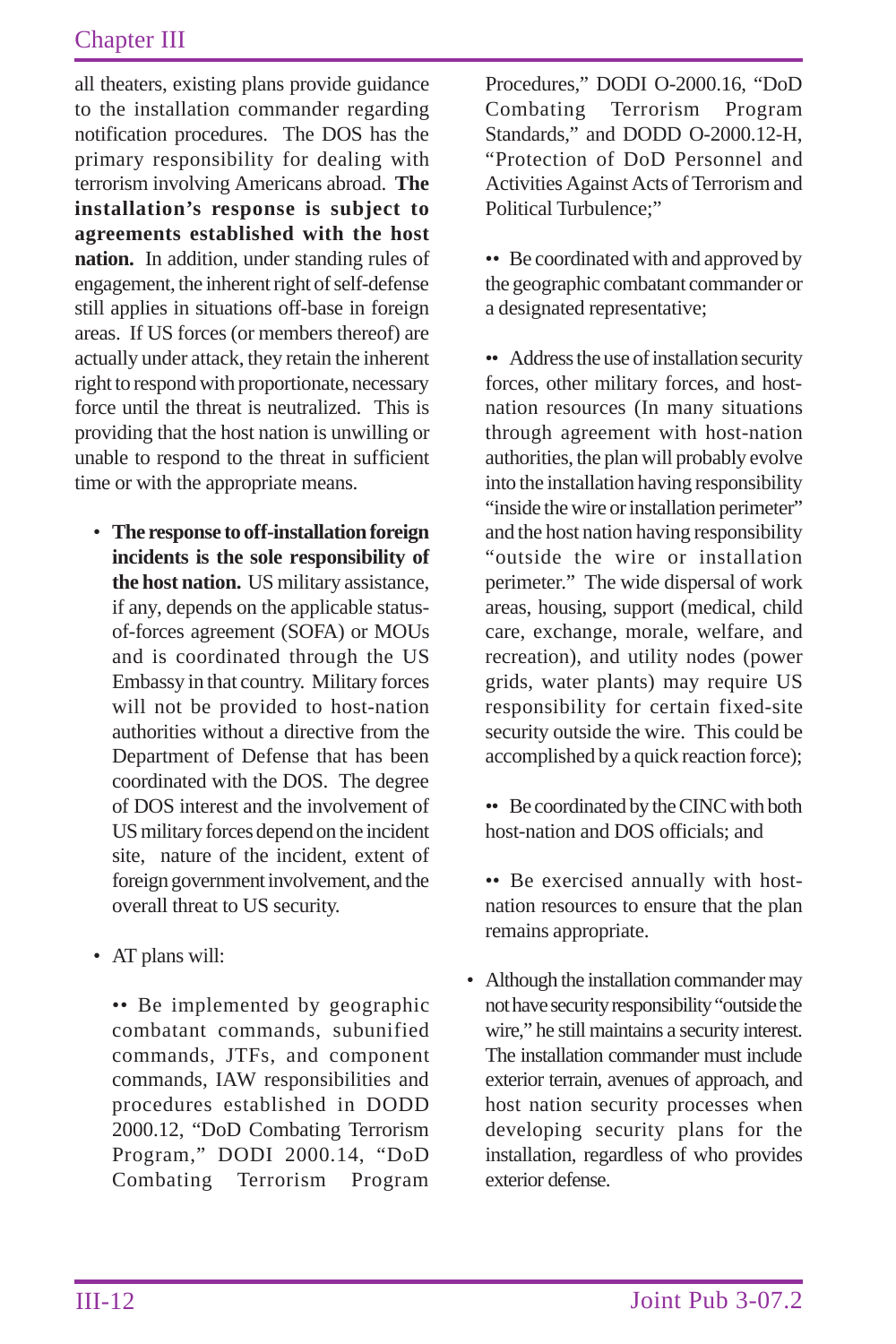# CHAPTER IV **ANTITERRORISM PROGRAM; INSTALLATION, BASE, SHIP, UNIT, AND PORT**

"Night and day we chased an enemy who never awaited our approach but to harm us, was never found sleeping. Each tree, each hole, each piece of rock hid from our unseeing eyes a cowardly assassin, who, if undiscovered, came to pierce our breasts; but who fled or begged for mercy if we found him face to face."

#### **Unknown Creole during the Haitian War for Independence, 1793**

#### **1. Overview of Program Concept**

To meet the terrorist threat, **an integrated and comprehensive AT program must be developed and implemented at every echelon of command**. The program is designed to foster a protective posture in peacetime (i.e., units performing normal duties and serving in security assistance organizations, peacekeeping missions, or mobile training teams) that will carry over to a wartime environment. Antiterrorist measures are intended to identify and reduce the risk of loss or damage of potential targets and to develop procedures to detect and deter planned terrorist actions before they take place, thereby reducing the probability of a terrorist event. The measures also encompass the reactive or tactical stage of an incident, including direct contact with terrorists to end the incident with minimum loss of life and property. Antiterrorism programs should be incorporated and integrated with DODD 5160.54, "DoD Key Asset Protection Plan (KAPP)," planning, coordination, community cooperation, and synchronization, which is required for every Service, installation, base, ship, unit, and port.

a. **Command and Control. When terrorists attack DOD property or personnel, the National Military Command Center becomes the operations center for the Joint Staff and the Secretary**

**of Defense.** The command, control, and reporting responsibilities for foreign terrorist attacks on DOD property or personnel belong to the geographic combatant commander within whose AOR the attack has occurred. For assets under the control of a functional combatant commander (e.g., Commander in Chief, United States Special Operations Command) the functional combatant commander will coordinate with the affected geographic combatant commander for an appropriate division of responsibilities. Combatant command reporting will use the National Military Command System. Domestic terrorist attacks on DOD property or personnel will be reported by the Service or agency in command of the targeted installation.

b. **AT Program Elements.** The AT program **stresses deterrence of terrorist incidents through preventive measures** common to all combatant commands and Services. The program addresses:

- Threat analysis;
- Installation or unit criticality and vulnerability assessments;
- Creation of a threat assessment based on the threat analysis and friendly vulnerabilities;
- Information security;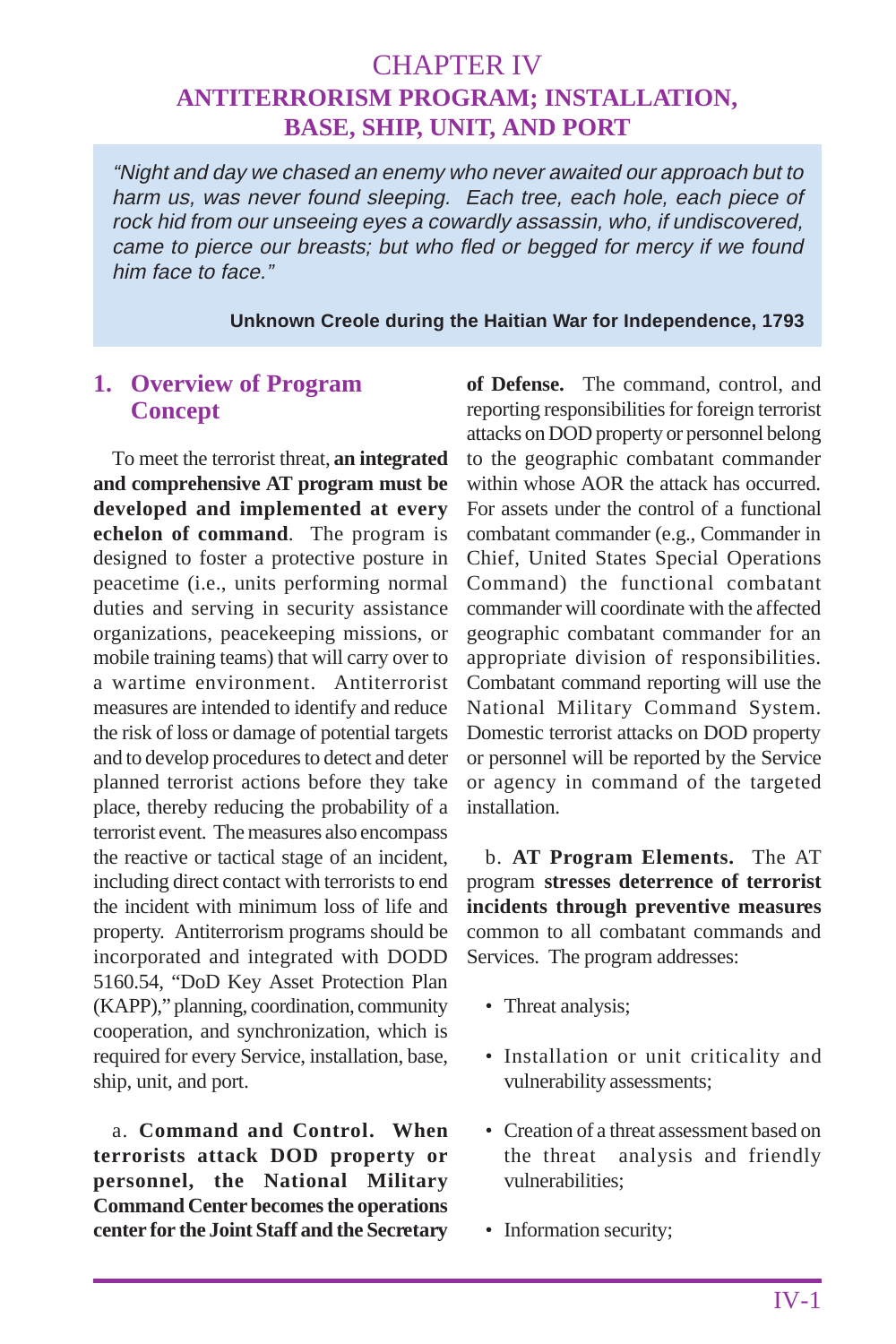## Chapter IV

- OPSEC;
- Personnel security;
- Physical security;
- Crisis management planning;
- Employment of tactical measures to contain or resolve terrorist incidents;
- Continuous training and education of personnel; and
- Public affairs planning.

c. **AT Program Concept.** The AT program concept represents an integrated, comprehensive approach within combatant commands and the Services to counter the terrorist threat to military installations, bases, ships, facilities, equipment, and personnel. Figure IV-1 illustrates this concept as it generically applies in the Services. **The concept has two phases; proactive and reactive (crisis management). The proactive phase encompasses the planning, resourcing, preventive measures, preparation, awareness education, and training that take place before a terrorist incident.** During this phase, consideration is given to research (information and intelligence gathering), development, and implementation of preventive measures; indepth installation or facility planning (to include consideration of installation, infrastructure, and industrial targets, integration of their physical assets, force



**Figure IV-1. Antiterrorism Program Concept**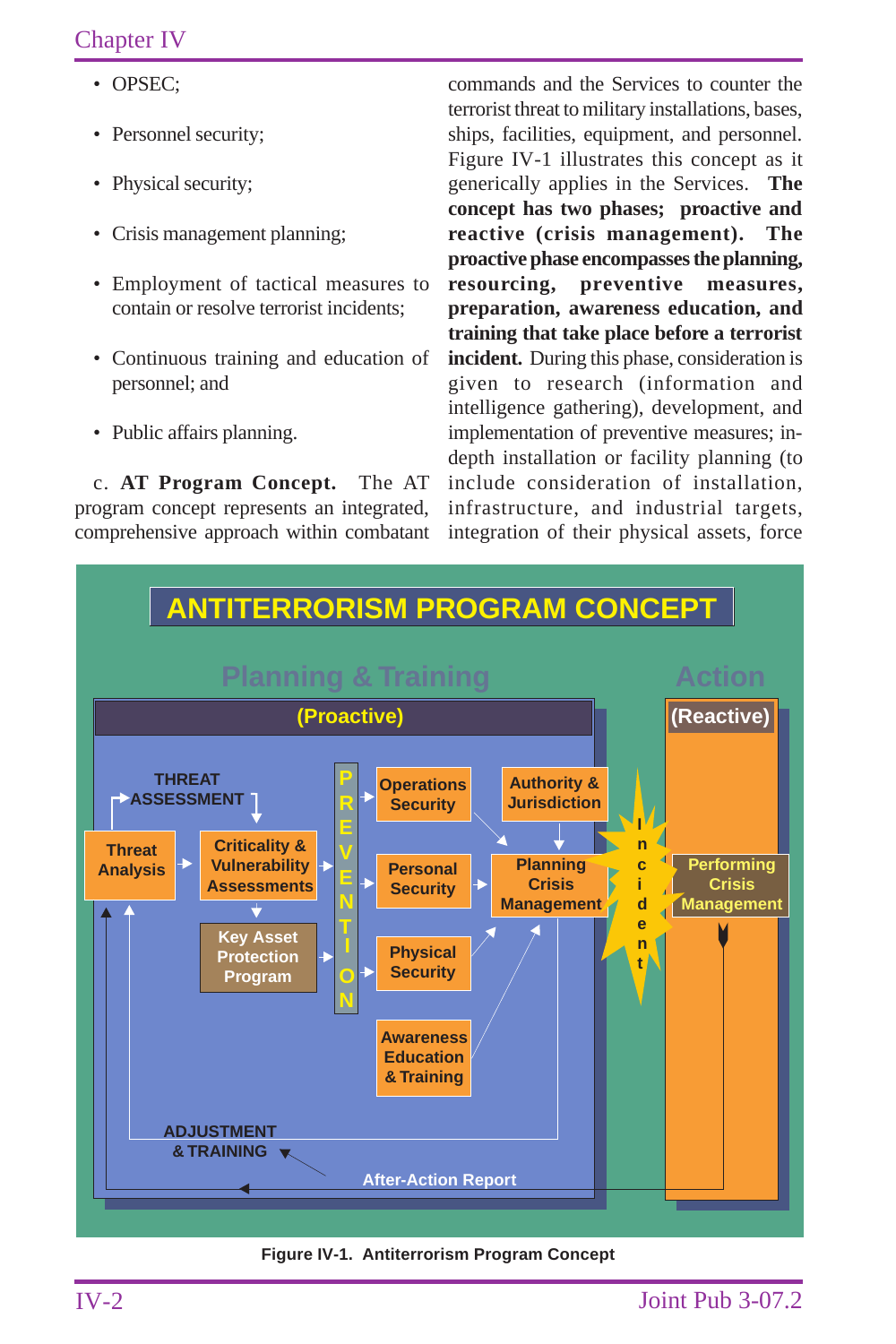protection funding requirements, and security forces to detect, assess, delay, and respond to a threat); and awareness education and training (specialized skills, proficiency training, and exercising plans). **The reactive phase includes the crisis management actions taken to resolve a terrorist incident.**

d. **Six-Step Concept.** The following is a brief description of the six steps in the concept. Proactive steps are discussed in more detail in Chapter V, "Intelligence, Counterintelligence, and Threat Analysis." The crisis management phase is discussed in Chapter VI, "Crisis Management Execution."

• Step 1. **Threat Assessment (Threat Analysis).** A threat analysis must be current; as data for the estimation changes, so does the risk. **Of critical importance in the threat assessment process is the analysis of criminal information and intelligence simultaneously.** Considering this information within the context of the social, economic, and political climate of an area provides a basis to determine the terrorist threat to an installation or unit. Following are the basic steps in the criminal information and intelligence process:

•• In consonance with DODD 5240.1-R, "Procedures Governing the Activities of DoD Intelligence Components that Affect United States Persons," collecting, evaluating, processing, and disseminating law enforcement information, intelligence, and counterintelligence from all sources, including open literature and local personnel. This is a continuous process.

- •• Formulating plans that include preparing for on-site collection and dissemination during an incident.
- Step 2. **Threat Assessment (Criticality and Vulnerability Assessments). The threat assessment brings together the threat analysis and the criticality and vulnerability assessments.** The threat assessment concerns people or items essential to the mission or function of the installation, base, ship, unit, or port. It also applies to people or facilities that, by virtue of their symbolic value to a terrorist group (as determined by the threat assessment), are probable targets. **The threat assessment is provided by the supporting counterintelligence staff element or Service counterintelligence analytical element pertaining to international terrorism.** Based on the threat assessment, the commander and staff should identify and prioritize critical personnel, facilities, and equipment, and should conduct a vulnerability assessment (VA) for each (see Appendix A, "Vulnerability Assessment"). Assessing the vulnerability of a unit, installation, base, facility, material, or personnel to the terrorist threat helps uncover and isolate security weakness. Steps can then be taken to reduce or eliminate the weakness. **Once the VA is completed, steps should be taken** (planning, training and, if necessary, design or redesign of construction projects) **to correct or reduce these vulnerabilities**. The installation commander and staff should review this VA at least annually to ensure that it remains accurate in view of the changing threat, installation makeup, and unit missions.
- Step 3. **Prevention.** The prevention portion of the concept consists of **four separate but related elements** that together provide a synergistic effect in reducing the vulnerability of an installation, base, facility, unit, or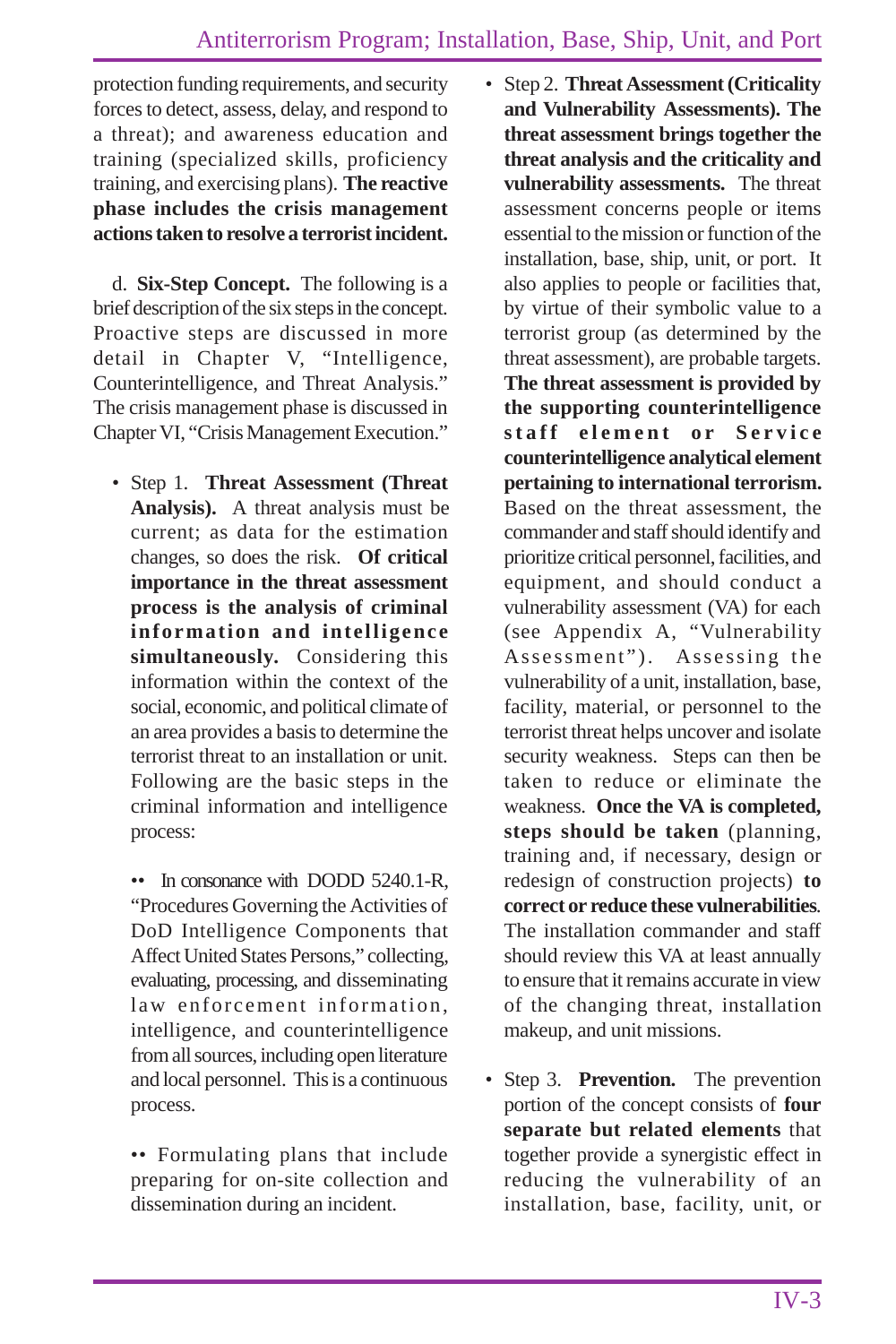personnel to terrorist attack. **The elements are OPSEC, personal security (including travel), physical security, and awareness education and training.**

•• **Operations Security.** A threat assessment may reveal security weaknesses in day-to-day operations. The security of communications systems, information activities, and personnel must be examined and weakness corrected to include countersurveillance techniques when necessary. Information gleaned from communications can provide terrorists with detailed knowledge about potential targets. Communications security is an integral part of OPSEC. Terrorists are not hampered by regulations and fully exploit opportunities presented to them. **The objectives of OPSEC as they pertain to AT are** shown in Figure IV-2.

•• **Personal Security.** All military **personnel** and family members, as well as civilians connected with the military or US Government (including contract personnel) **are potential victims of terrorist attacks and should take the basic security precautions outlined in Appendix B**, "Personal Protective Measures Against Terrorism." A VA may identify specific personnel who, by virtue of their rank, position, travel itinerary, or symbolic value, may become particularly attractive or accessible targets. Prevention of such attacks depends on the planning and the use of the personal protection measures outlined in Appendix C, "Very Important Person and Senior Officer Security Measures." **The most important measure is in educating persons who are likely targets in recognition of threat and taking appropriate actions to reduce their risk.** Personal protection, education, and training must emphasize

# **OPERATIONS SECURITY ANTITERRORISM OBJECTIVES**

Deny intelligence and information to terrorists

Avoid rigid operational routines

Be familiar with techniques used by terrorists to collect information

Integrate operations security into physical security and personal protection programs

Develop essential elements of friendly information to facilitate and focus efforts to deny information to terrorists

#### **Figure IV-2. Operations Security Antiterrorism Objectives**

how to deny the opportunity for an attack or to elevate the risk to the attacker. The objective of personal protection is to use personal protection measures tailored to the level of the threat.

•• **Physical Security.** Physical security measures for an installation, base, ship, unit, or port reduce the probability for terrorist attack by making an attack more difficult and increasing the risk to the terrorist. **The installation, base, ship, unit, or port should be assessed in terms of defensive capability.** The integrated use of intrusion detection systems, barriers, structural hardening, access control, and response forces are critical to the detection of a threat, assessment of the threat, and delaying the threat until arrival of the security forces. These measures are designed to prevent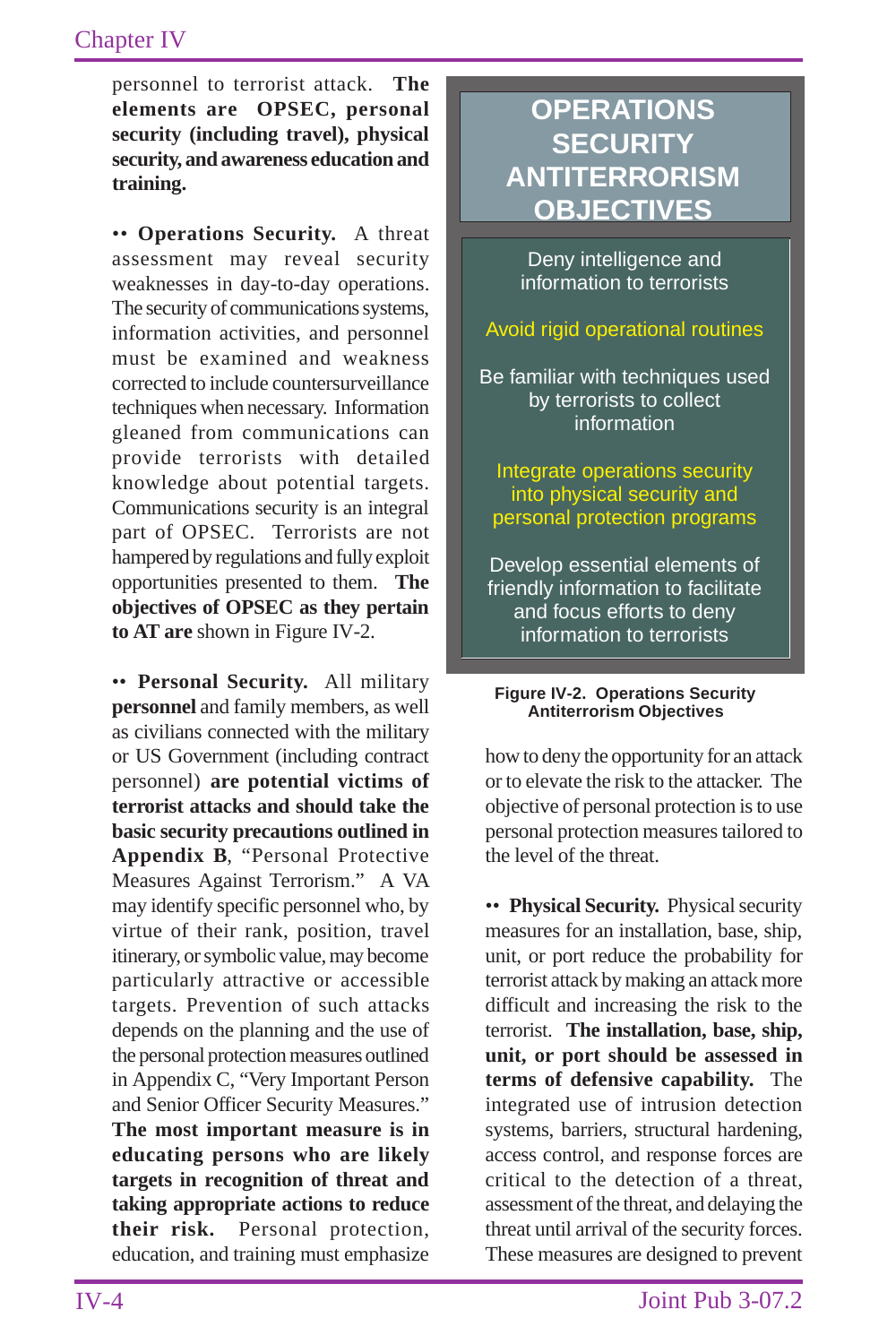unauthorized access to installations, bases, facilities, equipment, materiel, and information as well as to safeguard against espionage, terrorism, sabotage, vandalism, and theft. The more an area's physical security is enhanced, the greater the delay to the terrorist trying to reach the objective and the more time security forces have to detect, deter and/or intercept the terrorist. Measures that enhance physical security include intrusion detection systems; proper use of lighting and fences; restricting access to an installation, base, ship, unit, port, or facility; secure sensitive storage locations; structural hardening; and well-trained security personnel. Appendix D, "Building Security Procedures," Appendix E, "Lock Security," and Appendix F, "Telephone Call Procedures," provide detailed suggestions for physical security measures. The objective of physical security as it pertains to antiterrorism is to identify physical vulnerabilities of installations, personnel, and materiel to terrorist attacks and to take appropriate actions to reduce or eliminate those vulnerabilities.

•• **Awareness Education and Training.** (See DODI O-2000.16, "DoD Combating Terrorism Program Standards," for specific guidance on AT training standards.) **The key to an effective AT program is to develop an awareness that is both sustained and reinforced as the Service member progresses** from initial entry to termination of a military career. Appendix B, "Personal Protective Measures Against Terrorism," lists personal protective measures that should be widely disseminated periodically throughout the Services. To complement this, the member must be trained in the techniques of personal protection and security commensurate with the threat in his or her locale. (1) **Functional Training. Personnel whose duties require special security skills must also be trained.** For example, the following personnel cannot perform their mission without specialized training: members of the reaction force; hostage negotiators; members of the protective services (especially those assigned to the closein protective service detail and team leaders); drivers for high-risk personnel; installation, base, or unit AT planners;



Physical security forces are designed to intercept terrorists before they are able to reach their objective.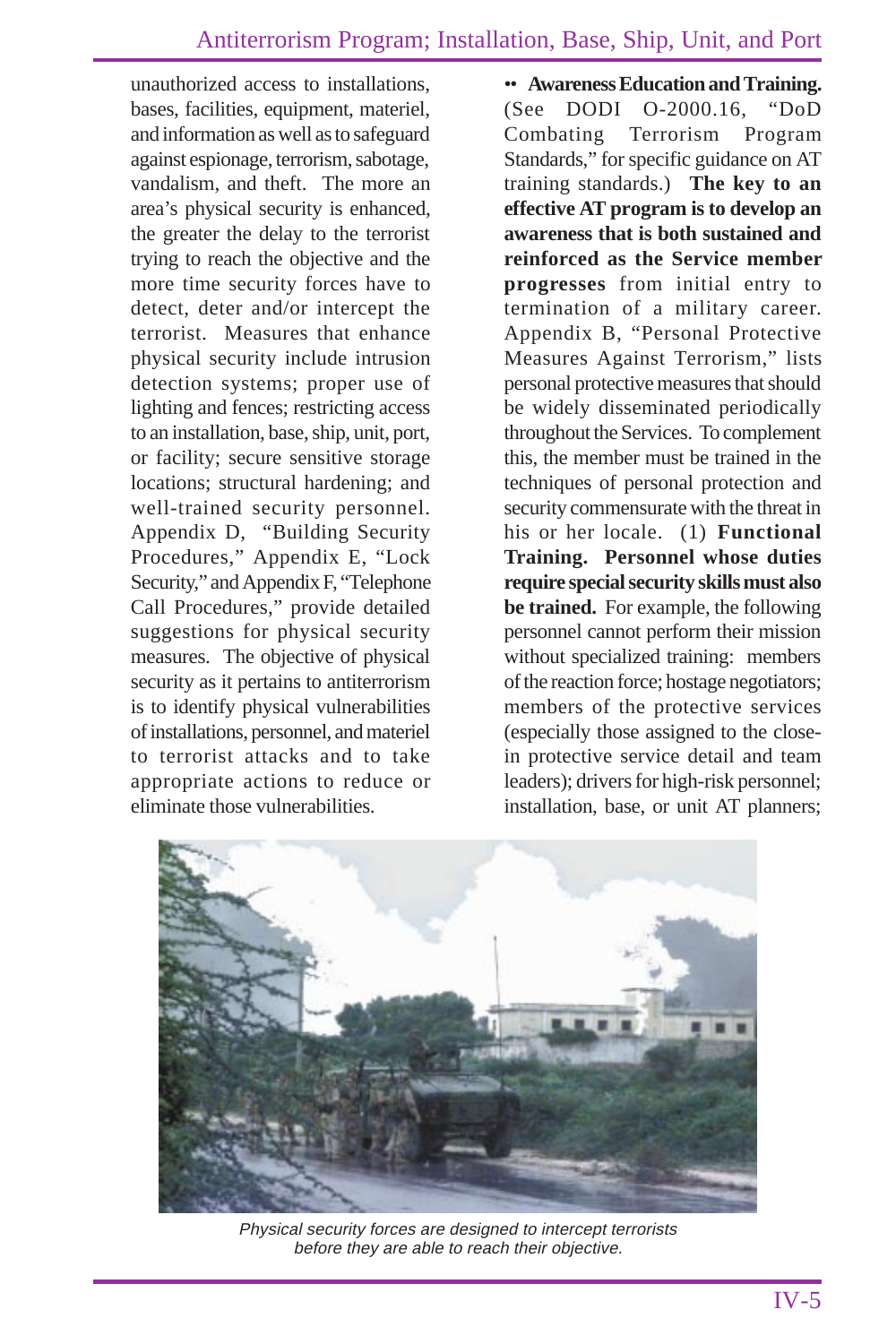and personnel responsible for the terrorist analysis input to the installation, base, or unit threat analysis. In addition, appropriate members of the installation planning team should be trained in installation and facility physical security planning; such training is offered by the US Army Corps of Engineers and the US Army Military Police School (USAMPS). (2) **High-Risk Positions.** These are **key and essential positions that, because of grade, assignment, travel itinerary, or symbolic value, may make them especially attractive or assessable terrorist targets**. Reporting to higher headquarters is an important element in any threat or terrorist situation. High-risk positions are identified and so designated by the combatant commander based on the following considerations: (a) Location; and (b) Security situation with respect to work area, housing, areas of travel, assessment of criminal threat, evaluation of host-nation security, position sensitivity and visibility, and anticipated political environment. Combatant commanders annually aggregate the list of high-risk positions, forwarding them through the appropriate Service personnel channels to enable each Service to input training requirements by 30 June. All personnel and adult family members en route to high-risk positions should attend the Individual Terrorism Awareness Course conducted by US Army John F. Kennedy Special Warfare Center, Fort Bragg, North Carolina. During this 1-week course, personnel will receive instruction in defensive driving techniques and survival shooting as well as individual protective measures and hostage survival. These individuals should also attend the appropriate Regional Orientation Course (Middle East, Asia-Pacific, Latin America, or Africa) offered at the US Air Force

Special Operations School, Hurlburt Field, Florida. Before assuming duties, the Service member who will be required to frequently operate a vehicle should attend the Evasive Driving for Senior Officers Course conducted by USAMPS, Fort McClellan, Alabama, or (for Air Force members) the Senior Officer Security Seminar, Air Force Special Investigations Academy, Bolling AFB, Washington, DC. (3) **Protective Training.** Personnel en route to potential high threat areas should attend one of the following courses: (a) The Dynamics of International Terrorism Course conducted at the US Air Force Special Operations School at Hurlburt Field, Florida. During this 1-week course, personnel will receive lectures on threats by region (Europe, Middle East, Latin America, Asia-Pacific, and Africa), the history and psychology of terrorism, personnel AT measures (vehicle, personal, airline, and physical security), and hostage survival. (b) A Regional Orientation Course (Middle East, Latin America, Africa, Asia-Pacific) at the US Air Force Special Operations School at Hurlburt Field, Florida. These courses provide instruction in cultural, politicalmilitary, and individual security factors associated within the specific region. (c) Training may also be given by installation security personnel who have been trained at the Antiterrorism Instructor Qualification Course at Fort Bragg, North Carolina, or the Force Protection Unit Advisors Course at Fort McClellan, Alabama.

• Step 4. **Authority and Jurisdiction.** Because an understanding of who has authority and responsibility is an essential part of any plan, this publication includes authority and jurisdiction as a program element. Chapter III, "Legal Considerations," outlines the responsibilities of the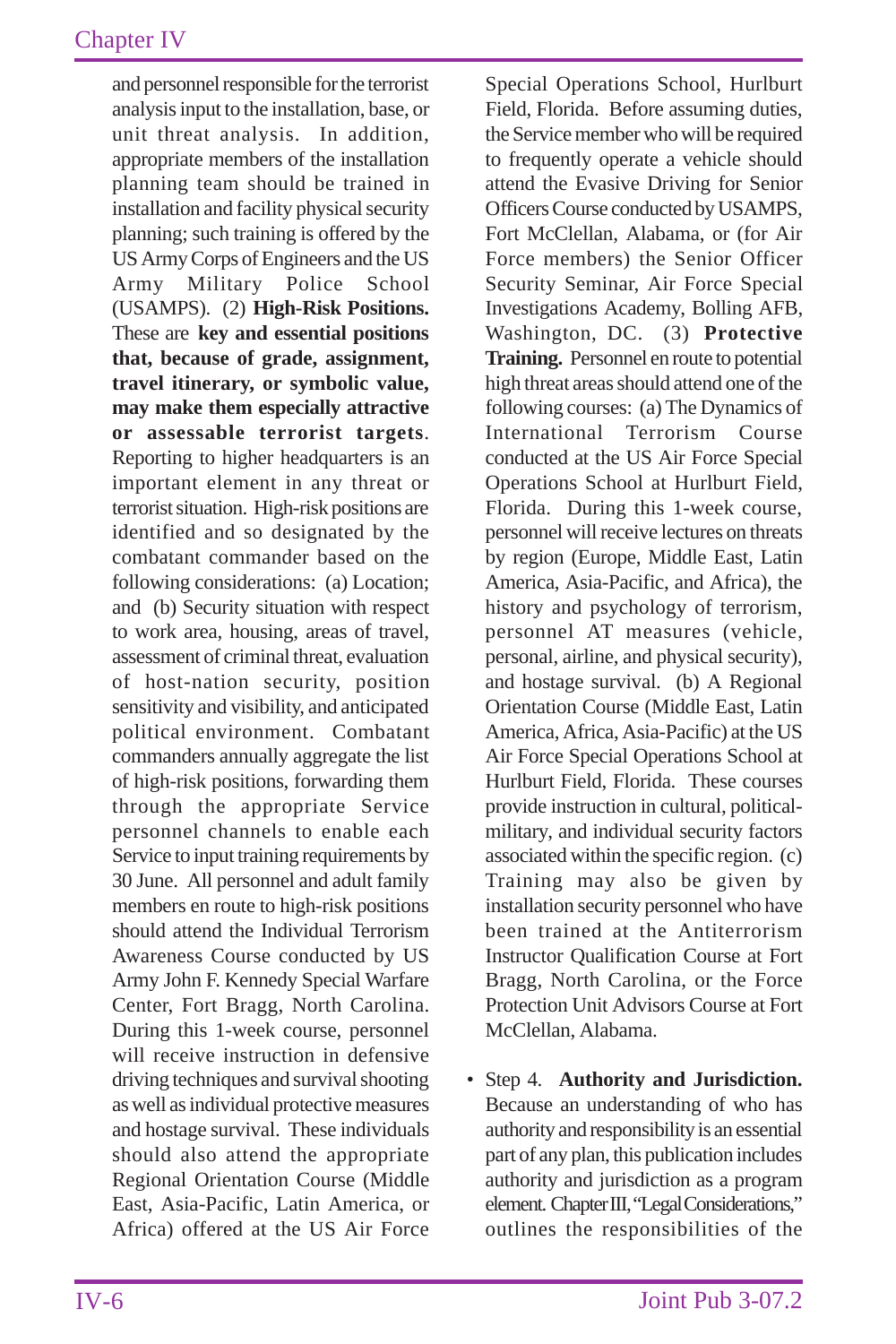Department of Defense, DOJ, DOT, USCG, and DOS in terrorist incidents.

- Step 5. **Planning Crisis Management. The establishment of a mechanism to respond to a terrorist incident is an essential element of the AT program.** Normally, the installation, base, or unit commander identifies an office or section or designates personnel from various sections who act as the principal planning agency for special threats, and who comprise the operations center during an actual crisis. This office creates a crisis management plan to meet the threat (see Appendix G, "Crisis Management Plan Format"). Crisis management planning must address the activation and responsibilities of local resources and provide mechanisms to obtain the support of resources not under local control (e.g., public affairs officer [PAO], legal, medical, and aviation resources, and EOD). A detailed checklist is provided in Appendix H, "Crisis Management Plan Checklist."
- Step 6. **Performing Crisis Management Operations.** As the threat increases, a series of graduated DOD THREATCONs dictate prescribed actions (DODD 2000.12, "DoD Combating Terrorism Program").

## **2. Implementing the Concept**

a. **Installation Commanders.** Commanders directly responsible for operating bases, ships, ports, stations, facilities, and centers in the United States and foreign areas are termed installation commanders. **These individuals are responsible for the overall security and protection of the installation and personnel by establishing AT programs.** This responsibility includes the security of personnel, equipment, materiel, and facilities. To implement the AT program, the installation

commander directs functions to be performed as shown in Figure IV-3.

b. **Preventive Planning. Installation commanders with tenant command representation form a preventive planning organization.** The planning organization is normally composed of those individuals who compose the operations center during crisis management, as well as additional staff representation from special offices such as the budget or civilian personnel offices. The planning organization will establish a threat committee to assess current threat information. A threat assessment should be conducted at least annually. These individuals are responsible for the security and protection of the installation, and an effective AT program is a critical element of this effort. The preventive planning organization should include staff from operations, intelligence, counterintelligence, law enforcement and/or security forces, engineers, legal, public affairs, and an NBC representative to the preventive and crisis management committee. This organization should consider the installation from an AT perspective to assess the threat, integrate the installation's physical features with its security force capabilities, develop plans to compensate for weaknesses, and recommend enhancements (including education and awareness programs) that reduce installation vulnerabilities and improve detection and assessment capabilities.

c. **Crisis Management Planning.** Installation commanders designate a specific office or selected staff members (often the military law enforcement authority or operations staff agency) to **form an organization to plan and coordinate the command's AT efforts during training and to serve as the operations center** during training exercises and actual crises. Because the members of this organization are also members of the preventive planning organization, the organization knows the key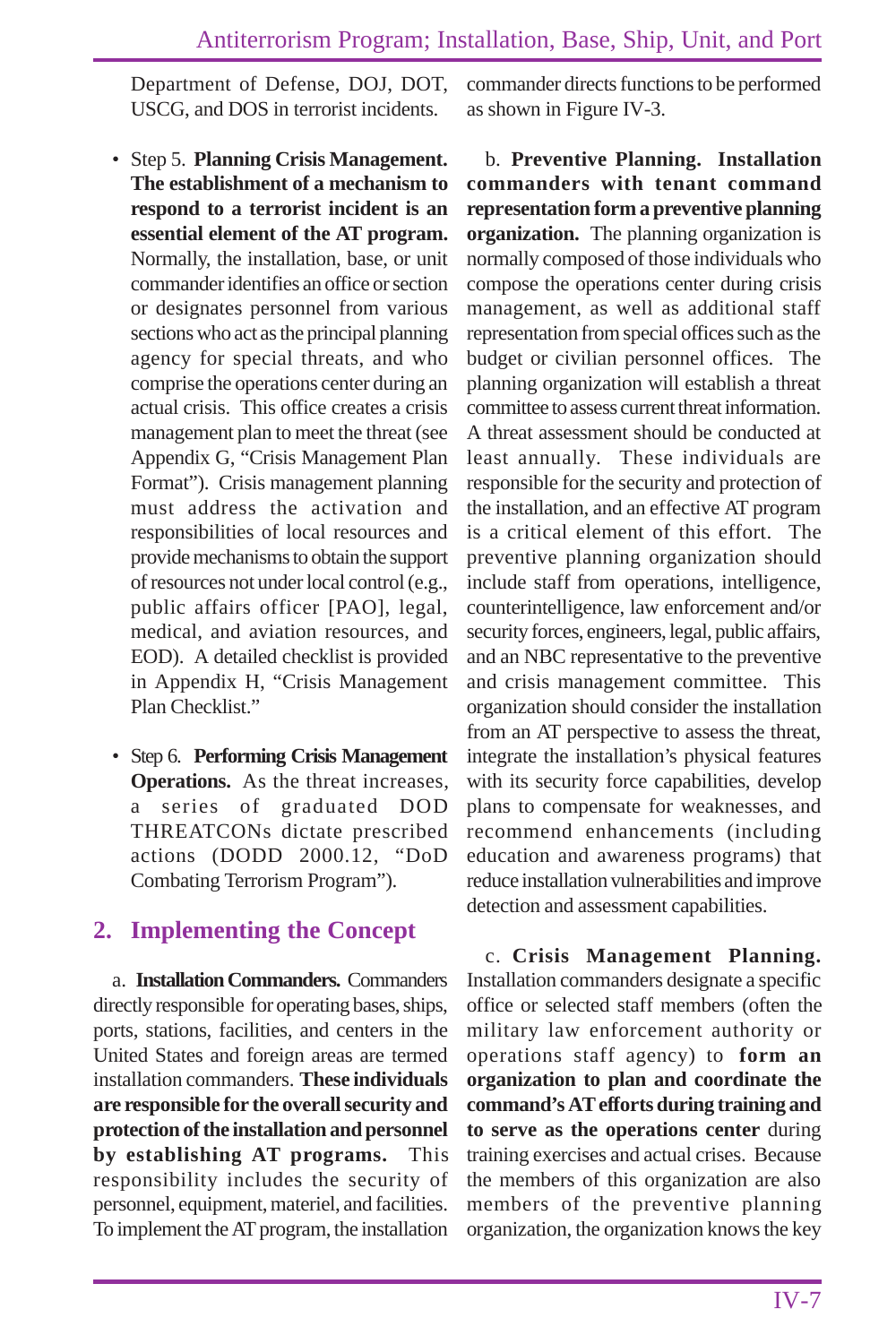

**Figure IV-3. Antiterrorism Program Functions for Installation Commanders**

infrastructures and assets critical to the installation's operation. To be successful, members must be predesignated, train together, and be prepared to perform individual and collective crisis management missions under the control of the installation commander or the designated representative. Tenant commanders may also serve or have staff representation in this organization. The most common participants in the crisis management organization are listed in Figure  $IV-4$ 

• **Operational Control and Coordination Center (Operations Center). A predesignated location for** **the operations center must be readily available.** The operations center functions by predetermined standing operating procedures (SOPs). As dictated by these SOPs, predetermined and adequate communications systems must be made available at the location. Operational SOPs can be stressed and validated during normally scheduled AT evaluation exercises.

• **Operational Response Forces.** The installation commander **predesignates and trains personnel to serve as a response force at the incident location**. This force is trained and equipped to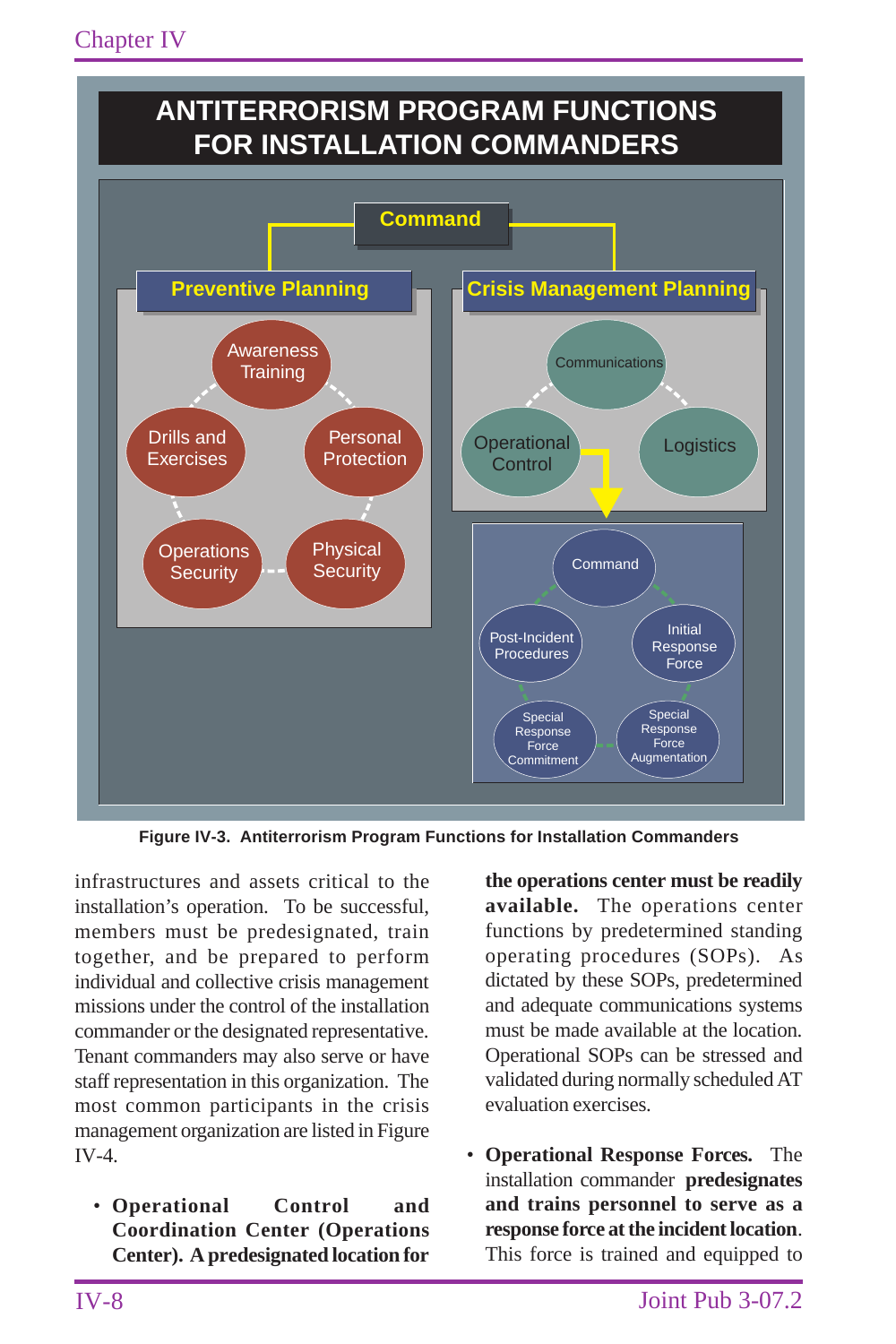# **CRISIS MANAGEMENT PARTICIPANTS**

-Personnel

-Intelligence and/or Security -Operations -Counterintelligence -Logistics -Civil Affairs -Special Staff Sections: --Military Law Enforcement **Authorities** --Legal --Public Affairs --Transportation --Aviation --Communications --Engineers and/or Utilities --Medical Activity and/or Red **Cross** --Chaplain --Psychologist --Explosive Ordnance **Disposal** -Major Tenant Commands -Local Investigative Field Office (e.g., Criminal Investigation Division, Naval Criminal Investigative Service Command -Civilian Authorities and/or **Representatives** -Federal, State, Local, or Host-Nation Police -Host-Nation Military and Intelligence Activities at Overseas Locations

#### **Figure IV-4. Crisis Management Participants**

isolate and contain the incident until representatives from the FBI or hostnation forces arrive at the scene and, if necessary, resolve the incident. Force protection funds are available within the Department of Defense for installations to train and equip these response forces.

Respective Service resource management offices will provide points of contact for coordinating access to these funds. Figure IV-5 illustrates normal functions performed by the operational response force.

d. **Tenant and Transient Commanders.** Commanders who are not under the control of the installation commander but are assigned or attached to the installation are tenant commanders. If all forces are from one Service, then Service doctrine for base defense will apply. If the installation has tenants from more than one Service, the provisions of Joint Pub 3-10, "Doctrine for Joint Rear Area Operations," Chapter II, Paragraph 3b apply. Tenant commanders are still responsible for their command's physical security and for terrorism planning not provided by the installation or base commander. If the forces concerned meet the definition of transient forces, the provisions of Joint Pub 0-2, "Unified Action Armed Forces (UNAAF)," Chapter IV, Paragraph 1b apply.

### **3. Threat Conditions**

The mechanism by which the AT program operationally increases or decreases protective measures is **the DOD THREATCON System** (Appendix J, "THREATCON System"). As a DOD-approved system, the terms, definitions, and prescribed security measures are intended to facilitate inter-Service coordination, reporting, and support of US military AT activities. Selection of the appropriate response to terrorist threats remains the responsibility of the commander having jurisdiction or control over threatened facilities or personnel.

### **4. Combatant Commander's Responsibility**

The geographic combatant commander designates a staff office, usually in the Operations Division, law enforcement, or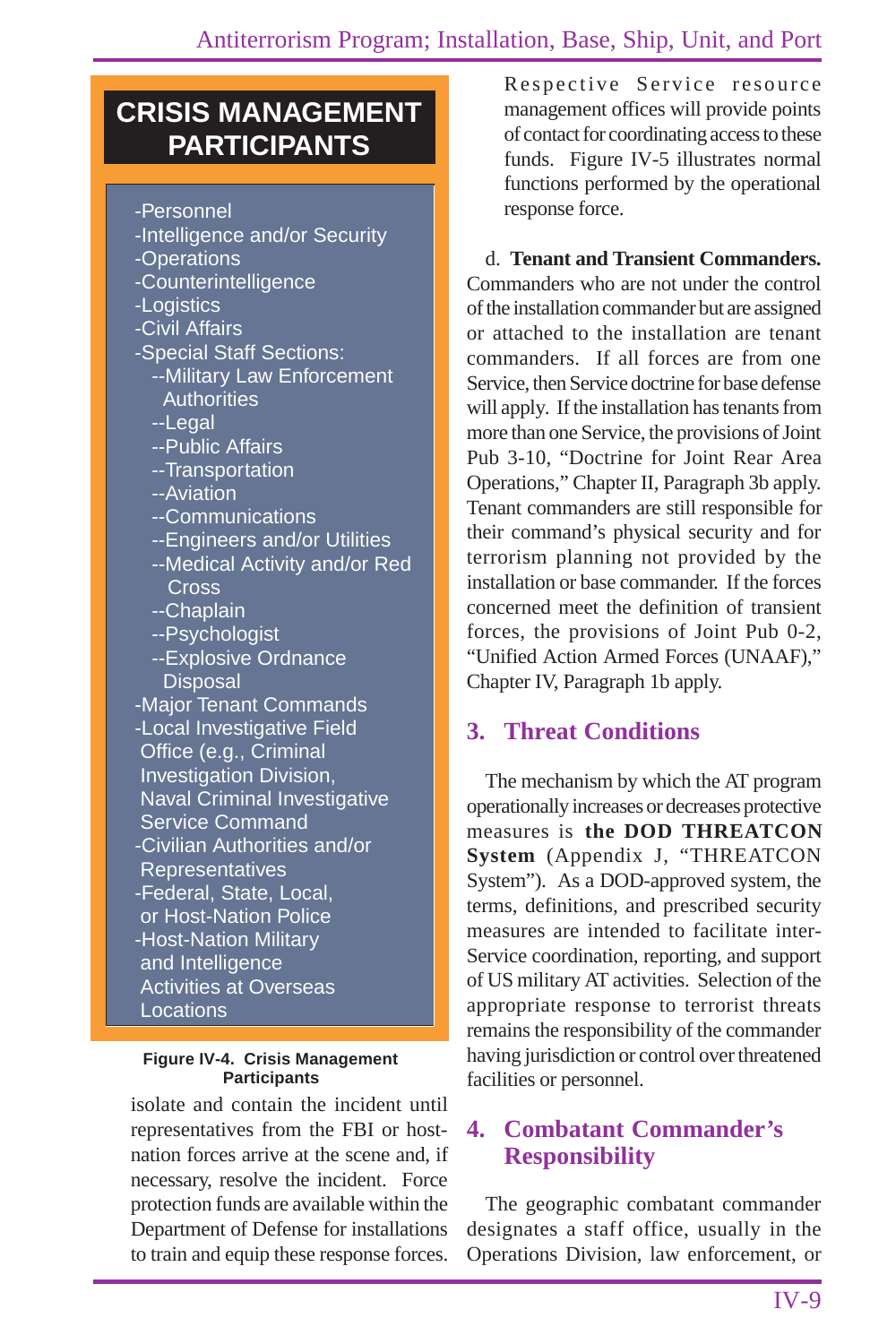| <b>ON-SITE OPERATIONAL RESPONSE STRUCTURE</b> |                               |                                       |
|-----------------------------------------------|-------------------------------|---------------------------------------|
| <b>SECURITY</b>                               | <b>REACTION</b>               | <b>SUPPORT</b>                        |
|                                               | <b>MANAGEMENT</b>             |                                       |
| Military Police/Security                      | Control Staff                 | Logistics                             |
| Forces (on duty/on call)                      |                               | Personnel                             |
|                                               |                               | Intelligence                          |
|                                               |                               | Counterintelligence                   |
| <b>Police Reaction/Assault</b><br>Force       | <b>Negotiations Personnel</b> | Fire Department                       |
| <b>Guard Forces</b>                           | Liaison Personnel             | <b>Explosive Ordnance</b><br>Disposal |
| <b>Auxiliary Security</b><br>Forces           | <b>Public Affairs</b>         | <b>Medical Personnel</b>              |
|                                               | Staff Judge Advocate          | Communications                        |
|                                               |                               | Personnel                             |

**Figure IV-5. On-Site Operational Response Structure**

security section, to supervise, inspect, test, and report on the base AT programs within the theater. This staff section also coordinates with host-nation authorities and US embassies. Simultaneously, the Intelligence Directorate of a joint staff (J-2), under the combatant commander's authority,

disseminates intelligence on terrorist activities to the subordinate commands to ensure that the AT measures are appropriate to the threat. The manner in which the geographic combatant commander places importance on these staff functions usually has a direct affect on the AT readiness of subordinate commands.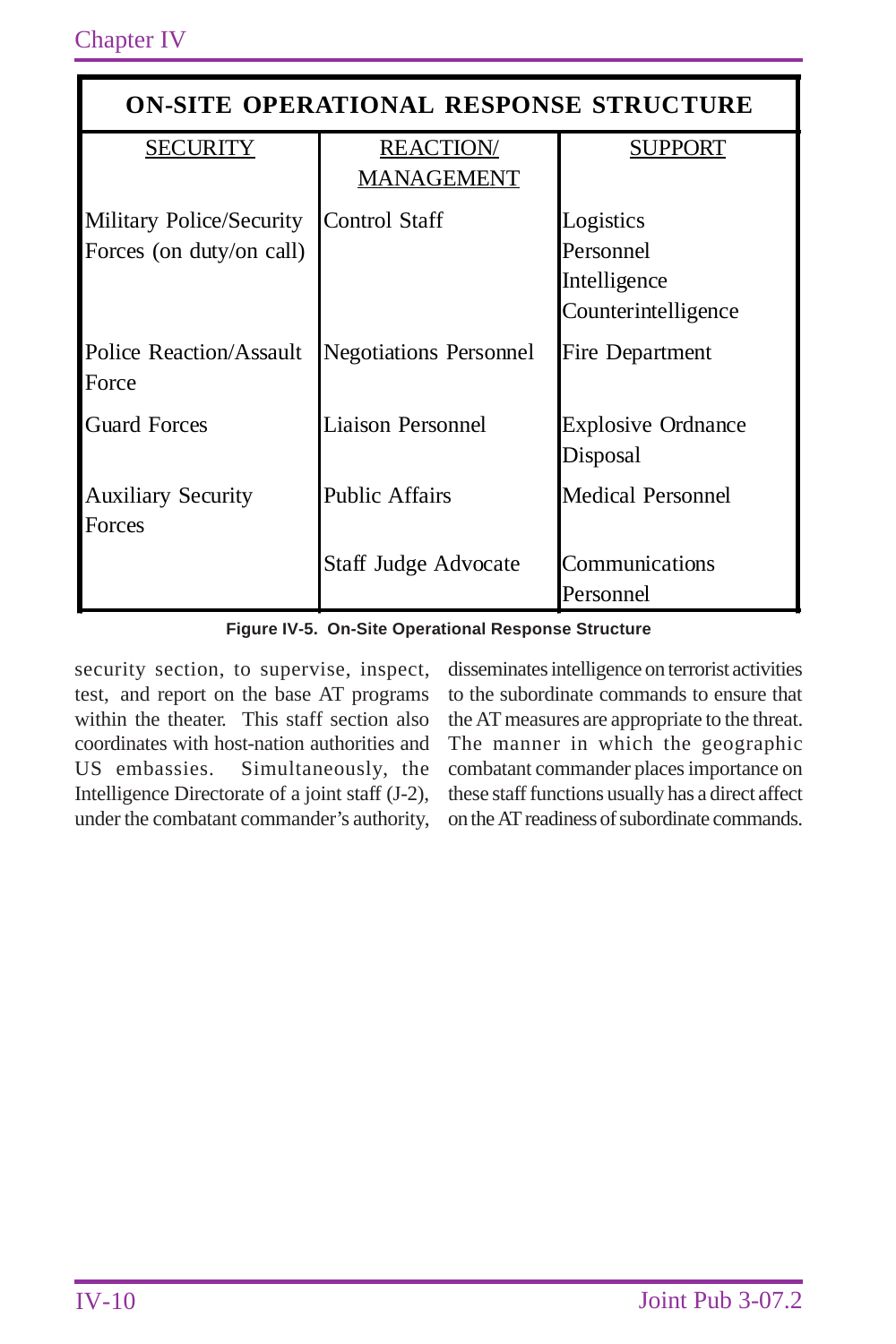# CHAPTER V **INTELLIGENCE, COUNTERINTELLIGENCE, AND THREAT ANALYSIS**

". . .we must recognize the appearance of a new and particularly dangerous form of attack. I refer to subversive insurgency, supported from the outside against legitimate free governments."

## **SECTION A. INTELLIGENCE AND COUNTERINTELLIGENCE**

## **1. Intelligence and Counterintelligence Support**

Intelligence and counterintelligence are **the first line of defense in an AT program**. A well-planned, systematic, all-source intelligence and counterintelligence program is essential. The role of intelligence and counterintelligence is to identify the threat, provide advance warning, and disseminate critical intelligence in a usable form for the commander. Additionally, counterintelligence provides warning of potential terrorist attacks and provides information for CT operations. This chapter provides the reader with the elements of the intelligence cycle that have particular importance in a viable AT program. Effective intelligence and counterintelligence support requires effort, planning and direction, collection and analysis, production, investigations, and dissemination. The entire process is important in providing decision makers with information and timely warnings upon which to recommend AT actions.

#### **2. Sources**

The **primary sources** of intelligence and counterintelligence for the AT program are **open-source information, criminal records, government intelligence, and local information**. (See Figure V-1.)

#### **General Maxwell Taylor**

# **SOURCES OF INTELLIGENCE AND COUNTERINTELLIGENCE**

#### **OPEN-SOURCE INFORMATION**

News media, hearings, publications, reference services, private data services, Internet

#### **CRIMINAL RECORDS**

Collection, retention, and dissemination regulated by law enforcement channels

#### **GOVERNMENT INTELLIGENCE**

Distributed on a need-to-know basis throughout the Services

#### **LOCAL INFORMATION**

Service member, civil servant, family member, individuals with regional knowledge

**Figure V-1. Sources of Intelligence and Counterintelligence**

a. **Open-Source Information.** This information is **publicly available and can be collected, retained, and stored without**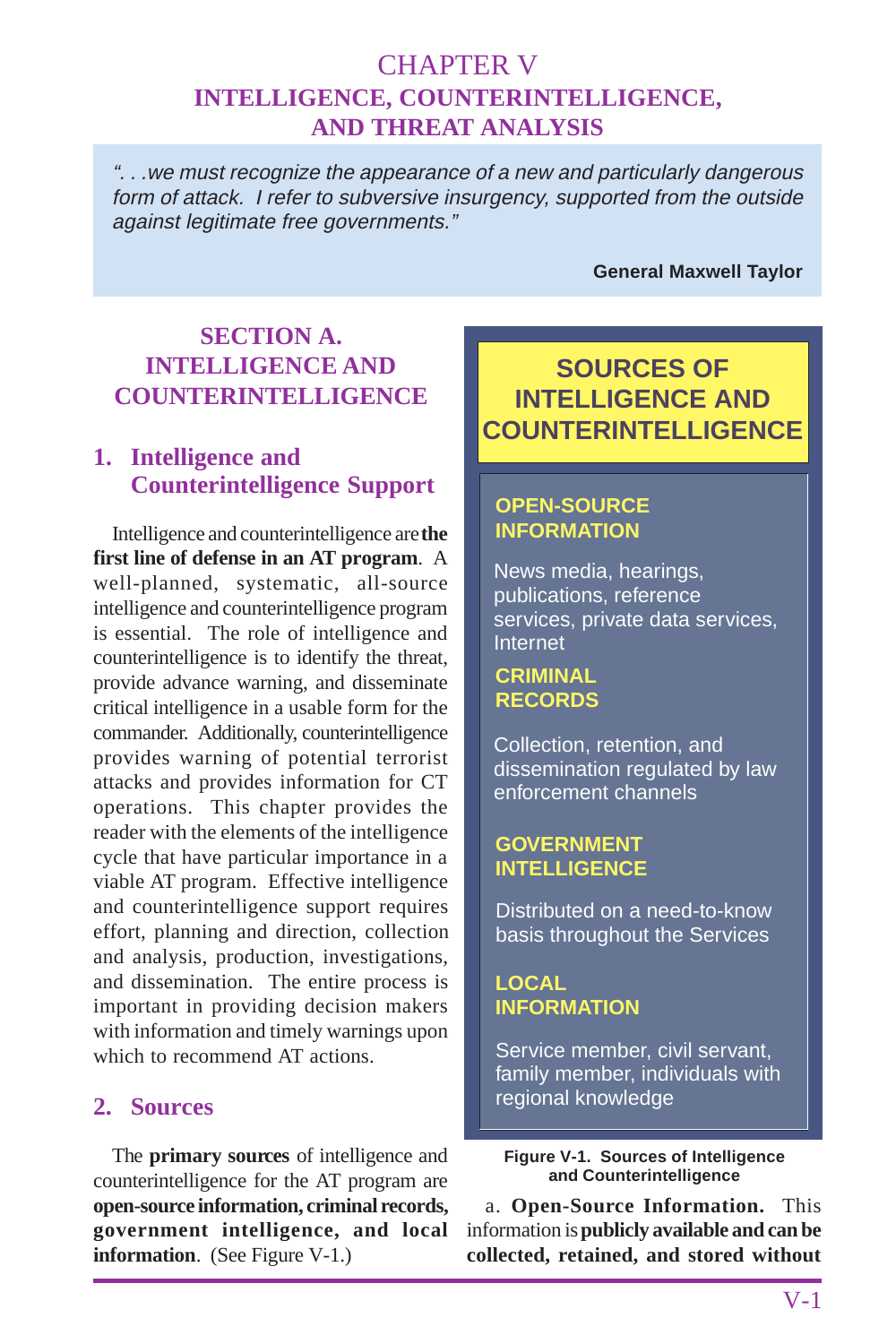**special authorization**. The news media are excellent open sources of information on terrorism. The news media report many major terrorist incidents and often include in-depth reports on individuals, groups, or various government counterstrategies. Government sources include congressional hearings; publications by DIA, FBI, the Central Intelligence Agency (CIA), and DOS; and the national criminal justice reference services. Additionally, there are private data services that offer timely information on terrorist activities worldwide. Terrorist groups and their affiliates may also have manuals, pamphlets, and newsletters that reveal their objectives, tactics, and possible targets. Open sources are not a substitute for classified capabilities, but they can provide a valuable foundation and context for rapid orientation of the analyst and the consumer and for the establishment of collection requirements which take full advantage of the unique access provided by classified sources.

b. **Criminal Records. Both military and civil law enforcement agencies collect criminal records.** Because terrorist acts are criminal acts, criminal records are a major source for terrorist intelligence. Commanders must work through established law enforcement liaison channels because the collection, retention, and dissemination of criminal records are regulated. Local military criminal investigative offices of the US Army Criminal Investigations Command (USACIDC), Naval Criminal Investigative Service (NCIS), Air Force Office of Special Investigations (AFOSI), and Headquarters, US Marine Corps, Criminal Investigations Division, maintain current information that will assist in determining the local terrorist threat.

c. **Government Intelligence. The Community Counterterrorism Board is responsible for coordinating the national intelligence agencies concerned with combatting international terrorism.** These agencies include the CIA (lead agency), DIA, National Security Agency, DOS, DOJ, FBI, the Department of Energy, the DOT, USCG, FAA, Federal Communications Commission, and the Department of Defense. Service intelligence and counterintelligence production organizations that compile comprehensive intelligence and counterintelligence from these agencies for distribution on a need-to-know basis throughout the Services include: the Army Counterintelligence Center; the Navy Antiterrorism Alert Center; Headquarters, US Marine Corps, Counterintelligence; and Headquarters, AFOSI. In combatant commands, the J-2 is responsible for the integration of intelligence policy issues across the command staff. The counterintelligence support officer (CISO) provides counterintelligence interface between the combatant command, the component commands, and the Joint Staff.

d. **Local Information.** Other valuable sources of information are the individual Service member, civil servant, family member, and individuals with regional knowledge such as college faculty or members of cultural organizations. Local crime or neighborhood watch programs can also be valuable sources of information and can serve as a means to keep individuals informed in dispersed and remote areas. Intelligence exchanges with local government agencies through cooperative arrangements can also augment regional information.

### **3. Responsibilities of US Government Lead Agencies**

a. **General. The FBI is responsible for collecting and processing domestic terrorist information. Overseas, terrorist intelligence is principally a CIA responsibility**, but the DOS, DIA, and host nation are also active players. Military intelligence activities are conducted in accordance with Presidential Executive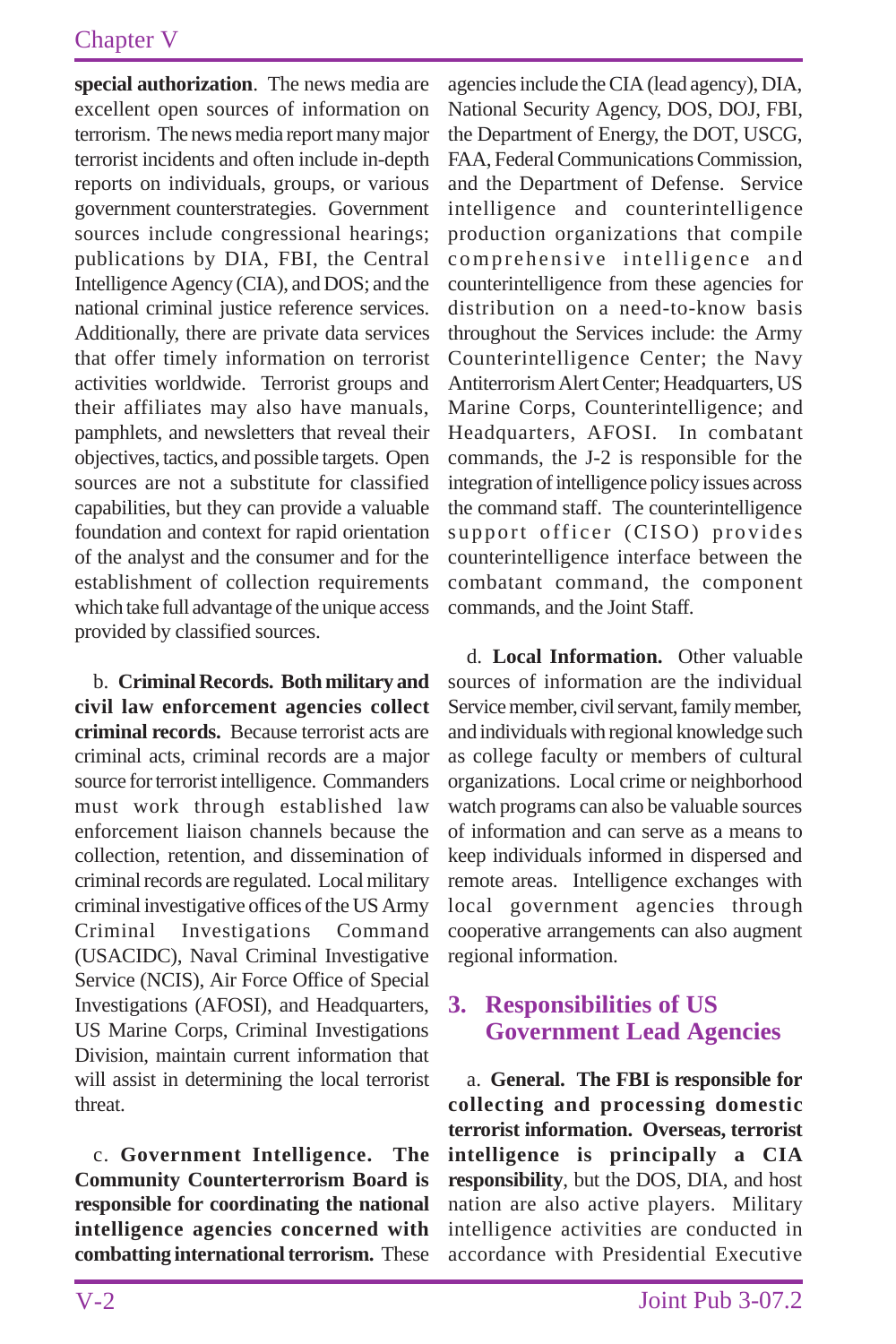#### **SHINING PATH**

**Shining Path (in Spanish, Sendero Luminoso) sprung up in the isolated Andean department of Ayacucho, one of the poorest regions of Peru. Its roots were embedded in the Sino-Soviet split of 1963, when a small circle of university lecturers led by Abimael Guzman formed a core group within the break-away, pro-China faction of the Peruvian Communist Party.**

**The faction's ideology is an idiosyncratic mixture of the theories of Marx, Lenin and Mao, mainly Mao, knotted together by Guzman in accordance with his analysis of the history and social realities of Peru. In claiming to be the "fourth sword" of communism, Guzman conceives himself as carrying on where Marx, Lenin and Mao left off, partly intellectually, but mainly in being at the vanguard of international communist revolution, which he regards as a scientifichistorical inevitability temporarily betrayed by revisionists in the hands of reactionary imperialists. Guzman's achievement rests in molding a cohesive body of thought sufficiently relevant to Peru for it to have inflamed university lecturers, industrial workers and illiterate peasants alike.**

**Shining Path divides combat into four forms: "armed" propaganda such as slogan painting, enforced radio broadcasts and street rallies; sabotage aimed at suffocating the state economy; "selective" killings, targeting people in key positions opposed to them, whether state authorities, political leaders, priests, businessmen or, in their context of being "government collaborators," foreign and local aid workers; and guerrilla warfare to take on the security forces and army-backed peasant militia.**

#### **SOURCE: Simon Strong Shining Path: A Case Study in Ideological Terrorism Research Institute for the Study of Conflict and Terrorism, April 1993**

orders, Federal law, SOFAs, MOUs, and applicable Service regulations.

#### b. **Responsibilities of Intelligence Activities.**

• **The geographic combatant commander**, through the commander's J-2 Joint Intelligence Center and the CISO and in consultation with DIA, CIA, embassy staff, country team, and applicable host-nation authorities, **obtains intelligence and counterintelligence specific to the operational area** and issues intelligence and counterintelligence reports, advisories, and assessments to the units within the combatant command's control or operating within the combatant command's AOR. This network is the backbone for communicating intelligence and counterintelligence information, advisories, and warning of terrorist threats throughout the region.

• DODD 2000.12, "DoD Combating Terrorism Program," tasked **the Secretaries of the Military Departments to ensure that a capability exists to collect, receive, evaluate from a Service perspective, and disseminate all relevant data on terrorist activities, trends, and indicators of imminent attack**. To accomplish this task, each Secretary appoints a military intelligence or counterintelligence agency (US Army Intelligence and Security Command,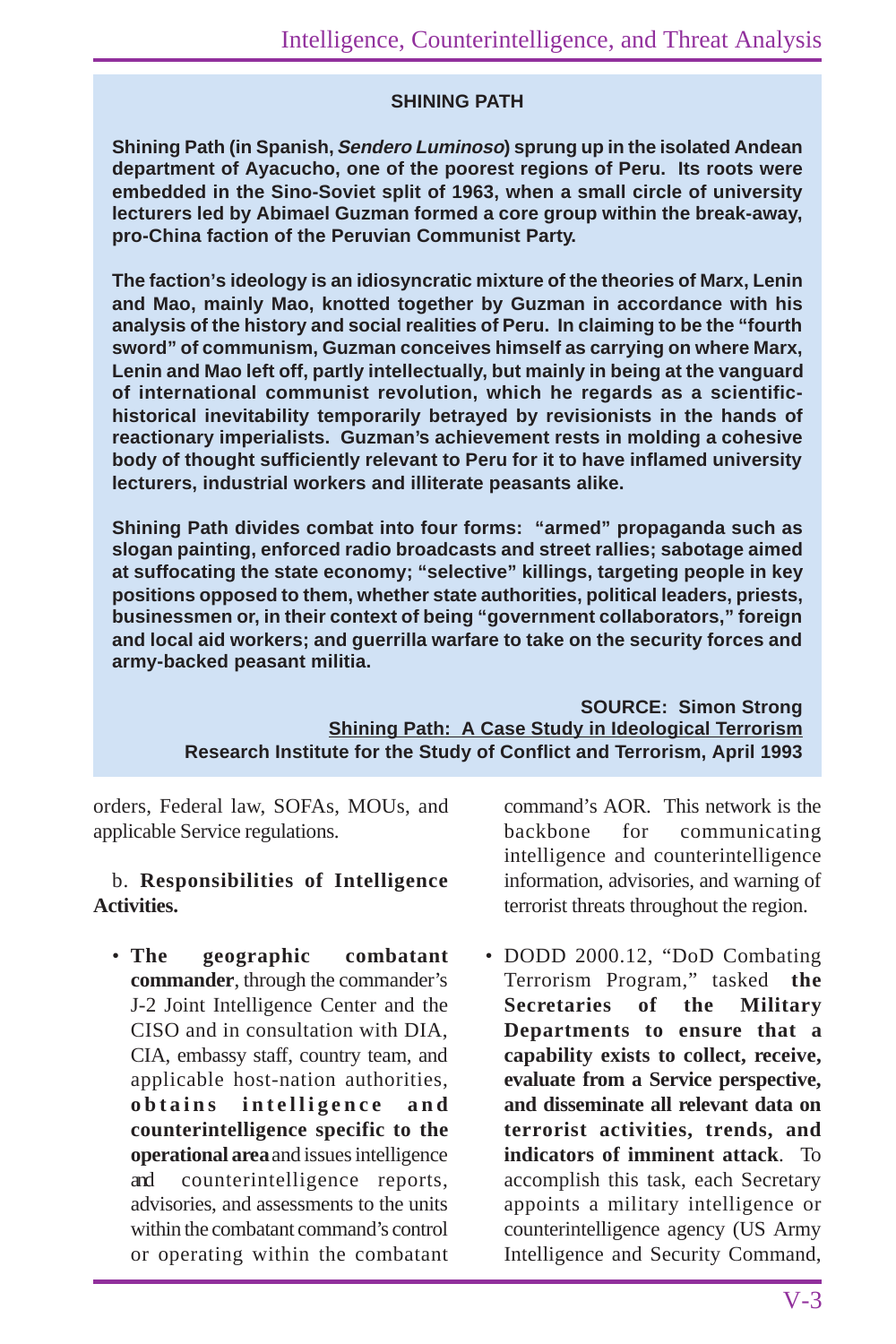NCIS, AFOSI) to conduct intelligence and counterintelligence activities directed against terrorists and to detect, neutralize, or deter terrorist acts. To accomplish this mission, the Military Department intelligence agency establishes, as needed, counterintelligence offices on an area basis to collect and disseminate information to combatant commanders. Each Military Department intelligence agency is responsible for the following:

•• Provides overall direction and coordination of the Service counterintelligence effort.

•• Operates a 24-hour operations center to receive and disseminate worldwide terrorist threat information to and from the combatant command J-2s, applicable Service staff elements, subordinate commands, and national agencies.

•• Provides Service commanders with information on terrorist threats concerning their personnel, facilities, and operations.

•• With the FBI or host-nation authorities, investigates terrorist incidents for intelligence, counterintelligence, and force protection aspects.

•• Provides terrorist threat information in threat briefings.

• Conducts liaison with representatives from Federal, state, and local agencies as well as host-nation agencies to exchange information on terrorists.

•• Provides international terrorism summaries and other threat information to supported commanders. On request, provides current intelligence and counterintelligence data on terrorist groups and disseminates time-sensitive and specific threat warnings to appropriate commands.

• **Investigative Agencies. Service criminal investigative services** (e.g., USACIDC, NCIS, AFOSI) **collect and evaluate criminal information and disseminate terrorist-related information** to supported installation and activity commanders as well as to the Service lead agency. As appropriate, criminal investigative elements also conduct liaison with local military police or



Success in thwarting terrorist activities requires a coordinated intelligence effort from several US government agencies.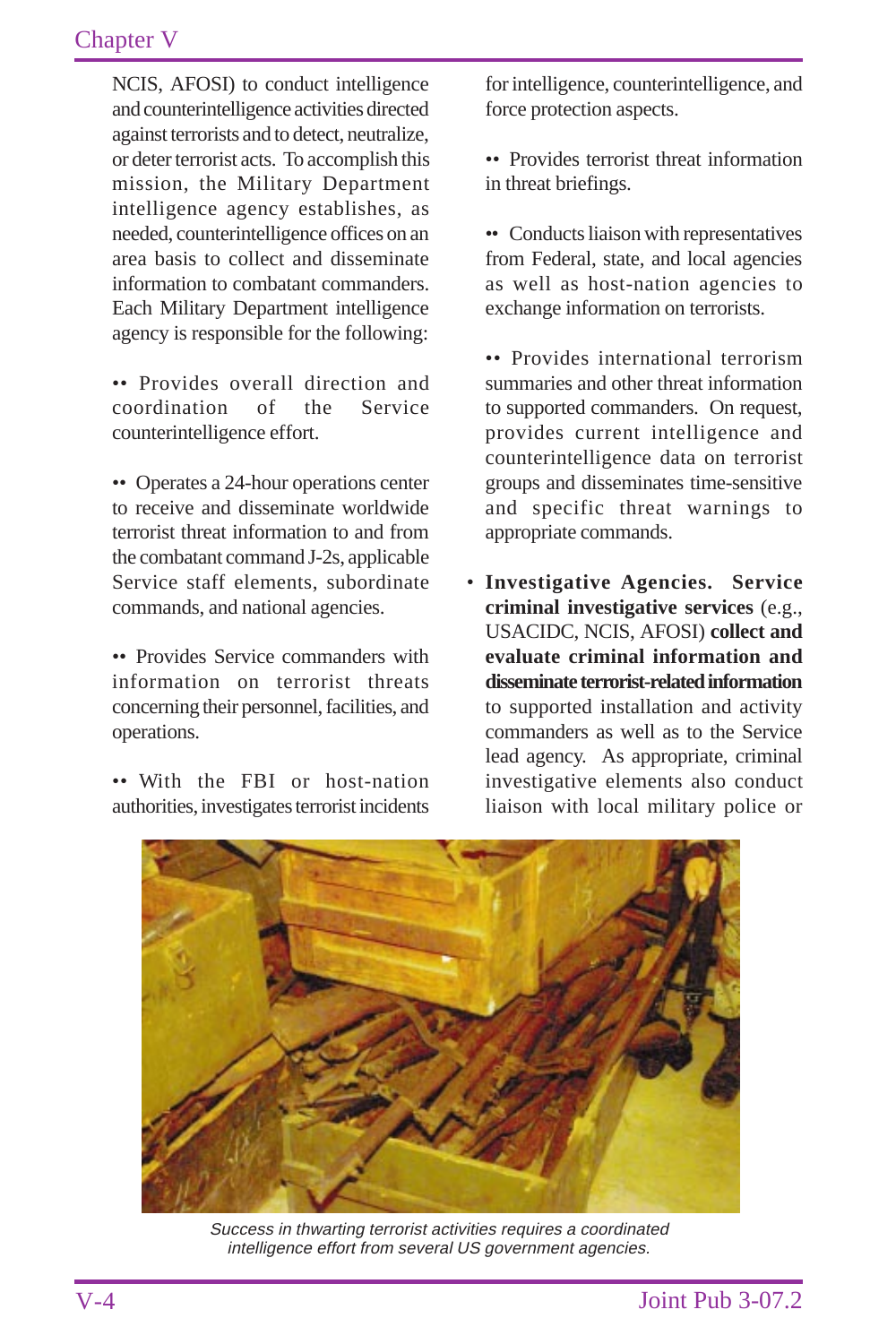security forces and civilian law enforcement agencies.

#### • **Intelligence staff elements of commanders at all echelons** will:

•• Promptly report all actual or suspected terrorist incidents, activities, and early warnings of terrorist attack to supported and supporting activities, the local counterintelligence office, and through the chain of command to the Service lead agency.

•• Initiate and maintain liaison with the security forces or provost marshal's office, local military criminal investigative offices, local counterintelligence offices, security offices, host-nation agencies, and (as required or allowed by law or policy) other organizations, elements, and individuals.

•• In cooperation with the local counterintelligence offices, develop and present terrorism threat awareness briefings to all personnel within their commands.

• **Law enforcement staff elements** will be responsible for the following:

•• Report all actual or suspected terrorist incidents or activities to their immediate commander, supported activities, and Service lead agency through established reporting channels.

•• Initiate and maintain liaison with local counterintelligence offices and military criminal investigative offices.

•• Maintain liaison with Federal, hostnation, and local law enforcement agencies or other civil and military AT agencies as appropriate.

• **Installation, base, ship, unit, and port security officers** will be responsible for the following:

•• Report all actual or suspected terrorist incidents or activities to their immediate commander, supporting military law enforcement office, other supported activities, local counterintelligence office, and local military criminal investigation office.

- •• Conduct regular liaison visits with the supporting military law enforcement office, counterintelligence office, and local criminal investigation office.
- Coordinate with the supporting military law enforcement office and counterintelligence offices on their preparation and continual updating of the threat assessments.

•• Assist in providing terrorism threat awareness training and briefings to all personnel and family members as required by local situations.

# **4. Information Requirements**

To focus the threat analysis, **intelligence and counterintelligence officers develop information requirements (IRs) for identifying potential terrorist targets** based on existing knowledge of an organization. Terrorist group IRs are shown in Figure V-2.

## **SECTION B. THREAT ASSESSMENT**

## **5. Preparation of Threat Analysis**

Terrorist threat analysis **is a continual process of compiling and examining all available information in order to identify terrorist targeting of US interests.** A vulnerability analysis is a continual process of compiling and examining information on the security posture of a facility. The threat analysis is then paired with the facility's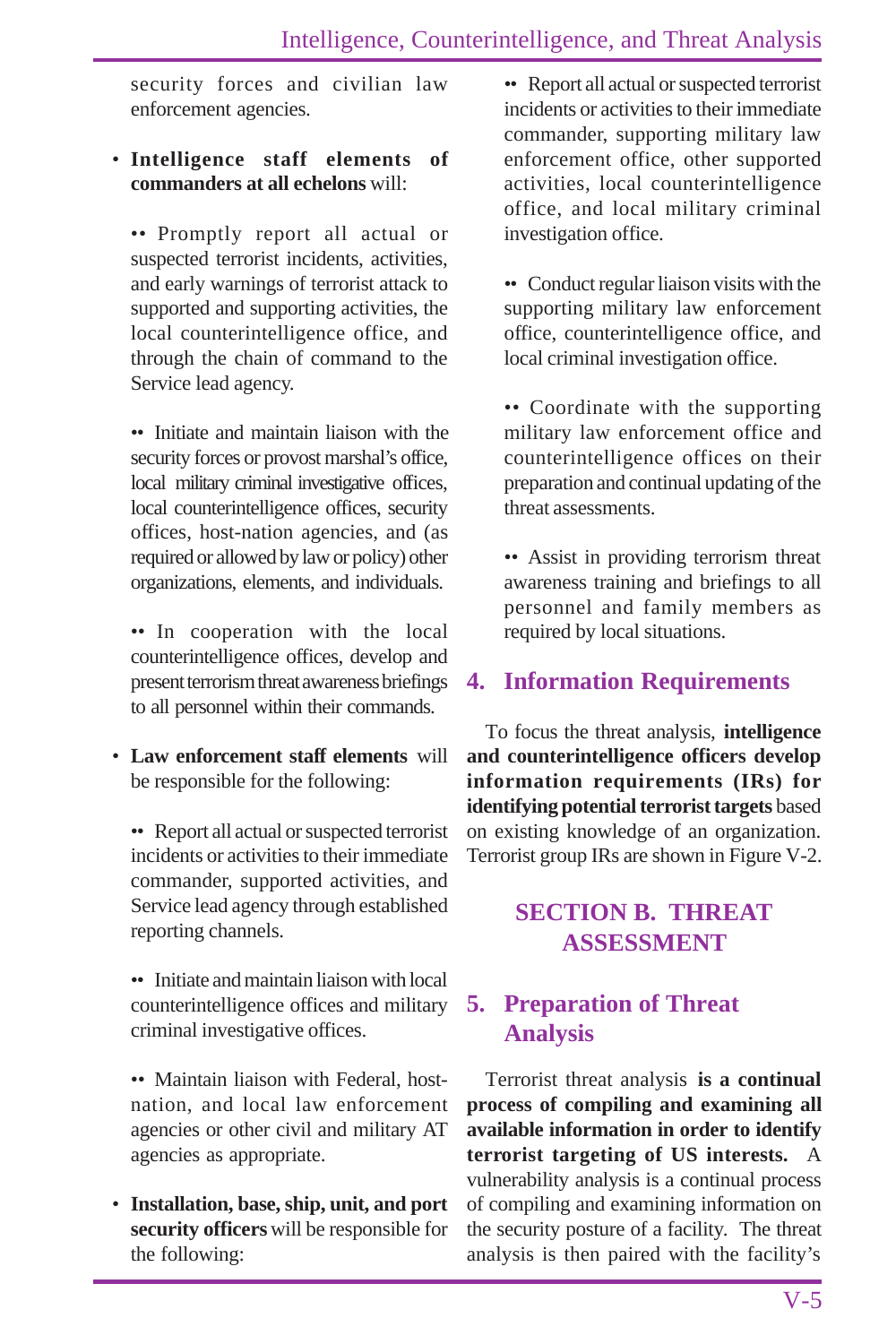# **INFORMATION REQUIREMENTS**

Organization, size, and composition of group

**Motivation** 

Organization's long- and short-range goals

Religious, political, and ethnic affiliations

International and national support; e.g., moral, physical, financial

Recruiting methods, locations, and targets; e.g., students

Identity of group leaders, opportunists, and idealists

Group intelligence capabilities and connections with other terrorist groups

Sources of supply and support

Important dates

Planning ability

Internal discipline

Preferred tactics and operations

Willingness to kill

Willingness for self-sacrifice

Group skills (demonstrated or perceived); e.g., sniping, demolitions, masquerade, industrial sabotage, airplane or boat operations, tunneling, underwater, electronic surveillance, poisons or contaminants

Equipment and weapons (on-hand and required)

Transportation (on-hand and required)

Medical support availability

Means and methods of command and control

Means and methods of communicating to the public

#### **Figure V-2. Information Requirements**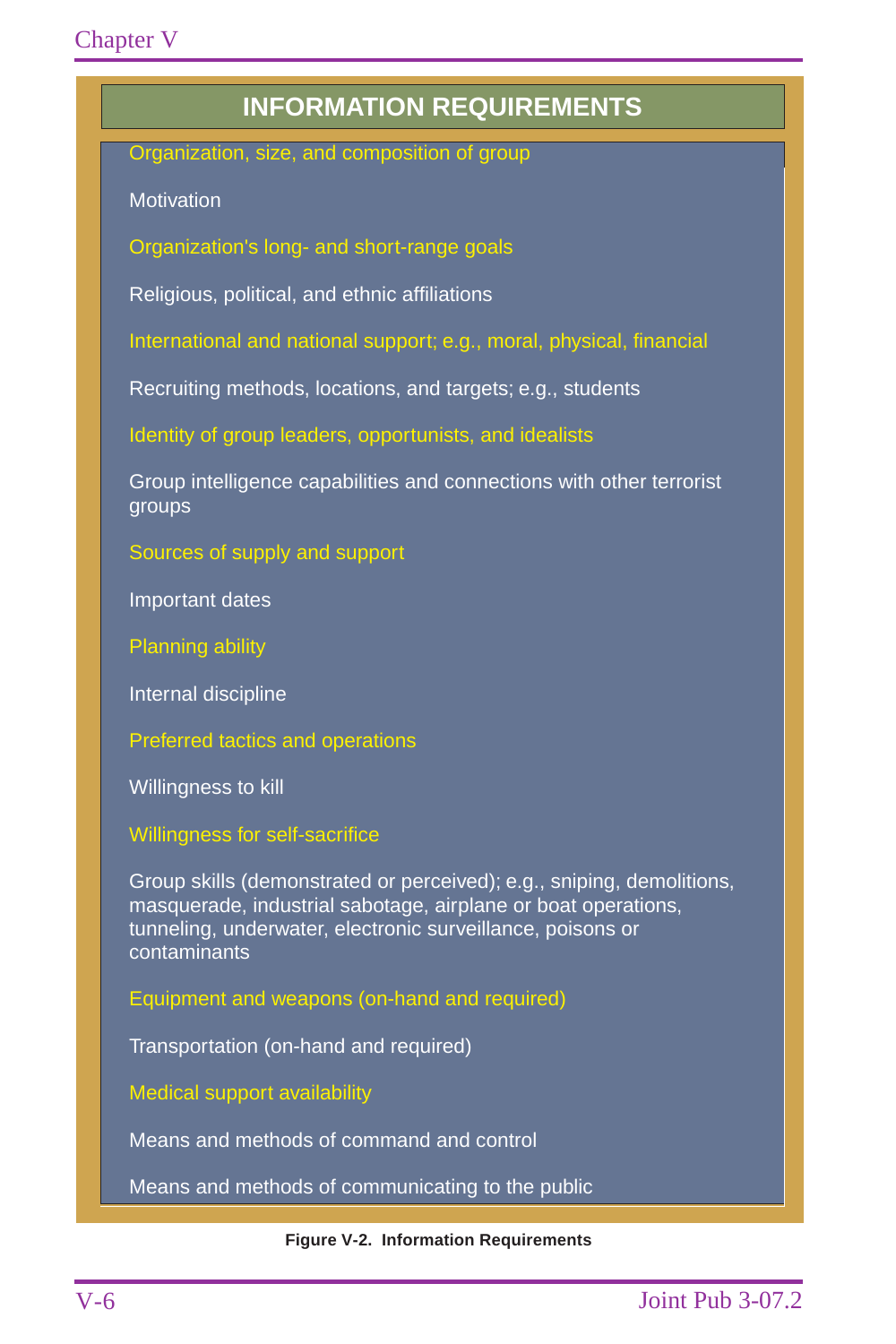vulnerability analysis to create the threat and vulnerability assessment. **Threat analysis is an essential step in identifying probability of terrorist attack.** To enhance this capability to collect and analyze information from many sources, DIA maintains a terrorism data base on the Migration Defense Intelligence Threat Data System and the combatant command's J-2; the CISO, in consultation with DIA, focuses this data base information and regional information toward the intelligence and counterintelligence needs specific to the security of the command. Country threat assessments and information about terrorist organizations, biographies, and incidents in the data base are disseminated to the commands and Services. Commands at all echelons then augment or refine the DIA's analyses to focus on their area of interest. This process is operative across the range of military operations, promotes coordination between all levels of the intelligence, counterintelligence, and law enforcement communities, broadens acquisition channels, and enhances timely distribution of information to the supported commander.

a. **Several factors complicate intelligence and counterintelligence collection and operations.** The small size of terrorist groups, coupled with their mobility and cellular organization, make it difficult to identify the members. Unlike other criminals, terrorist cadres often receive training in counterintelligence and security measures from foreign intelligence agencies or other terrorists. Additionally, the traditional orientation of police organizations is toward individual criminals, while military intelligence organizations focus on conventional forces. Terrorist activity, therefore, requires some degree of reorientation for police and military intelligence and counterintelligence collection and operations.

b. **The ability of an intelligence system to provide critical and timely information**

**to the user depends not only on efficient collection and processing, but also on the ability to organize, store, and rapidly retrieve this information.** This capability, coupled with early warning, careful observation, and assessment of threat activity, enhances the probability of accurately predicting the types and timing of terrorist attacks.

c. **Commanders must carefully exercise judgment in estimating both the existing terrorist threat and the need for changes in antiterrorism measures.** Commanders should consider the following key questions:

- What has changed (mission, political climate, installation and unit personnel or equipment, terrorist capabilities)?
- What affect will the changes have on the security posture?

**Extraordinary security measures**, unless part of a deliberate deception during critical or high-threat situations, **draw attention and detract from mission accomplishment**. Sound physical security, personnel who are aware, an accurate threat assessment, and well-rehearsed response plans reduce the probability of a successful terrorist venture. The aim is to make an attack too difficult or the level of risk unacceptable to the terrorist. However, the ability of the terrorists to react quickly and adapt swiftly in modifying their own tactics, techniques, and procedures cannot be overlooked.

d. A threat analysis should be written to the factors below:

- **Factor 1, Existence:** A terrorist group is present, assessed to be present, or able to gain access to a given locale.
- **Factor 2, Capability:** The acquired, assessed, or demonstrated level of capability to conduct terrorist attacks.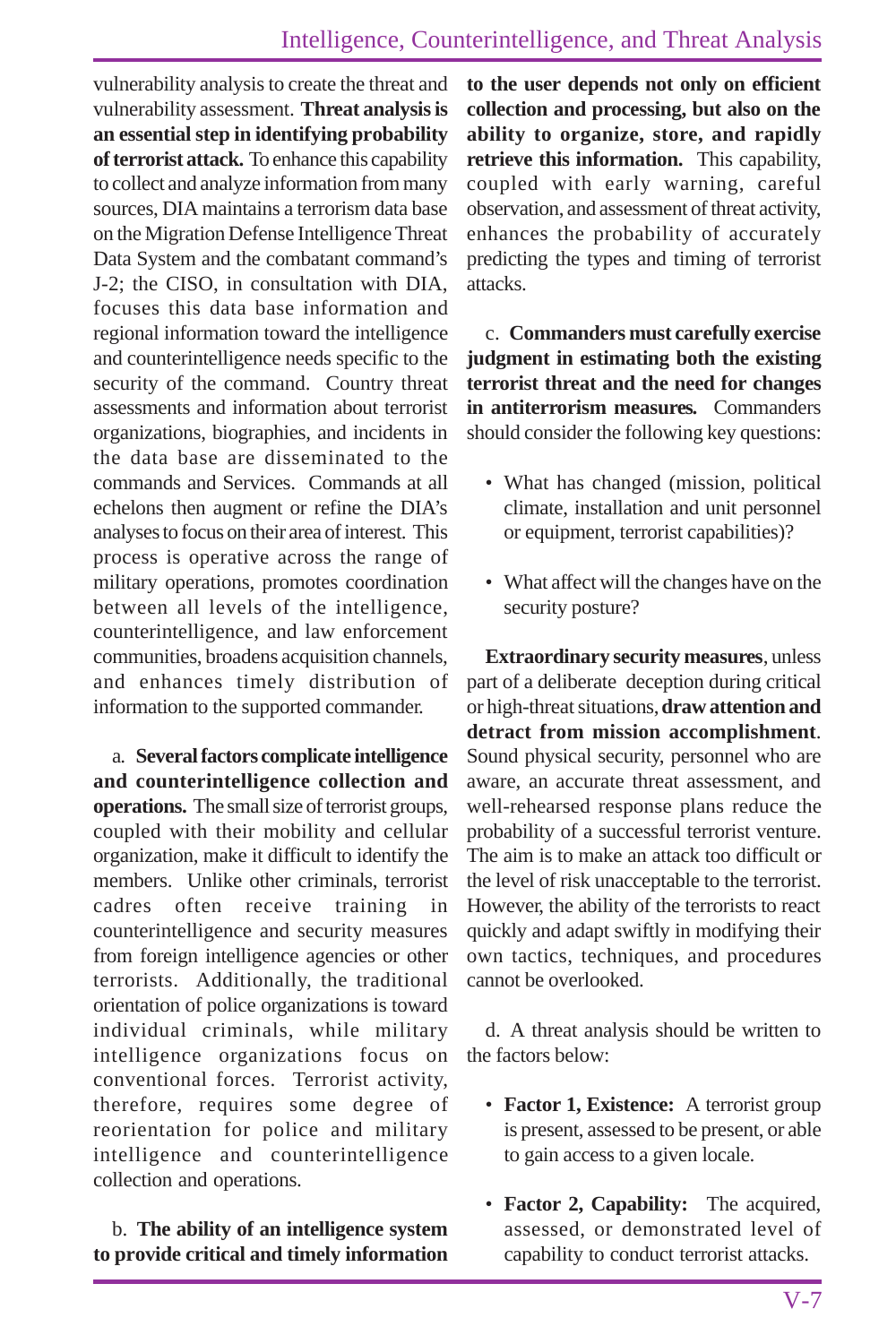### Chapter V

- **Factor 3, Intentions:** Recent demonstrated anti-US terrorist activity, or stated and/or assessed intent to conduct such activity.
- **Factor 4, History:** Demonstrated terrorist activity over time.
- **Factor 5, Targeting:** Current credible information on activity indicative of preparations for specific terrorist operations and/or specific intelligence which shows that an attack is imminent.
- **Factor 6, Security Environment:** The internal political and security considerations that impact on the capability of terrorist elements to carry out their operations.

e. To determine the level of threat, see Figure V-3.

### **6. Preparation of Criticality and Vulnerability Assessments**

Having obtained a threat analysis, the commander and staff proceed to complete the threat assessment by conducting **the criticality and vulnerability assessments**. **This process considers the following:**

a. **Mission.** A review and analysis of the mission of the installation, base, ship, unit, or port in relation to the terrorist threat. The review should assess the cost of AT measures in terms of lost or reduced mission effectiveness. Often the best operational method and routine may be the worst to counter potential terrorist activities. It should then assess the level of acceptable risk to facilities and personnel given the estimated erosion of mission effectiveness. This review and analysis is performed routinely and particularly for deployment.

b. **Installation, Base, Ship, Unit, or Port Assessment.** This step combines the



**Figure V-3. Threat Level**

results of the following considerations to create the installation, base, ship, unit, or port assessment. The assessment provides the staff with the overall vulnerability to terrorist attack. The staff then develops the crisis management plan (see Appendix G, "Crisis Management Plan Format") from this assessment. The crisis management plan addresses all terrorist threat levels regardless of the present level. THREATCONs (see Appendix J, "THREATCON System") are then applied in accordance with the local threat. The considerations are as follows:

• **Vulnerability.** The VA is a self-assessment tool. The installation, base, ship, unit, or port uses the VA to evaluate its vulnerability to terrorist attack. The more vulnerable an installation, base, ship, unit, or port is, the more attractive it becomes to terrorist attack. Appendix A, "Vulnerability Assessment,"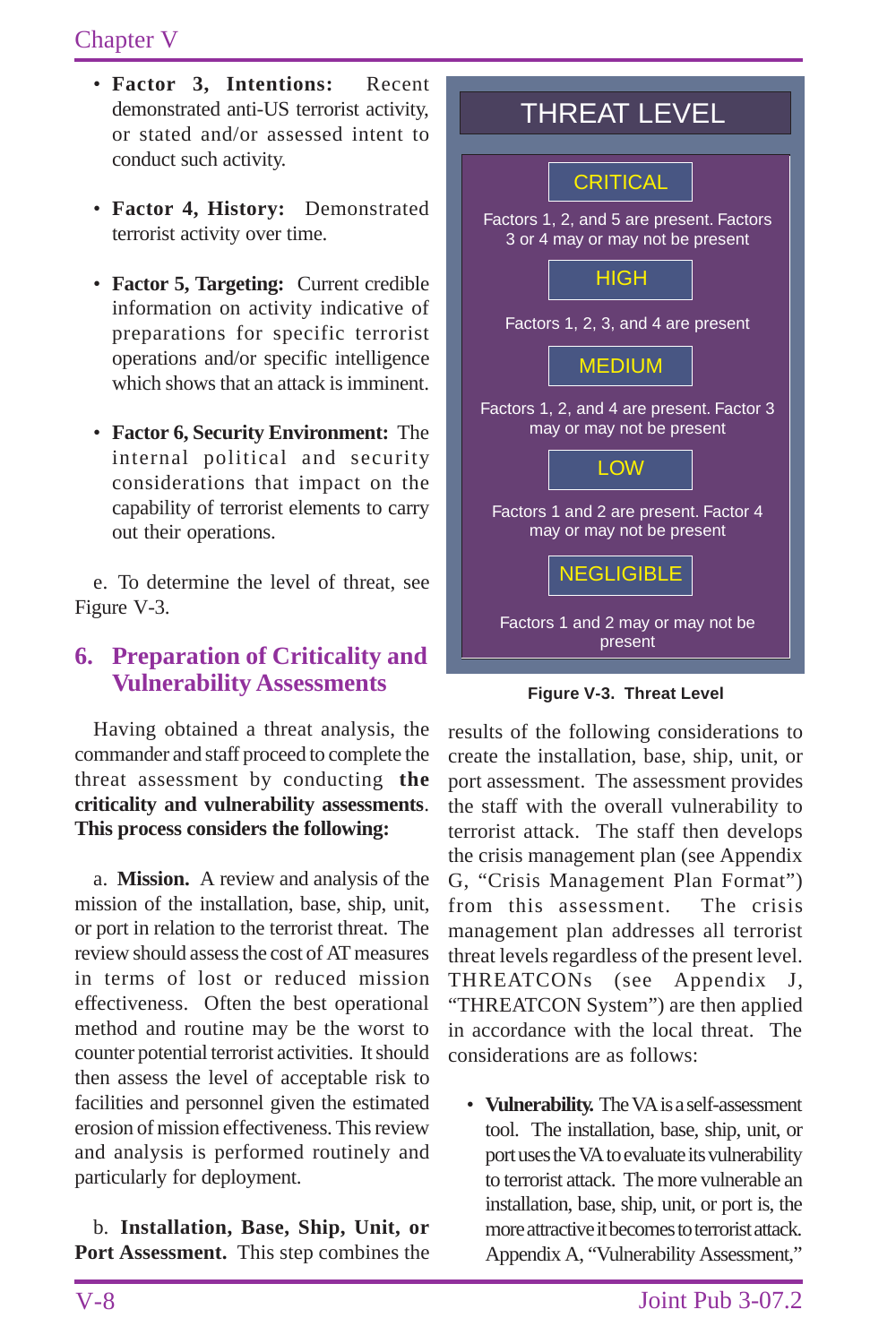provides a guide to developing an assessment capability.

- **Criticality.** The criticality assessment identifies key assets and infrastructures located on and adjacent to the installation, base, ship, unit, or port, such as the existence of symbolic targets that traditionally appeal to a specific terrorist group (e.g., headquarters, buildings and monuments). It addresses the impact of temporary or permanent loss of key assets or infrastructures to the ability of the installation, base, ship, unit, or port to perform its mission. The staff determines and prioritizes critical assets. The commander approves the prioritized list. The assessment:
	- •• Selects key assets;
	- •• Determines whether critical functions can be duplicated under various attack scenarios;
	- •• Determines time required to duplicate key assets or infrastructure efforts if temporarily or permanently lost;
	- •• Determines vulnerability of key assets or infrastructures to bombs, vehicle crashes, armed assault, and sabotage; and
	- •• Determines priority of response to key assets and infrastructures in the

event of fire, multiple bombings, or other terrorist acts.

- **Damage.** The damage assessment determines the ability of the installation, base, ship, unit, or port to plan for and respond to a terrorist attack against key assets and infrastructures.
- **Recovery Procedures.** The recovery procedures assessment determines the capability to recover from the temporary or permanent loss of key assets and infrastructures. Based on this assessment, the staff establishes recovery procedures to ensure the continued ability to perform the mission.

## **7. Drills and Exercises**

**Multi-echelon wargaming of possible terrorist attacks is the best test**, short of an actual incident, to analyze the ability of an installation, base, ship, unit, or port to respond. Drills and exercises test suspected vulnerabilities and AT measures. These exercises and drills also train the staff as well as reaction force leadership and help maintain a valid threat assessment by identifying and adjusting to changing threat capabilities as well as installation, base, ship, unit, or port vulnerabilities.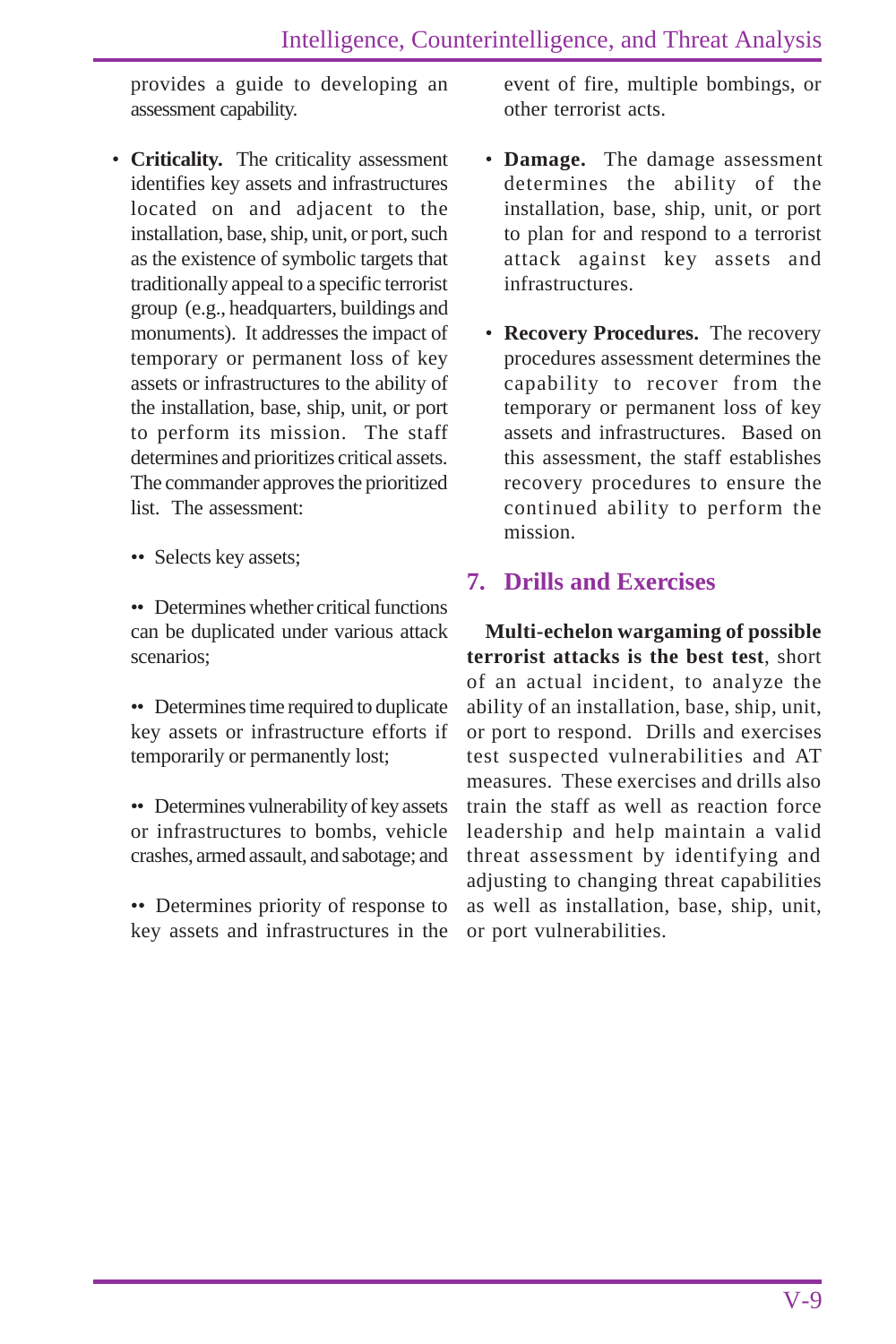Intentionally Blank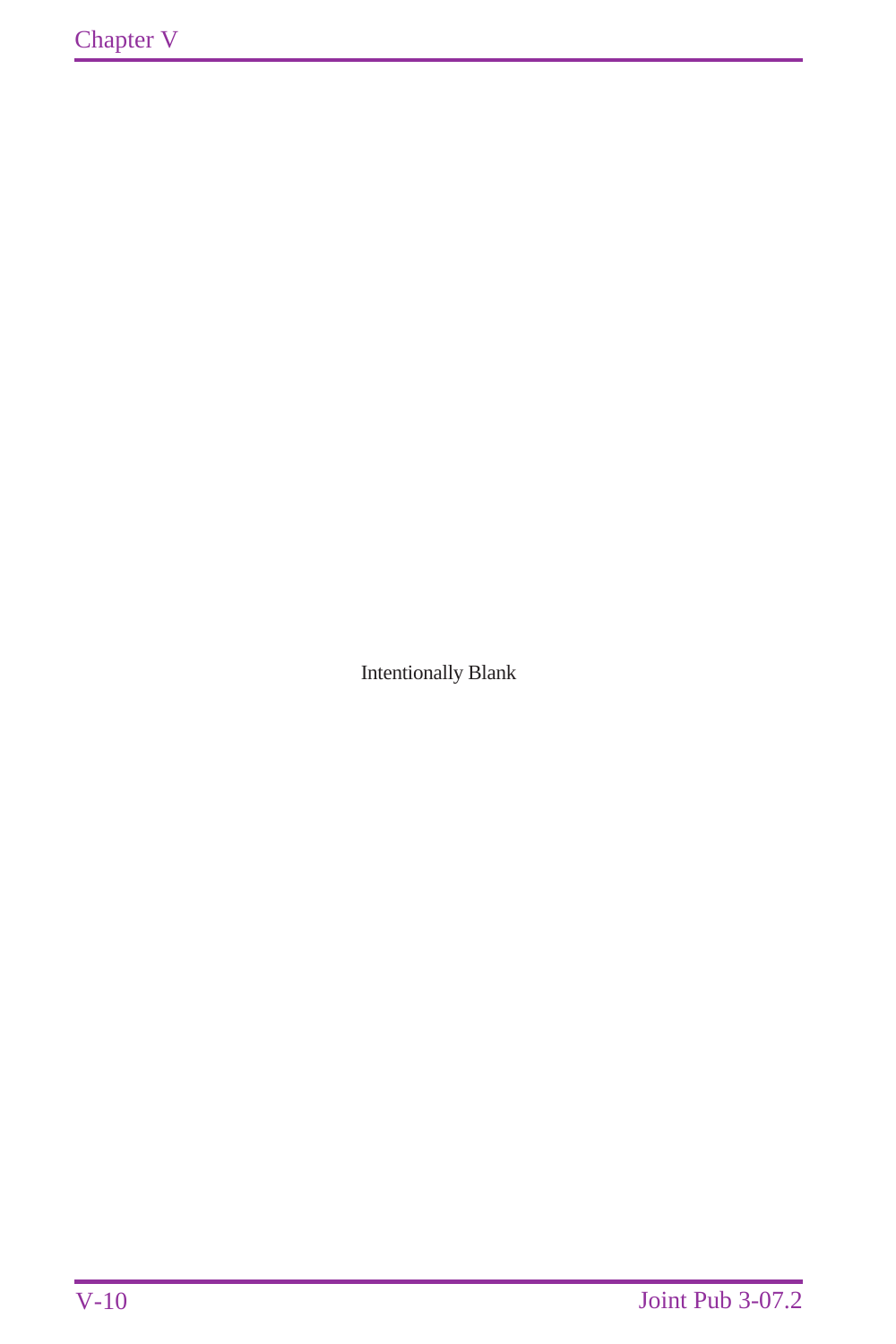# CHAPTER VI **CRISIS MANAGEMENT EXECUTION**

"If historical experience teaches us anything about revolutionary guerrilla war, it is that military measures alone will not suffice."

> **BGen S.B. Griffith, USMC Introduction to Mao Tse-tung on Guerrilla Warfare, 1961**

#### **1. General**

Chapter IV, "Antiterrorism Program; Installation, Base, Ship, Unit, and Port," structured the framework for an integrated AT program. This chapter provides commanders with a specific view of the program as an incident occurs. When the program is challenged, **crisis management execution requires special considerations, which are shown in Figure VI-1.**

### **2. Initial Response**

**Either on-duty military law enforcement patrols or guard personnel usually provide initial response to a terrorist attack.** The initial response force is under the control of the on-scene senior officer or noncommissioned officer or senior enlisted person who has assumed responsibility. Once the initial response force has responded to the incident and determined the circumstances, the installation commander activates required forces and begins notification procedures to military and civilian authorities.

a. **Initial Response Force. The initial response force immediately identifies and reports the nature of the situation, isolates the incident, and contains the situation until relieved by the reaction force commander.** Initial response force actions are critical. Each shift of the daily security force must have trained personnel who are aware of the threat and are capable of reacting promptly to any new development. For example, if the attack is a bombing, ambush, assassination, or firebombing, the terrorists may escape before

additional forces arrive. In these cases, the initial response force provides medical aid, seals off the crime scene, and secures other potential targets in case the initial attack was a diversionary tactic. If the event is a hostage or barricade situation, the initial response force seals off and isolates the incident scene to ensure that no one enters or leaves the area. The initial response force must also be prepared to locate witnesses and direct them to a safe location for debriefing. For foreign incidents, the initial response force must be prepared to interface with host-nation police or military forces that may also be responding to the incident.

b. **Installation, Base, Ship, Unit, or Port Commander.** The commander, depending upon established SOPs, **activates the command center, notifies specialized response forces, and immediately reports the incident** to the appropriate superior military command operations centers, military investigative agency, FBI, civilian authorities and, if a foreign incident, to host-nation authorities as required.

c. **The Operations Center.** The operations center **serves as the command post at a predetermined location**. Communications are immediately established with the initial response force containing the situation, the specially trained operational response force preparing to take over or augment the initial response force, and other critical participants as predesignated in the operational center's SOPs. There are usually three standard secure communications circuits: command net (administrative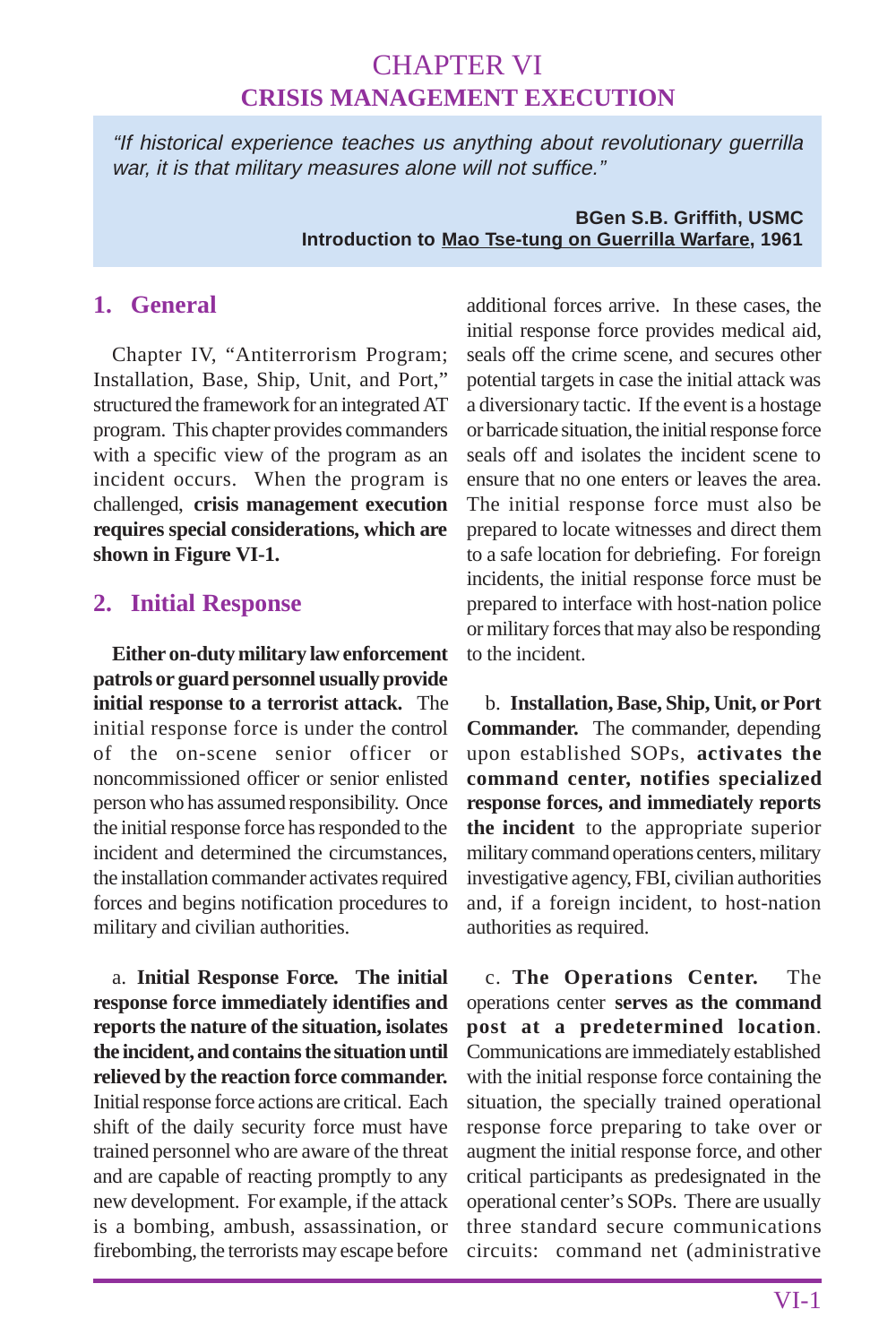# **CRISIS MANAGEMENT EXECUTION CONSIDERATIONS**

**Awareness of the possibility of multiple incidents or diversionary tactics**

**Activation of required resources by combatant commander and base under attack**

**Notifications to the combatant command, appropriate military investigative agency, FBI, and host-nation officials**

**Exercise of the public affairs officer's role with news media**

**Negotiation, if the situation requires it**

**Implementation of tactical measures to contain or defeat the threat**

**Preparation of after-action measures to protect the evidence, handle captured personnel, identify and process hostages, document actions for use in prosecution, and identify needed changes to the existing antiterrorism plan**

**Figure VI-1. Crisis Management Execution Considerations**

matters, support, routine traffic), tactical net (operations), and intelligence net. The tactical net may be divided in order to accommodate the myriad of security activities that transpire on a large military installation during an emergency situation. Ideally, static posts should be on one tactical net, the mobile patrols on another, and other patrols unique to the installation on yet another frequency. If necessary, a dedicated net for negotiations may be necessary if a landline cannot be established with the terrorists.

d. **Confirmation.** Because jurisdiction depends on whether the crime is a terrorist incident, **the response force must identify the type of incident as quickly as possible**. If the FBI or host nation assumes control, then the response force must be prepared to coordinate the operational handover and assist as needed. For example, the initial or specialized response forces may be required to provide outer perimeter security while the FBI or host-nation forces take over responsibility for the inner perimeter security and the handling of the situation. At the same time, the operational coordination and control center, as well as the response forces, must be prepared to manage the entire event if the FBI or host nation either does not assume control or relinquishes control. **The key here is for the installation, base, ship, unit, or port forces to always prepare for the worst possible contingency.** This level of readiness requires considerable sustainment training.

#### **3. Response**

The response to a terrorist incident varies depending on the nature and location of the incident. Recognizing that many incidents do not develop beyond the first phase, **there are generally three distinct phases** (shown in Figure VI-2) through which an incident may evolve.

a. **Phase I is the commitment of locally available resources.** This includes available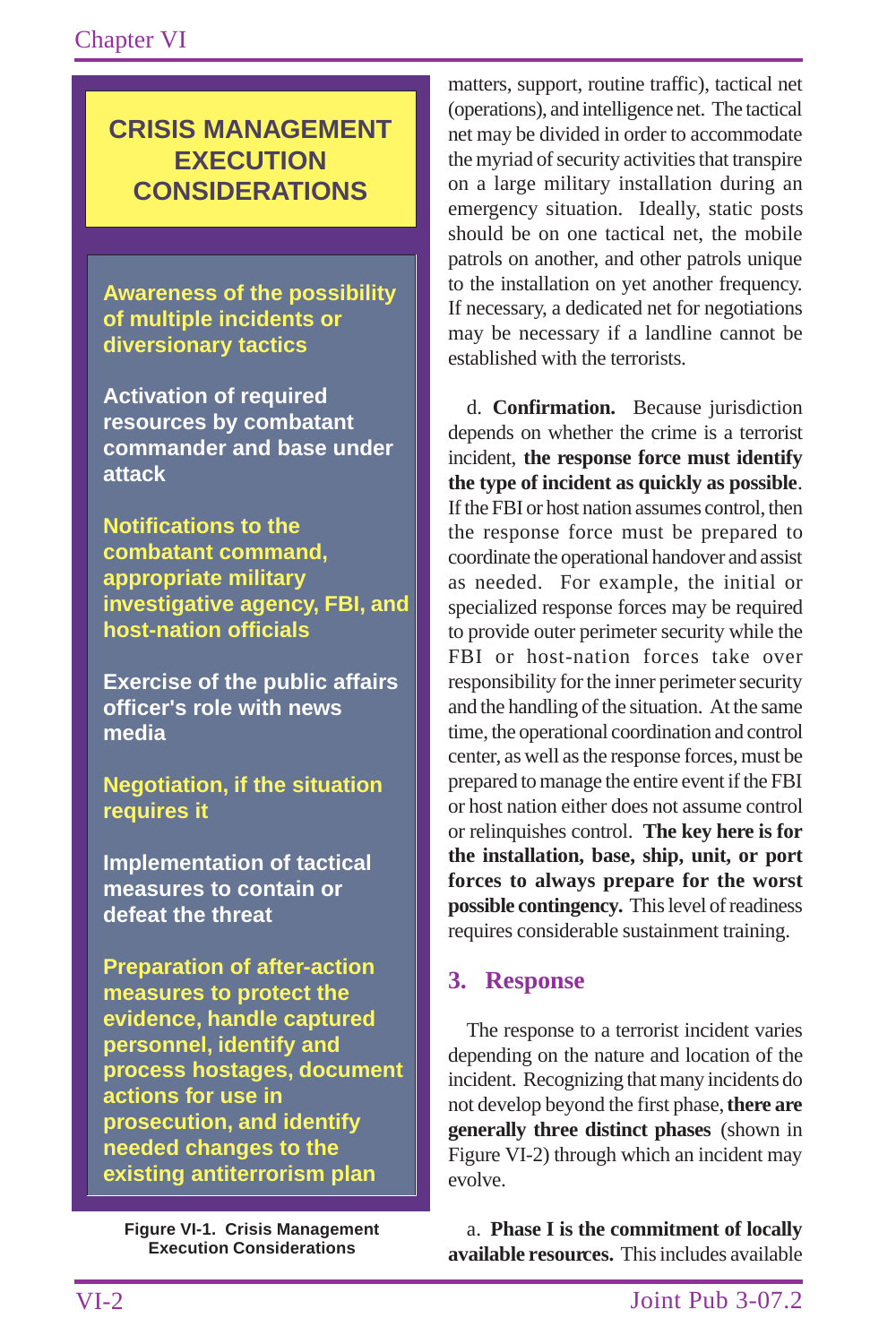# **TERRORIST INCIDENT PHASES**

#### **PHASE ONE**

The commitment of locally available resources - military law enforcement personnel, security force patrol or guards, and available backup units

#### **PHASE TWO**

The augmentation of the initial response force by additional law enforcement and security personnel and/or a specially trained response force

#### **PHASE THREE**

The commitment of the specialized Federal Bureau of Investigation, Department of Defense, or hostnation counterterrorist force

#### **Figure VI-2. Terrorist Incident Phases**

military law enforcement personnel, security force patrols or guards, and available backup units. Ideally, all law enforcement or security personnel are familiar with local SOPs for terrorist incidents and have practiced these procedures as part of their unit training program. They must be prepared to secure, contain, and gather information at the scene until the beginning of Phase II. Because terrorist incidents often include diversionary tactics, response forces must be alert to this fact while securing and containing the incident scene. The evacuation of threatened areas is a priority function.

b. **Phase II is the augmentation of the initial response force by additional law enforcement and security personnel and/ or a specially trained response force special reaction team, emergency services team, FBI regional special weapons and tactics units or the hostage rescue teams, or host-nation tactical units.** This phase begins when the operational center is activated. During this phase, either the FBI or the host nation may assume jurisdiction over the incident. If that occurs, military forces must be ready to support the operation. The installation, base, ship, unit, or port specially trained reaction force must be ready for employment in this phase of the operation. In any country in which a terrorist incident against an American facility or unit occurs, the DOS and the US Embassy will play the key role in coordinating the US Government and host country response to such an incident.



Joint forces must be prepared to play an active security role throughout all three terrorist incident phases.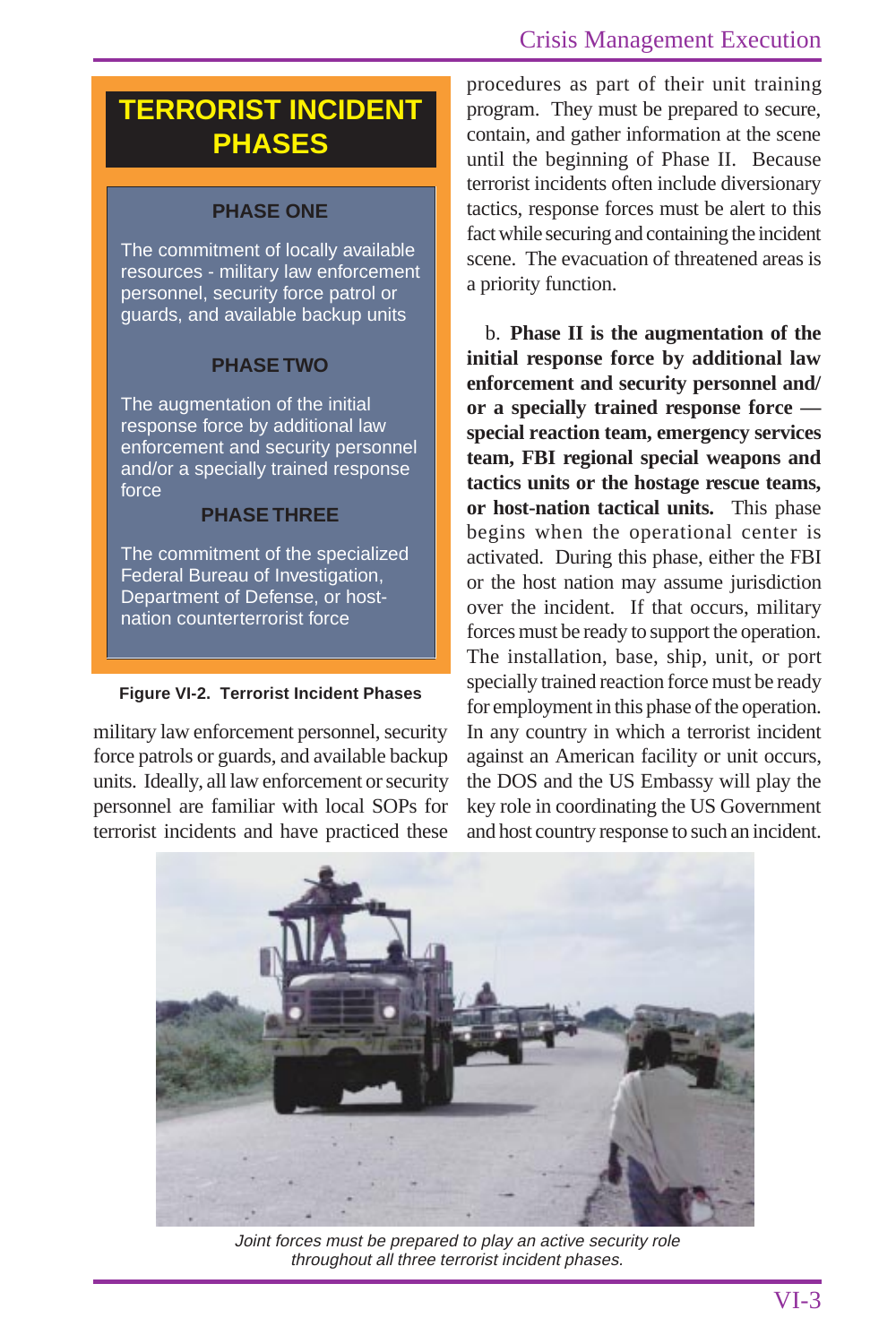c. **Phase III is the commitment of the specialized FBI, DOD, or host-nation counterterrorist force.** This is the phase in which steps are taken to terminate the incident. Incident termination may be the result of successful negotiations, assault, or other actions including terrorist surrender. Because identifying the

terrorists, as opposed to the hostages, may be difficult, capturing forces must handle and secure all initial captives as possible terrorists.

d. **Response Sequence.** A typical response sequence to a terrorist incident is shown in Figure VI-3.



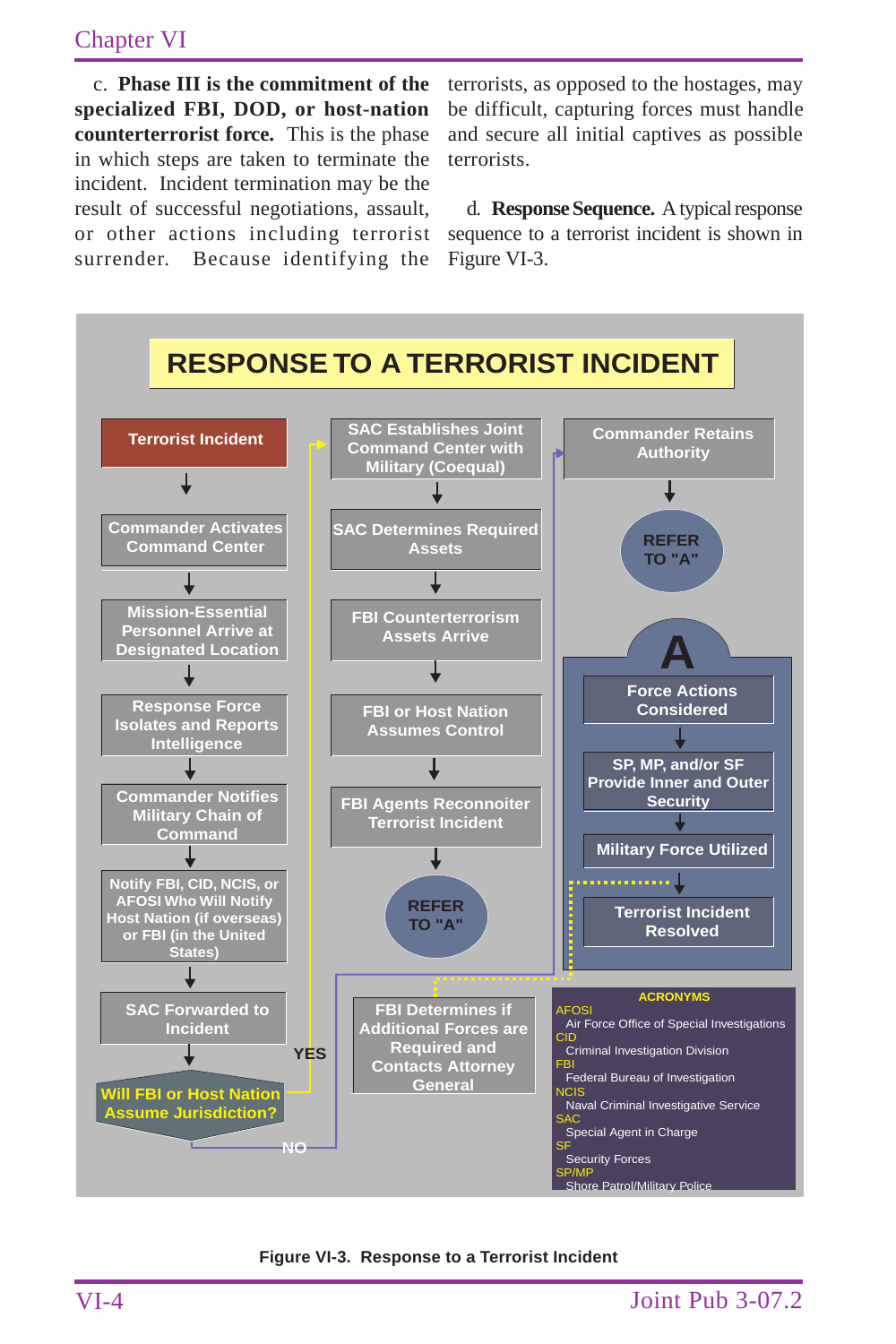## **4. Special Considerations**

The following special considerations apply in implementing crisis management (See Figure VI-4).

a. **Establishing and Controlling Communications.** A crucial aspect of implementing the AT plan is **establishing and controlling secure communications among the forces in the incident area, the operations center, and the special response force**. The terrorists' communications with negotiators must also be established quickly and access to these communications must be limited. Once this is done, all other elements

of the communications plan are activated. Communications personnel must be able to respond to changing needs during the incident and be able to maintain, over a prolonged period, control of all incoming and outgoing communications as well as the communications channels included in the AT plan.

b. **Evidence. Witness testimony and photographic evidence, for example, are important in achieving a successful prosecution.** Maintaining a continuous chain of custody on evidence obtained during an incident requires documenting the location, control, and possession of the evidence from

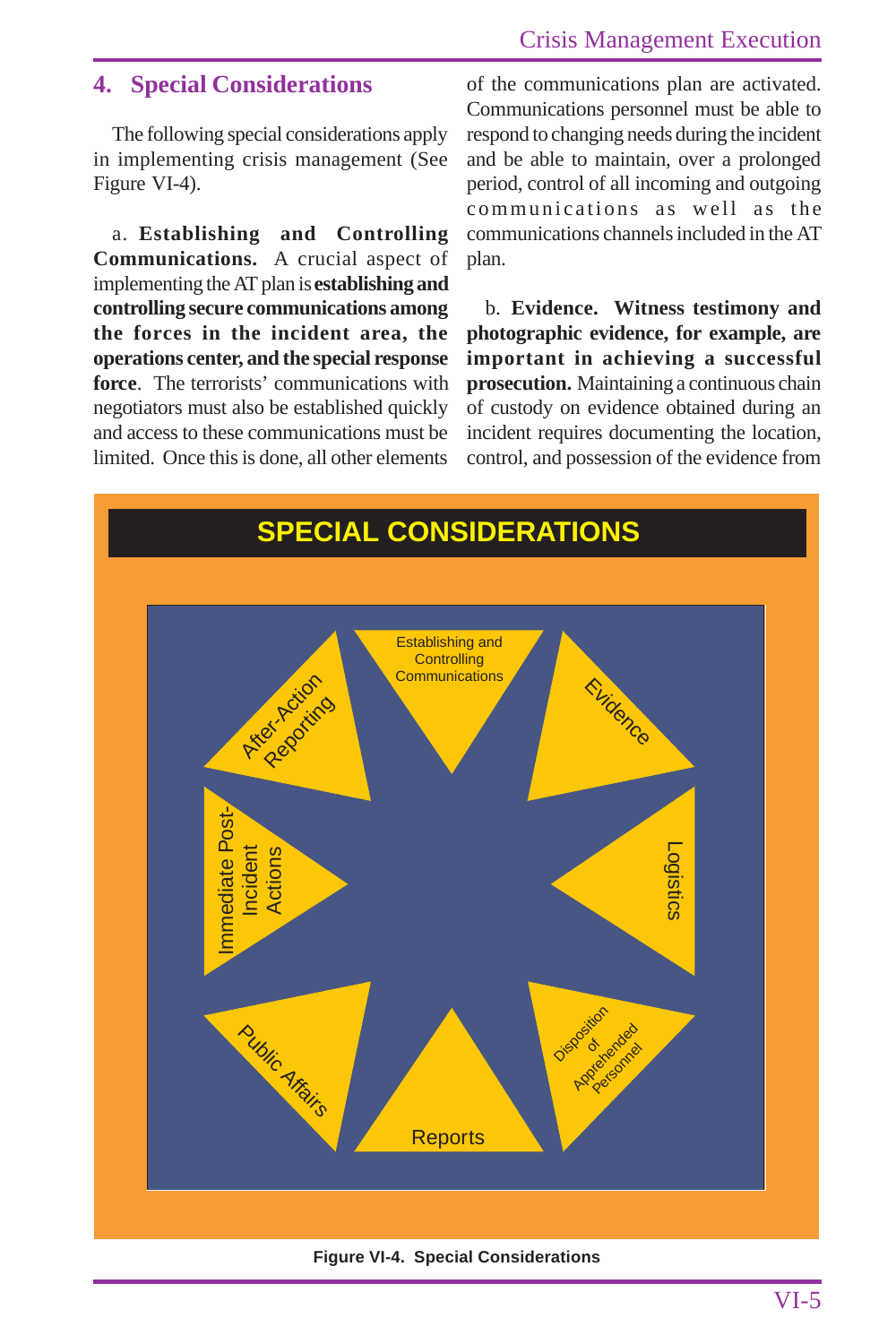## Chapter VI

the time custody is established until presenting the evidence in court. Failure to maintain the chain can result in exclusion of the evidence. Types of evidence for which the chain must be established include:

- Photographs and videotapes taken during the incident;
- Physical evidence, including any items used by the terrorists;
- Tape recordings of conversations between terrorists and hostage negotiators;
- Reports prepared by the military law enforcement authorities who initially responded to the incident scene;
- Eyewitness testimony; and
- Demand notes or other written messages prepared by the terrorists.

c. **Logistics.** An inherent responsibility for command authorities is the **consideration of logistics to support the special circumstances in a terrorist incident**. Shortages of communications equipment, photographic supplies, and vehicles, for instance, will reduce the capability of response and response forces.

d. **Disposition of Apprehended Personnel. Apprehended military personnel must be handled according to Service regulations and applicable installation, base, ship, unit, or port SOPs. In the United States, civilian detainees must be released to the FBI or US Federal Marshals for disposition. In foreign incidents, civilian detainees will be processed according to the SOFA, international agreement, or other arrangements with that particular country.** The command military legal authority should be consulted before releasing any individual to host-nation authorities.

e. **Reports. Reporting to higher headquarters is an important element in any special threat or terrorist situation.** Each Service and command should have a reporting procedure that requires a timely report of the incident to higher military authorities. The crisis management plan should dictate required reports and timelines for notification. An after-action report should be prepared within 7 working days after termination of the event. This should include all staff journals and other documentation with detailed information concerning disposition of evidence and captured individuals. The command legal authority and military law enforcement personnel should ensure that this report is in sufficient detail to meet prosecution requirements.

f. **Public Affairs.** Principal public affairs objectives of an AT plan are to **ensure that accurate information is provided to the public (including news media) and to communicate a calm, measured, and reasonable reaction to the ongoing event**. Public affairs programs are designed to initiate the following:

- Identify terrorist activities as criminal acts not justifying public support.
- Reiterate US policy on terrorism, which identifies all terrorist acts as criminal acts, mandates no concessions to terrorists, refuses to pay ransom, and isolates those nations identified as fostering terrorism.
- Support DOD public affairs strategy on releasing information pertaining to AT plans, operations, or forces involved in antiterrorist operations.

•• The DOJ has public affairs responsibility for incidents occurring on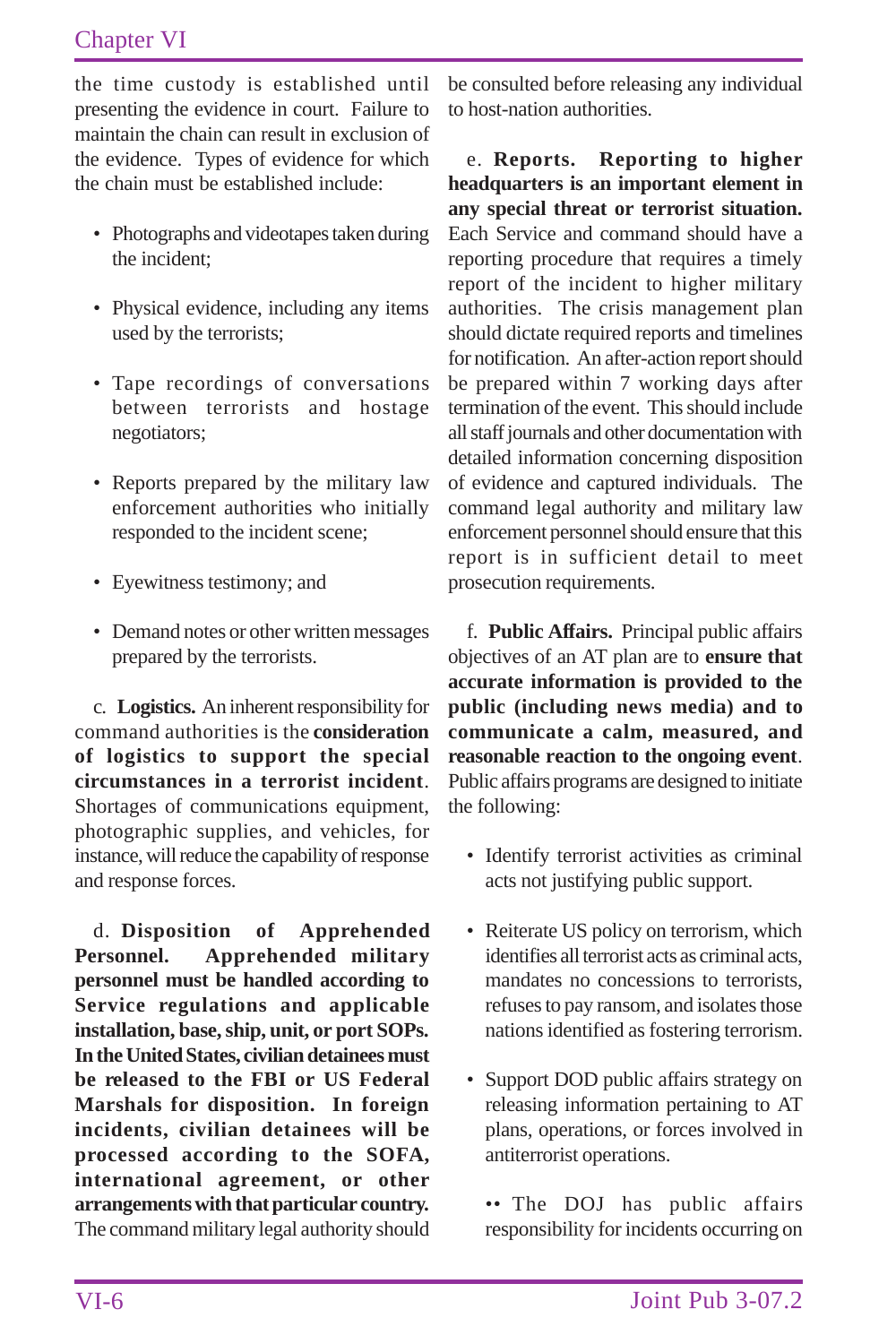US territory if the FBI assumes jurisdiction for resolving the incident.

•• When US military antiterrorist forces are employed, the Department of Defense provides a spokesman for dealing only with antiterrorist military operational matters. On military installations, the DOJ may delegate the public affairs responsibility to a designated DOD representative.

• The DOS coordinates public affairs during terrorist incidents overseas. The DOS may delegate the public affairs responsibility to a designated DOD representative.

•• **The Office of the Assistant Secretary of Defense (Public Affairs) is the single point of contact for all public affairs aspects of US military antiterrorist actions.** Although there is no mandatory requirement to release information, installation commanders are advised to exercise prudent judgment on such matters.

•• When the operations center is activated, operations include the activities of the PAO and media center. The media center is located in a separate location from the operations center. The PAO is represented in both the operations center and media center and prepares media releases and conducts briefings at the media center during the incident, using information obtained by the PAO and cleared by the operations center and the commander. The PAO must be fully apprised of the situation as it develops. The media representatives should not have direct access to hostages, hostage takers, communications nets, or anyone directly involved in a terrorist incident unless the PAO has cleared such contact with the operations center. DOD experience with media representatives has shown that bringing them in early under reasonable conditions and restrictions commensurate with the risk and gravity of the event and providing them thorough briefings maintains DOD credibility and preserves freedom of information. Appendix M, "Public Affairs Checklist," provides additional guidance.

g. **Immediate Post-Incident Actions.** During the immediate post-incident phase, **medical and psychological attention (along with other support services) should be given to all personnel involved in the operation, including captured terrorists**. A final briefing should be given to media personnel; however, they should not be permitted to visit the incident site. Because of the criminal nature of the terrorist event, the site must be secured until the crime scene investigation is completed by the appropriate investigative agency. It is also imperative that every action that occurred during the incident be recorded.

h. **After-Action Reporting.** In the aftermath of a terrorist incident, **the operations center personnel review all the events and actions to revise the threat estimate, if necessary, and to determine the effectiveness of the AT plan**. All personnel involved in the AT operation should be debriefed and the debriefings recorded. This information will be used to develop lessons learned and after-action reports. It is the responsibility of the commander to ensure that all required after-action reports are prepared and subsequently reviewed with representatives of the command legal office. After-action reports should be submitted in accordance CJCSI 3150.25, "Joint After-Action Reporting System."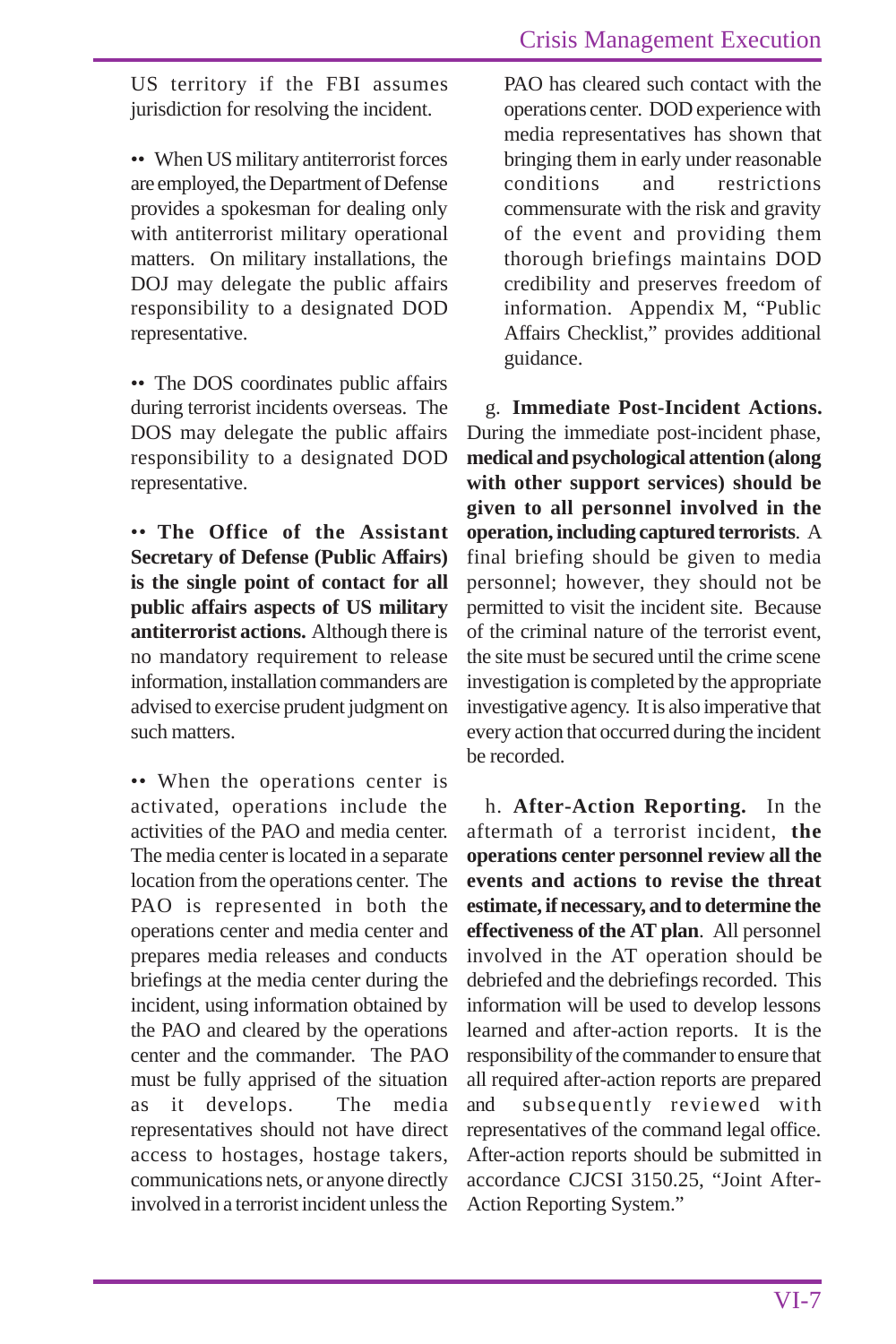Intentionally Blank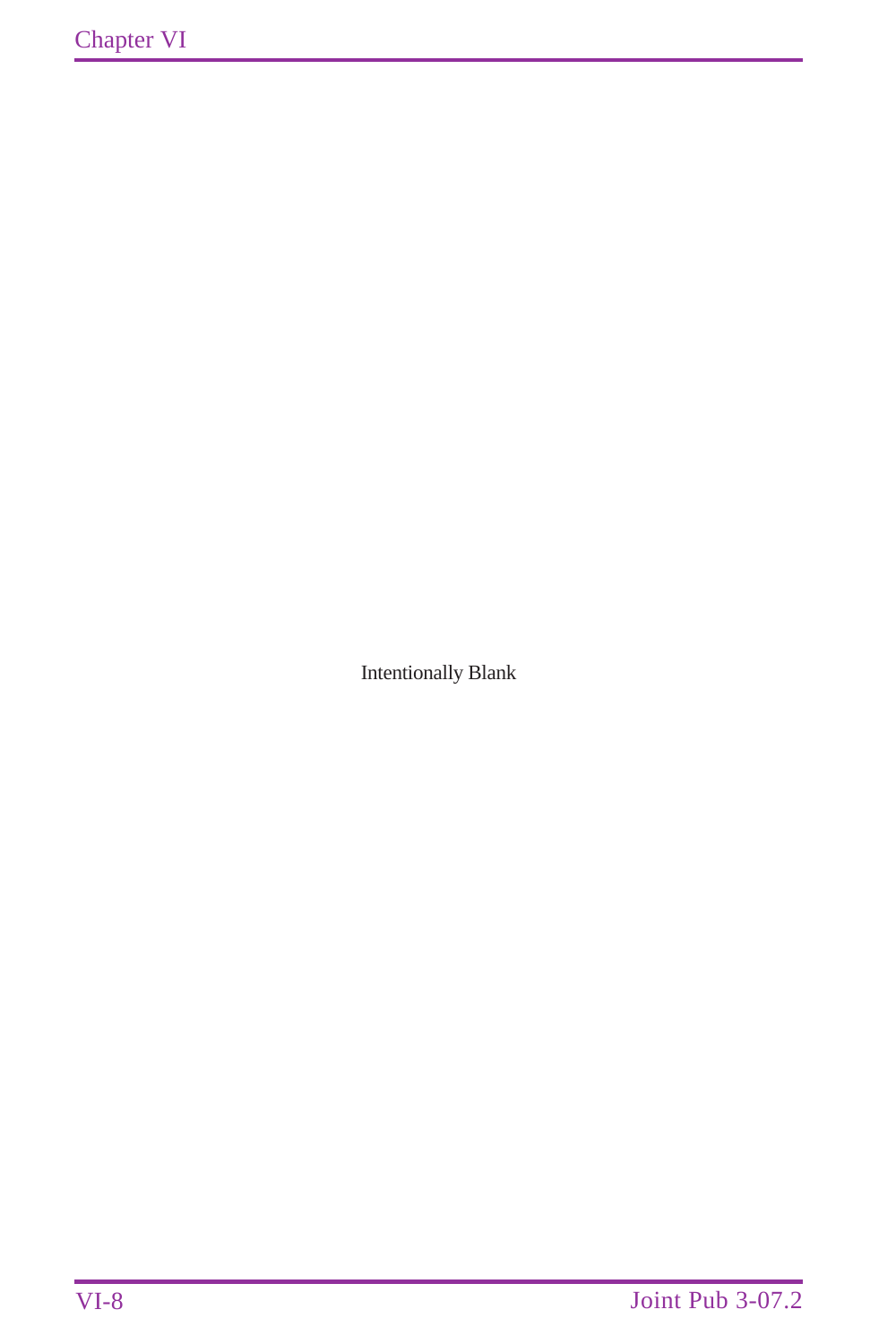# CHAPTER VII **PREVENTIVE MEASURES AND CONSIDERATIONS**

"A general should direct his whole attention to the tranquillity of his cantonments, in order that the soldier may be relieved from all anxiety, and repose in security from his fatigues."

## **1. Commander's Responsibility**

Preventive and protective security measures should be taken by military units and individual Service members to protect themselves and their ability to accomplish their mission during deployment and expeditionary operations. Additionally, rest and recuperation (R&R) facilities also require close consideration. These facilities are frequently vulnerable due to their location and generally easy access. Service personnel are at risk of lowering their guard while using these R&R facilities. The installation, base, ship, unit, or port AT plan provides the mechanism to ensure readiness against terrorist attacks while the unit performs its tactical and technical mission during deployments. The degree of the protection required depends on the threat in a given location. **Commanders must constantly evaluate security against the terrorist threat in order to effectively evaluate security requirements. This responsibility cannot be ignored in any situation.**

## **2. AT Force Protection in High-Risk Areas**

The following are **antiterrorism tactics, techniques, and procedures for high risk missions**; they represent worst-case procedures. Security for forces performing security assistance, peacekeeping, mobile training teams, and other small military activities can be derived from these measures.

a. **Installations, Bases, Ships, Sites, and Non-Urban Facilities. Forces are** **Attributed to Frederick the Great**

**frequently employed for security operations or other short-term, conventional, combat-related tasks.** Easily defended locations are often rare in urban areas because of building and population density or lack of proper cover and concealment and inability to create perimeter stand-off. Political restrictions may also limit the military's ability to construct fortifications or disrupt areas, but commanders must take all practical means to ensure force protection and identify shortcomings to appropriate levels of command for resolution. Military planners should adapt existing structures to provide protection based on the mission, potential for attack, and ability to use surroundings effectively.

• **Estimate of the Situation.** The commander and staff should complete a thorough estimate of the situation using mission, enemy, terrain, troops, time, and political planning factors in developing a security assessment. The following questions aid in developing an estimate of the terrorist situation:

• **Mission:** (1) Who is being tasked? (2) What is the task? (3) When and where is this task to take place? (4) Why are we performing this task?

•• **Enemy:** (1) Who are the potential terrorists? (2) What is known about the terrorists? (3) How do the terrorists receive information? (4) How might the terrorists attack? (Think like the terrorists! Would you ambush or raid? Would you use snipers, mortars, rockets,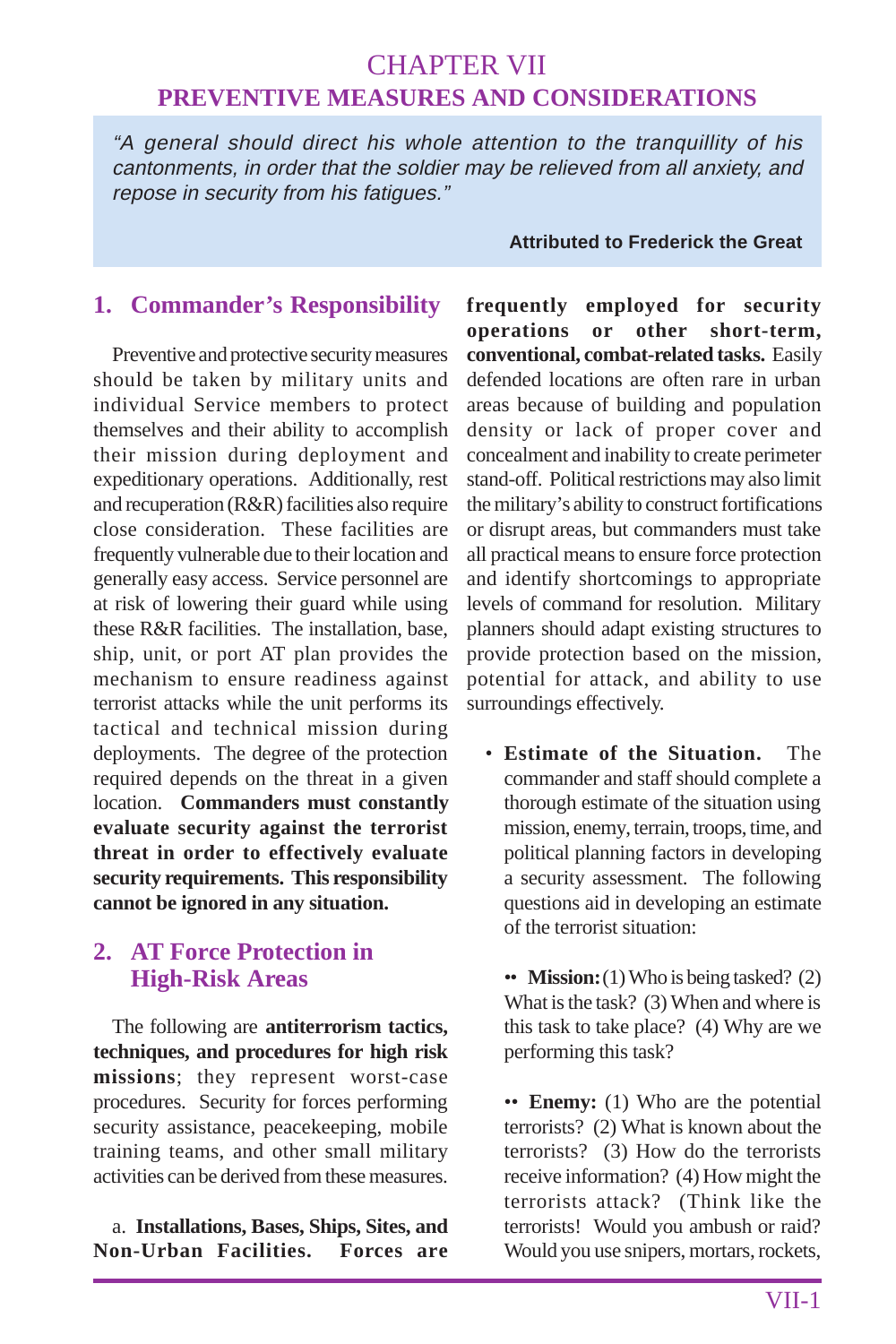air or ground attacks, suicide attacks, firebombs, or bicycle, car, or truck bombs?) (5) Does your unit have routines? (6) What is the potential for civil disturbances and could terrorists use or influence these disturbances in an attack? Local law enforcement personnel (e.g., host-nation police) can at times be a valuable source for this information.

•• **Terrain:** (1) What are the strengths and weaknesses of the installation, base, ship, port, and local surroundings? (2) Are the avenues of approach above or below the water or ground? (3) Are there observation areas, dead spaces, fields of fire, illumination, or no-fire areas (e.g., schools)? (4) Are there tall buildings, water towers, or terrain either exterior or adjacent to the perimeter that could become critical terrain in the event of an attack?

•• **Troops:** (1) Determine what is the friendly situation. (2) Are other US forces or equipment available? (3) Are engineers and/or EOD in the area? Will they be able to provide support? (4) Are emergency reinforcements available? (5) Are MWD teams available? (6) What are the host-nation responsibilities, capabilities, and attitudes toward providing assistance? (7) What restraints will be imposed by the US Government on the show or use of force?

•• **Time:** (1) What is the duration of the mission? (2) Are there time constraints? (3) Will there be sufficient time to construct force protection facilities such as barriers, fences, and lights?

•• **Political Planning Factors:** (1) Are there host-nation concerns or attitudes that will impact on the situation? (2) Will the situation be influenced by the existence of any religious or racial concerns?

• **Develop Plan.** Defenses should include a combination of law enforcement and security assets, fortifications, sensors, obstacles, local-hire security forces (if applicable), unit guards, deception, and on-call support from reaction forces. **Each situation requires its own combination of abilities based on available resources and perceived need.** Figure VII-1 provides general guidance concerning fortification materials.

•• **Obstacles.** Obstacles **slow down or disrupt vehicles and personnel approaching an area**. Constructing vehicle barriers by using commercially installed electronic barriers, trenches, masonry barriers, concrete-filled oil drums, or vehicles staggered across the route creating a zigzag maze forces vehicles to slow down and make sharp turns and exposes the driver to capture or direct fire. Scattering speed bumps or sandbags on the route further slows traffic. Designing entrance gates to allow access to authorized personnel while denying access to unauthorized personnel by use of controlled turnstiles provides time for observation and protection to guards and slows down direct frontal attacks. Fences, entrance gates, and obstacles should be illuminated to provide easy observation. Obstacles must be covered by observation and fire.

•• **Local Security. Local security must be around-the-clock to provide observation, early warning and, if necessary, live fire capabilities.** The security should include guards at entrances to check right of entry in observation posts (OPs), around perimeter, and on rooftops to view the surrounding area. These guard positions must also be integrated into the AT plan to enable their use in augmenting responding law enforcement personnel.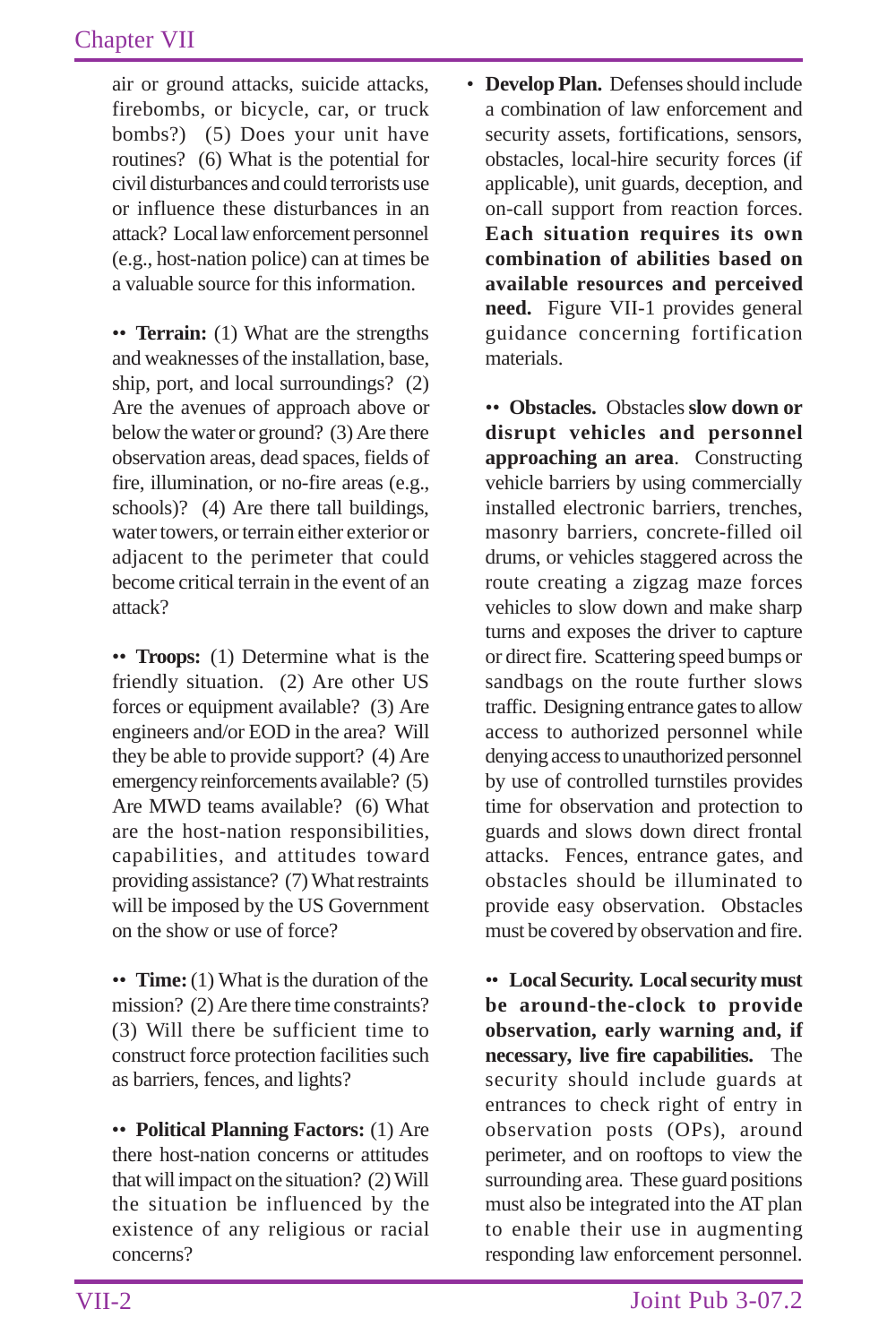| <b>FORTIFICATION MATERIALS</b> |                      |                             |
|--------------------------------|----------------------|-----------------------------|
| <b>FORTIFICATION</b>           | <b>MATERIAL</b>      | <b>PURPOSE</b>              |
| Wire fences                    | <b>Barbed</b> wire   | Delay access                |
|                                | Concertina wire      | Channel movement            |
|                                |                      | through manned points       |
|                                | Chain link/weld mesh | Use as grenade, firebomb,   |
|                                |                      | or high explosive antitank  |
|                                |                      | rocket barriers             |
| <b>Screens</b>                 | Canvas               | Deny observation inwards    |
|                                |                      | (Note: may also prevent     |
|                                |                      | observation outwards.       |
|                                |                      | Additional sensors may      |
|                                |                      | be required.)               |
|                                | Plywood              |                             |
|                                | Natural growth       |                             |
| Canopies                       | Chain link/weld mesh | Protect roofs               |
|                                | Corrugated iron      | Detonate mortar projectiles |
|                                |                      | Absorb shrapnel             |
|                                |                      | Cover machineguns           |
|                                |                      | positioned on roofs         |
| Sandbags                       | <b>Sandbags</b>      | Absorb shrapnel             |
|                                |                      | Protect personnel and       |
|                                |                      | equipment                   |
| Sensors and Closed             |                      | Provide early warning       |
| Circuit TV                     |                      |                             |

**Figure VII-1. Fortification Materials**

Security forces should have available to them and be trained in specialized equipment for responding to terrorist attacks and/or incidents (See Figure VII-2). Local installations, with the assistance of the parent Service, should identify and procure this equipment based on Service directives and the local situation.

• **Establish Defense.** Measures taken to establish the defense must be continually reviewed and progressively updated to counter the changing threat and add an

element of unpredictability to the terrorist's calculation. Defensive measures include the following:

• Determine priority of work (assign sectors of observation and fire, construct obstacles, fortify).

•• Improve obstacles, fortifications, and the defense as a whole. Long-term deployments should program engineer assets and force protection or physical security funds toward the construction of permanent fixtures.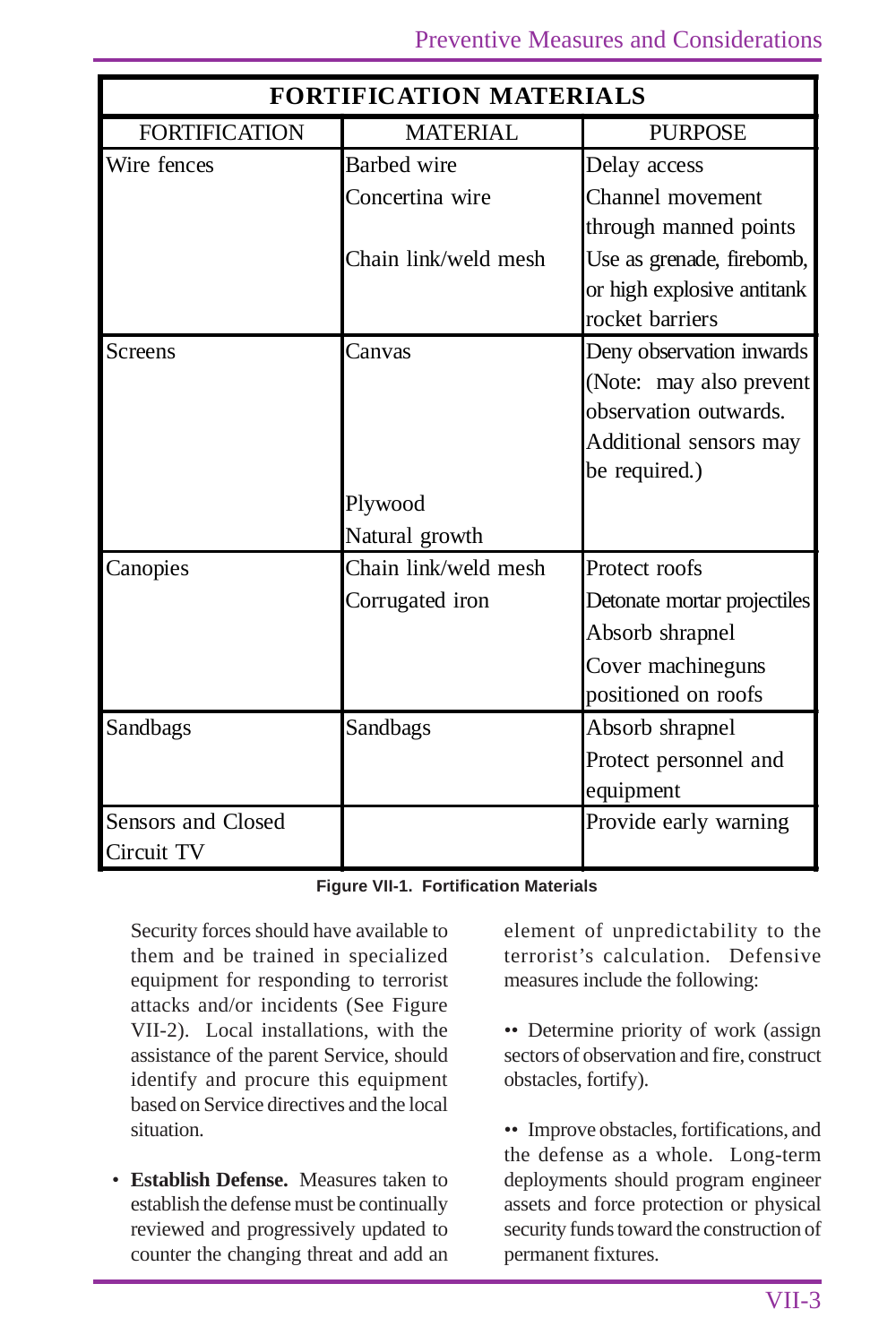# **SECURITY FORCE EQUIPMENT**

| Pyrotechnic pistols             | Marshalling wands              |  |
|---------------------------------|--------------------------------|--|
| Riot shotguns                   | Telescopes and tripods         |  |
| Tear gas launchers              | <b>Binoculars</b>              |  |
| Hand-held flashlights           | Night vision devices           |  |
| Antiriot helmets                | Loud speakers                  |  |
| Shields 3'6"                    | Fire extinguishers             |  |
| Shields 6'                      | Cameras with flash and tripods |  |
| Side-handled or straight batons | Telescopic sights              |  |
| Hand cuffs                      | Photographic filter            |  |
| NBC protective masks            | Body Armor                     |  |

**Figure VII-2. Security Force Equipment**

•• Establish inspections and immediate action drills, exercises, and training to implement the security plan.

•• Maintain, when possible, secure radio or landline communications with the military police, security guards, and reaction force(s).

•• Keep abreast of current military and host-nation police and intelligence assessments.

b. **Guard Duties.** Guard duties are detailed in Service regulations and in local, general, and special orders. In a terrorist high-risk environment, special orders should address as a minimum the following:

- Details of authorized passes; provide samples of passes.
- Procedures for searching people and vehicles.
- Response to approach by unauthorized personnel or hostile crowds.
- Specific rules of engagement (ROE) or use of force policy in the event of civil disturbances, potential damage, or injury

to US personnel or specific property, looting, or arson.

- Response to unauthorized photography and surveillance activities.
- Steps necessary to obtain police, reaction force(s), fire department, and ambulance.
- Guidelines for contact with host-nation police.
- Guidelines for contact with press and media.

c. **Road Movement.** Road movements are always vulnerable to terrorists attacks in highrisk areas. Road reconnaissance should be conducted periodically to identify high-threat areas. If possible, alternate forms of transportation (e.g., helicopters) should be used. If road movement is required:

- Avoid establishing a regular pattern;
- Vary routes and timing;
- Travel in groups, never single vehicles;
- Avoid traveling at night unless tactical advantage can be gained through use of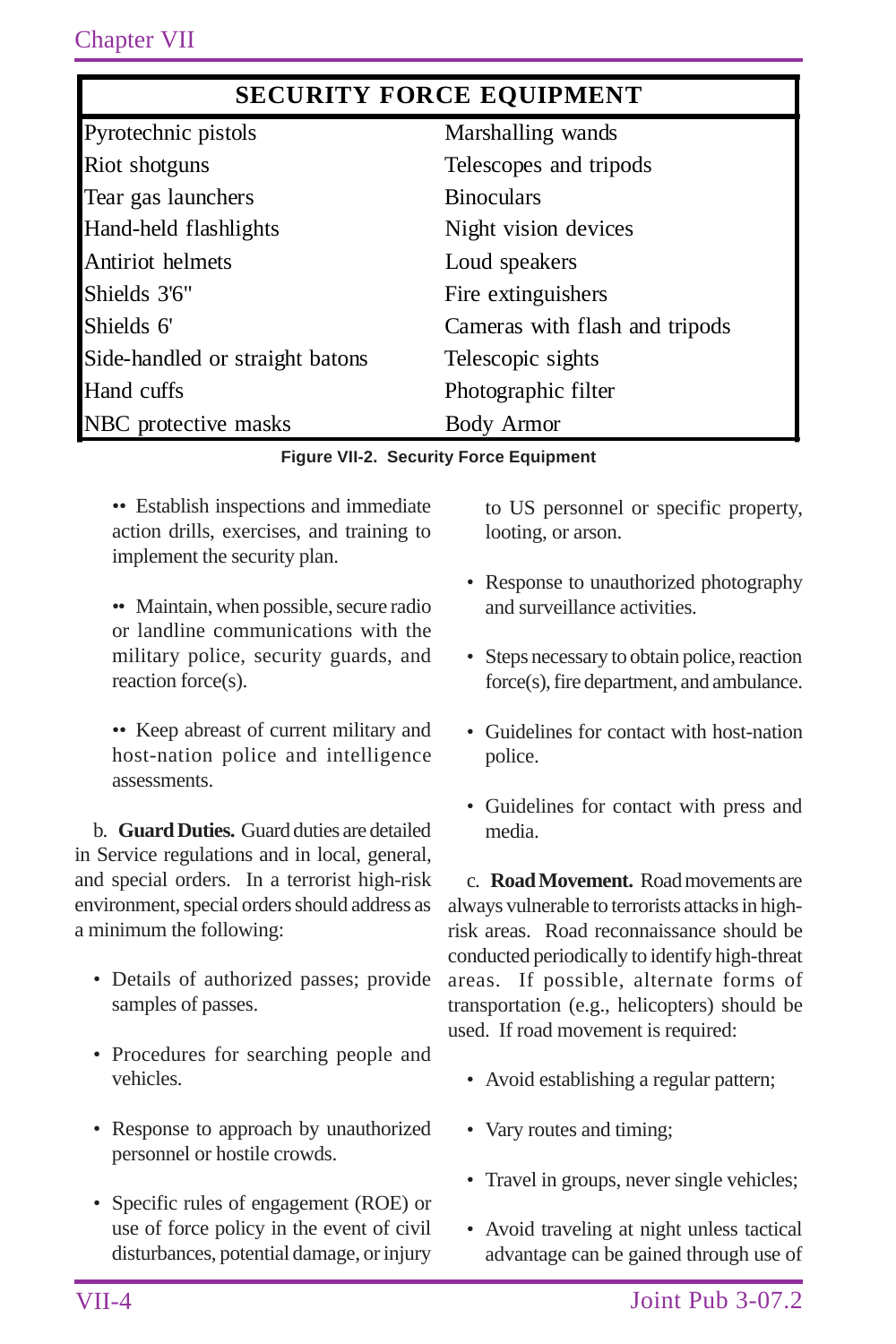night vision devices. Additional precautions should be considered if travel is required during periods of agitation (e.g., religious or political holidays);

- When possible, keep a low profile (use vehicles that do not stand out);
- Plan alternate routes and reactions to various threatening scenarios;
- Plan communications requirements;
- Avoid dangerous areas (e.g., ambush sites, areas known for violence);
- Provide adequate security;
- Plan in advance for maintenance and evacuation; and
- Use countersurveillance.

d. **Vehicle Protection.** Take the following precautions when using tactical and some types of commercial vehicles, such as trucks, in a high-risk area:

- Place sandbags on floorboards and fenders.
- Cover sandbags with rubber or fiber mats.
- If carrying personnel, sandbag the vehicle bed as well as the driver's compartment.
- Remove canvas so passengers can see and shoot.
- Fold windshield in driver's compartment and fit high-wire cutter. Lower side windows and place wire over all openings to deflect grenades or IEDs.
- Normally, avoid large concentrations of personnel in any one vehicle. If

necessary, assign convoys additional vehicles to disperse personnel loads.

- Passengers riding in truck bed face outboard and are assigned sectors of observation and fire.
- Rig chicken wire or chain link screens on front bumper frame to deflect rocks, bottles, firebombs, and grenades.
- Carry pioneer tools (fire extinguishers in particular), a line with grappling hook to clear obstacles, and tow bars for disabled vehicles.
- When the threat of hostile fire is constant, plan for the use of vehicles with additional armored protection.

e. **Convoys.** In extremely high-risk areas, consider using armed escorts for convoy protection.

- Develop and rehearse immediate action drills before movement.
- Perform route clearance before movement.
- Establish and maintain communications throughout the route.
- Develop deception plans to conceal or change movement timing and route.
- If possible, include host-nation police and/or military personnel in the convoy.
- When selecting routes, avoid entering or remaining in dangerous areas. If ambushed, gauge response by enemy strength. Counter ambushes by accelerating through the ambush area, counterattacking, withdrawing, or withdrawing and staging a deliberate attack.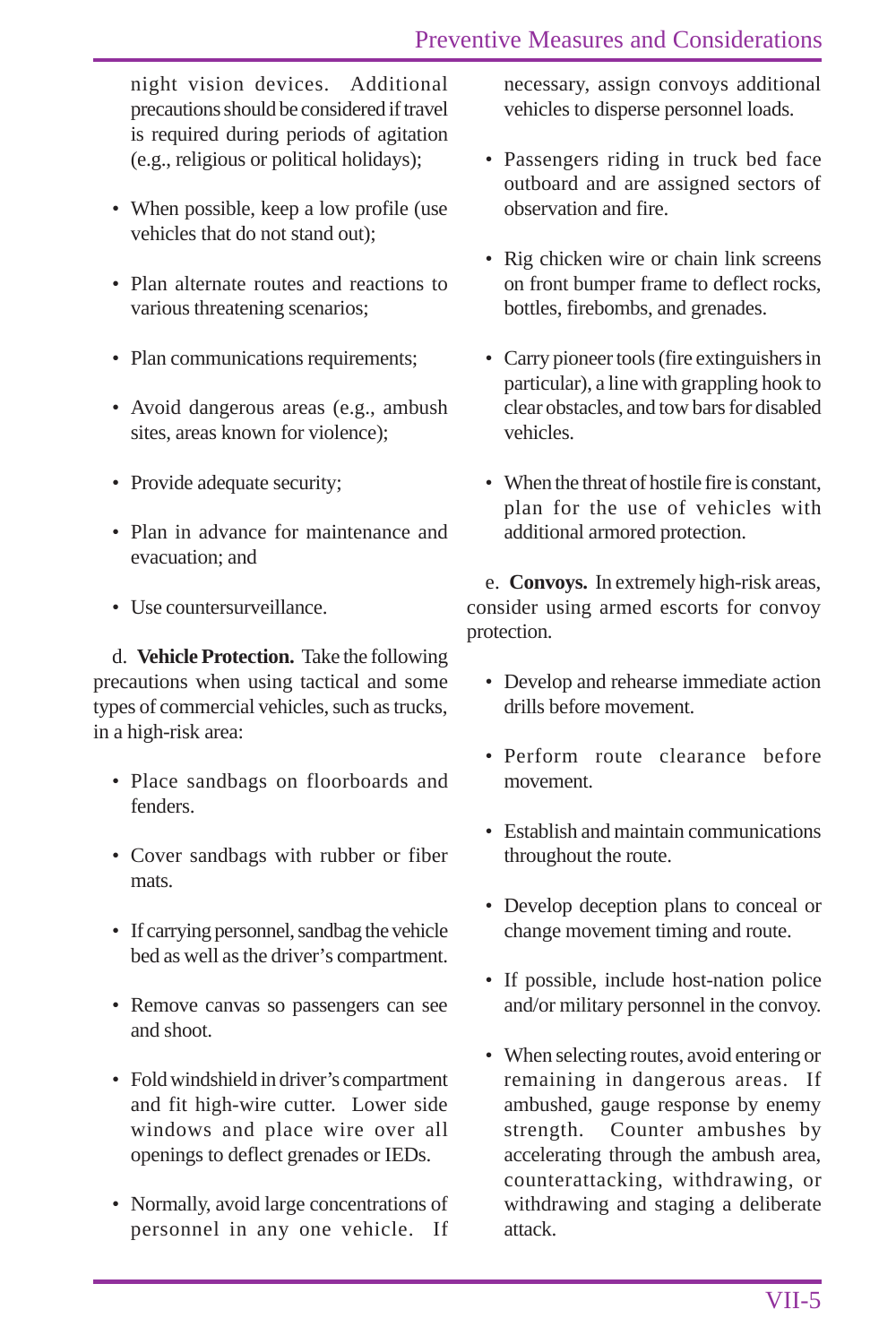# Chapter VII

- Convoy escort composition depends on available forces. Light armored vehicles, high mobility multipurpose wheeled vehicles, or trucks equipped with M2 50 caliber and MK19 40mm machine guns are extremely effective. Overhead helicopters and AC-130 gunships can also be used as air escorts if available. Escorts should be organized into an advance guard, main body escort, and reaction or strike group. Planning considerations are as follows:
	- Determine concept of operation.
	- •• Identify available transportation.
	- •• Identify order of march and road organization.

• Identify disposition of advance guard, main body escort, and reserve.

- •• Designate assembly area for convoy.
- •• Determine rendezvous time at assembly area, departure time of first and last vehicle, and expected arrival of first and last vehicle at destination.
- •• Identify action upon arrival.

•• Determine required coordinating instructions for speed, spacing, halts, immediate action drills, breakdowns, and lost vehicles.

f. **Rail Movement. Rail movement is the most difficult form of transportation to conceal and protect because it follows a predictable route and rail heads are difficult to conceal.** Opportunities for deception are limited and physical security is critical. The following security precautions should be considered:

• Restrict passengers to military personnel only.

- Search for explosives or possible hijackers before departure and after every halt (MWDs are particularly suited for this mission). Appendix N, "Military Working Dogs," provides information concerning use of MWDs in antiterrorism operations.
- Ensure that the railway is free of obstructions or explosives.
- Patrol the railway area.
- Place armed security personnel on duty throughout the train, including engine room and trail car.
- Patrol and guard departure and arrival stations.
- Use deception measures.
- Provide air cover (AC-130, helicopters).
- Maintain communications within the train and with outside agencies.
- Provide reaction force to be moved by air or coordinate host-nation support (HNS) (if available).

g. **Sea Movement. Sea movement, especially aboard military vessels, may provide a false sense of security.** Sea operations are certainly more secure than urban patrols; **however, ships in harbor or anchored off hostile coastlines are visible and high-risk targets**. Crews of ships in harbors need to evaluate each new port and determine possible terrorist actions and ship's force counteractions (such as using fire and steam hoses to repel attackers). Crew members must be aware of HNS and responsibilities while in port or anchored in foreign national waters. **The ship's captain is solely responsible for the ship and all those embarked.** As a minimum, the captain: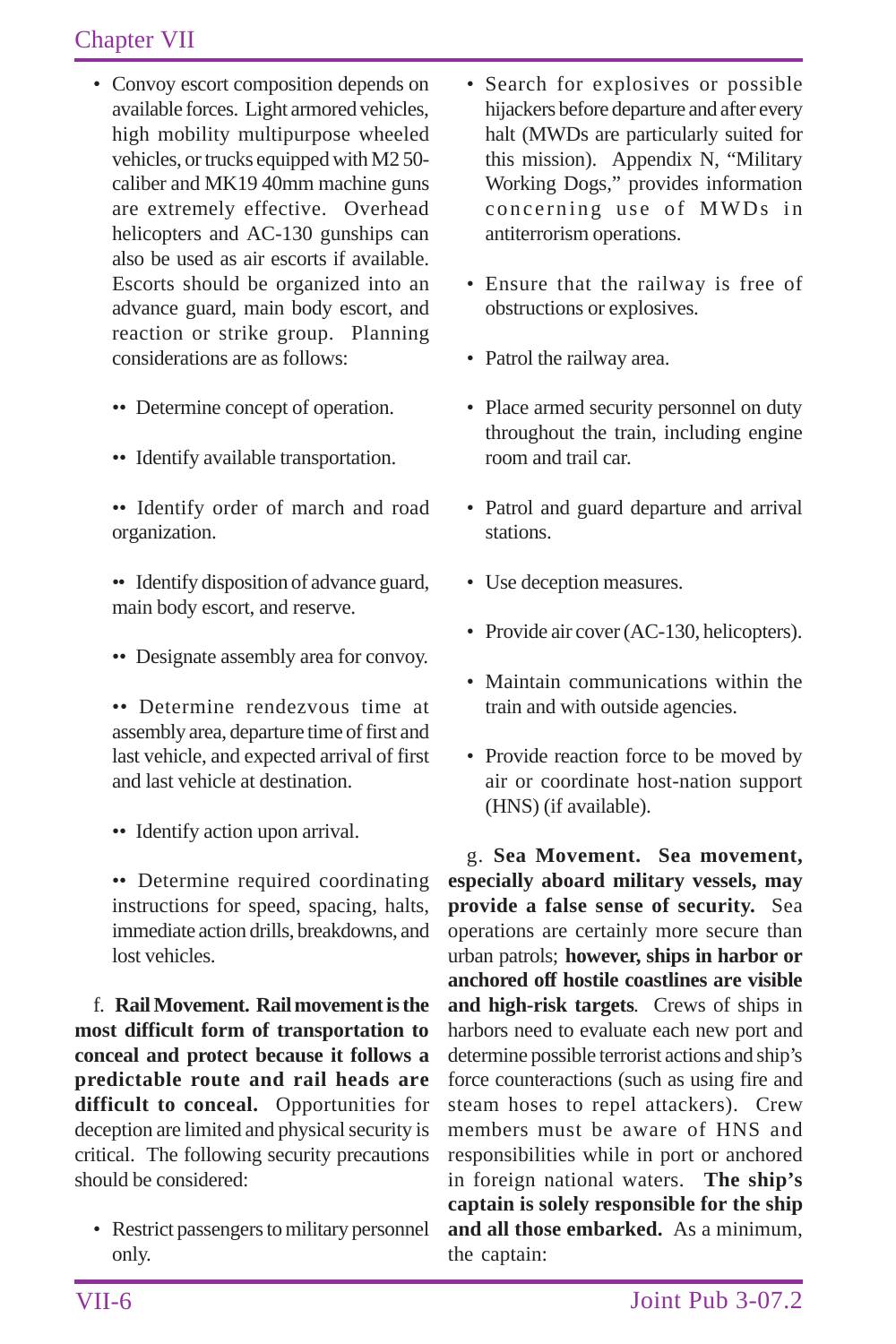- Establishes methods of embarkation and debarkation and patrol activities for all personnel;
- Identifies vital areas of the ship (for example, engine room, weapons storage, command and control bridge), and assigns security guards;
- Coordinates above and below waterline responsibilities;
- Establishes a weapons and ammunition policy and ROE, and appoints a reaction force (e.g., security alert team [SAT], backup alert force [BAF], and/or reserve force [RF]); and
- Drills all personnel involved.

h. **Air Movement. For the most part, while a unit is being transported by air it is under the purview of the Air Force or air movement control personnel.** Troop commanders and Air Force personnel coordinate duties and responsibilities for their mutual defense. Personnel must remain vigilant and leaders must provide adequate security. Unit security personnel coordinate with airfield security personnel, assist departures and arrivals at airfields while en route, and determine weapons and ammunition policies. Special considerations include the following topics:

- Road transport security when driving to and from airfields is critical. Keep arrival arrangements low profile. Do not preposition road transport at the airport for extended periods before arrival.
- If pre-positioned transport is required, attach a security element and station it within the airfield perimeter. Security at the arrival airfield can be the responsibility of the host nation and requires close coordination. Maintain communications between all elements

until the aircraft is "wheels-up" and, upon arrival, reestablish communications with the new security element.

- All personnel (air crews and transported unit) must be cautioned concerning the transportation of souvenirs and other personal items that could be containers for explosives.
- Man-portable weapons systems in the hands of terrorists create additional planning challenges for the security of aircraft. Planning considerations should include defensive measures against such systems in the choosing of airfields and forward arming and refueling points.

i. **Patrolling. Units outside the United States may be called upon to conduct patrols in urban or rural environments.** These patrols will normally be planned and executed in conjunction with host-nation authorities and should be coordinated with the representatives of the appropriate staff judge advocate office and be in accordance with any applicable basing, status-of-forces, or other agreements. Patrols support police operations, expand the area of influence, gather information, police nightclubs and restaurants, detain individuals as required, conduct hasty searches, and erect hasty roadblocks. Patrols must understand the ROE. Patrolling units should avoid patterns by varying times and routes, using different exit and entry points at the base, doubling back on a route, and using vehicles to drop off and collect patrols and change areas. Base sentries or guards, other vehicle patrols, helicopters, OPs, host-nation assets, and reaction forces provide additional support.

j. **Roadblocks. There are two types of roadblocks: deliberate and hasty. Deliberate roadblocks** are permanent or semipermanent roadblocks used on borders, outskirts of cities, or the edge of controlled areas. Use deliberate roadblocks to check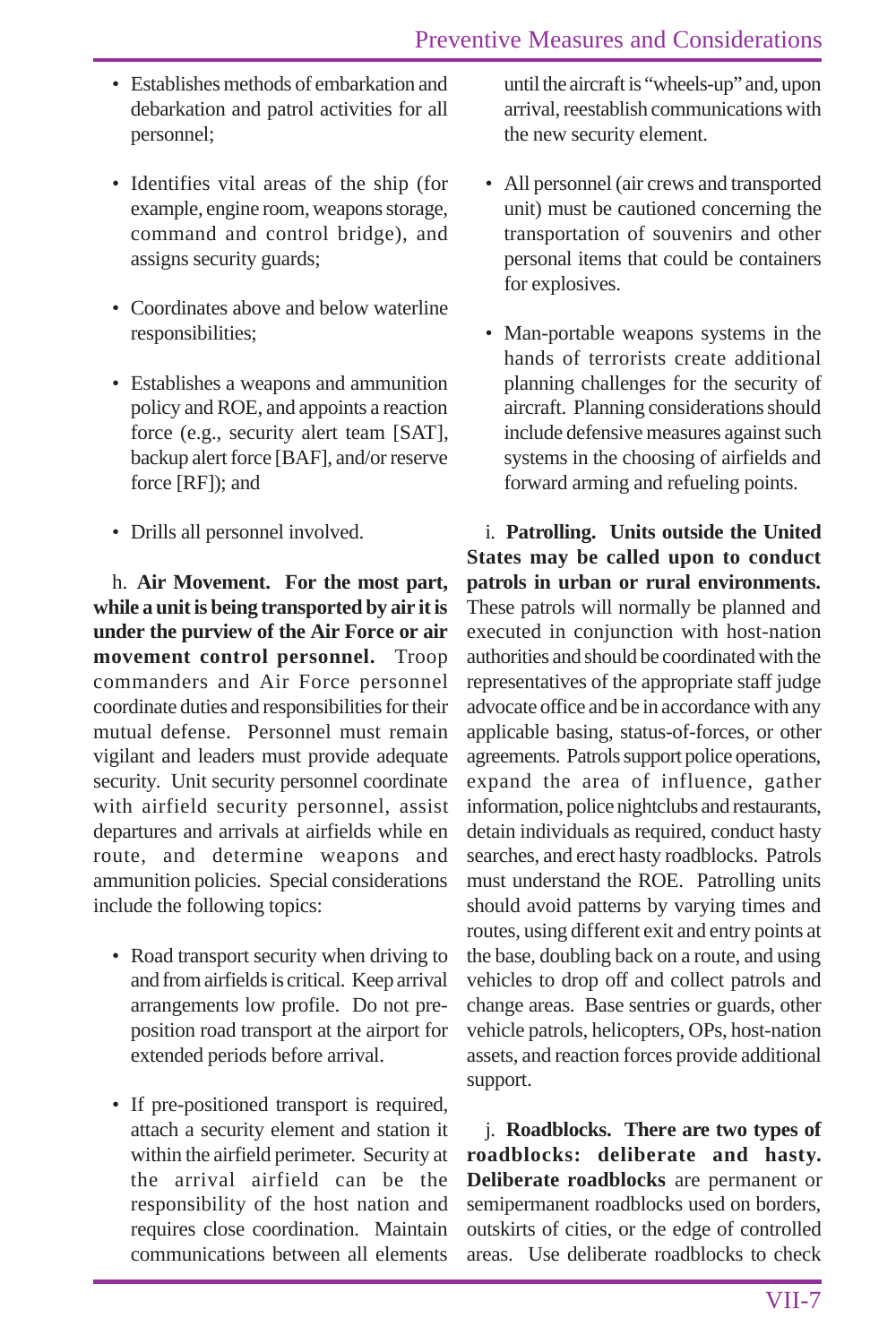

Deployed joint forces may be tasked to conduct antiterrorist operations in urban areas.

identification and as a deterrent. Use hasty roadblocks to spot check, with or without prior intelligence. **Hasty roadblocks** use the element of surprise. Their maximum effect is reached within the first half hour of being positioned. Hasty roadblocks can consist of two vehicles placed diagonally across a road, a coil of barbed wire, or other portable obstacles. Roadblocks must not unnecessarily disrupt the travel of innocent civilians. Personnel manning roadblocks must know their jobs thoroughly, be polite and considerate, act quickly and methodically, use the minimum force required for the threat, and promptly relinquish suspects to civil police authorities. General principles considered in establishing roadblocks are concealment, security, construction and layout, manning, equipment, communications, and legal issues. Unless combined posts (host nation and US personnel) are used, language training will be a key planning factor in employing roadblocks.

k. **Observation Posts. OPs provide prolonged observation of areas, people, or buildings.** OPs are critical. OPs allow observation of an area for possible terrorist activity (avenues of approach); observation of a particular building or street; ability to photograph persons or activities; ability to observe activity before, during, or after a security force operation (e.g., house search) and ability to provide covering fire for patrols. Special factors apply to OPs located in urban areas. The OP party and reaction force must know the procedure, ROE, escape routes, emergency withdrawal procedures, rallying point, casualty evacuation, and password. Cover the occupation and withdrawal of an OP by conducting normal operations (e.g., house searches, roadblocks, patrols to leave people behind), flooding an area with patrols to disguise movement, using civilian vehicles and clothes, and using deception. Any compromise of an OP location should be immediately reported.

l. **Civil Disturbances. Crowd violence can either be a spontaneous emotional eruption or a planned event.** In the latter case, its purpose is to draw police or troops into a target area or away from some other event. Crowd violence may also involve violence within the crowd or from opposing groups. Crowd violence is characterized by incitement and violence; both are highly contagious. Riot control aims to restore order with minimum use of force. Bearing in mind that the size or motivation of the crowd may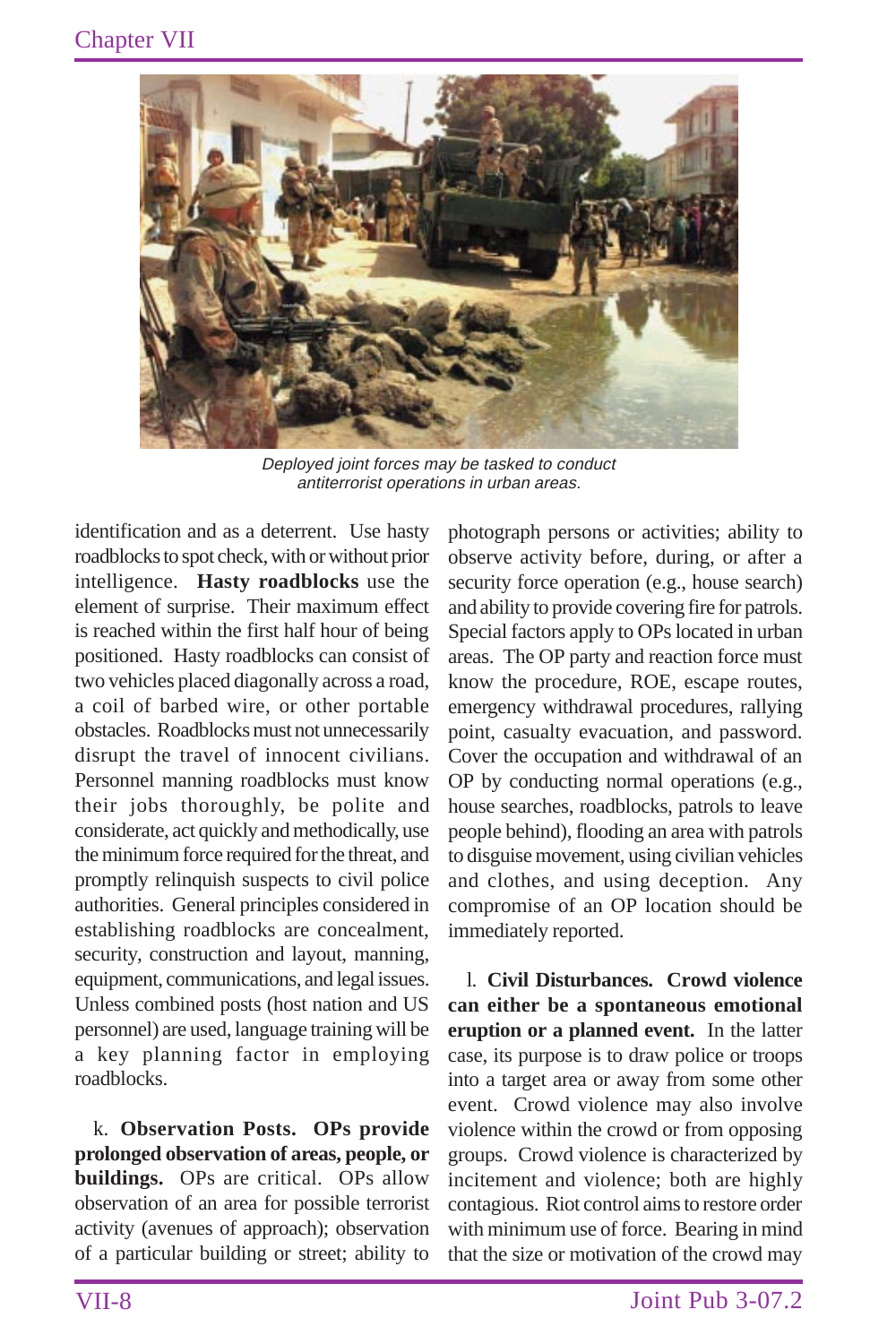prevent its control, the general approach is to reduce or disrupt the crowd's unifying influences and reorient the participants to concerns for personal vulnerability and welfare. The principles of riot control are shown in Figure VII-3.

m. **Bomb Explosion or Discovery. The initial terrorist bomb may not be the end of the incident.** The initial bomb may be

# **PRINCIPLES OF RIOT CONTROL**

- **Flexibility in changing tactics 1. as necessary to meet the situation**
- **Rehearsals ensure success 2.**
- **The appearance of being able 3. to do damage is often more effective than actually having to resort to force**
- **Control the situation by 4. positioning personnel and presenting the image of having and maintaining full control even if the situation deteriorates**
- **Provide all-round defense of 5. assigned sectors of observation and fire and be able to observe and fire 360 degrees around control force**
- **There must be speed in deployment, arrest, and apprehension, and reaction to change 6.**

**Surprise keeps the crowd off balance 7.**

designed to draw forces into an area as targets for a shooting ambush or another explosion. Upon discovery of a bomb or upon entering a bomb site, response forces should proceed with extreme caution and contact the EOD team immediately. MWDs or explosive detection dogs should be considered upon bomb discovery or during entry to the site of the explosion. Appendix K, "Explosive Device Procedures," contains procedures for handling bomb situations.

n. **Personal Protective Measures. Overseas deployments require a high degree of personal protective measures.** The guidelines in Appendix B, "Personal Protective Measures Against Terrorism," still apply, but the commander must also focus on the exposure of the troops to any special terrorist threat. This requires particular attention to areas where troops will live, work, and conduct R&R. Coordination between military law enforcement and intelligence agencies and host-nation forces is critical. The deployed military member must also understand the threat and required personal security measures.

## **3. Tactical Force Protection**

**During joint and multinational operations, US units and bases in the joint rear area (JRA) are still vulnerable to terrorist attacks.** The same procedures identified in the preceding paragraphs apply. Commanders will be advised by the JRA coordinator (JRAC) of potential terrorist threats, and subordinate commands will report any terrorist activity to the JRAC. Units passing through the JRA are still required to maintain AT measures commensurate with the JRAC's guidance. Specific tactics, techniques, and procedures for operations in the JRA are contained in Joint Pub 3-10, "Doctrine for Joint Rear Area Operations."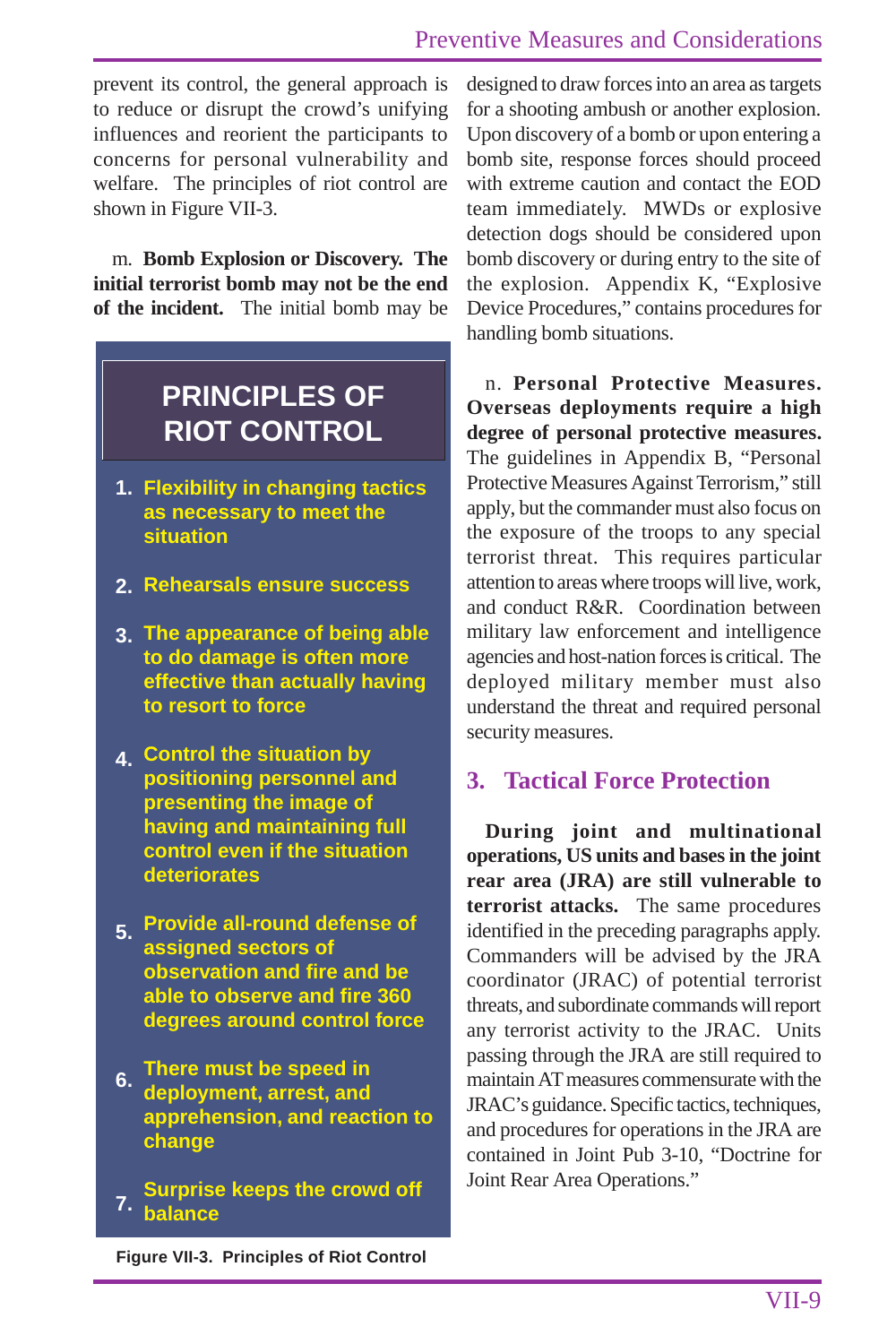Intentionally Blank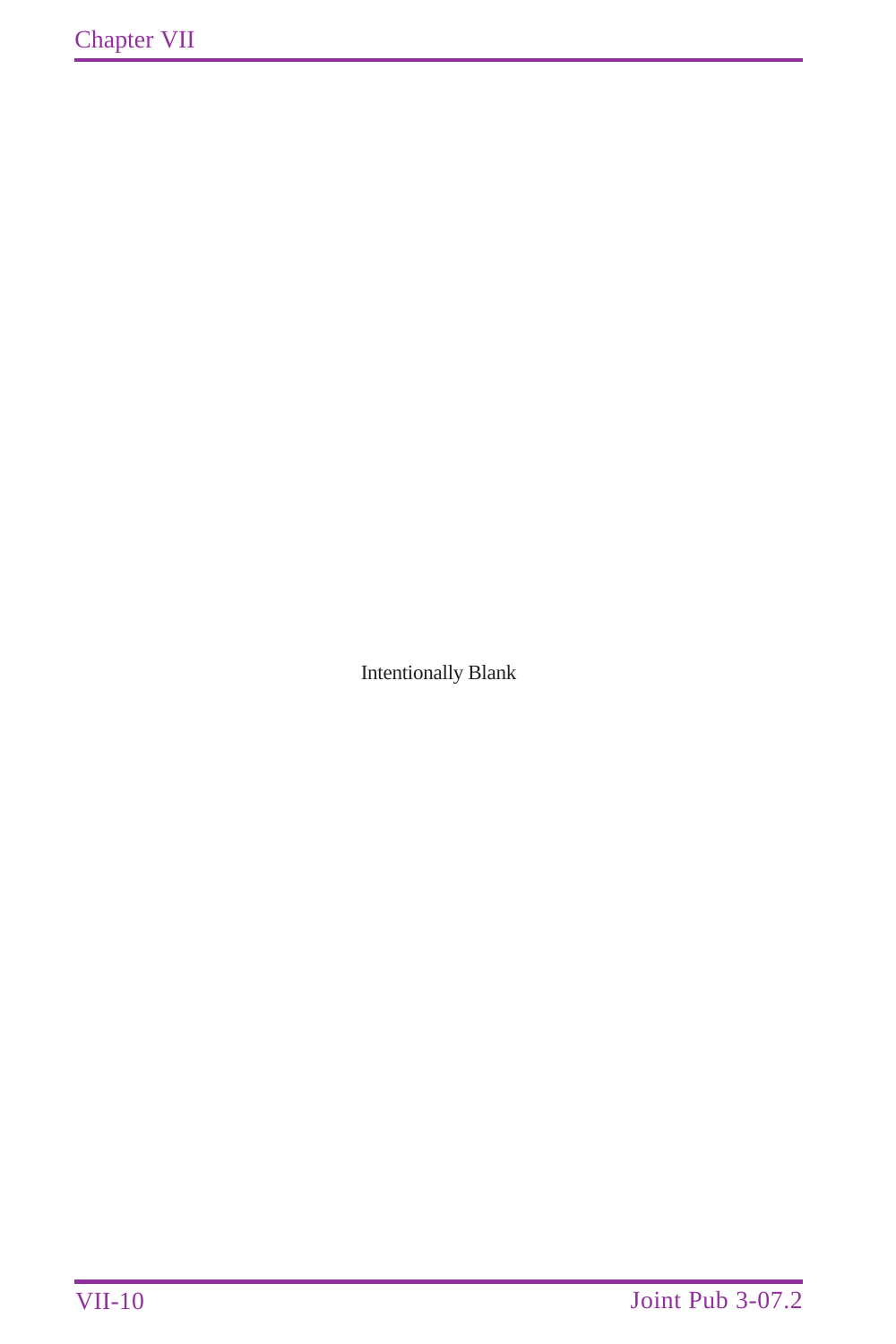# APPENDIX A **VULNERABILITY ASSESSMENT**

## **1. General**

The VA provides the commander with a tool to assess the potential vulnerability of a base, unit, ship, or port activity, but it is not a substitute for sound judgment. These guidelines also serve to limit the scope of the force protection vulnerability assessments to those elements that are **directly and uniquely related to combatting terrorism** and are only one part of the larger issue that clearly and appropriately belongs to the traditional commanders' responsibilities for the overall well-being of Service members, civilian employees, and family members as well as facilities and equipment. The VA must stand on its own and be supported by valid considerations. Typically, a small group of knowledgeable individuals (at the minimum operations, law enforcement, security, intelligence, counterintelligence, communications, engineer staff, medical services, housing, fire protection, emergency planning, and NBC defense and response) develop the VA and forward it to the command group upon completion. The command group then uses the VA as an aid in developing measures to counter the threat.

## **2. Assessing Vulnerability**

It is understood that each location, site, or facility is unique in terms of vulnerability to terrorist operations. Accordingly, these guidelines are intended to be flexible, allowing for adaptation to site circumstances.

a. **Functional Areas.** The concept for force protection VA is to focus on two broad areas:

• Preventing and, failing that, substantially mitigating the effects of a terrorist act.

• Emergency preparedness and crisis response.

Combined, the proactive and the reactive capabilities within these two broad areas form the essence of what can be considered the essential elements for deterring and combatting terrorism.

b. The proactive and reactive aspects of force protection are divided into four significant elements:

- **Physical security.** Consists of all the functional areas that make up those measures necessary to protect and safeguard personnel, facilities, and installations from terrorist acts.
- **Weapons effect mitigation.** Consists of all the functional areas that make up the capability to calculate blast, shock, shrapnel, fire, and other damage associated with chemical explosives; to calculate effects from other weapons that terrorist might employ including WMD; and to assess the mitigating values of standoff distances, blast barriers, structural hardening, and a host of adjunct mitigating capabilities, including emergency preparedness and response capabilities.
- **Threat, vulnerability, and risk analysis.** Consists of the functional areas that make up the capability to assess how well the threat statements produced by the intelligence community (DIA, CINC J-2, Service, national, local intelligence authorities, and local unit level) have been fused with logical analysis and conclusions about terrorist abilities to attack a specific installation, facility, or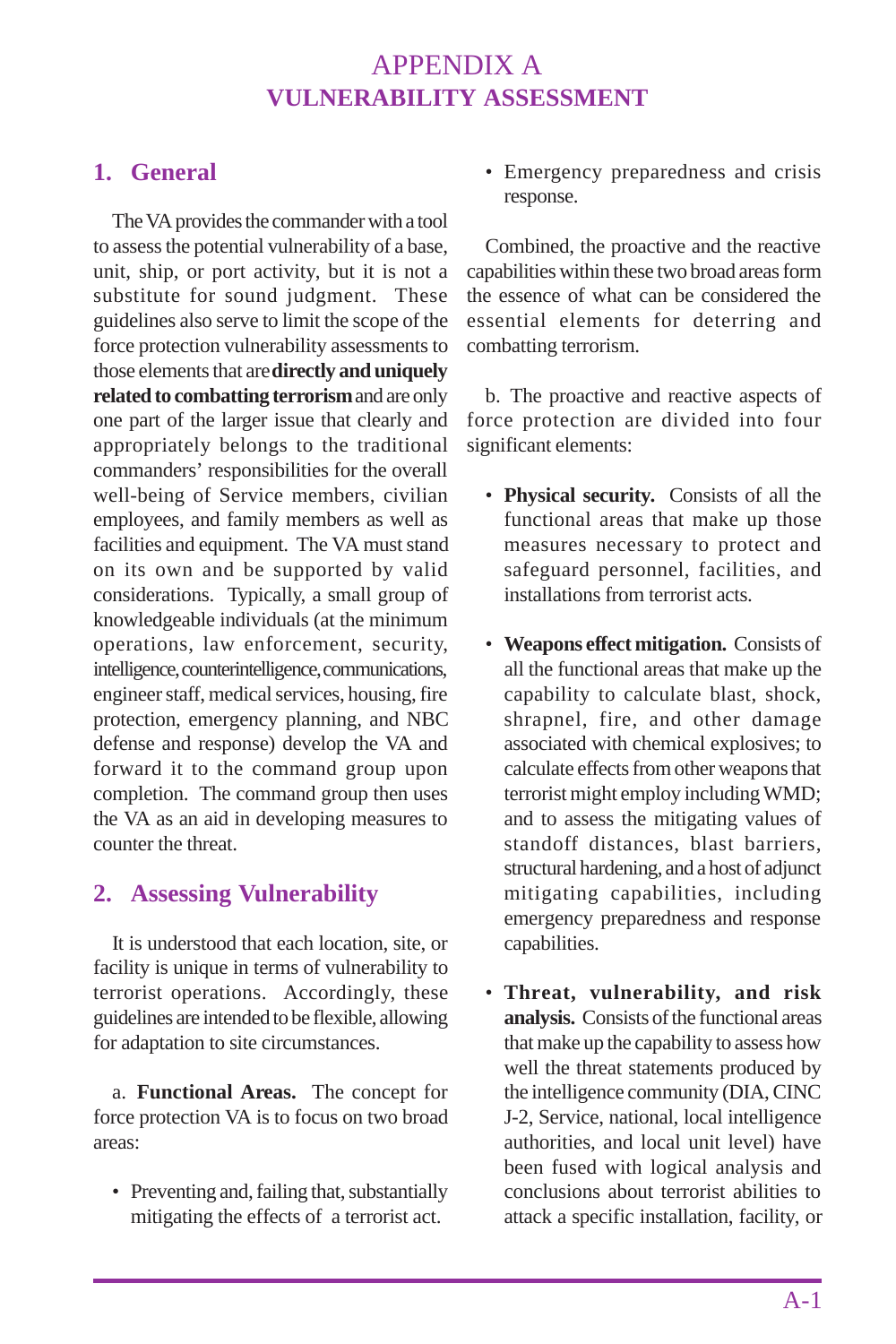group of people. Consistency of produced threat estimates, reasonably postulated terrorist target and target vulnerability estimates, and efforts to enhance security and reduce weapons effects are major functions in this element.

• **Application of DOD standards.** To the extent that the DOD standards for force protection go beyond the functional expertise required to do the first three force protection elements, the requisite expertise may be collected by the installation, base, ship, unit, or port activity in this area. The standards' compliance area is more an assessment of the vulnerability reduction value of the standards than it is a review to determine if the standards are being complied with.

## **3. Areas of Expertise**

Required areas of expertise for a VA team.

a. **Assessment Team Chief.** Key responsibilities: Overall management, training, and performance of the vulnerability team members; finalizing the assessment team out-briefing; preparing the population dynamics and risk assessment.

- Ensures that the team is properly trained, prepared and equipped.
- Ensures that the team members have the appropriate security clearances.
- Oversees the pre-deployment collection and analysis of available information to support the deployment.
- Oversees operational and procedural security training for team members.
- On-site, assesses critical population centers and mass population areas

including travel routes; assists in threat and vulnerability analysis.

b. **Physical Security Specialist.** Key Responsibilities: Installation, facility, and personnel security and safety. Major functions performed:

- Assess overall physical security, operations, and information security.
- Assess access control, to include sensors and intrusion devices.
- Assess perimeter defensive positions and vehicular and/or personnel barriers.
- Assess lighting, police security, and security response planning and force capability.
- Assess overall security planning and responsiveness to threat assessments and prepared intelligence estimates.
- Assess relationship and support from local law enforcement and other security agencies, both local and national.
- To the extent that vulnerabilities are found, formulate and suggest mitigating measures and assist in their implementation.

c. **Structural Engineer.** This function examines a variety of potential terrorist weapon effects and structural responses in order to better protect personnel from shock and blast by reducing damage through technically appropriate use of stand off measures, hardening, blast shielding, and shatter-resistant window film (i.e., mylar). Key responsibility: Threat and damage assessment from terrorist weapons estimates; suggestions for threat protection or damage mitigation measures. Major functions performed: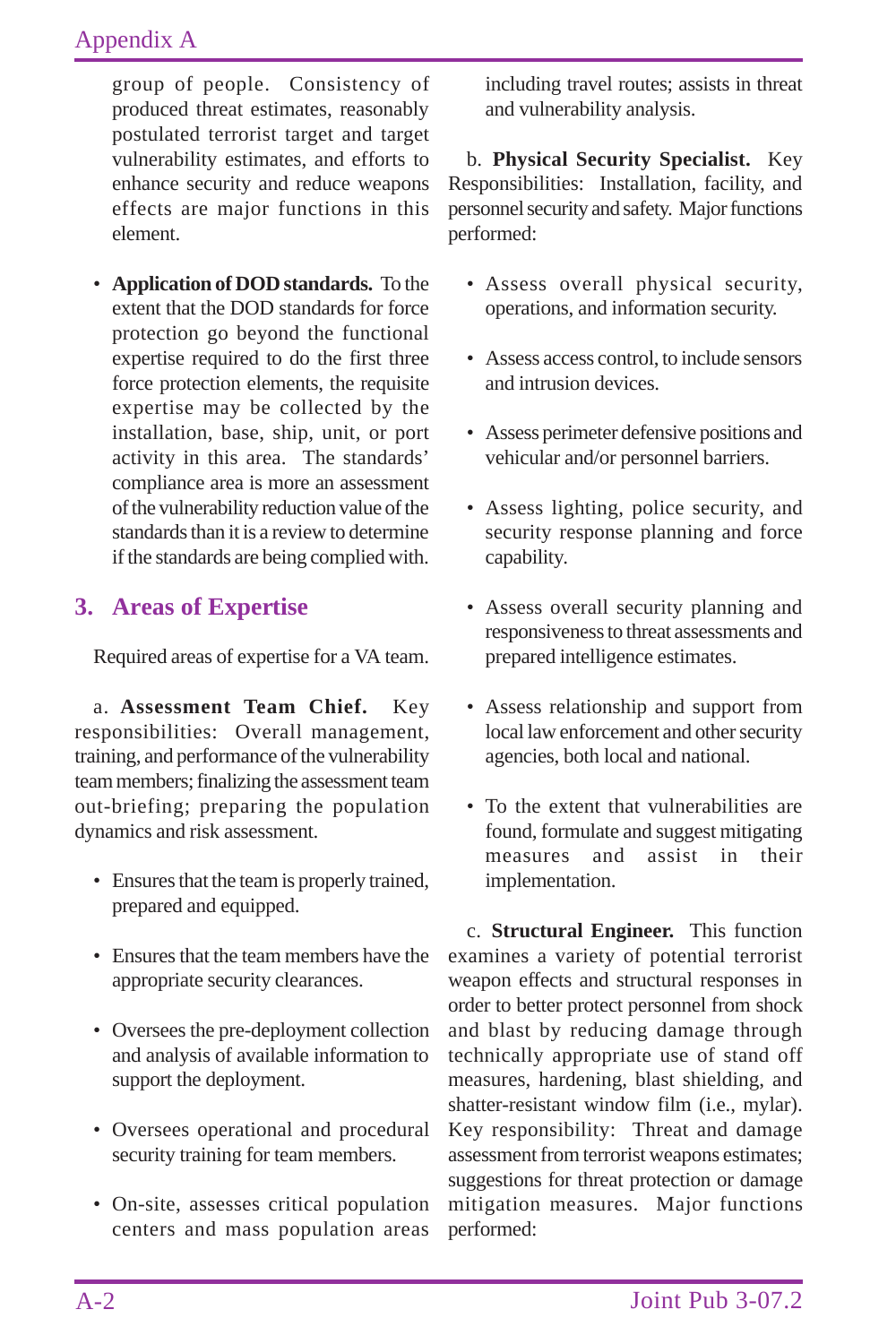- Assess damage mechanisms including blast, shock, and fragmentation. Calculate hazardous radii based on structural dynamics and calculated structural loads.
- Assess building and barrier resistance or mitigation of threat weapons effects. Determine appropriate standoff distance, potential hardening or other mitigating measures.
- Assess systems related to physical security and personnel protection (warning devices, alarms).
- Assess and/or identify safe havens.
- Assess mechanical, electrical, and other service systems for vulnerability to weapons effects and suggest mitigating measures.
- To the extent that structural vulnerabilities are found, formulate and suggest mitigating measures and assist in their implementation.

d. **Infrastructure Engineer.** This function examines three distinct elements of force protection:

- Protection against the effects of WMD.
- Protection against terrorist incidentinduced fires.
- Utility systems that can be employed to minimize terrorist incident casualties, including elements of power, environmental control, and life support systems. Key responsibilities: Infrastructure security, fire, safety, and damage control. Major functions include:

•• Assess facility and operational utility systems for susceptibility to damage from terrorist acts.

- Assess fire protection planning and capabilities, including emergency response planning and exercises.
- •• Assess vulnerability of installation utilities and plans for back-up services.
- •• Assess availability of support, to include use of local national capabilities.
- •• Assess mechanical, electrical, and other infrastructure systems for vulnerability to weapons effects and suggest mitigating measures.

•• To the extent that structural vulnerabilities are found, formulate and suggest mitigating measures and assist in their implementation.

e. **Operations Readiness Specialist.** This function examines plans, procedures and capabilities for crisis response, consequence management, and recovery operations, should a terrorist incident occur. The operations readiness objectives are to provide individual protective measures and emergency response capabilities that minimize mass casualties and reduce the number of severe injuries and fatalities. Operational readiness includes training of all personnel in response actions to tactical warning, alarms of imminent attack, planning and exercise of rescue operations, emergency medical triage, and treatment in mass casualty situations. The installation's Force Protection and/or Antiterrorism officer, the installation fire chief, emergency medical services, and local and/or host country fire and medical services all play a part in force protection operations readiness. Key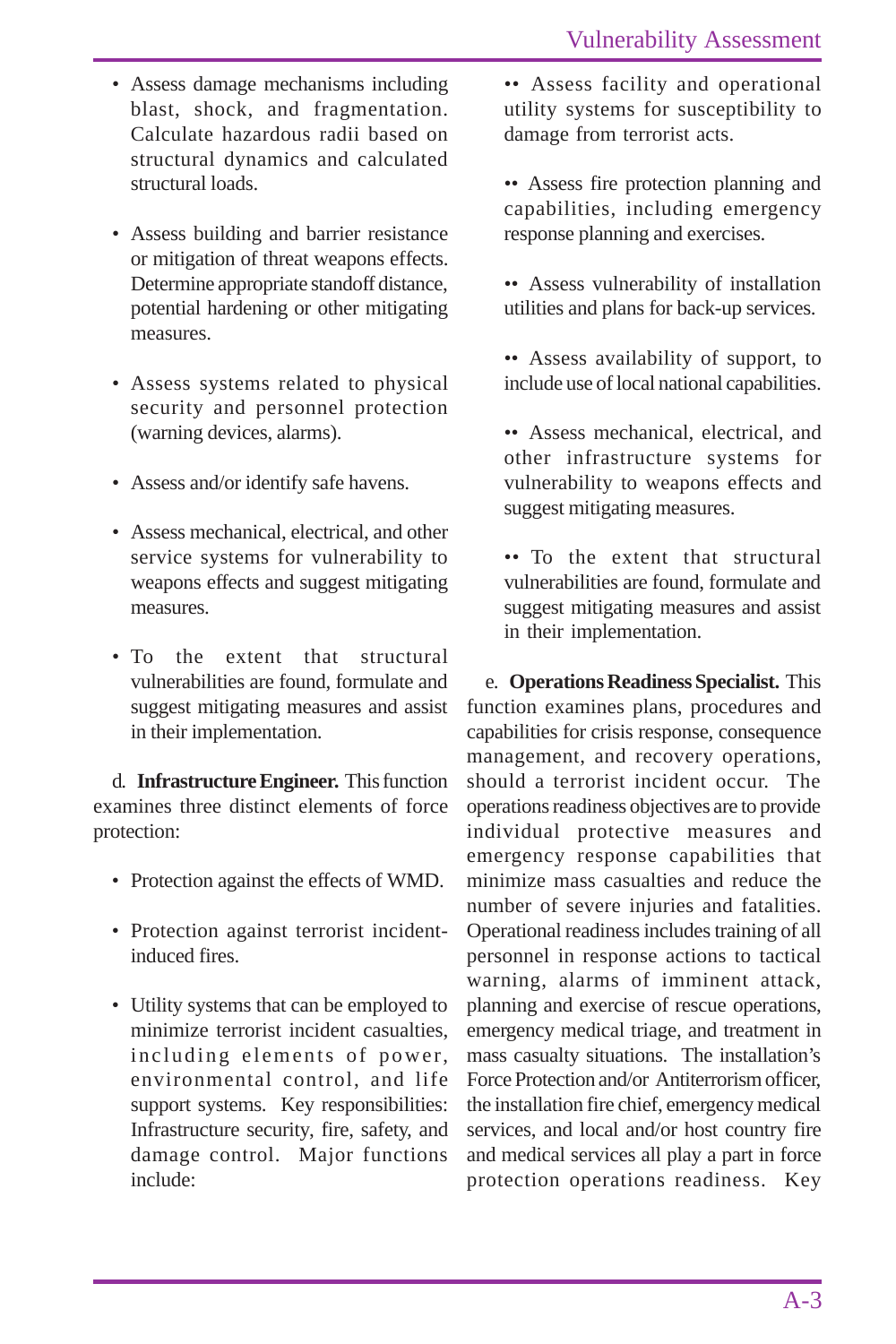responsibility: Emergency medical and individual readiness assessments. Major functions performed:

- Assess individual, personnel, facility, and installation protection capabilities.
- Assess emergency medical capabilities and planning including the identification of key assets and infrastructure.
- Assess recovery procedures and planning to understand the ability to recover from loss of key assets, infrastructure, or facilities.
- Assess planning and/or consideration of evacuation as a risk mitigating measure.
- Assess application of the DOD force protection standards and determine their value in vulnerability reduction.
- To the extent that structural vulnerabilities are found, formulate and suggest mitigating measures and assist in their implementation.

f. **Intelligence and/or Counterintelligence Specialist.** Key responsibility: Performs logical analysis and prepares possible conclusions regarding terrorist targets and target vulnerabilities based on processed intelligence information, knowledge of terrorist capabilities, and methods and in view of US installation, facility, and personnel safety and security practices. Major functions performed:

- Develop possible threat scenarios.
- Assess installation, facility, and personnel vulnerability in view of scenarios, and in consideration of ongoing counterintelligence activity, demonstrated capabilities in exercises, capabilities of local authorities, and terrorist intelligence activities.

• Propose additional security, counteraction, and threat reduction efforts.

g. Communications, housing, fire protection, NBC defense, and response are functional areas which can be executed by any team member if appropriate for the mission and threat of the installation, base, ship, unit, or port activity.

## **4. Assessment Planning, Preparations and Conduct**

This section addresses the activities which may be performed in order to provide a force protection VA visit and upon completion of the visit.

a. **Pre-assessment Preparations.** The key element of preparation is the beginning of the site folder development. The site folder is the official record of the assessment team information gathering, analysis, recommendations, and assistance for the commander. A critical aspect of the site folder formation is the intelligence information gathering relative to the terrorist threat. Allsource intelligence on groups, motivation and intent, tactics and weapons, activities, and operating areas should be obtained from DIA, CINC J-2, and other sources. A complete list of installation characteristics, including layouts, drawings, functions, personnel, and procedures, should be requested in advance of the visit to be sent to the requesting team or made available upon arrival. If available, a copy of the antiterrorism plan may be made available to the assessment team.

- Administrative preparations include coordination particulars of the visit with the installation, base, ship, unit, or port activity, including:
	- •• Theater clearances (if applicable).

•• Requirements for invitational travel orders, passports, visas, inoculations,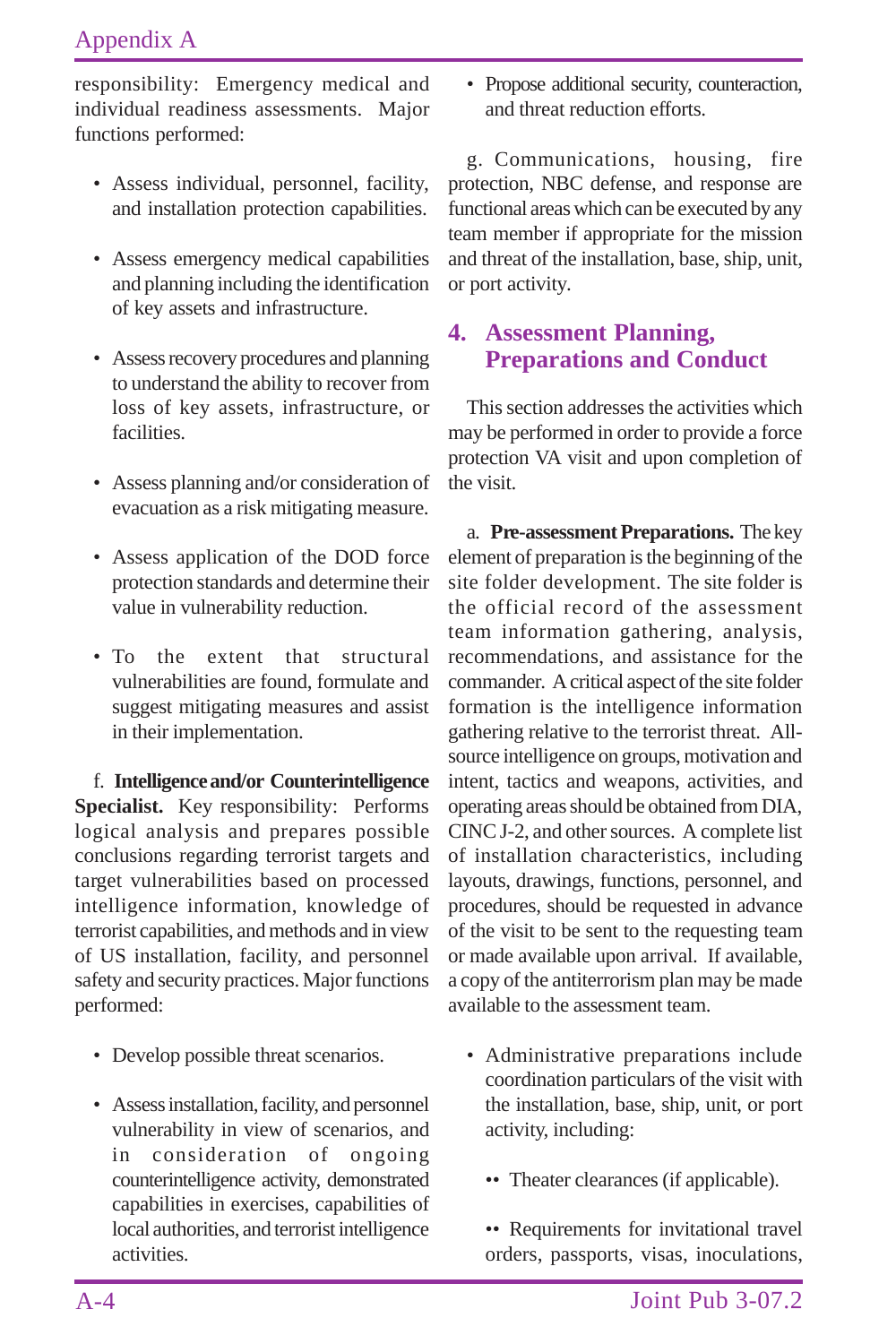insurance (health life) and other legal issues as well as emergency information forms.

- Security preparations include:
	- •• Identifying a security representative.

• Submitting requests for country clearances and identifying classified documents to be couriered.

•• Coordinating secure storage for arrival.

•• Preparing letter requests for overseas courier authorization.

•• Presenting mandatory threat briefing and mandatory security procedures briefing

• Logistics preparations include:

.

• Any travel arrangements (tickets, lodging, and billeting).

•• Travel kits (pharmaceuticals and supplies).

• Equipment checkout and packaging and shipping.

b. **Conduct of the Assessment.** Upon arrival, the assessment team provides an in-briefing for the commander, staff, and designated technical point of contact. A site familiarization briefing and tour should be conducted by site personnel. Administrative activities may include establishing the team support area, setting up equipment, scheduling team and/or technical points of contact meetings and discussions, ensuring classified material control, establishing personnel locator, and organizing materials (view graph, photos, and diagrams) for the out-briefing and site folder. Each assessment team member conducts the assessment based on the specific responsibilities for each functional area as outlined above.

c. **Post-assessment Activities.** Within 30 days of the conclusion of the visit, a summary narrative report and annotated briefing should be delivered to the installation commander. Follow-on assistance for the commander may be applicable in areas of technical characteristics of improvement options, cost estimates, and generic sources of materials and equipment. Lessons learned from the assessment should be extracted and entered in the Joint Universal Lessons Learned System.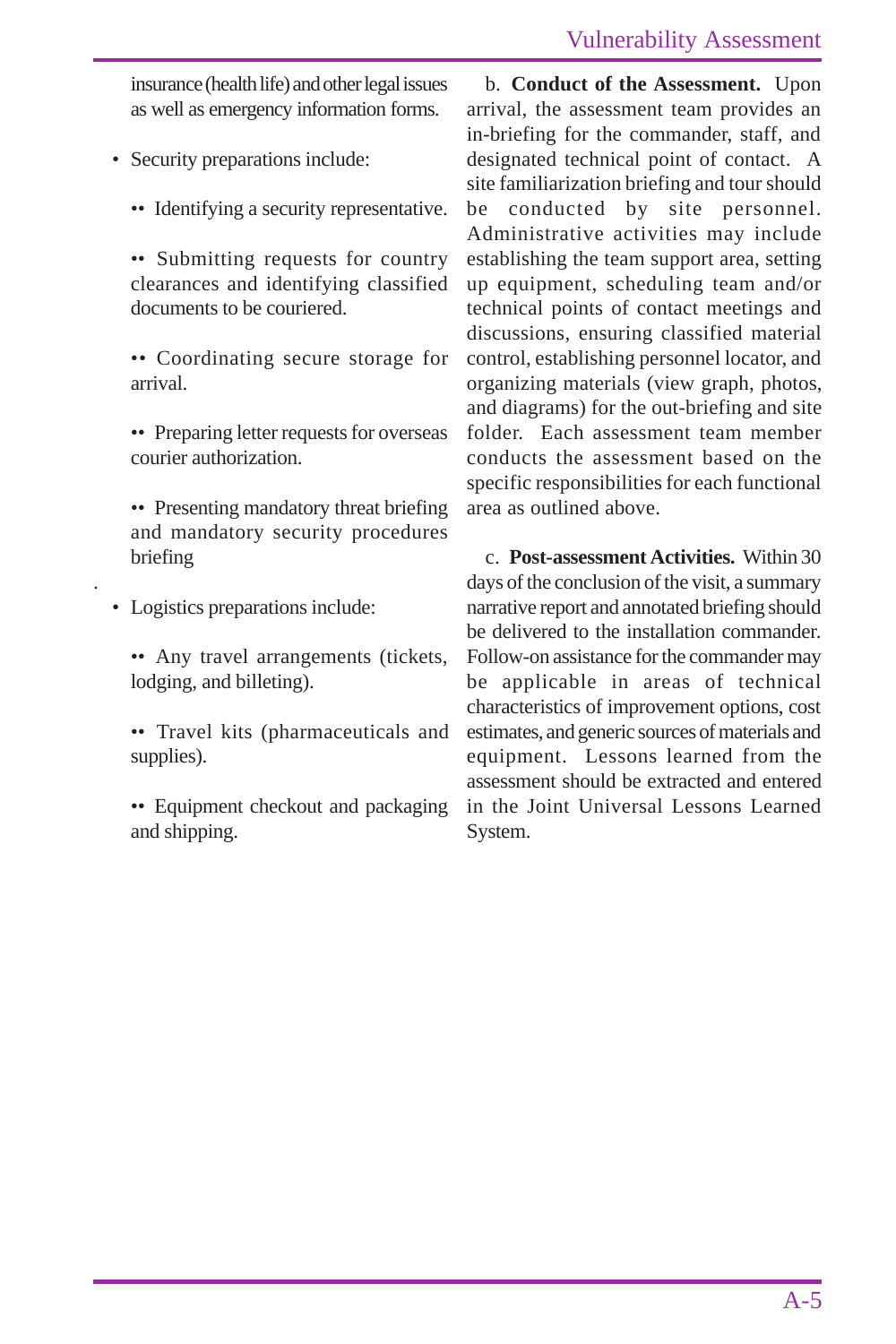Intentionally Blank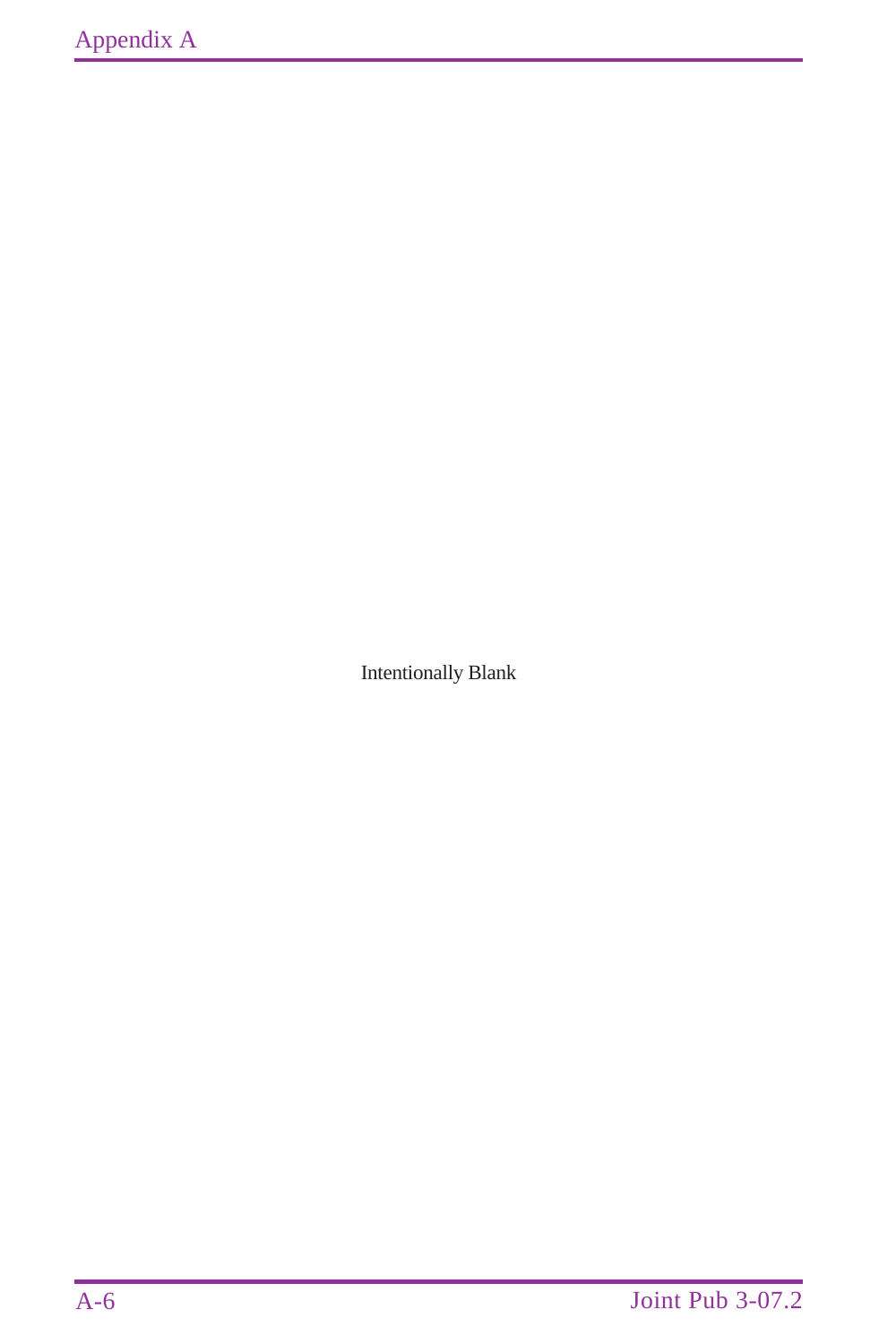# APPENDIX B **PERSONAL PROTECTIVE MEASURES AGAINST TERRORISM**

## **1. General**

Any member of the Department of Defense — not just senior leaders — can become a target for terrorists. The purpose of this appendix is to provide general guidance to DOD members and their families on how to avoid acts of terrorism, as well as to provide basic instructions in the event DOD personnel become victims of a terrorist attack.

## **2. Precautions**

Since terrorist acts are criminal acts, measures taken to protect oneself from terrorism are similar to those measures taken to guard against crime. Attitude toward security is most important. Although some of these precautions are applicable overseas, you can decrease your chances of becoming a terrorist target, as well as those of your family members, by taking the precautions listed in this appendix. Therefore, it is highly recommended that you share this information with every member of your family. It is also suggested that you and your family review these precautions on a regular basis.

#### a. **At All Times**

- Encourage security awareness in your family and discuss what to do if there is a security threat.
- Be alert for surveillance attempts or suspicious persons or activities, and report them to the proper authorities. Trust your gut feelings.
- Vary personal routines whenever possible.
- Get into the habit of checking in to let your friends and family know where you are or when to expect you.
- Know how to use the local phone system. Always carry telephone change. Know the emergency numbers for local police, fire, ambulance, and hospital.
- Know the locations of civilian police, military police, government agencies, US Embassy, and other safe locations where you can find refuge or assistance.
- Avoid public disputes or confrontations. Report any trouble to the proper authorities.
- Know certain key phrases in the native language such as "I need a policeman," "Take me to a doctor," "Where is the hospital?," and "Where is the police station?"
- Set up simple signal systems to alert family members or associates that there is a danger. Do not share this information with anyone not involved in your signal system.
- Carry identification showing your blood type and any special medical conditions. Keep a minimum of a 1 week supply of essential medication on hand at all times.
- Keep a low profile. Shun publicity. Do not flash large sums of money.
- Do not unnecessarily divulge your home address, phone number, or family information.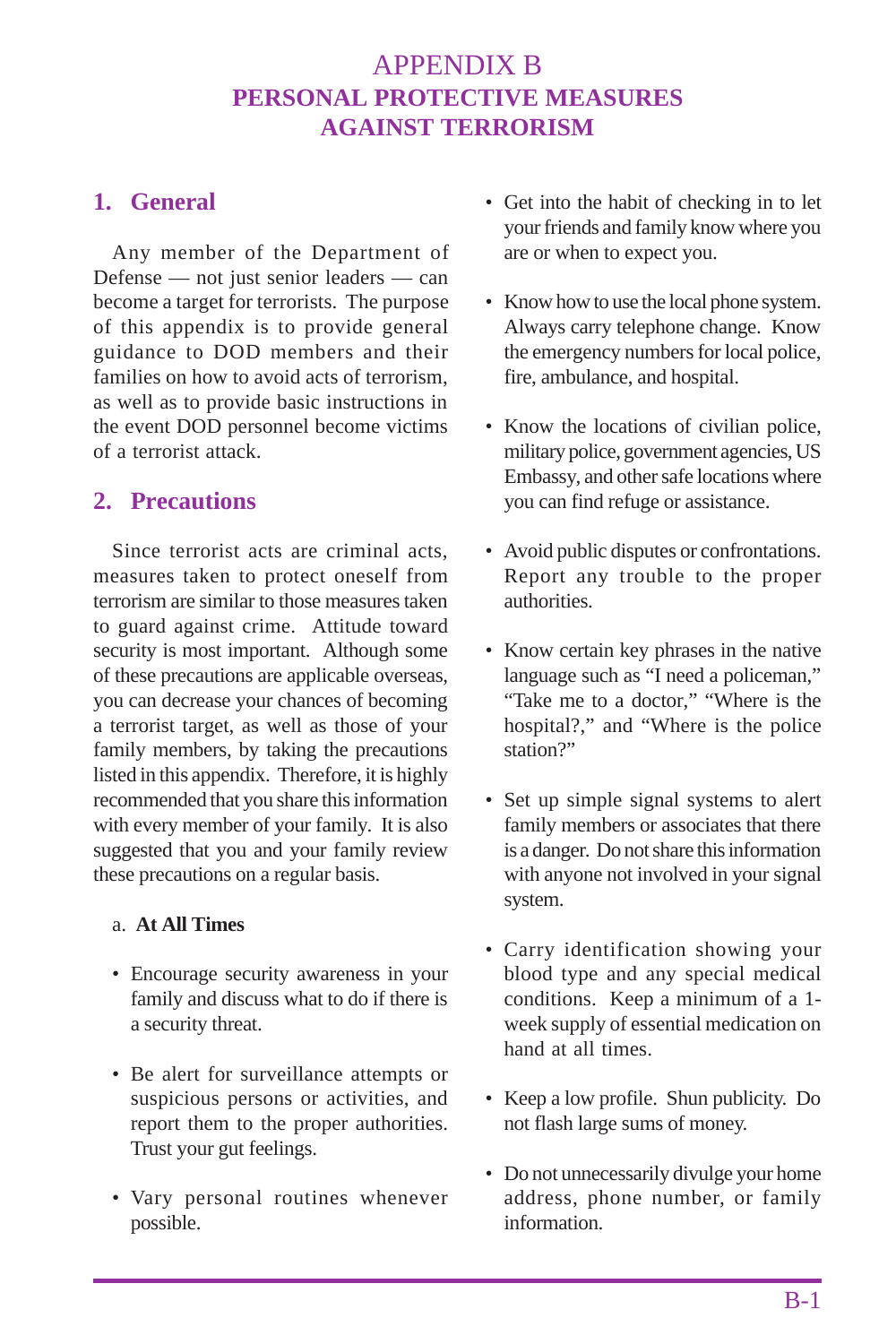# Appendix B

- Watch for unexplained absences of local citizens as an early warning of possible terrorist actions.
- Keep your personal affairs in good order. Keep wills current, have powers of attorney drawn up, take measures to ensure family's financial security, and develop a plan for family actions in the event you are taken hostage.
- Do not carry sensitive or potentially embarrassing items.

#### b. **At Home**

- Have a clear view of approaches to your home.
- Install strong doors and locks.
- Change locks when you move in or when a key is lost.
- Install windows that do not allow easy access.
- Never leave house or trunk keys with your ignition key while your car is being serviced.
- Have adequate lighting outside your house.
- Create the appearance that the house is occupied by using timers to control lights and radios while you are away.
- Install one-way viewing devices in doors.
- Install intrusion detection alarms and smoke and fire alarms.
- Do not hide keys or give them to very young children.
- Never leave young children at home alone.
- Never admit strangers to your home without proper identification.
- Use off-street parking at your residence, if at all possible.
- Teach children how to call the police, and ensure that they know what to tell the police (e.g., name, address).
- Avoid living in residences that are located in isolated areas, on one-way streets, dead-end streets, or cul-de-sacs.
- Avoid residences that are on the ground floor, adjacent to vacant lots, or on steep hills.
- Carefully screen all potential domestic help.
- Do not place your name on exterior walls of residences.
- Do not answer the telephone with your name and rank.
- Personally destroy all envelopes and other items that reflect personal information.
- Close draperies during periods of darkness. Draperies should be opaque and made of heavy material.
- Avoid frequent exposure on balconies and in windows.
- Consider owning a dog to discourage intruders.
- Never accept unexpected package deliveries.
- Don't let your trash become a source of information.
- c. **While Traveling**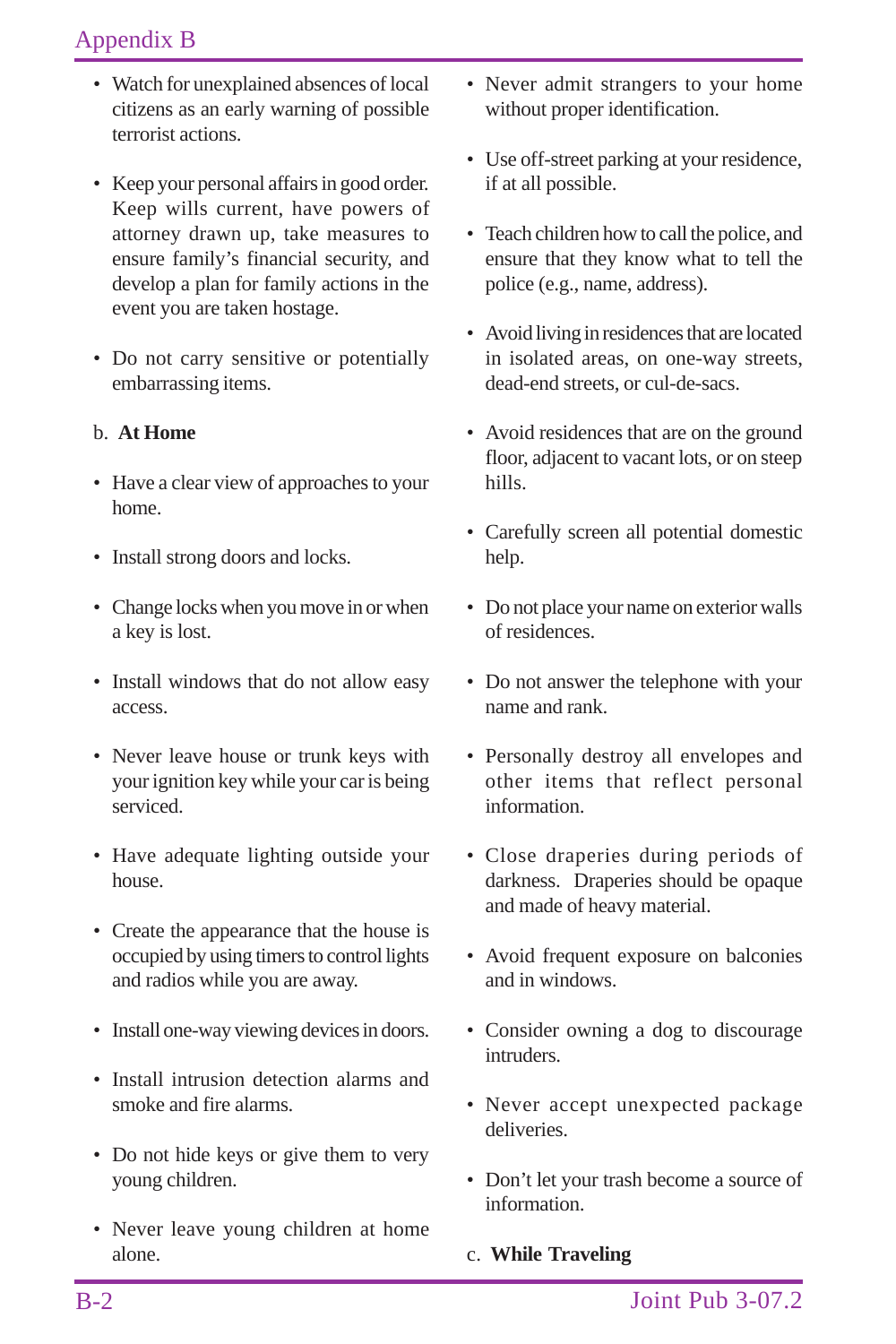- Vary times and routes.
- Be alert for suspicious-looking vehicles.
- Check for suspicious activity or objects around your car before getting into or out of it. Do not touch your vehicle until you have thoroughly checked it (look inside it, walk around it, and look under it).
- Know your driver.
- Equip your car with an inside hood latch and a locking gas cap.
- Drive with windows closed and doors locked.
- Travel with a group of people there is safety in numbers.
- Travel on busy routes; avoid isolated and dangerous areas.
- Park your car off the street in a secure area.
- Lock your car when it is unattended.
- Do not routinely use the same taxi or bus stop. NOTE: Buses are preferred over taxis.
- If you think you are being followed, move as quickly as possible to a safe place, such as a police or fire station.
- If your car breaks down, raise the hood then get back inside the car and remain there with the doors locked and the windows up. If anyone offers to assist, ask the person to call the police.
- Do not pick up hitchhikers.
- Drive on well-lit streets.
- Prearrange a signal with your driver to indicate that it is safe to get into the vehicle. Share this information only with persons having a need to know.
- Have the driver open the door for you.
- If the driver is absent, do not get into the car.
- If possible, tell your driver your destination only after the car has started.
- Keep your vehicle's gas tank at least half full.

#### d. **In Hotels**

- Keep your room key on your person at all times.
- Be observant for suspicious persons loitering in the area.
- Do not give your room number to strangers.
- Keep your room and personal effects neat and orderly so you will recognize tampering or strange out-of-place objects.
- Know the location of emergency exits and fire extinguishers.
- Do not admit strangers to your room.
- Know how to locate hotel security guards.
- e. **Ground Transportation Security**
- Use a plain car that is common in the area to minimize the rich American look.
- Do not be predictable in your daily travel behavior; vary your travel times, your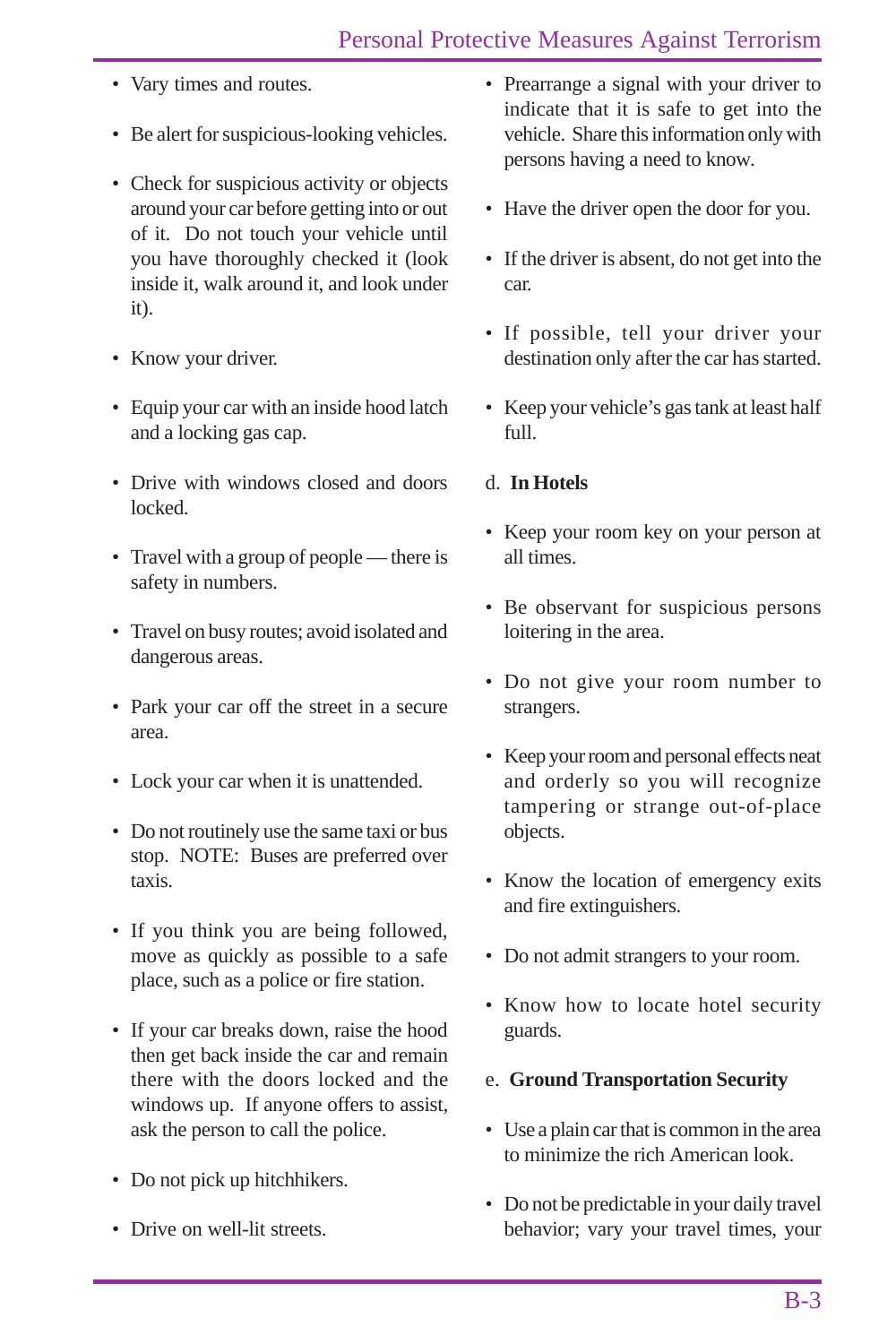## Appendix B

routes, and your mode of transportation whenever possible.

- Check the area around the vehicle, the exterior of the vehicle, and then the interior of the vehicle before starting the engine.
- Travel with companions or in convoy whenever possible.
- Know the locations of safe havens (e.g., police and fire stations) along your travel routes.
- Install appropriate mirrors, locks, and other devices to secure your car against tampering.
- Safeguard car keys at all times.
- Screen chauffeurs or permanently assigned drivers. Develop a simple system for the driver to alert you to danger when you are picked up. Share this information only with persons having a need to know.
- Lock your car, especially at night, and check and lock your garage when you park there overnight.
- Park in well-lighted areas if you must park on the street.
- Always fasten seat belts, lock doors, and close windows when driving or riding in a car.
- Be alert for surveillance and be aware of possible danger when driving or riding in a car.
- Drive immediately to a "safe haven" when surveillance is suspected; do not drive home.
- f. **Air Travel Security**
- Use military aircraft whenever possible.
- Avoid travel through high-risk areas; use foreign flag airlines and/or indirect routes to avoid such areas.
- Do not use rank or military addresses on tickets, travel documents, hotel reservations, or luggage.
- Select a window seat on aircraft because they offer more protection and are less accessible to hijackers than are aisle seats.
- Select a seat in the midsection of the aircraft because it is not one of the two usual areas of terrorist activity.
- Do not discuss your US Government affiliation with any other passengers.
- Consider using a tourist passport when traveling in high-risk areas; if you use a tourist passport, store your official passport, identification card, travel orders, and other official documents in your carry-on bags. Also, if you normally wear a military ring (e.g., Service or academy), consider leaving it at home or pack it in your checked baggage.
- Do not carry classified material unless it is mission-essential.
- Use plain civilian luggage; avoid using B-4 bags, duffel bags, and other militarylooking bags. Remove all indications of your rank and any military patches, logos, and decals from your luggage and briefcase.
- Do not carry official papers in your briefcase.
- Travel in conservative civilian clothing. Do not wear military-oriented organizational shirts or caps or militaryissue shoes or glasses. Also, avoid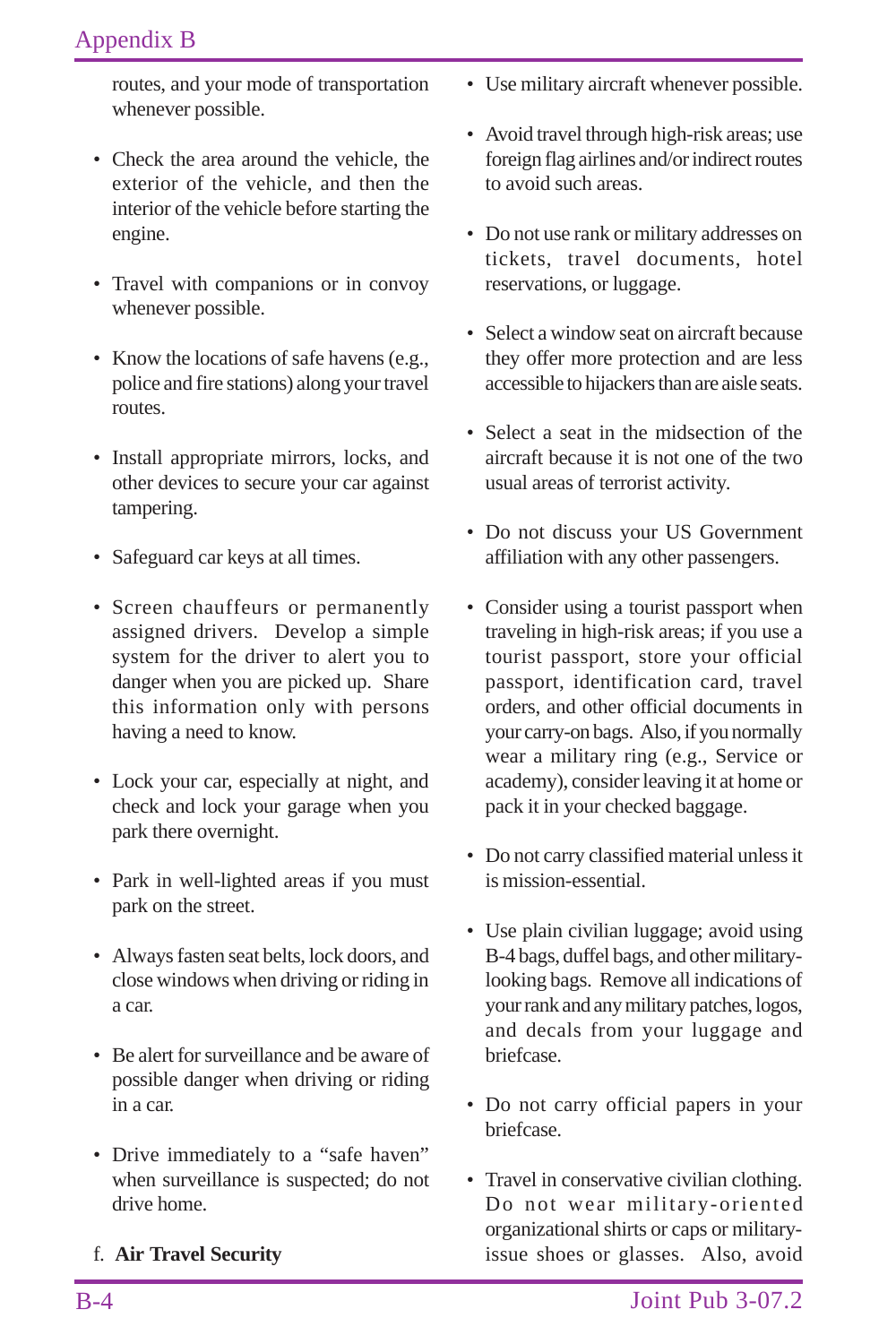obvious American clothing such as cowboy boots and hats as well as American-logo T-shirts. Cover visible US-affiliated tattoos with a long-sleeved shirt.

- If possible, check your baggage with the airport's curb service.
- Adjust your arrival at the airport to minimize waiting time, be alert for any suspicious activity in the waiting area, and proceed immediately to the departure gate.

## **3. Hostage Defense Measures**

a. Survive with honor — this is the mission of any American hostage.

b. If your duties may expose you to being taken hostage, make sure your family's affairs are in order to ensure their financial security. Make an up-to-date will and give appropriate powers of attorney to your spouse or to a trusted friend. Concern for the family is a major source of stress for persons in kidnap or hostage situations.

c. If you are taken hostage and decide not to resist, assure your captors of your intention to cooperate, especially during the abduction phase.

d. Regain your composure as quickly as possible after capture, face your fears, and try to master your emotions.

e. Take mental note of the direction, time in transit, noise, and other environmental factors that may help you identify your location.

f. Note the numbers, names, physical characteristics, accents, personal habits, and rank structure of your captors.

g. Anticipate isolation and terrorist efforts to confuse you.

h. Try to mentally prepare yourself for the situation ahead as much as possible. Stay mentally active.

i. Do not aggravate your abductors; instead, attempt to establish a positive relationship with them. Do not be fooled by a friendly approach — it may be used to get information from you.

j. Avoid political or ideological discussions with your captors; comply with their instructions, but maintain your dignity.

k. Do not discuss or divulge any classified information that you may possess.

l. Exercise daily.

m. Read anything you can find to keep your mind active.

n. Eat whatever food is offered to you to maintain your strength.

o. Establish a slow, methodical routine for every task.

p. When being interrogated, take a simple, tenable position and stick to it. Be polite and maintain your temper. Give short answers, talk freely about nonessential matters, but be guarded when the conversation turns to substantial matters.

q. If forced to present terrorist demands to authorities, in writing or on tape, do only what you are told to do. Avoid making a plea on your own behalf.

r. Be proud of your heritage, government, and military affiliation, but be careful that your behavior does not antagonize your captors. Affirm your faith in basic democratic principles.

s. In the event of a rescue attempt: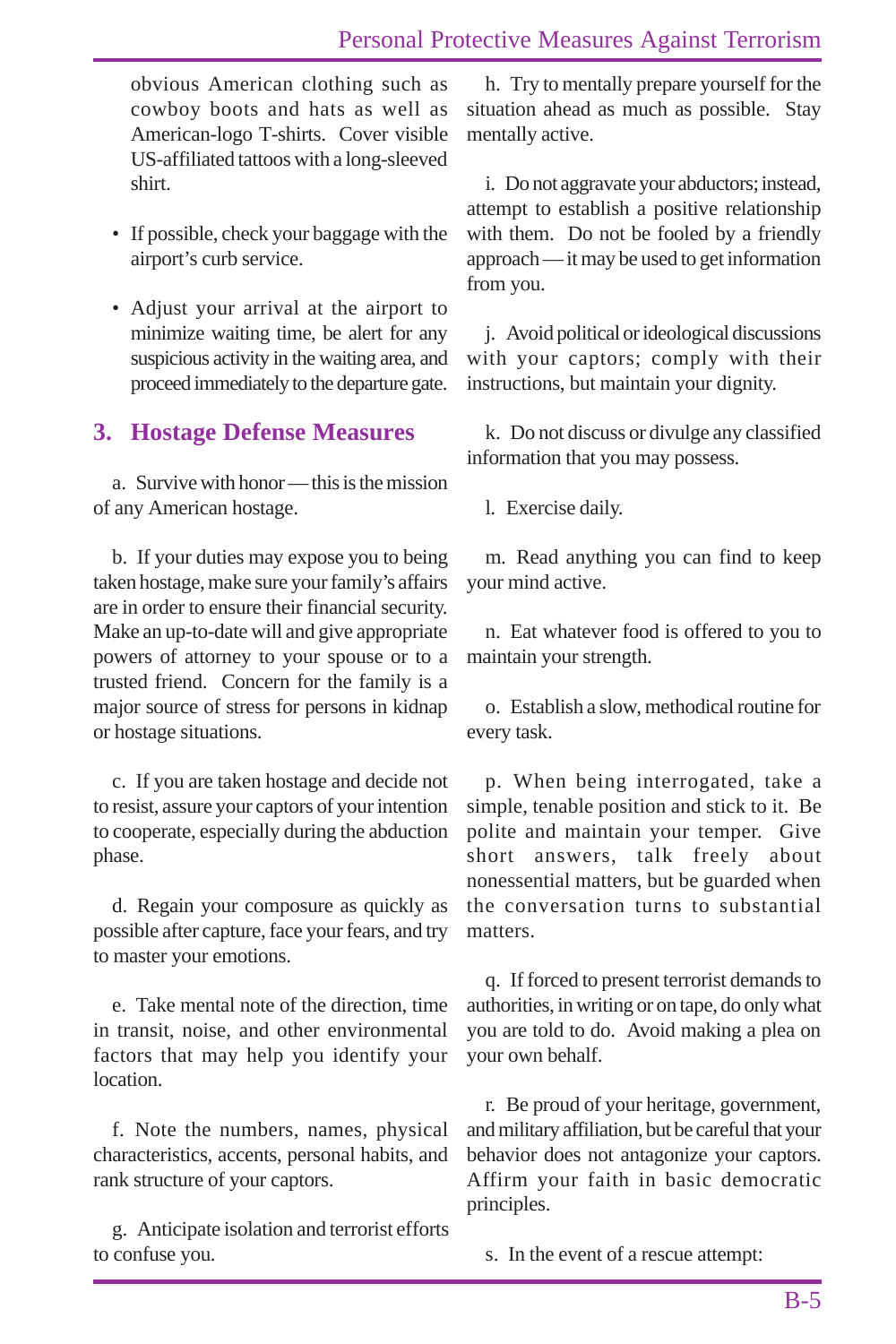# Appendix B

- Drop to the floor. Do not move unless instructed to do so by the rescuing force. Under no circumstances attempt to assist the rescue force. Stay completely clear of anything that could be regarded as or misidentified as a weapon;
- Be quiet and do not attract your captors' attention;
- Wait for instructions;
- Rescue forces will initially treat you as one of the terrorists until you are positively identified as friend or foe. This is for your security. Cooperate, even if you are initially handcuffed or bound; and
- Once released, do not make comments to the news media until you have been debriefed by the proper US authorities and have been cleared to do so by the appropriate military commander.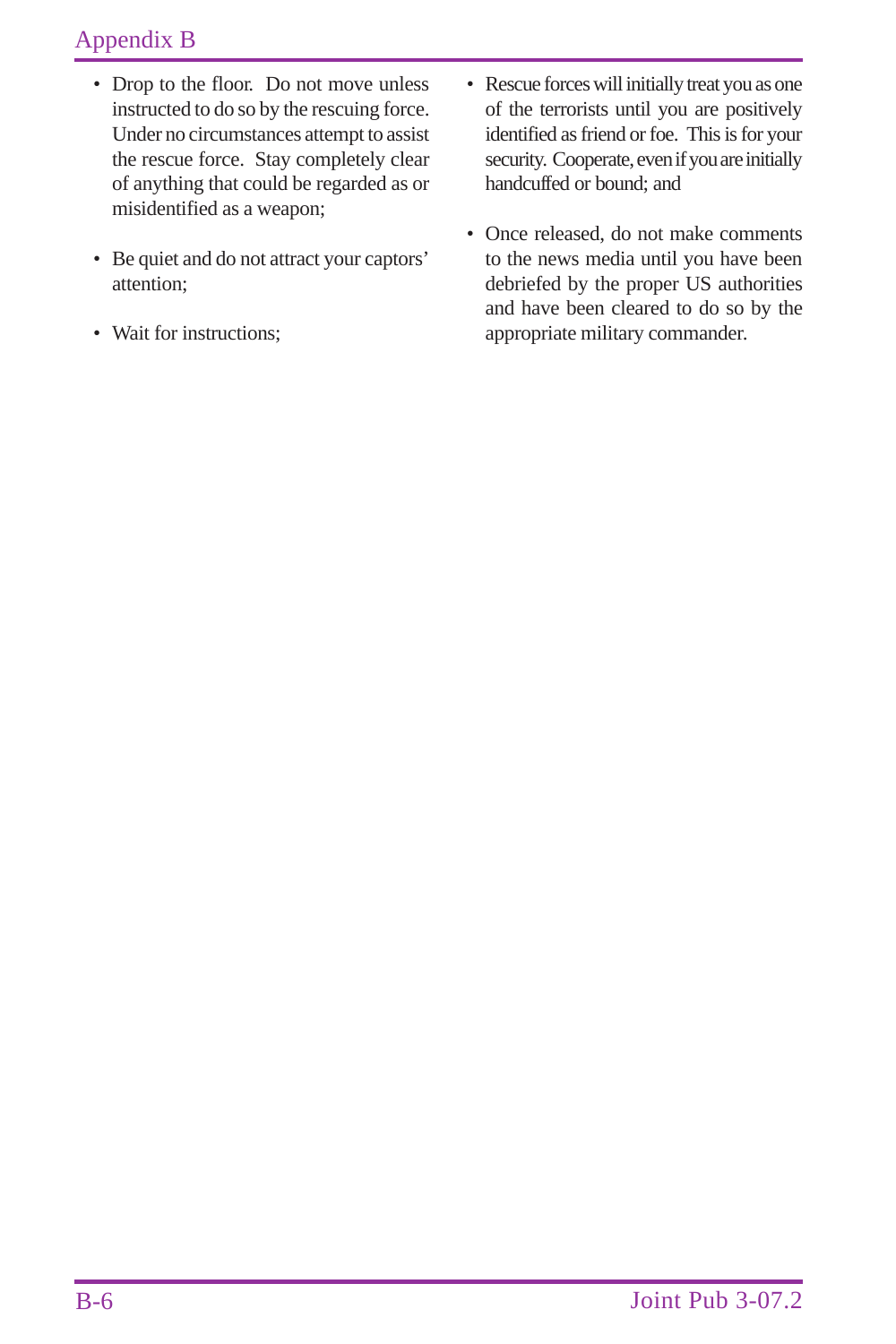# APPENDIX C **VERY IMPORTANT PERSON AND SENIOR OFFICER SECURITY MEASURES**

## **1. General**

Very important persons and senior officers are terrorist targets by virtue of their position and symbolic nature. Although the level of threat to these individuals varies, their best protection is their own awareness of this threat as well as their dependents' awareness of the threat. The following measures are steps that they can take in their daily activities to reduce their exposure to terrorist attacks.

#### **2. Security at Home**

a. Evaluate home security requirements.

b. Check persons entering the premises (e.g., electricians, plumbers, telephone maintenance personnel). If in doubt, call their office to verify their identity before allowing them in your home.

c. Do not open the door to a caller at night until the caller is identified by examination through a window or door viewer.

d. Ensure that all door locks and window clasps are working.

e. Consider installing a door security chain, spyglass, or visitor intercom.

f. Consider locking the driveway gates with a security lock to prevent entry.

g. Consider installing security lights to aid in viewing entrances.

h. Close curtains in a room before turning on lights.

i. Consider fitting windows with either venetian blinds or thick curtains.

j. Have reserve lighting handy (e.g., flashlight, lamps).

k. Consider placing the telephone where you will not be seen from doors or windows when answering.

l. Investigate household staff (especially temporary staff).

m. Always be on the lookout for the unusual. Ensure that home is locked and secure whenever the residence is unattended. Be cautious upon return.

- n. Note and report suspicious persons.
- o. Strictly control house keys.
- p. Place car in a locked garage.

q. Be alert for the unusual (e.g., the movement of furniture or the placing of unusual wires).

r. Consider the fitting of a panic alarm bell to the outside of the house with switches upstairs and downstairs.

s. Clear the area around the house of dense foliage or shrubbery.

t. Test your duress alarm if available. Make certain the members of your family understand the importance of the alarm and how it works.

u. Cooperate with law enforcement personnel and abide by their security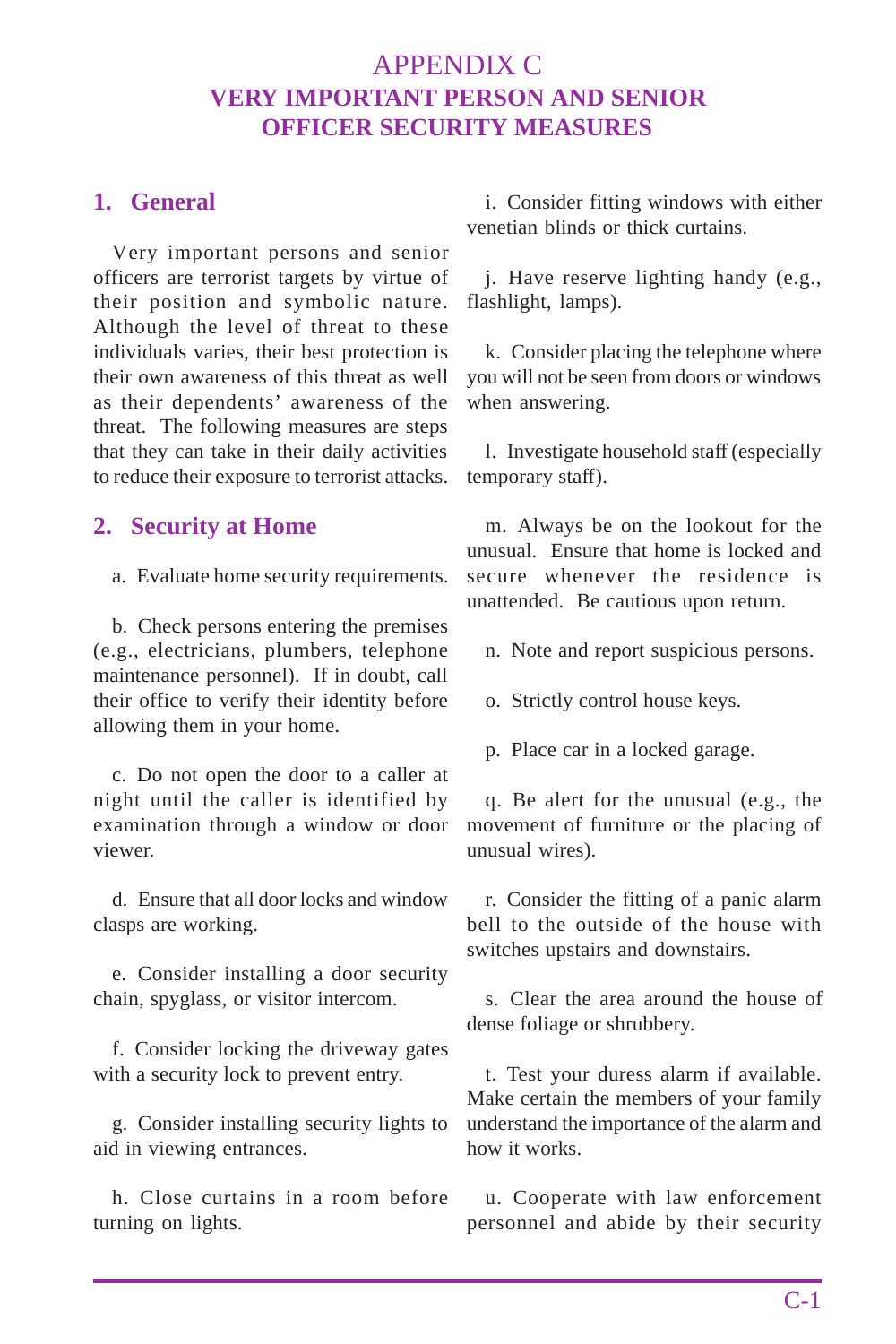recommendations concerning your home's **4. Security at Official Functions** security.

## **3. Security To and From Work**

a. Vary your daily pattern as much as possible. Leave and return at different times. Use alternative routes, but notify your office of chosen route prior to departure.

b. Be discreet in forecasting movements, but ensure that someone knows your whereabouts at all times.

c. Consider traveling to and from work with escorts, or travel with a neighbor.

d. Use defensive and evasive driving techniques. Drill with your driver by watching for suspicious cars and taking evasive action.

e. Keep car doors locked. Do not open windows more than a few inches.

f. Park car in a safe area.

g. Keep the trunk locked. Never leave large bulky items in the trunk of unattended parked cars that would prevent locking the trunk.

h. Examine car before entering to see if there has been any interference. A small mirror on a rod is a cheap and effective method to inspect underneath cars. Do not touch the vehicle until it has been thoroughly checked (look inside it, walk around it, and look under it).

i. Do not leave personal items exposed in the car (e.g., uniform items, Serviceissued maps, official briefcases).

j. Use the same precautions when you drive a privately owned vehicle.

a. Discuss security requirements with the person planning the function.

b. Travel to and from the function with escorts.

c. Choose the route carefully.

d. Do not publicize planned attendance at official functions unless required.

e. Attempt to sit away from both public areas and windows.

f. Encourage the sponsor(s) of the function to close the curtains to minimize the likelihood that anyone outside will be able to see inside and determine who is attending the function and where they are located. This is extremely important for an evening function, when a well-lit interior can be easily viewed from outside.

g. Request external floodlights be used to illuminate the area around the building where an evening function will occur.

## **5. Security at Private Functions**

a. Ensure that the host is aware of your need for security and takes appropriate measures.

b. Have your personal staff assist a civilian host if required.

c. Arrange for visitors to be subject to adequate security control.

d. Screen the invitation list, if possible.

e. Vary times of sporting activities (e.g., golfing, jogging).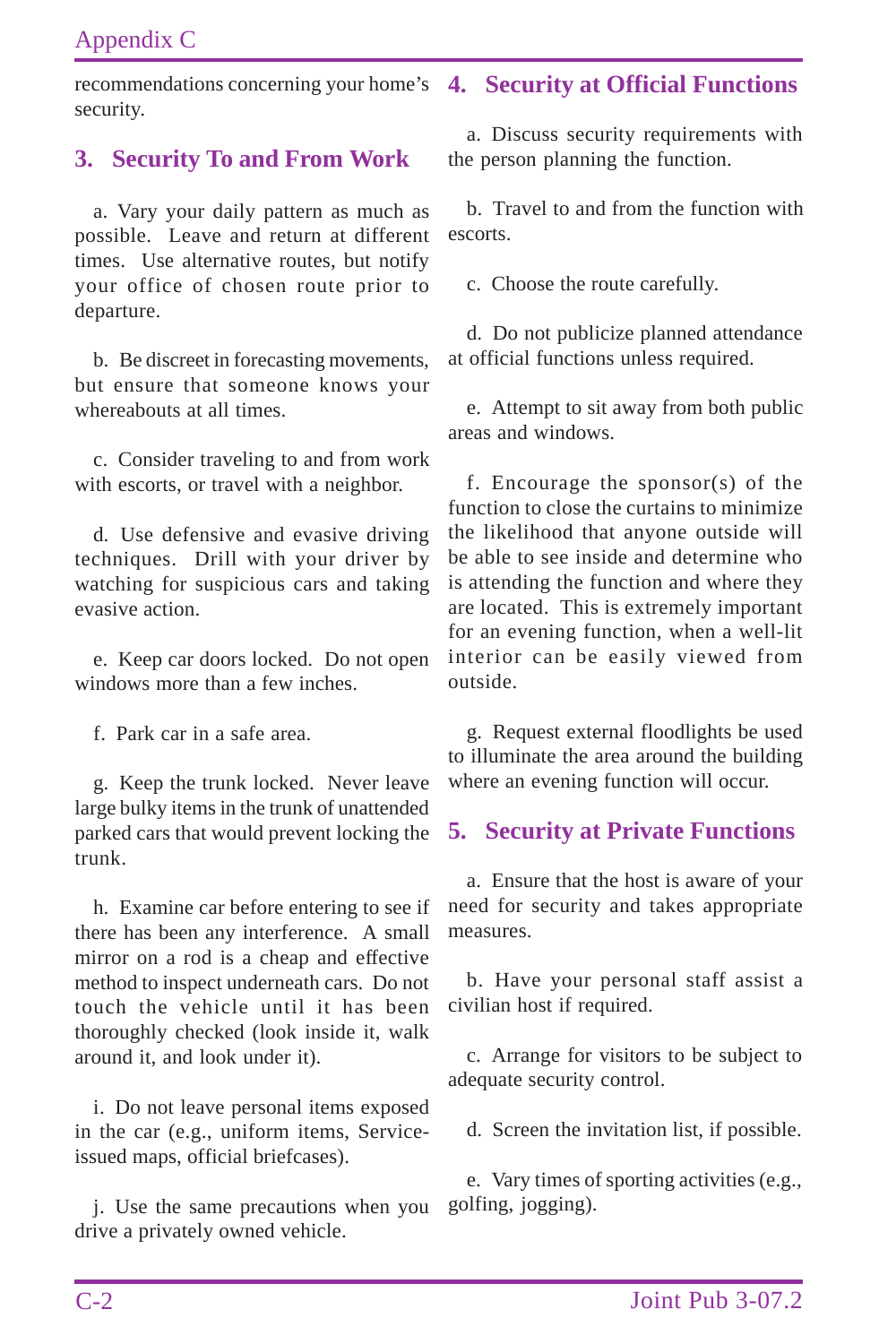#### **6. Security During Travel**

a. Book airline seats at the last moment. Consider using an alias.

b. Restrict the use of rank or title.

c. Do not allow unknown visitors in hotel room or suite.

d. Keep your staff and your family members advised of your itinerary and subsequent changes. Restrict this information to those having a need to know.

#### **7. Security of Children**

a. Ensure children's rooms are not readily accessible from outside the house.

b. Instruct children never to admit strangers to the house.

c. Teach children when and how to alert police or neighbors.

d. Instruct children attending school to travel in groups or at least in pairs, use busy thoroughfares, and avoid play areas outside the school.

e. Instruct children to refuse gifts or approaches from strangers.

f. Instruct children to immediately report attempts of an approach to the nearest responsible adult, and also to tell you as soon as possible.

g. Instruct children to tell you where they are, who they are with, and how long they will be away from the house.

h. Instruct children not to discuss what you do and to tell you if they are questioned about you by anyone.

i. Encourage children to report suspicious incidents to you.

j. Accompany young children to and from bus stops, where necessary.

k. Do not allow preschool children to wander from the house or play in areas where they cannot be supervised.

l. Discourage children from answering the door, especially during hours of darkness.

m. Advise children attending schools away from home to use the applicable techniques listed above in their daily activities.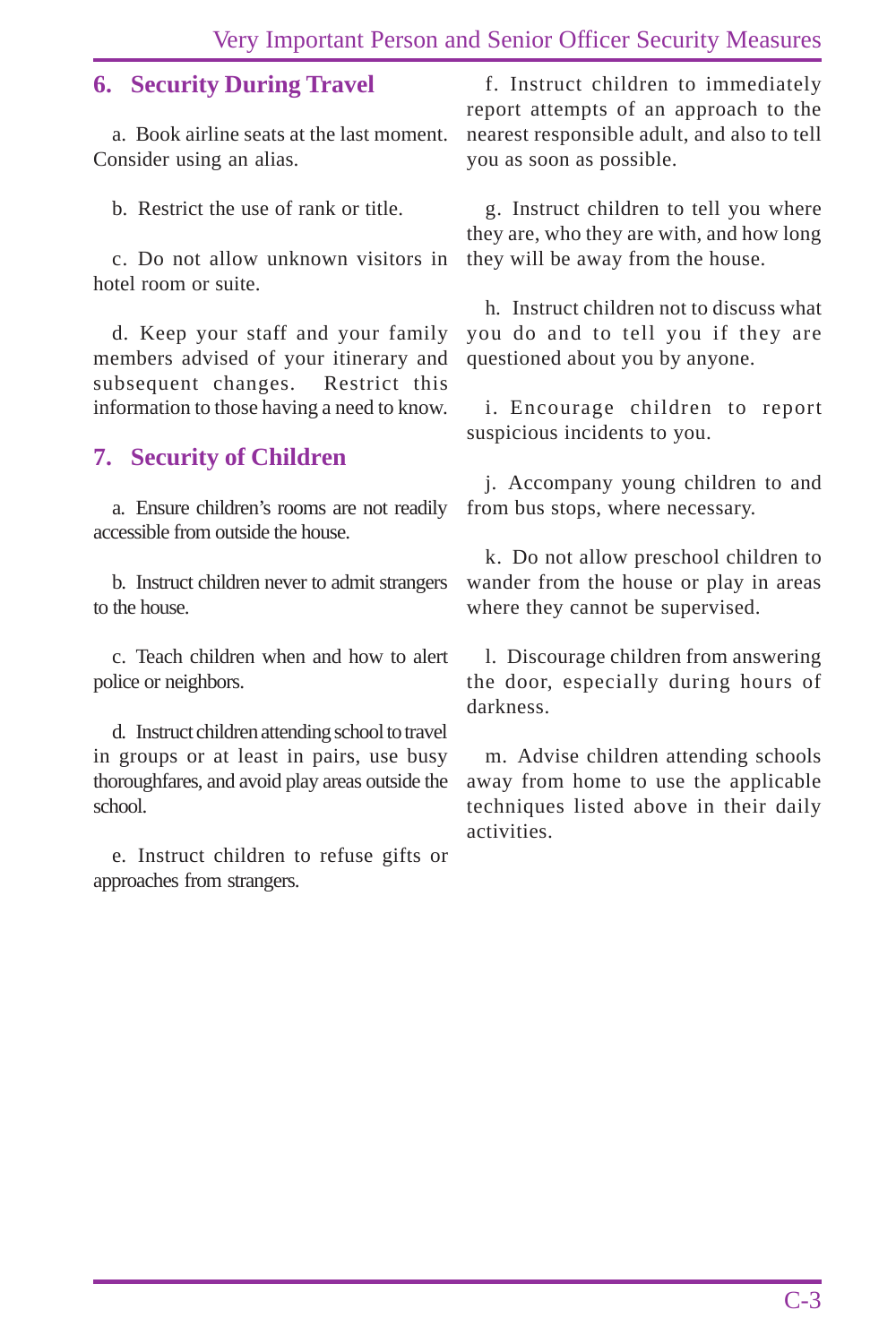Intentionally Blank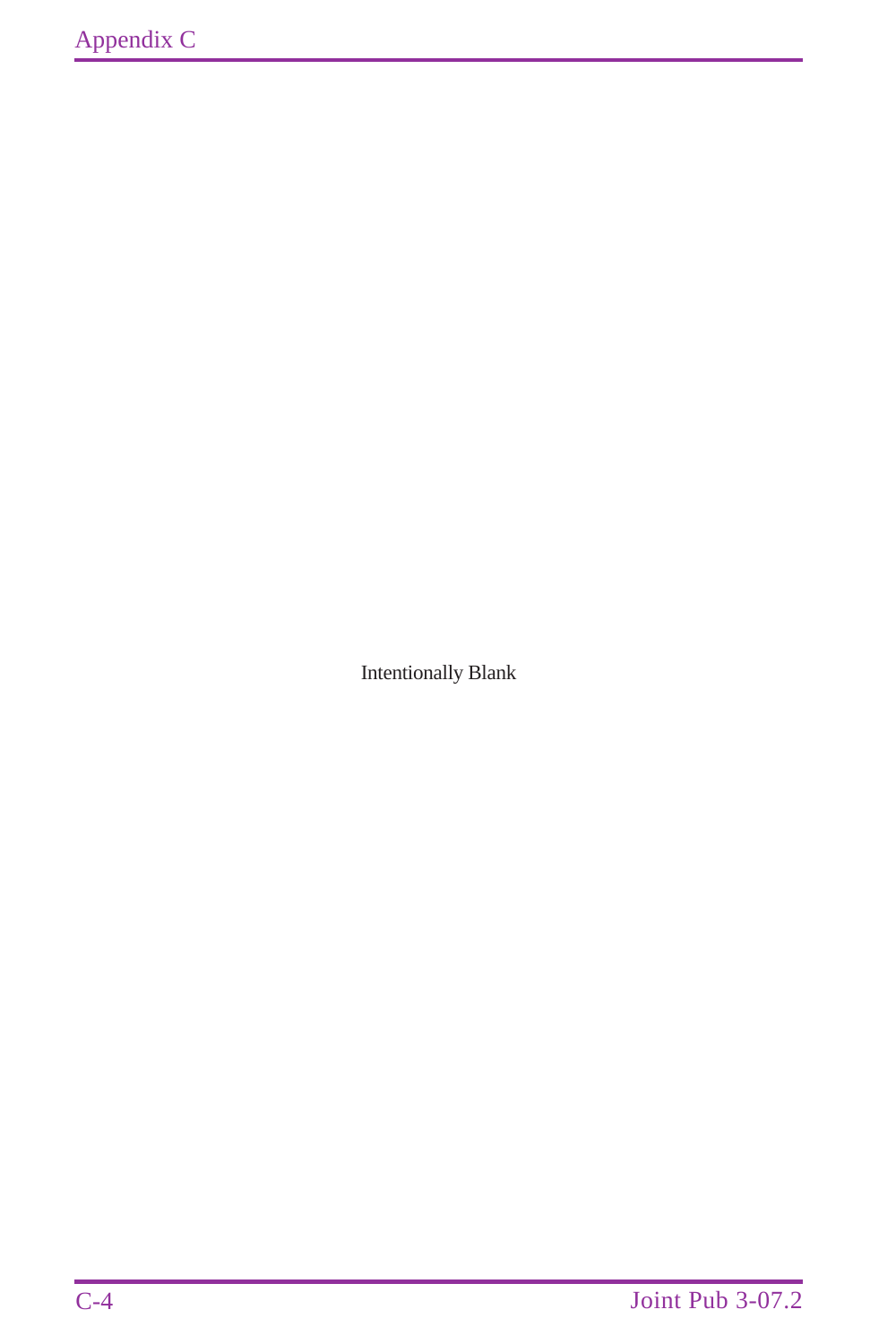# APPENDIX D **BUILDING SECURITY PROCEDURES**

## **1. General**

A skilled and determined terrorist group can penetrate most office buildings. However, the presence and use of guards and physical security devices (e.g., exterior lights, locks, mirrors, visual devices) create a significant psychological deterrent. Terrorists are apt to shun risky targets for less protected ones. If terrorists decide to accept the risk, security measures can decrease their chance of success. Commanders should develop comprehensive building security programs and frequently conduct security surveys that provide the basis for an effective building security program. These surveys generate essential information for the proper evaluation of present security conditions and problems, available resources, and potential security policy. Being just one of the many facets in a complex structure, security policies must be integrated with other important areas such as fire safety, normal police procedures, work environment, and work transactions. The following information provides guidance when developing building security procedures.

## **2. Office Accessibility**

a. Buildings most likely to be terrorist targets should not be directly accessible to the public.

b. Executive offices should not be located on the ground floor.

c. Locate senior personnel at the inner core of the building. This affords the best protection and control of visitors and prevents people outside the building from obtaining visual surveillance.

d. If building windows face public areas, reinforce them with bullet resistant materials and cover them with heavy curtains.

e. Monitor access to executive offices with a secretary, guard, or other individual who screens all persons and objects entering executive offices.

f. Place ingress door within view of the person responsible for screening personnel and objects passing through the door.

g. Doors may be remotely controlled by installing an electromagnetic door lock.

h. The most effective physical security configuration is to have doors locked from within and have only one visitor access door into the executive office area. Locked doors should have panic bars.

i. Depending upon the nature of the organization's activities, deception measures such as a large waiting area controlling access to several offices can be taken to draw attention away from the location and function of a particular office.

#### **3. Physical Security Measures**

a. Consider installing the following security devices: burglar alarm systems (preferably connected to a central security facility), sonic warning devices or other intrusion systems, exterior floodlights, dead bolt locks on doors, locks on windows, and iron grills or heavy screens for windows.

b. If feasible, add a 15- to 20-foot fence or wall and a comprehensive external lighting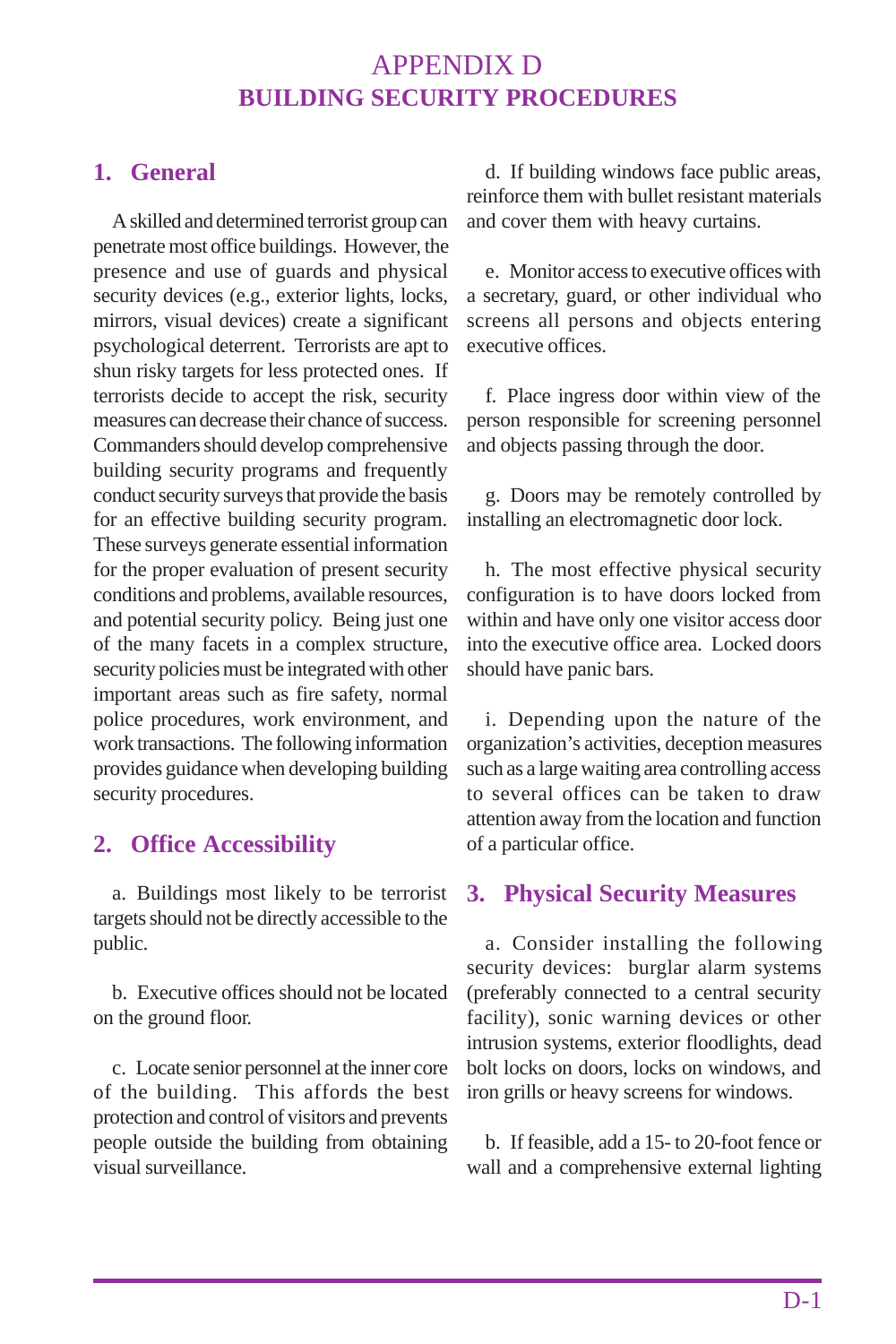system. External lighting is one of the cheapest and most effective deterrents to unlawful entry.

c. Position light fixtures where tampering would be difficult and noticeable.

d. Check grounds to ensure that there are no covered or concealed avenues of approach for terrorists and other intruders, especially near entrances.

e. Deny exterior access to fire escapes, stairways, and roofs.

f. Manhole covers near the building should be secured or locked.

g. Cover, lock, or screen outdoor openings (e.g., coal bins, air vents, utility access points).

h. Screen windows (particularly those near the ground or accessible from adjacent buildings).

i. Consider adding a thin, clear plastic sheet to windows to degrade the effects of flying glass in case of explosion.

j. Periodically inspect the interior of the entire building, including the basement and other infrequently used areas.

k. Locate outdoor trash containers, storage bins, and bicycle racks away from the building.

l. Book depositories or mail slots should not be adjacent to, or in, the building.

m. Mailboxes should not be close to the building.

n. Seal the top of voids and open spaces above cabinets, bookcases, and display cases.

o. Keep janitorial closets, service openings, telephone closets, and electrical closets locked at all times. Protect communications closets and utility areas with an alarm system.

p. Remove names and ranks on reserved parking spaces.

q. Empty trash receptacles daily (preferably twice a day).

r. Periodically check all fire extinguishers to ensure that they are in working order and readily available. Periodically check all smoke alarms to ensure that they are in working order.

## **4. Personnel Procedures**

a. Stress heightened awareness by personnel working in the building, because effective building security depends largely on the actions and awareness of people.

b. Develop and disseminate clear instructions on personnel security procedures.

c. Hold regular security briefings for building occupants.

d. Personnel should understand security measures, appropriate responses, and should know who to contact in an emergency.

e. Conduct drills if appropriate.

f. Senior personnel should not work late on a routine basis. No one should ever work alone.

g. Give all personnel, particularly switchboard personnel and secretaries, special training in handling bomb threats and extortion telephone calls. Ensure that a bomb threat checklist and a pen or pencil are located at each telephone instrument.

h. Ensure the existence of secure communications systems between senior personnel, secretaries, and security personnel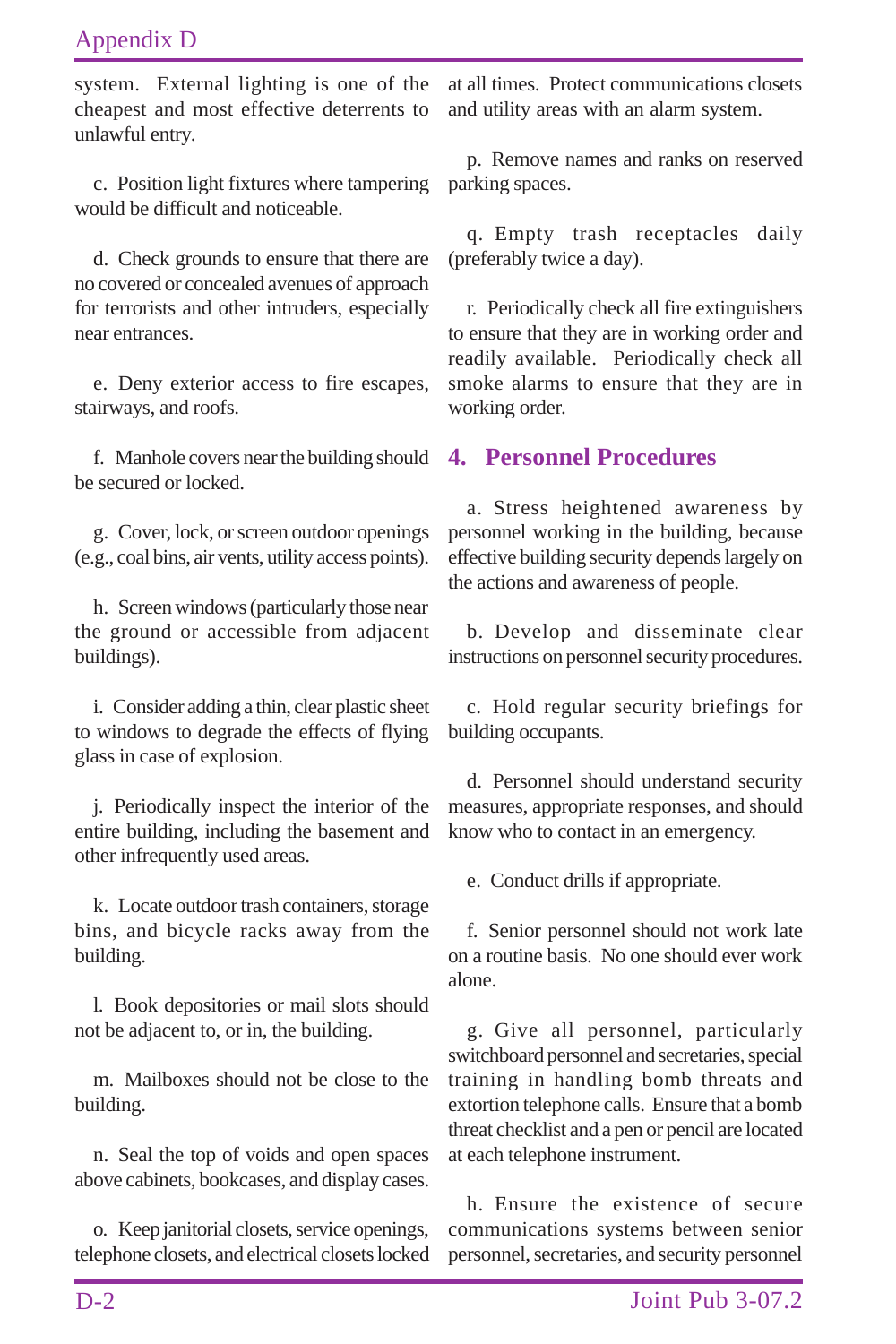with intercoms, telephones, and duress alarm systems.

i. Develop an alternate means of communications (e.g., two-way radio) in case the primary communications systems fail.

j. Do not open packages or large envelopes in buildings unless the sender or source is positively known. Notify security personnel of a suspicious package.

k. Have mail room personnel trained in bomb detection handling and inspection.

l. Lock all doors at night, on weekends, and when the building is unattended.

m. Maintain tight control of keys. Lock cabinets and closets when not in use.

n. When feasible, lock all building rest rooms when not in use.

o. Escort visitors in the building and maintain complete control of strangers who seek entrance.

p. Check janitors and their equipment before admitting them and observe while they are performing their functions.

q. Secure official papers from unauthorized viewing.

r. Update security clearances of employees (especially foreign nationals).

s. Do not reveal the location of building personnel to callers unless they are positively identified and have a need for the information.

t. Use extreme care when providing information over the telephone — remember, telephone lines may be tapped.

u. Do not give the names, positions, and especially home addresses or phone numbers of office personnel to strangers or telephone callers.

v. Do not list the address and telephone numbers of potential terrorist targets in books and rosters.

w. Avoid discussing travel plans or timetables in the presence of visitors.

x. Be alert to people disguised as public utility crews (e.g., road workers, vendors) who might station themselves near the building to observe activities and gather information.

y. Note parked or abandoned vehicles near the entrance to the building or near the walls.

z. Note the license plate number, make, model, year, and color of suspicious vehicles and the occupants' descriptions, and report that information to your supervisor, security officer, military and/or security police, or local police.

## **5. Controlling Entry**

a. Consider installing a peephole, intercom, interview grill, or small aperture in entry doorways to screen visitors before the door is opened.

b. Use a reception room to handle visitors, thereby restricting their access to interior offices.

c. Consider installing metal detection devices at controlled entrances. Prohibit nonorganization members from bringing boxes and parcels into the building.

d. Arrange building space so that unescorted visitors are under the receptionist's visual observation and to ensure that the visitors follow stringent access control procedures.

e. Do not make exceptions to the building's access control system.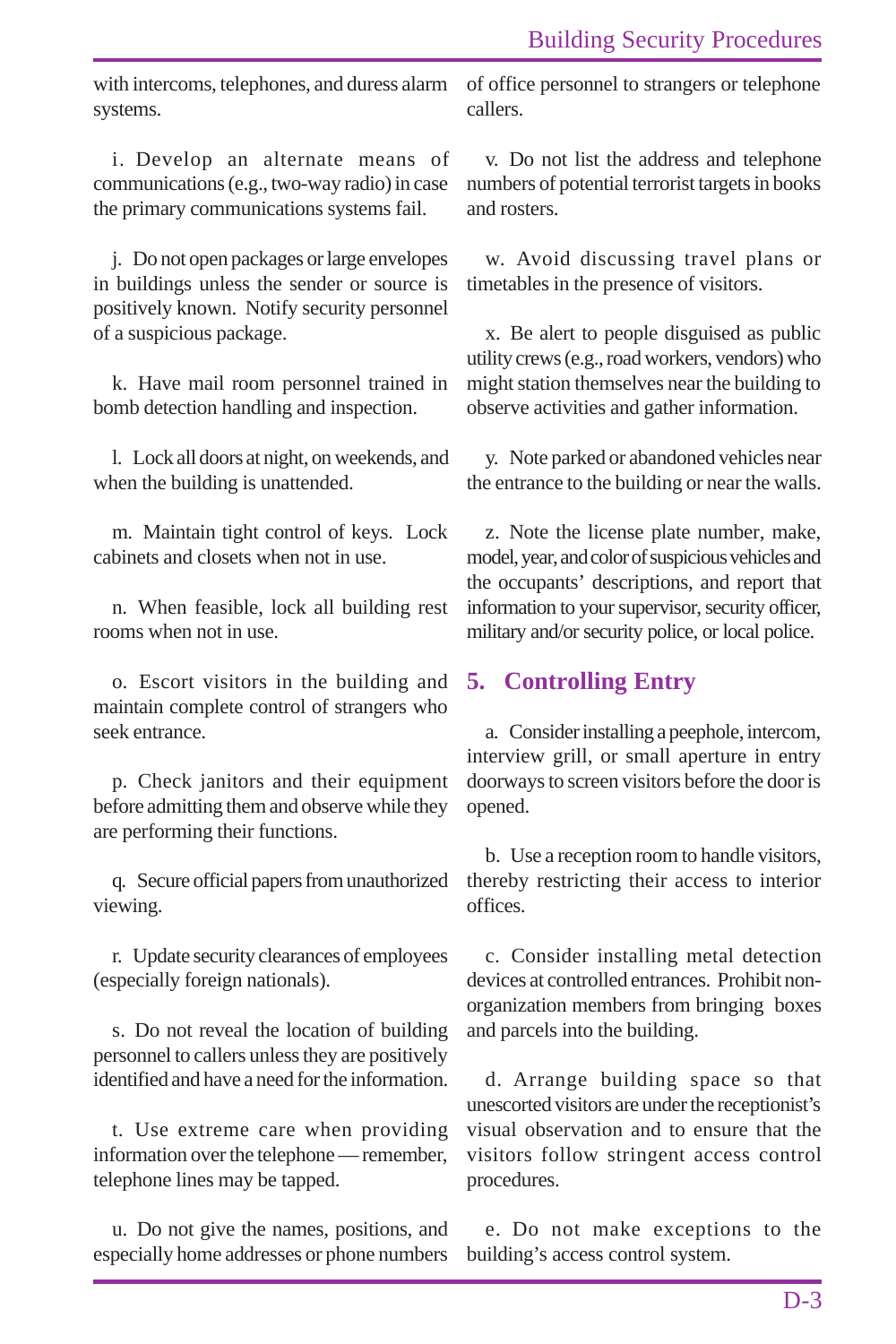## Appendix D

f. Upgrade access control systems to provide better security through the use of intercoms, access control badges or cards, and closed circuit television.

## **6. Law Enforcement Procedures in the Area**

a. Determine if the local or military law enforcement personnel patrol the area.

b. Request patrol by the local or military law enforcement personnel to include door checks after duty hours.

c. Know the capabilities and limitations of local and military law enforcement.

d. Use private guards if appropriate. Ensure that their background checks are completed before they assume duties.

e. Remember, the use of guards is a deterrent, not the primary source of security.

f. Brief and rehearse guards on appropriate responses in case of a terrorist incident.

## **7. Preparation for Emergencies**

a. Maintain emergency items (e.g., supply of fresh water, nonperishable food, candles, lanterns, flashlights, extra batteries, blankets, portable radio, camping stove with spare fuel, axe, first aid kit, and other appropriate items).

b. Ensure that all members of the organization know the location of fire equipment, fire escapes, and other emergency exits as well as electrical service switches, weapons, and emergency radio.

c. Select and prepare an interior safe room for use in case of an attack.

• The safe room should have a sturdy door with a lock and an emergency exit if possible. Bathrooms on upper floors are good safe rooms.

- Store emergency and first aid supplies in the safe room. Bars or grillwork on safe room windows should be locked from the inside to expedite escape.
- Keep keys to locks, a rope or chain ladder to ease escape, and a means of communication (e.g., telephone or radio transmitter) in the safe room.
- d. Select and identify emergency exits.

e. Determine evacuation and escape routes and brief personnel.

f. Senior personnel and secretaries should have duress switches that alarm at a constantly manned security office.

g. Maintain a set of written emergency and contingency procedures in the security office to assist rescue efforts.

h. Emergency procedures should include bomb threat and bomb search techniques.

#### **8. Public Areas**

a. Remove all potted plants and ornamental objects from public areas.

b. Empty trash receptacles frequently.

c. Lock doors to service areas.

d. Lock trapdoors in the ceiling or floor, including skylights.

e. Ensure that construction or placement of furniture and other items would not conceal explosive devices or weapons.

f. Keep furniture away from walls or corners.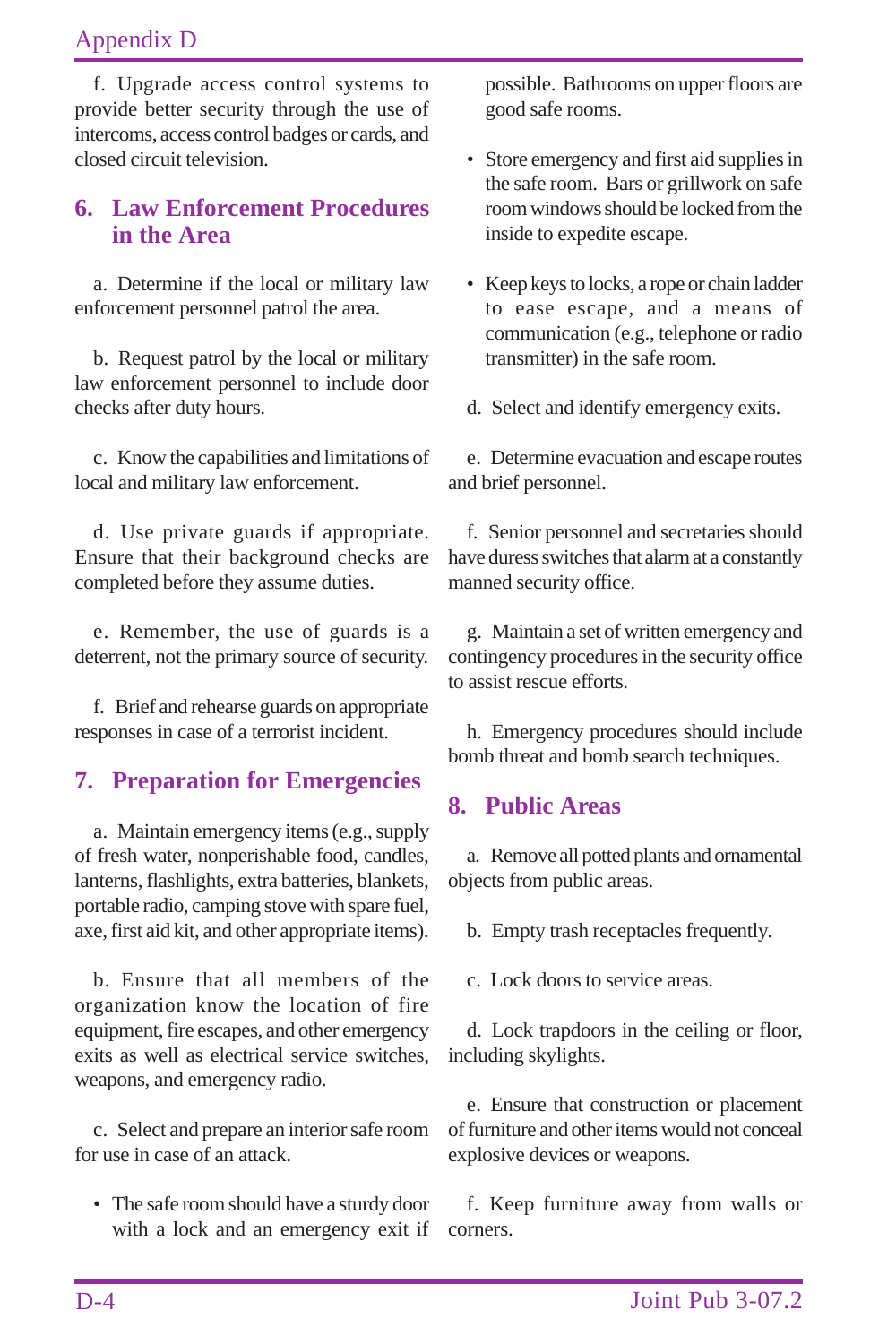g. Modify curtains, drapes, or cloth covers so that concealed items can be seen easily.

h. Box in the tops of high cabinets, shelves, or other fixtures.

i. Exercise particular precautions in public rest rooms.

j. Install springs on stall doors in rest rooms so they stand open when not locked. Equip stalls with an inside latch to prevent

someone from hiding a device in a locked stall.

k. Install a fixed covering over the tops on commode water tanks.

l. Use open mesh baskets for soiled towels. Empty frequently.

m. Guards in public areas should have a way to silently alert the office of danger and to summon assistance (e.g., foot-activated buzzer).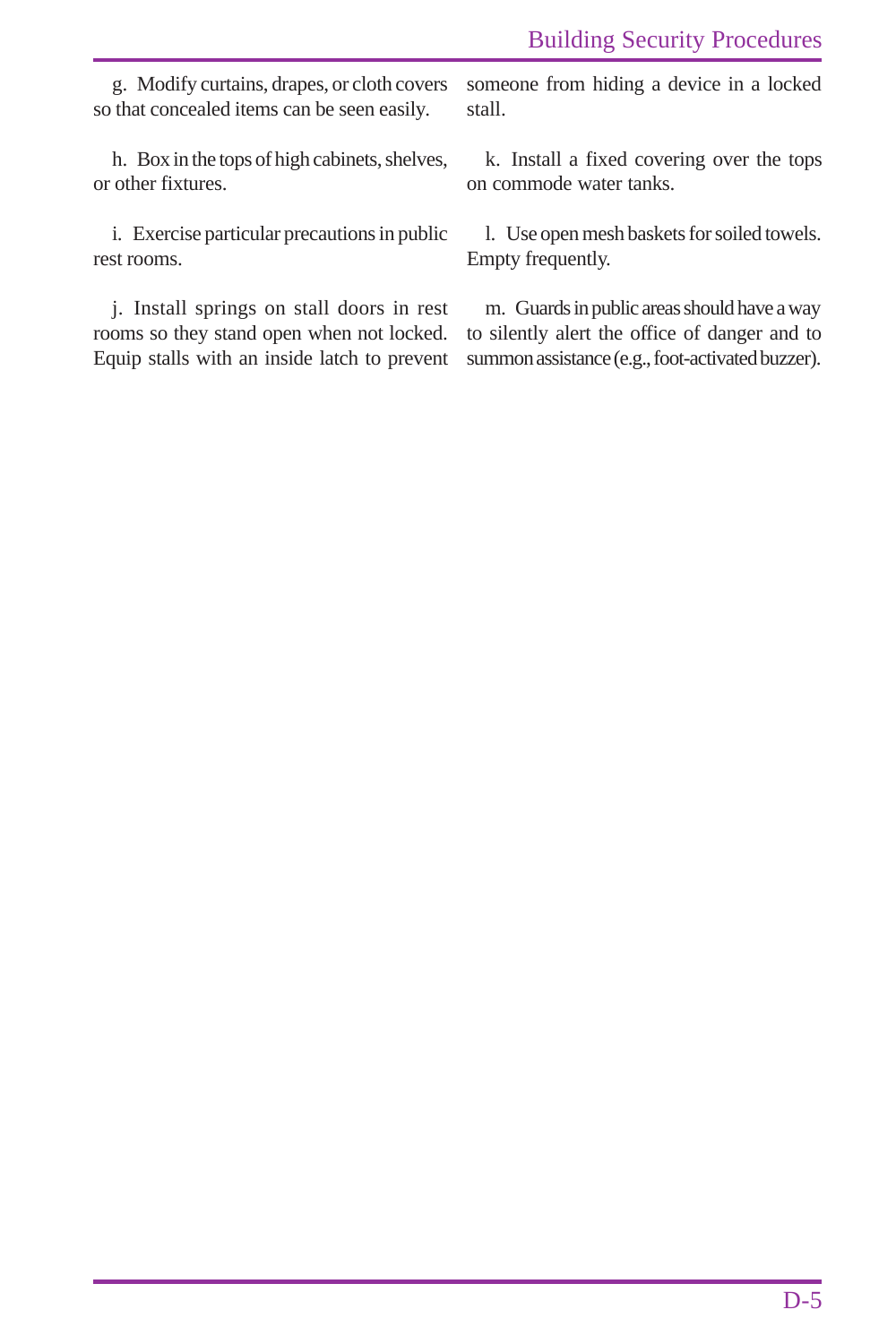Intentionally Blank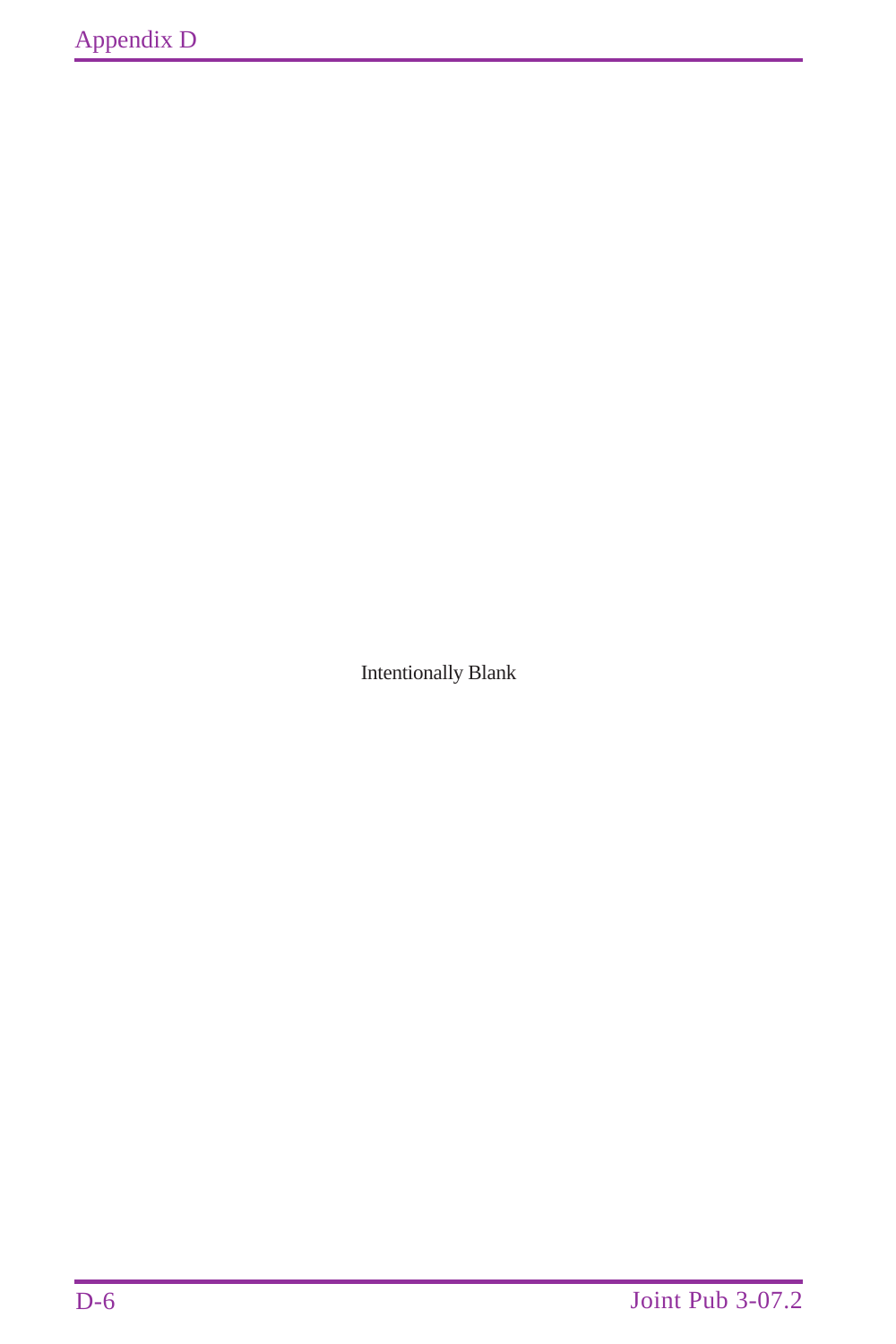# APPENDIX E **LOCK SECURITY**

### **1. General**

Locks or locking devices are the first line of defense in any security system. Locks are delaying devices of perimeter security and should be effectively integrated into other security and protection systems (e.g., alarms and electronic controls). There are five major categories of locks available for use in residences or offices: cylindrical, mortise, cylinder dead bolt, rim, and cylindrical lock sets with dead bolt functions. Residence, office, and vehicle security rely heavily upon locking devices that vary in appearance, function, and application.

### **2. Entryway Safety Factors**

a. **Windows.** Windows pose more security problems than doors. Windows are available in a variety of styles and sizes and are often designed with little or no thought to security. The choice of window size or type is primarily based on ventilation, lighting, and esthetics. A window's only security value is that, if it is properly placed, it can make vulnerable areas unobservable. Intruders use windows to enter a building usually only as a last resort. They avoid breaking glass because of the noise made by its shattering and potential injury to themselves. The following techniques can be used to upgrade window security:

• For windows that slide up or down, the simplest measure is to drill one or more holes through the sash and frame and insert a pin or nail from the inside to prevent the window from being opened. Key-operated locks are also available, but they pose a safety hazard in the event the window is needed for escape in an emergency.

• Windows which don't open or are not intended for emergency exit should have steel bars, mesh, or grill work installed over them.

b. **Doors.** As important as the locking device is, the security afforded is only as good as the construction of the door and frame. There are four major types of doors: flush wood doors, turnstile, rail (panel) wood doors, and metal doors. There are two types of flush doors: hollow-core and solid-core. A hollowcore door is made of two sheets of thin veneer overlaying hollow cardboard strips. A solidcore door is made of two sheets of wood veneer overlapping a solid wooden core. Solid-core doors not only provide a substantial security advantage over hollow-core doors, they also add sound insulation and fire resistance. From a security perspective, a metal door is superior to any wooden door. A door's vulnerability (as opposed to its frame, hinges, or other accessory parts) is defined in terms of penetrability. (How easy is it to break through? How long does it take to break through?) However, breaking through a door is not the most common method of defeating a door system. A far more significant hazard is a door that fits loosely to the frame, thereby allowing it to be pried or forced open. Most wooden door frames have solid wood, 3/4-inch to 1-inch in depth. Beyond this, there is usually a 4 inch to 6-inch gap of air between the frame and the first stud. This construction provides very little resistance to forced entry. The following steps can be taken to enhance door security:

• **Strengthen the door frame.** Secure 2-inch x 4-inch studs directly behind the door frame's facing.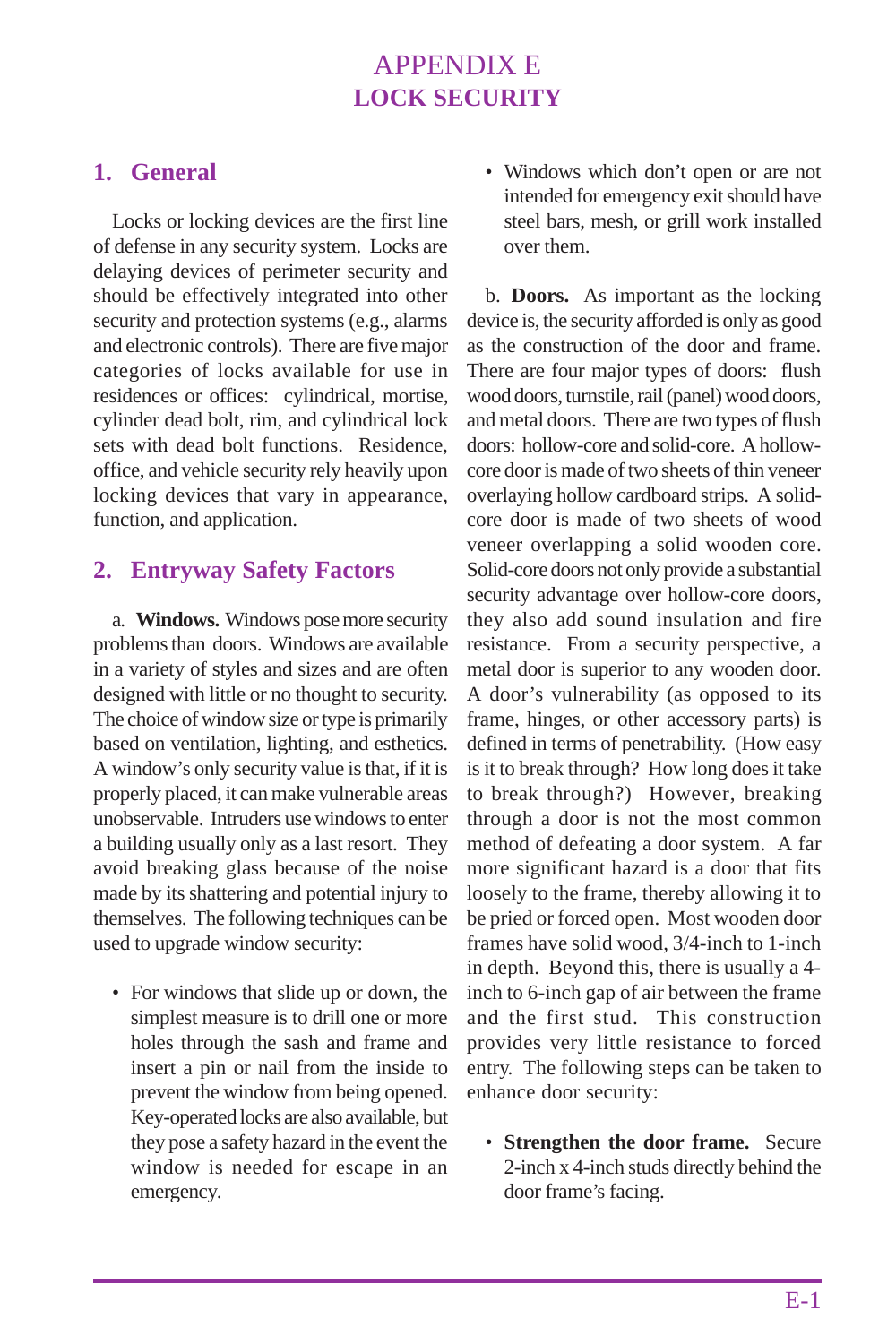## Appendix E

- **Install striker plates.** Striker plates vary in shape and are made for mortised or surface-mounted locks. A close fit between the lock and the striker plate reduces door movement when the door is closed. If the striker plate is not securely affixed to a sturdy door frame, it is easily forced apart.
- **Secure the door hinge.** The security value of the door hinge is often overlooked. A well-secured hinge prevents forcing a door out of its frame. From a security standpoint, the most important feature of a hinge is whether it is located on the inside or outside of the door. If the hinge pins are on the outside, they can be removed and the door removed from the frame. There are several solutions to this problem. One of the most effective methods is to weld the pins to the hinge. One method requires drilling a small hole through the hinge and into the pin, and then inserting a second pin or small nail flush with the hinge surface. Another method requires inserting two large screws in the door (or jamb) and leaving the screw head exposed 1/2-inch. Drill a matching hole on the opposite side so the screw head fits into the hole when the door is shut.
- **Secure sliding glass doors.** Sliding glass doors present easy access to a residence and pose complex security problems. These doors are available in a variety of styles and sizes and are designed with little or no thought to security. Many factors affect the ability to secure this type of entrance. It is not enough to prevent the door from being moved horizontally, it must also be secured vertically. The channel in which the door rides provide wide tolerances and facilitates vertically lifting the door out of its channel. Most locks designed for sliding glass doors take into consideration both types of

movement and prevent the door from being lifted out of the channel. The simplest measure is to drill a hole through the channel and the frame. Insert a pin or nail to prevent the door from being opened and insert sheet metal screws into the upper channel, allowing them to protrude far enough to prevent the door from being lifted out of the channel.

#### c. **Locking Mechanisms**

- Cylindrical locks (key-in-knob locks) are the most widely used locks in residential construction. These locks are both inexpensive and simple to rekey. Cheap cylindrical locks have serious shortcomings. Cheaper cylindrical locks may not have a dead latch and may be slipped open with a credit card or celluloid strip. From a security point of view, these locks are the least desirable.
- Mortise locks fit into a cavity cut into the outer edge of the door. Since the introduction of cylindrical locks, the use of mortise locks has declined. Mortise locks are more expensive to install than cylindrical locks because large sections of the door and jamb have to be mortised to fit the lock. A quality mortise lock should have a dead bolt with enough throw to fit securely into the door frame.
- Rim locks are erroneously referred to as jimmy proof. Do not be misled by the use of the phrase "jimmy proof" because these locks can be compromised. However, rim locks are one of the most secure surface-mounted locks. Rim locks are not usually used as the primary lock. Install rim locks on the inside of the door above the vulnerable primary jamb. If a vertical dead bolt is used, the rim lock makes an excellent auxiliary lock and is very difficult to defeat.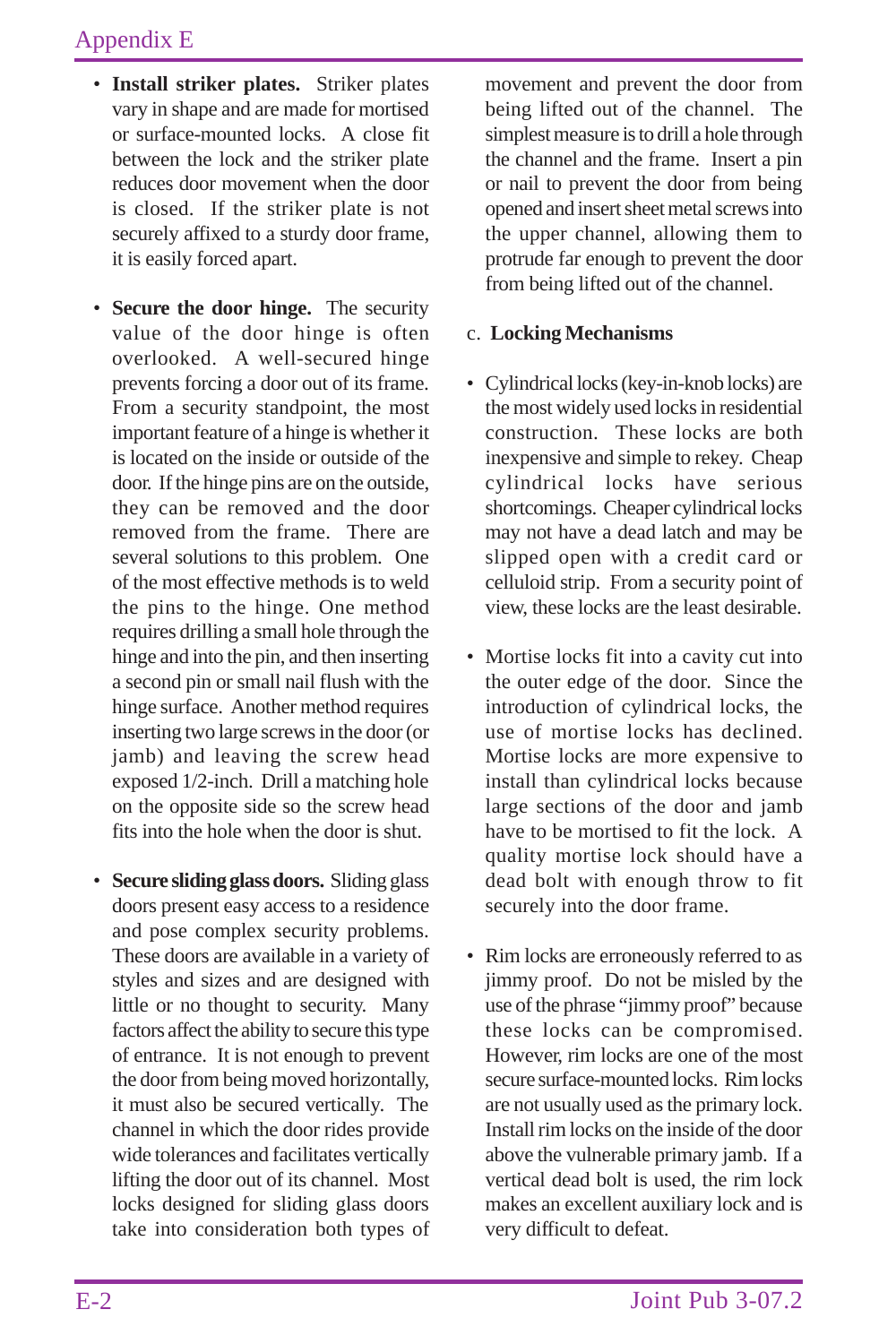- Cylindrical lock sets with dead bolt functions are comparative newcomers to the security hardware market. They combine the best features of a good security lock — a dead bolt function with a dead bolt lock. The better designs include a 1-inch throw dead bolt, a recessed cylinder to discourage forcible removal, a concealed armor plate to resist drilling, and a cylinder guard that spins freely when the dead bolt is in the locked position. The last feature makes it virtually impossible for an intruder to wrench the cylinder or cylinder guard off the door. These lock sets include a panic feature that ensures that the knob turns freely from the inside to permit rapid exit in case of emergency.
- Cylinder dead bolt locks are rapidly becoming the most popular auxiliary locks. They are installed above the primary lock. The best designs have steel bars and cylinder guards so they cannot be twisted, pried, or broken off. Doublecylinder locks may be a safety hazard where rapid escape is essential (e.g., in the case of fire) and are prohibited by many municipal codes in commercial facilities because fire officials are concerned that the need to find a key delays escape in an emergency.

#### d. **Lock Selection Guidelines**

- Consider locking hardware as a longterm investment that requires planning and exceptional quality.
- Match locks to the door and door frame to create a strong integral unit.
- Ensure that entrance door locks have a 1-inch dead bolt, a recessed cylinder to discourage forcible removal, and a cylinder guard that spins freely.
- Consider magnetic alarms if window or door glass is within arm's reach of a locking device.
- Consider alarm foil, resident alarm systems, and magnetic contacts if residence has large picture windows or sliding glass doors.
- Consider using padlocks to provide security protection to critical areas of the home. Padlocks should meet the following minimum requirements:
	- •• A heavy shackle at least 9/32-inch of hardened steel;
	- •• A double-locking mechanism that locks the heel and toe;
	- •• A minimum five-pin tumbler on tumbler locks; and
	- •• A key-retaining feature that prevents removing the key unless the padlock is locked.
- Use rim locks to provide additional protection.
- Lock all vulnerable windows and doors at night.
- Ensure that entrance door hinges are heavy duty, pinned in the hinge, and equipped with door pins (metal pins or screws).
- Consider the possible safety hazards of using double-cylinder dead bolt locks that require key action on both sides.
- Check local fire safety codes before using double-cylinder dead bolt locks.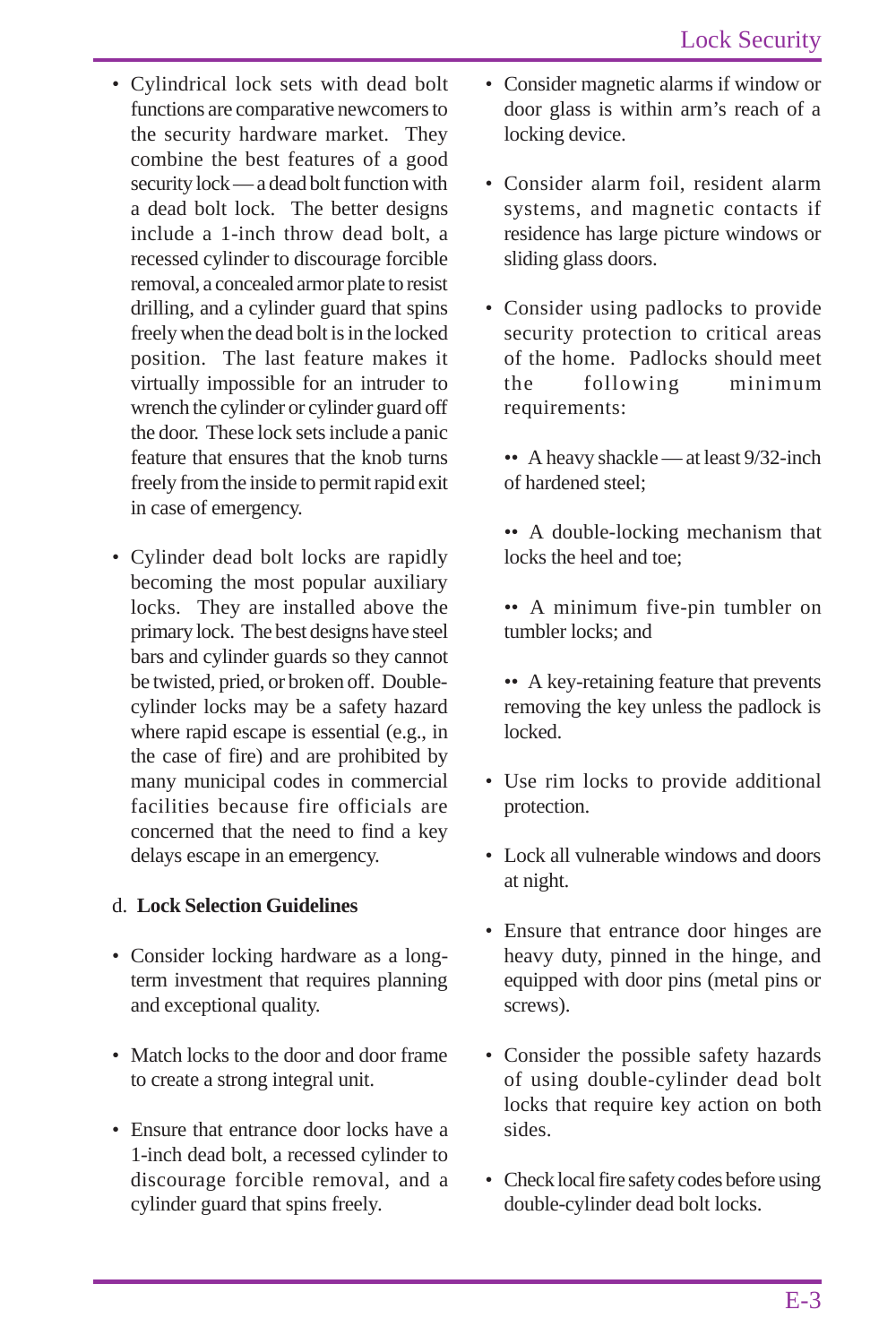# Appendix E

- Fill hollow metal door frames behind the striker plate with cement to prevent forcing the frame.
- Restrict access or distribution of home and office keys.
- Keep spare keys in a locked drawer or filing cabinet.
- Incorporate heavy-duty, double-cylinder door locks on office entrance doors if fire and safety regulations permit.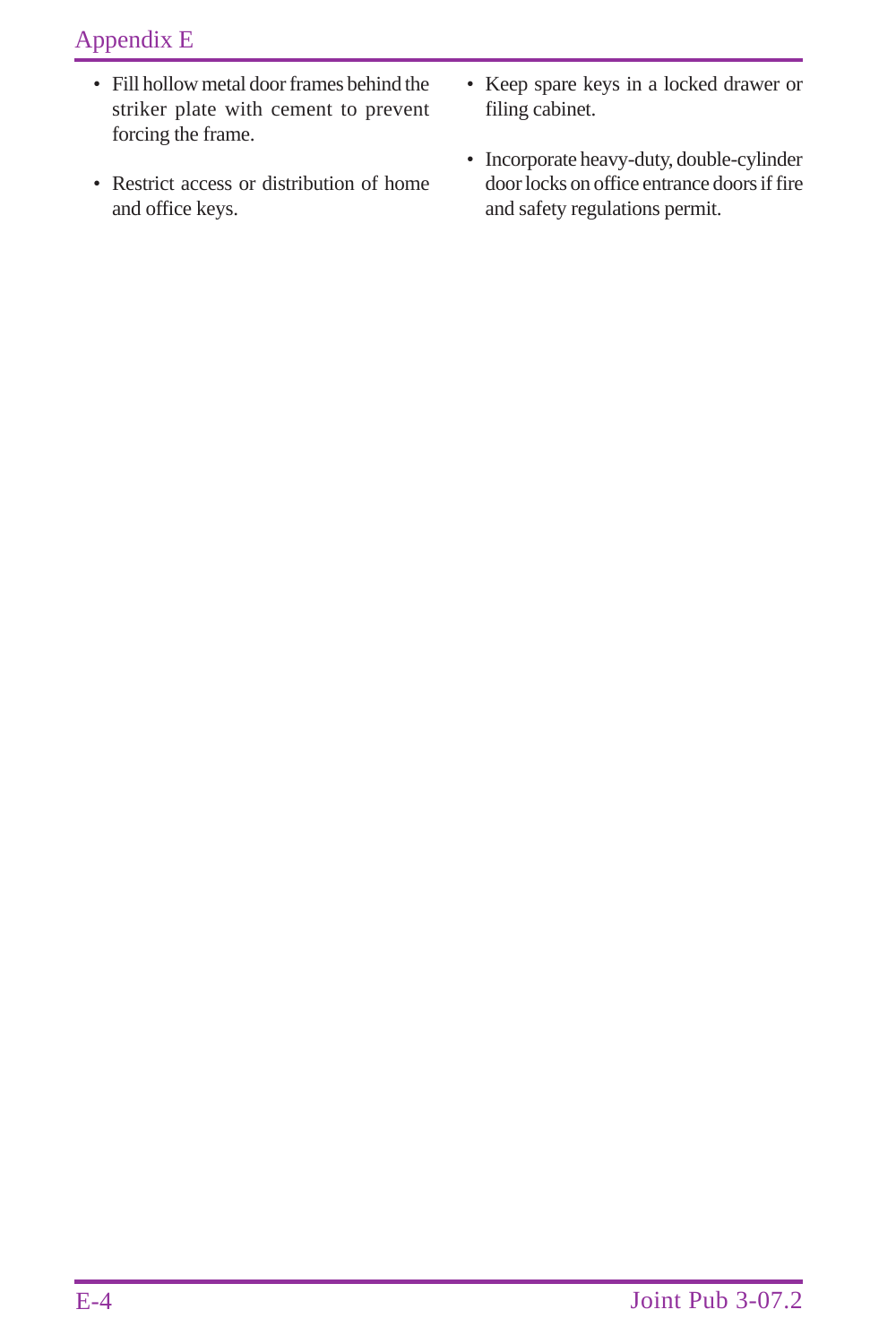# APPENDIX F **TELEPHONE CALL PROCEDURES**

## **1. Upon receiving a threatening or suspicious telephone call:**

a. Try to keep a verbatim record of the conversation.

b. Attempt to obtain the caller's name, address, and telephone number. Point out to the caller that by giving these details the caller is indicating that the call is a genuine warning.

c. Attempt to keep the caller talking and elicit further information if possible.

d. Summon assistance (through a telephone exchange) to trace the call and to corroborate facts and opinions.

e. Comply with the caller's request to be connected with another extension. Monitor the call if possible. Alert the officer of the day.

### **2. During the call:**

a. Try to obtain answers to the questions listed on the telephone bomb threat checklist located in this appendix.

b. Try to determine the type of telephone call by contacting the operator immediately after the call ends. Was the call operator-connected? If the call was operator-connected, can the operator identify the source? Was it from a pay phone? If dialed from a pay phone, was it direct dialed?

### **3. After the call:**

After the call is completed, provide the police duty officer with details of the telephone call and make a full written record of the conversation and any impressions, based on the information annotated on the telephone bomb threat checklist. This could be invaluable to the local or military police.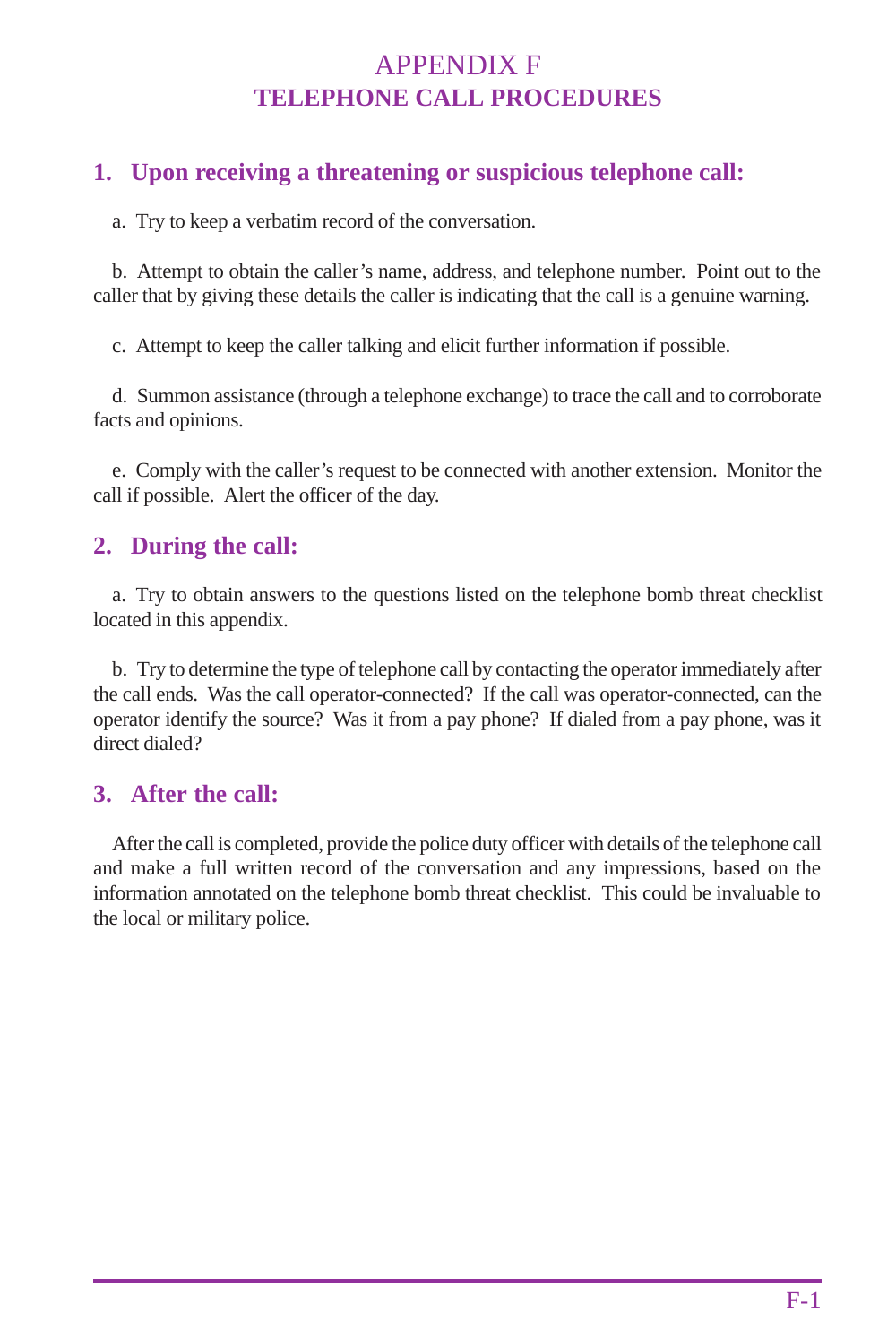### BUREAU OF ALCOHOL, TOBACCO AND FIREARMS (ATF) BOMB THREAT CHECKLIST

| <b>QUESTIONS TO ASK:</b>      |                               |                        |         |                                               |  |
|-------------------------------|-------------------------------|------------------------|---------|-----------------------------------------------|--|
| $\mathbf{1}$ .                |                               |                        |         |                                               |  |
| 2.                            |                               |                        |         | Where is the bomb?                            |  |
| 3.                            |                               |                        |         |                                               |  |
| 4.                            |                               |                        |         | What kind of bomb is it?                      |  |
| 5.                            |                               |                        |         |                                               |  |
| 6.                            |                               |                        |         | Did you place the bomb?                       |  |
| 7.                            |                               |                        |         |                                               |  |
| 8.                            |                               |                        |         |                                               |  |
| 9.                            |                               |                        |         | What is your address?                         |  |
|                               |                               |                        |         |                                               |  |
| <b>CALLERS VOICE (circle)</b> |                               |                        |         |                                               |  |
| Calm                          | Disguised                     | Nasal                  | Angry   | <b>Broken</b>                                 |  |
| Stutter                       | Slow                          | Sincere Lisp           | Rapid   | Giggling                                      |  |
| Deep                          | Crying                        | Squeaky                | Excited | Stressed                                      |  |
| <b>Accent Loud</b>            | Slurred                       | Normal                 |         |                                               |  |
|                               |                               |                        |         | If voice is familiar, whom did it sound like? |  |
|                               |                               |                        |         |                                               |  |
|                               |                               |                        |         |                                               |  |
|                               |                               |                        |         |                                               |  |
|                               |                               |                        |         |                                               |  |
|                               |                               |                        |         |                                               |  |
|                               |                               |                        |         |                                               |  |
|                               |                               |                        |         |                                               |  |
|                               |                               |                        |         |                                               |  |
|                               |                               | Report immediately to: |         |                                               |  |
|                               | (refer to bomb incident plan) |                        |         |                                               |  |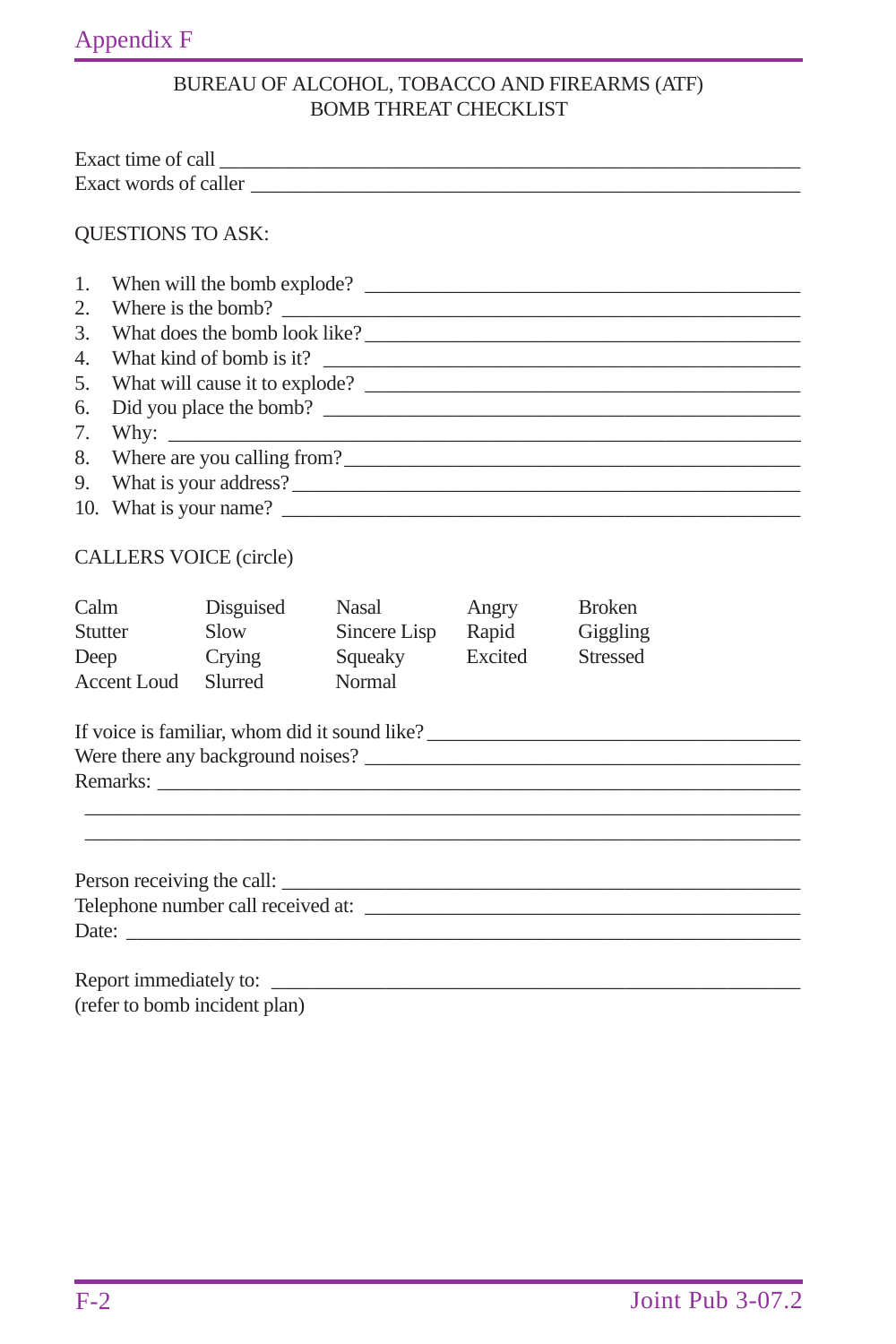# APPENDIX G **CRISIS MANAGEMENT PLAN FORMAT**

The format outlined on the following pages highlights areas of concern in crisis management planning. It is not meant to be all inclusive or rigidly followed. Note: This is a local format only and does not reflect a format developed and approved for use with operation plans or operation plans in concept format prepared by the combatant commanders to fulfill tasks assigned in the Joint Strategic Capabilities Plan, or as otherwise directed by the Chairman of the Joint Chiefs of Staff.

| Copy No.                    | $\sigma$ f | Copies |
|-----------------------------|------------|--------|
| <b>Issuing Headquarters</b> |            |        |
| Location                    |            |        |
| Date-time-group             |            |        |

#### CRISIS MANAGEMENT PLAN

Refs: Maps, charts, and other relevant documents.

Time Zone: X

Task Organization: (List units organized to conduct antiterrorism operations. Include attachments, supporting roles, and delegation of authority as necessary.)

1. SITUATION (Identify essential information in order to understand ongoing events.)

a. **Terrorist Force** (Identify terrorist composition, disposition, methods of operation, estimated strength, and capabilities that could influence the crisis management operation. Refer to appropriate annex.)

b. **Response Forces** (Explain response force abilities and responsibilities. Response force ability can influence the crisis management mission.)

c. **Attachments and Detachments** (Address here or refer to an annex.)

d. **Assumptions** (Provide assumptions used as a basis for this plan [e.g., strength of response force to be supported, support available from other agencies]).

• **Tactical Situation Possibilities** (Obtained from the commander's planning guidance.)

• **Personnel Situation** (Provided by the personnel officer.)

• **Logistic Situation** (Provided by the logistics officer.)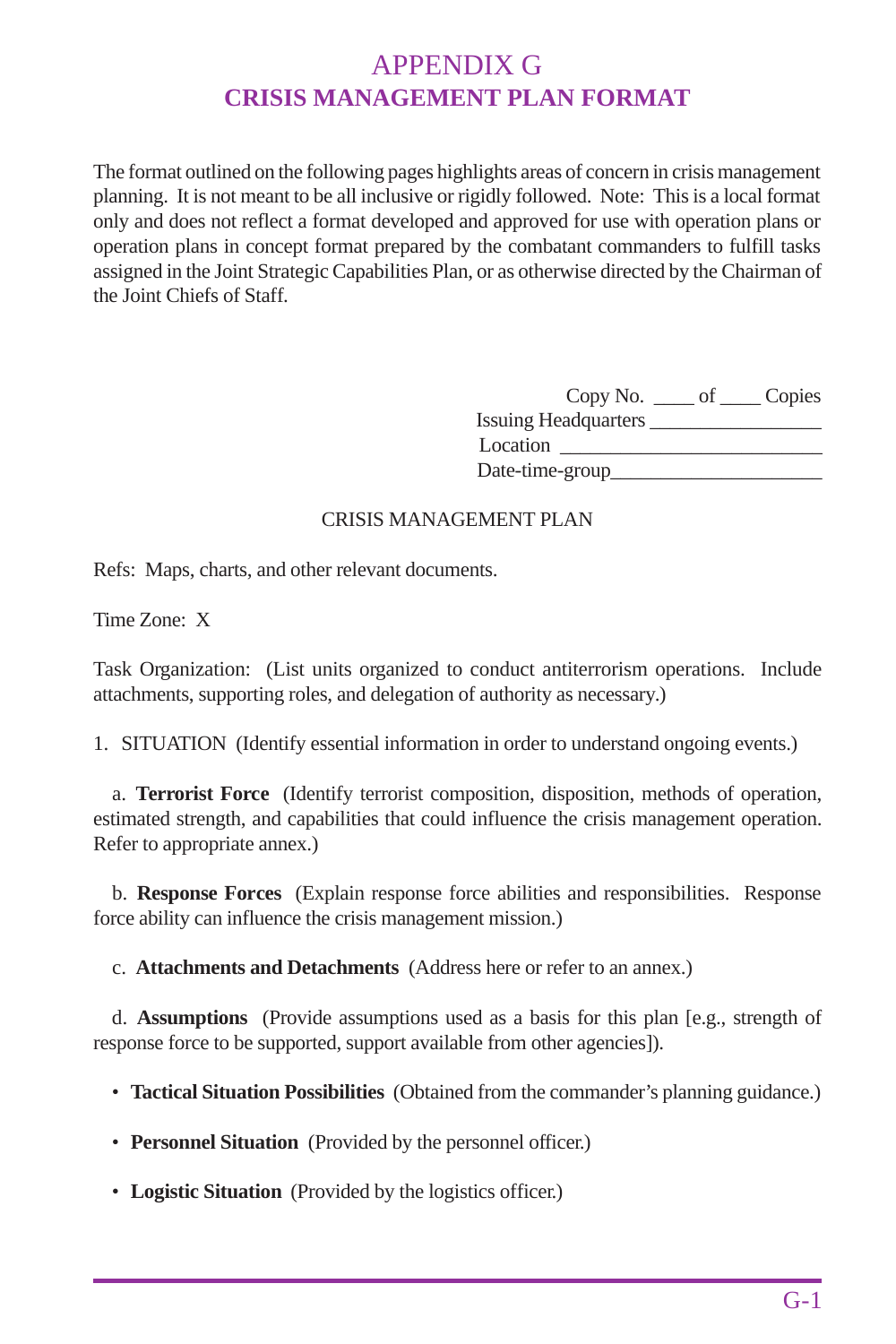- **Legal Situation Possibilities** (Provided by the staff judge advocate.)
- **Public Affairs Considerations** (Provided by PAO.)

2. MISSION (Identifies terrorism action mission. For example, ". . . to contain and neutralize terrorist threats and actions aimed at the disruption of this installation.")

### 3. EXECUTION

a. **Concept of Operations** (State commander's tactical plan. Purpose is to inform. May address how the commander will conduct combatting terrorism operations. Provides enough detail to insure proper action by subordinates in the absence of specific instructions. If the required details are extensive, address in an annex. If an operation involves two or more distinct phases, designate each phase and use subparagraphs [e.g., Phase I, Phase II]).

b. **Tasks** (Identify specific tasks for each element of the command charged with executing a crisis management mission. When giving multiple instructions, itemize and indicate priority or sequence [e.g., commander, reaction force]).

c. **Coordinating Instructions** (Include coordination and control measures applicable to two or more elements of the command.)

4. SERVICE SUPPORT (Provide a statement of service support instructions and arrangements supporting the crisis management operation. Use the following subparagraphs as required.)

a. **General** (Outline the general plan for service support.)

b. **Materiel and Services** (Address supply, transportation, labor [e.g., location of facilities, collection points, maintenance priority], and services [e.g., type of service available, designation and location of the unit, schedule of service] required.)

c. **Medical Evacuation and Hospitalization** (Provide the plan for evacuation and hospitalization of sick, wounded, or injured personnel. Address evacuation responsibilities and air evacuation policy.)

d. **Personnel** (Provide required information and instructions to supporting unit personnel.)

### • **Maintenance of Unit Strength**

•• **Strength Reports** (Provide instructions for submitting status reports. Include requirements for routine and special reports.)

•• **Replacements** (Address validating existing personnel requisitions, instructions for submitting requisitions, and instructions for processing and removing replacements.)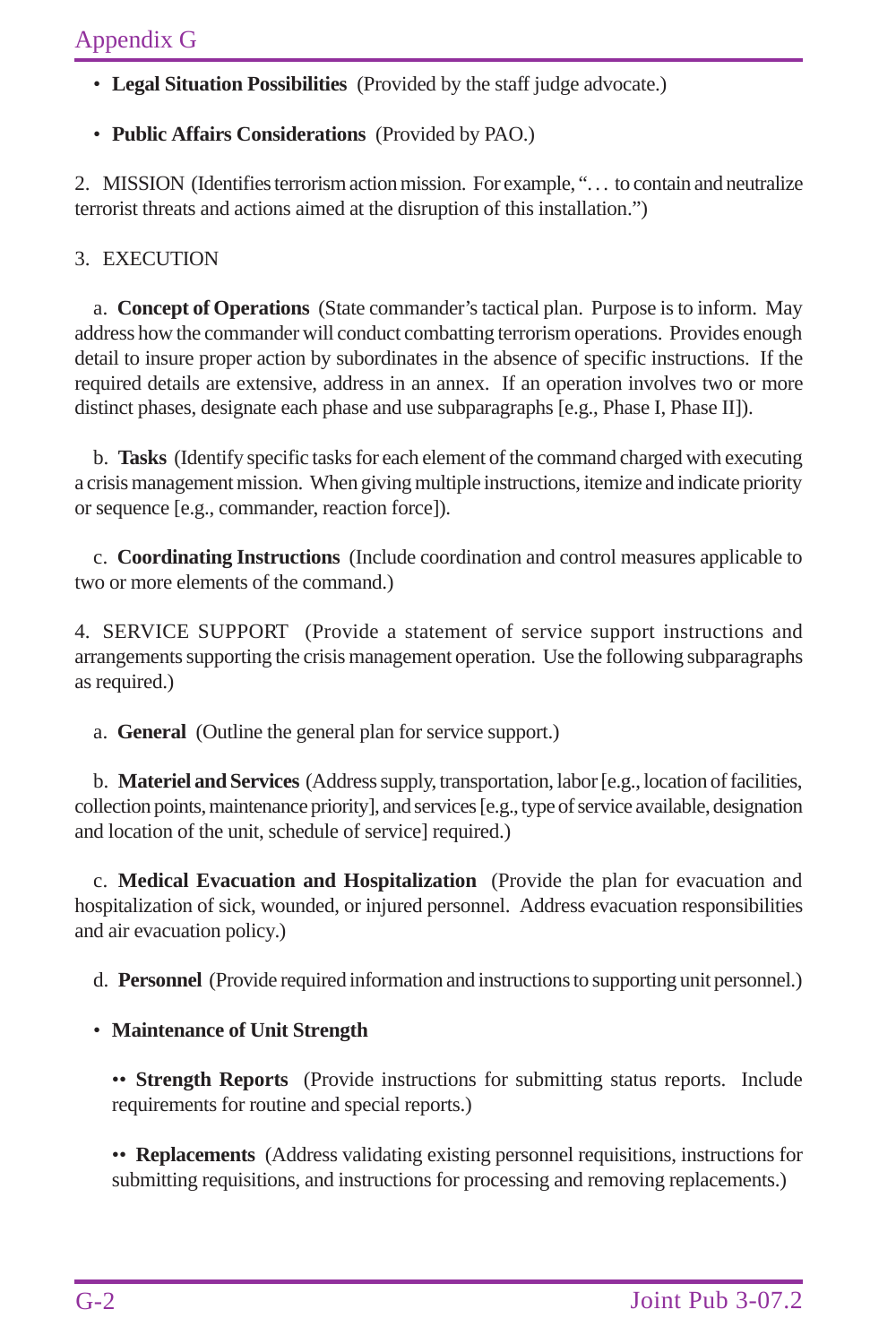- **Personnel Management** (Address military and civilian personnel and civilian detainee management procedures.)
- **Development and Maintenance of Morale**

•• **Morale and Personnel Services** (Provide postal and finance services, religious activities, personal hygiene, and special services activity information.)

- •• **Mortuary Affairs** (Include evacuation procedures and handling of personal effects.)
- **Maintenance of Discipline, Law, and Order** (Provided by military law enforcement authority.)
- **Miscellaneous** (Include personnel administrative matters not specifically assigned to another coordinating staff section or included in preceding subparagraphs.)

e. **Miscellaneous** (Provide special instructions or special reports not covered in preceding paragraphs.)

5. COMMAND AND SIGNAL (Provide instructions for command and operation of communications-electronics equipment. Communications-electronics instructions may refer to an annex but should list the index and issue number of the command, control, communications, and computers operation instructions in effect. If not already issued, give instructions for control, coordination, and establishment of priorities in the use of electromagnetic emissions. Command instructions include subordinate and higher unit command post locations and designated alternate command posts.)

### 6. ACKNOWLEDGE INSTRUCTIONS

/s/ **Commander** 

Annexes as applicable

Distribution: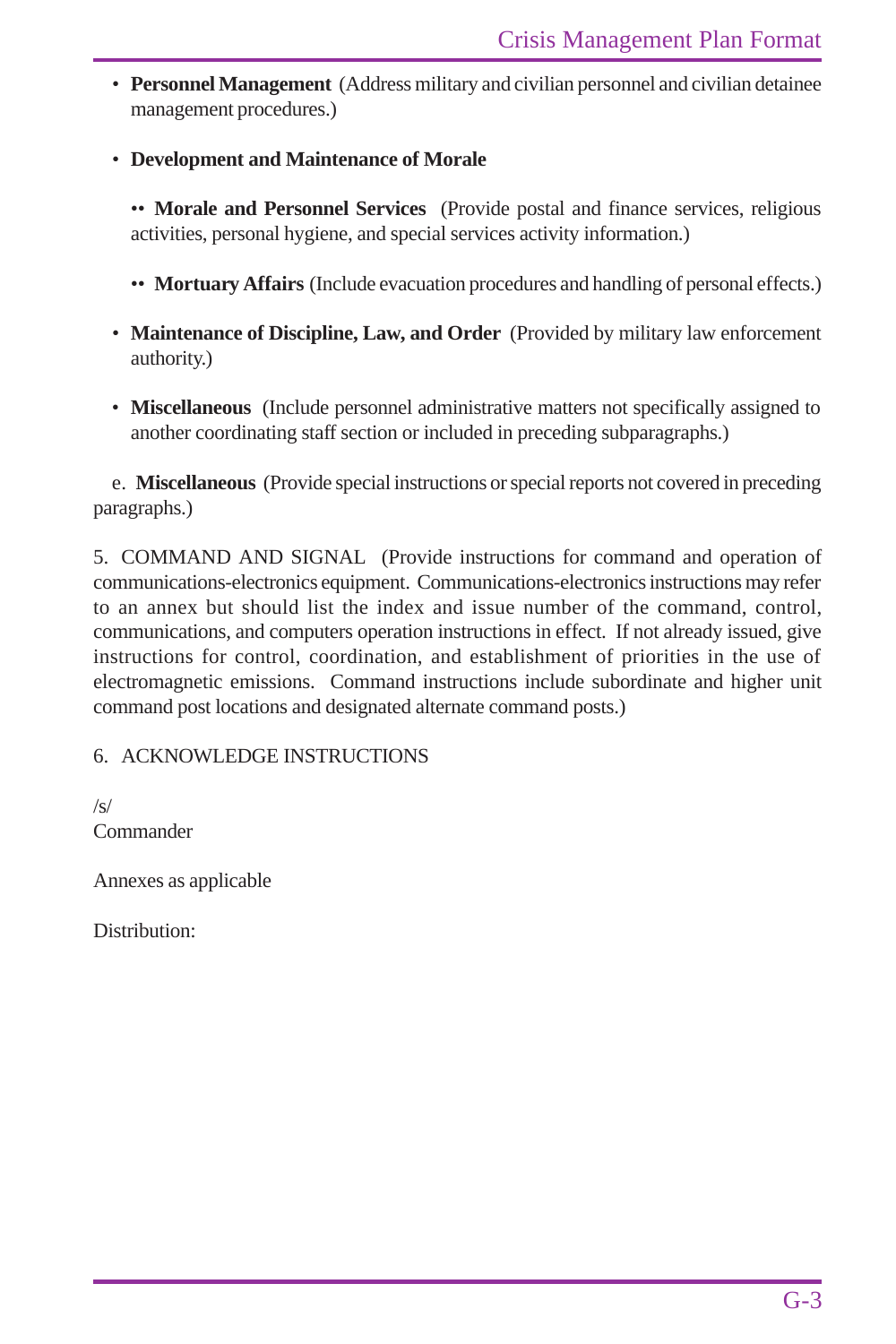Intentionally Blank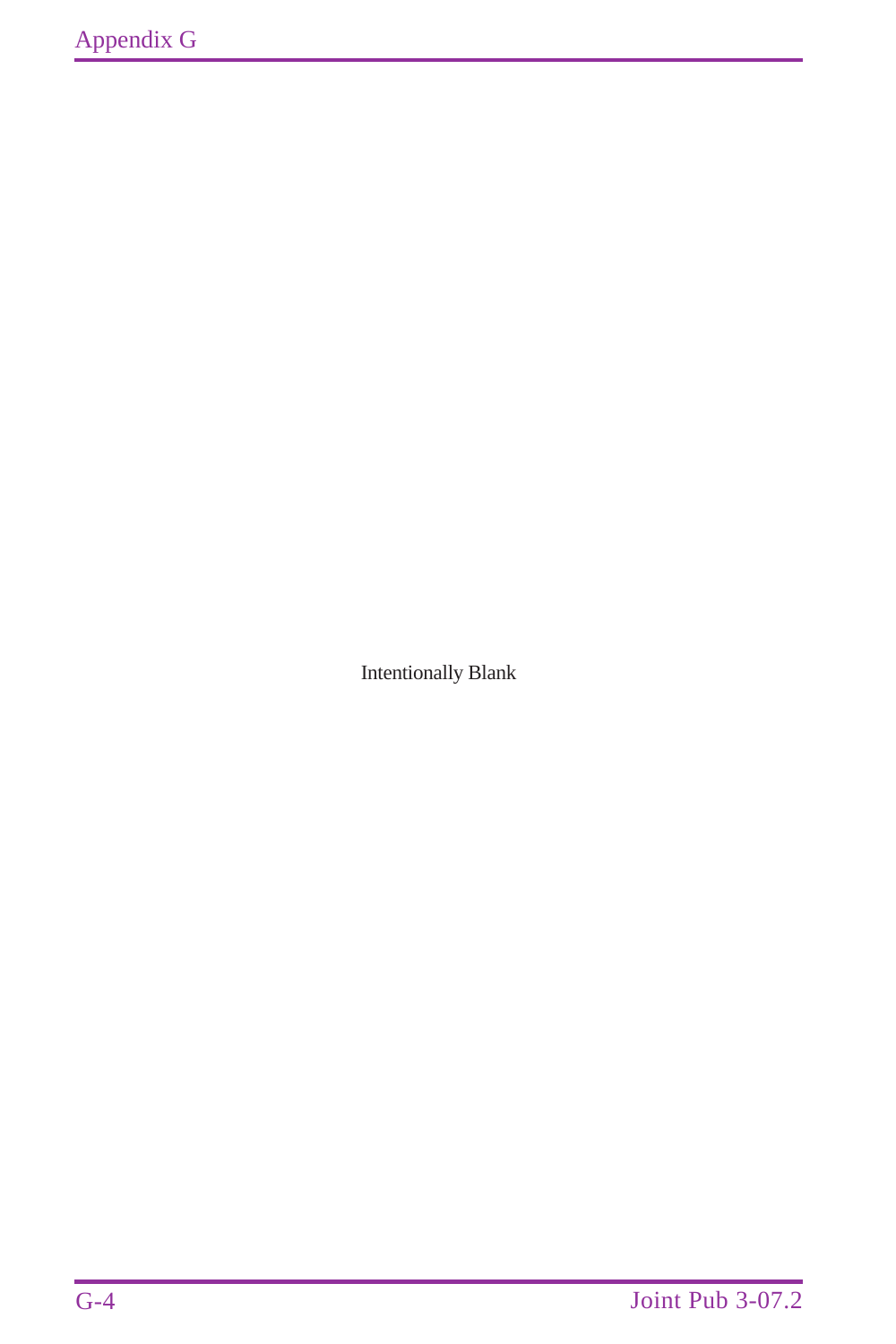# APPENDIX H **CRISIS MANAGEMENT PLAN CHECKLIST**

General. Unit antiterrorism success will depend on the degree and seriousness of the crisis management planning. The following checklist identifies items for use by joint force commanders and component commander staffs in analyzing antiterrorism plans within their commands.

YES NO

| 1. |  | <b>Intelligence and/or Counterintelligence</b> |
|----|--|------------------------------------------------|
|----|--|------------------------------------------------|

- Does the plan allow for the threat analysis process (e.g., collection, analysis, production, and dissemination) to aid in the identification of the local threat?
- Does the plan consider restrictions placed on the collection and storage of information?
- Does the plan indicate an awareness of sources of information for the threat analysis process (e.g., military intelligence, counterintelligence, Federal agencies, and state and local authorities)?
- Does the plan allow for liaison and coordination of information (e.g., establishing a threat analysis committee)?

#### **2. Threat Assessment**

- Does the plan identify the local threat (immediate and long term)?
- Does the plan identify other threats (e.g., national and international groups that have targeted or might target US installations)?
- Does the installation incorporate factors of the assessing the threat? Does it address:
- Geography of the area concerned;
- Law enforcement resources;
- Population cultural factors; and
- Communications capabilities?
- Does the plan establish a priority of identified weaknesses and vulnerabilities?
- Is the threat assessment periodically updated?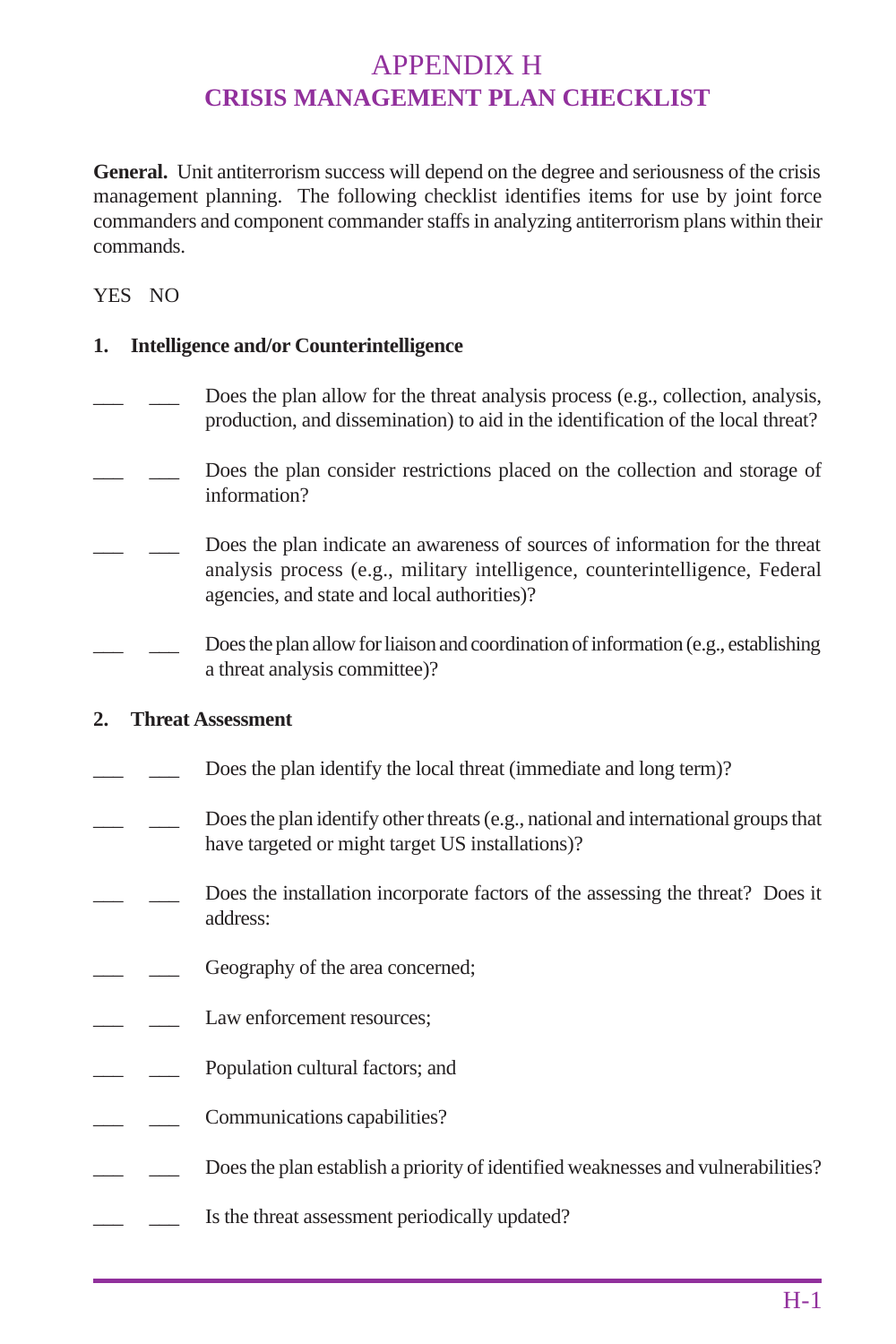# Appendix H

| 3. |              | <b>Security Countermeasures</b>                                                                                                                                                                                               |
|----|--------------|-------------------------------------------------------------------------------------------------------------------------------------------------------------------------------------------------------------------------------|
|    |              | Does the plan have specified THREATCONs and recommended actions?                                                                                                                                                              |
|    |              | Do security countermeasures include a combination of physical operations and<br>sound-blanketing security measures?                                                                                                           |
|    |              | Do the THREATCONs correspond to Appendix BB of DODD O-2000.12H,<br>"Protection of DoD Personnel and Activities Against Acts of Terrorism and<br>Political Turbulence"?                                                        |
|    | <b>OPSEC</b> |                                                                                                                                                                                                                               |
|    |              | Have procedures been established that prevent terrorists from readily obtaining<br>information about plans and operations (e.g., not publishing the commanding<br>general's itinerary, safeguarding classified material)?     |
|    |              | Does the plan allow for in-depth coordination with the installations OPSEC<br>program?                                                                                                                                        |
|    |              | Has an OPSEC annex been included in the contingency plan?                                                                                                                                                                     |
| 5. |              | <b>Personnel Security</b>                                                                                                                                                                                                     |
|    |              | Has the threat analysis identified individuals vulnerable to terrorist attack?                                                                                                                                                |
|    |              | Has a training program been established to educate both military and civilian<br>personnel in the proper techniques of personnel protection and security<br>commensurate with the local threat and the type of position held? |
| 6. |              | <b>Physical Security</b>                                                                                                                                                                                                      |
|    |              | Are special threat plans and physical security plans mutually supportive?                                                                                                                                                     |
|    |              | Do security measures establish obstacles to terrorist activity (e.g., guards, host-<br>nation forces, lighting, fencing)?                                                                                                     |
|    |              | Does the special threat plan include the threats identified in the threat statements<br>of higher headquarters?                                                                                                               |
|    |              | Does the physical security officer assist in the threat analysis and corrective<br>action?                                                                                                                                    |
|    |              | Is there obvious command interest in physical security?                                                                                                                                                                       |
|    |              | Does the installation have and maintain detection systems and an appropriate<br>assessment capability?                                                                                                                        |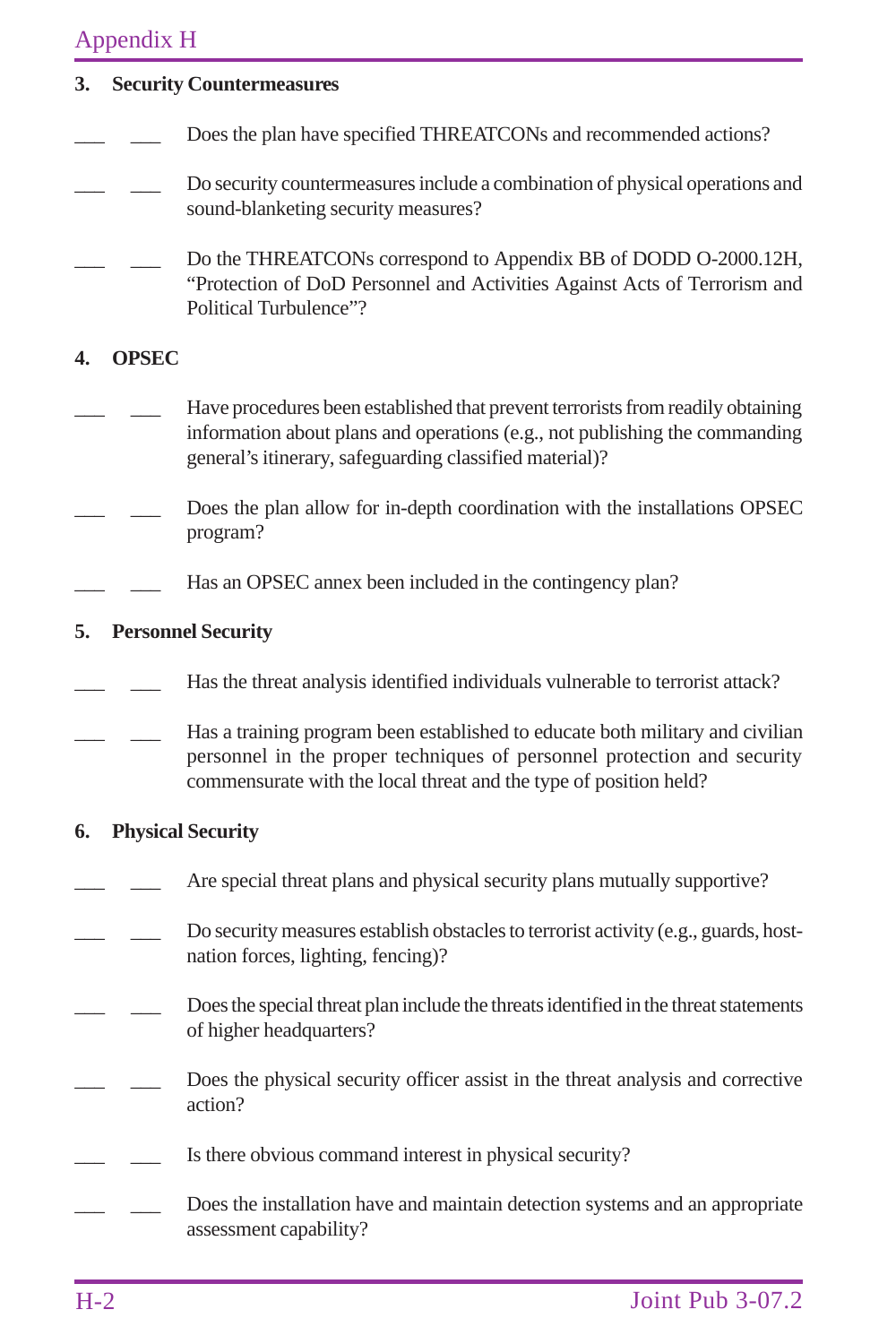#### **7. Security Structure**

- Does the plan indicate that the FBI has primary domestic investigative and operational responsibility in the United States and US territories?
- Has coordination with the staff judge advocate been established?
- Does the plan allow for close cooperation between principal agents of the military, civilian, and host-nation communities and Federal agencies?
- Does the plan clearly indicate parameters for use of force, including the briefing of any elements augmenting military police assets?
- Is there a mutual understanding between all local agencies (e.g. military, local FBI resident or senior agent-in-charge, host-nation forces and local law enforcement) that might be involved in a terrorist incident on the installation regarding authority, jurisdiction, and possible interaction?
- Has the staff judge advocate considered ramifications of closing the post (e.g., possible civilian union problems)?
- Does the plan identify the DOS as having primary investigative and operational responsibility overseas?

#### **8. Operations Center Training**

- Has the operational command and coordination center (operations center) been established and exercised?
- Is the operational command and coordination center based on the needs of the installation while recognizing manpower limitations, resource availability, equipment, and command?
- Does the plan include a location for the operations center?
- Does the plan designate alternate locations for the operations center?
- Does the plan allow for the use of visual aids (chalkboards, maps with overlays, bulletin boards) to provide situation status reports and countermeasures?
- Does the plan create and designate a location for a media center?
- Have the operations and media centers been activated together within the last quarter?
- Does the operations center have SOPs covering communications and reports to higher headquarters?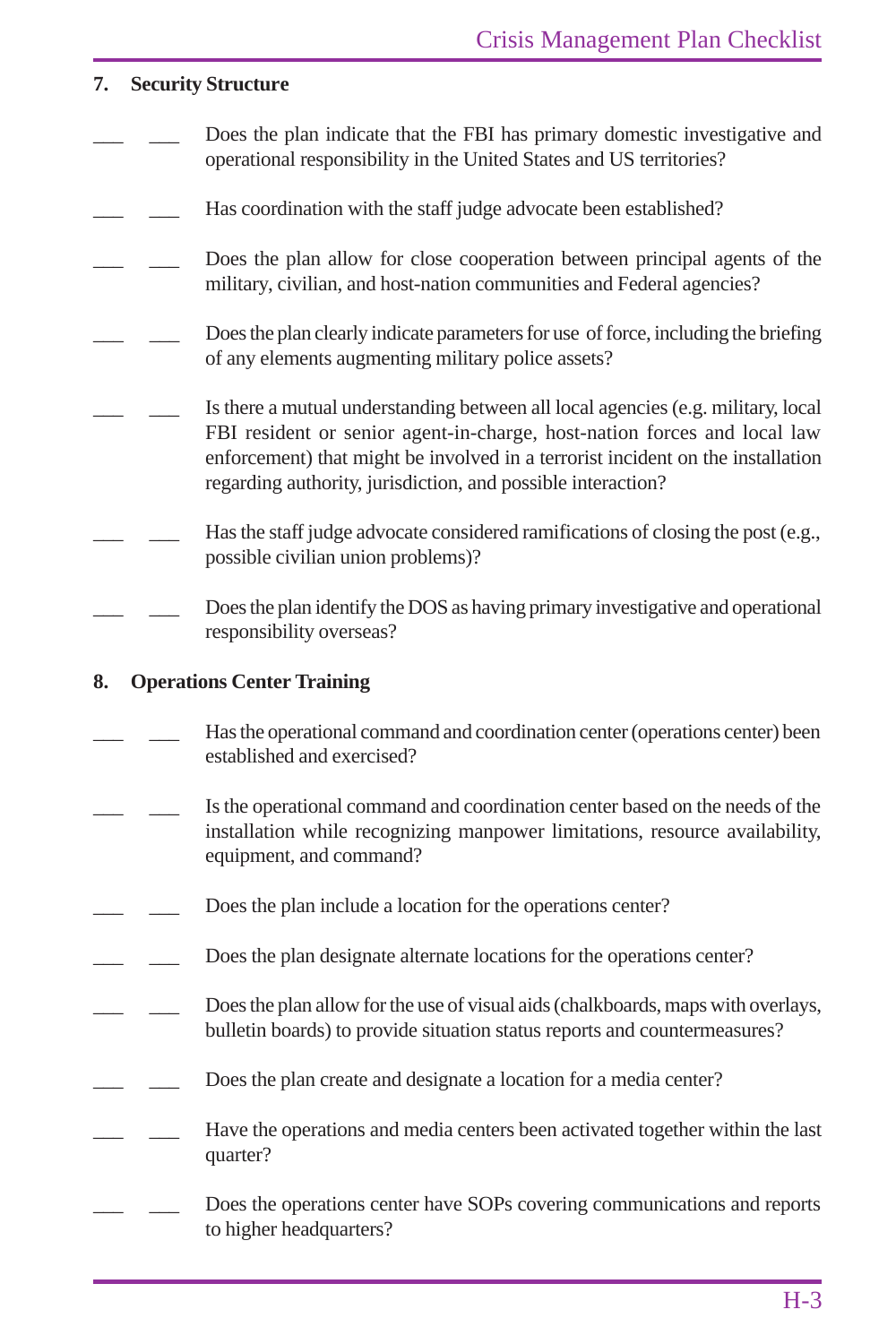## Appendix H

|    | Does the operations center offer protection from terrorist attack?                                                                                                                    |
|----|---------------------------------------------------------------------------------------------------------------------------------------------------------------------------------------|
| 9. | <b>Reaction Force Training</b>                                                                                                                                                        |
|    | Has the force been trained and exercised under realistic conditions?                                                                                                                  |
|    | Has corrective action been applied to shortcomings and deficiencies?                                                                                                                  |
|    | Has the reaction force been formed and mission-specified trained (e.g., building<br>entry and search techniques, vehicle assault operations, countersniper<br>techniques, equipment)? |
|    | Has the reaction force been tested quarterly (alert procedures, response time,<br>overall preparedness)?                                                                              |
|    | Has responsibility been fixed for the negotiation team? Has the negotiation<br>team been trained and exercised under realistic conditions?                                            |
|    | Does the negotiation team have the proper equipment?                                                                                                                                  |

#### **10. General Observations**

- Was the plan developed as a coordinated staff effort?
- Does the plan outline reporting requirements (e.g., logs, journals, after-action report)?
- Does the plan address presence of the media?
- Does the plan include communications procedures and communications nets?
- Does the plan consider the possible need for interpreters?
- Does the plan consider the need for a list of personnel with various backgrounds to provide cultural profiles on foreign subjects and victims, as well as to assist with any negotiation efforts?
- Does the plan provide for and identify units that will augment military police assets?
- Does the plan delineate specific tasking(s) for each member of the operations center?
- Does the plan provide for a response for each phase of antiterrorism activity (e.g., initial response, negotiation, assault)?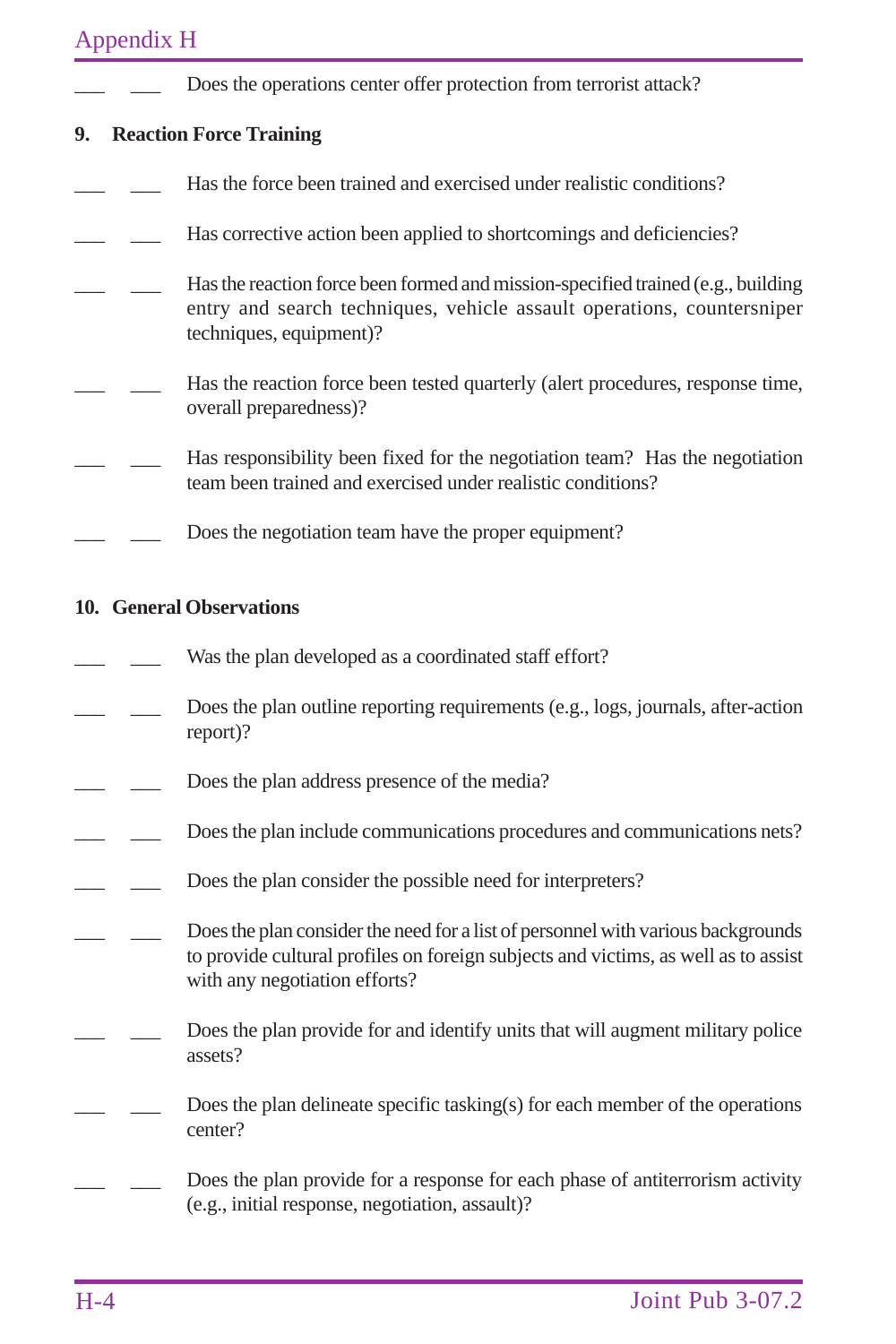Does the plan designate service support communications? Does the plan make provisions for notification of accident and incident control officer? Does the plan provide for EOD support? Does the plan take into consideration the movement from various locations, including commercial airports, of civilian and military advisory personnel with military transportation assets? Does the plan allow for the purchase and/or use of civilian vehicles, supplies, food, if needed (including use to satisfy a hostage demand)? Does the plan make provisions for paying civilian employees overtime if they are involved in a special threat situation? Does the plan take into consideration the messing, billeting, and transportation of civilian personnel? Do appropriate personnel have necessary language training? Is MWD support available?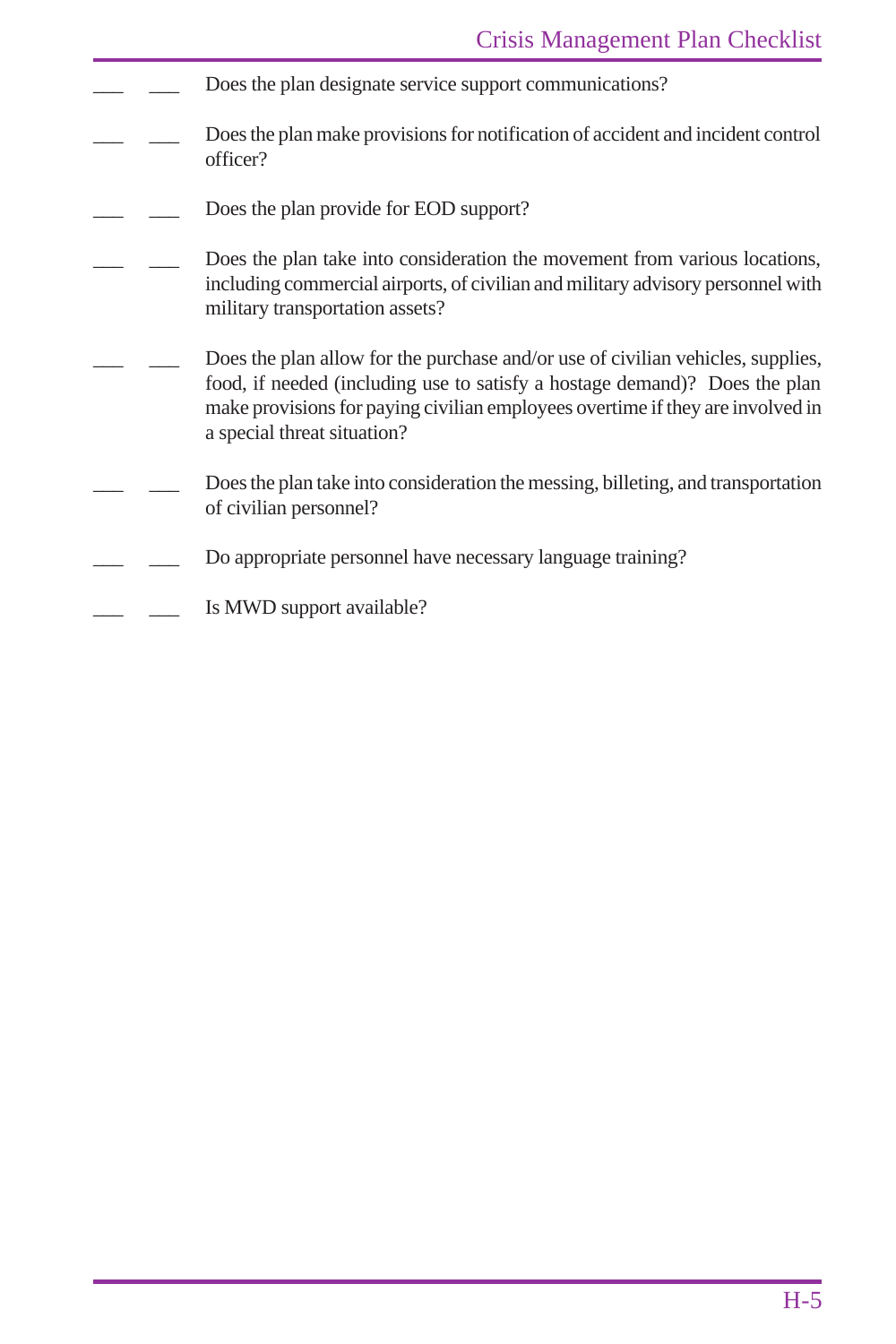Intentionally Blank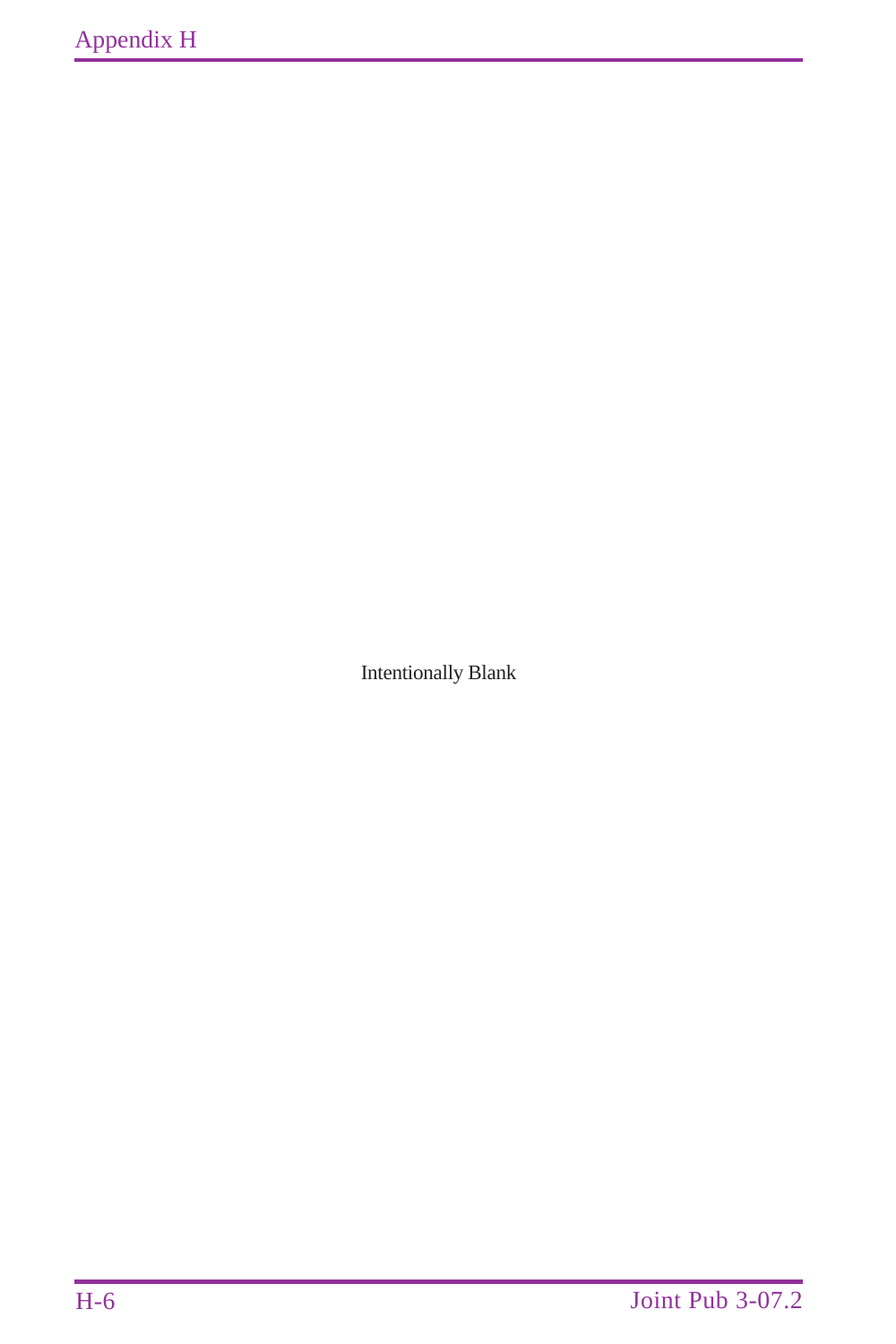# APPENDIX J **THREATCON SYSTEM**

### **SECTION I. BASIC THREATCON PROCEDURES**

### **1. General**

The THREATCONs outlined below describe the progressive level of a terrorist threat to all US military facilities and personnel under DODD 2000.12, "DoD Combating Terrorism Program." As approved by the Chairman of the Joint Chiefs of Staff, the terminology and definitions are recommended security measures designed to ease inter-Service coordination and support of US military AT activities. The purpose of the THREATCON system is to provide accessibility to, and easy dissemination of, appropriate information. The declaration, reduction, and cancellation of THREATCONs remain the exclusive responsibility of commanders. Although there is no direct correlation between threat information (e.g., intelligence summaries, warning reports, and spot reports) and THREATCONs, such information, coupled with the guidance provided below, assists commanders in making prudent THREATCON declarations. THREATCONs may also be suffixed with the geographic area deemed at risk. Once a THREATCON is declared, the selected security measures are implemented immediately. NOTE: When used in AT plans, recommend that the information contained in this appendix be marked "For Official Use Only" in accordance with DOD Regulation 5400.7-R. The DODD 2000.12, "DoD Combating Terrorism Program," recommended measures are as follows:

a. **THREATCON NORMAL** exists when a general threat of possible terrorist activity exists but warrants only a routine security posture.

b. **THREATCON ALPHA** applies when there is a general threat of possible terrorist activity against personnel and facilities, the nature and extent of which are unpredictable, and circumstances do not justify full implementation of THREATCON BRAVO measures. However, it may be necessary to implement certain measures from higher THREATCONs either resulting from intelligence received or as a deterrent. The measures in this THREATCON must be capable of being maintained indefinitely.

- **Measure 1.** At regular intervals, remind all personnel and dependents to be suspicious and inquisitive about strangers, particularly those carrying suitcases or other containers. Watch for unidentified vehicles on or in the vicinity of US installations. Watch for abandoned parcels or suitcases and any unusual activity.
- **Measure 2.** The duty officer or personnel with access to building plans as well as the plans for area evacuations must be available at all times. Key personnel should be able to seal off an area immediately. Key personnel required to implement security plans should be oncall and readily available.
- **Measure 3.** Secure buildings, rooms, and storage areas not in regular use.
- **Measure 4.** Increase security spot checks of vehicles and persons entering the installation and unclassified areas under the jurisdiction of the United States.
- **Measure 5.** Limit access points for vehicles and personnel commensurate with a reasonable flow of traffic.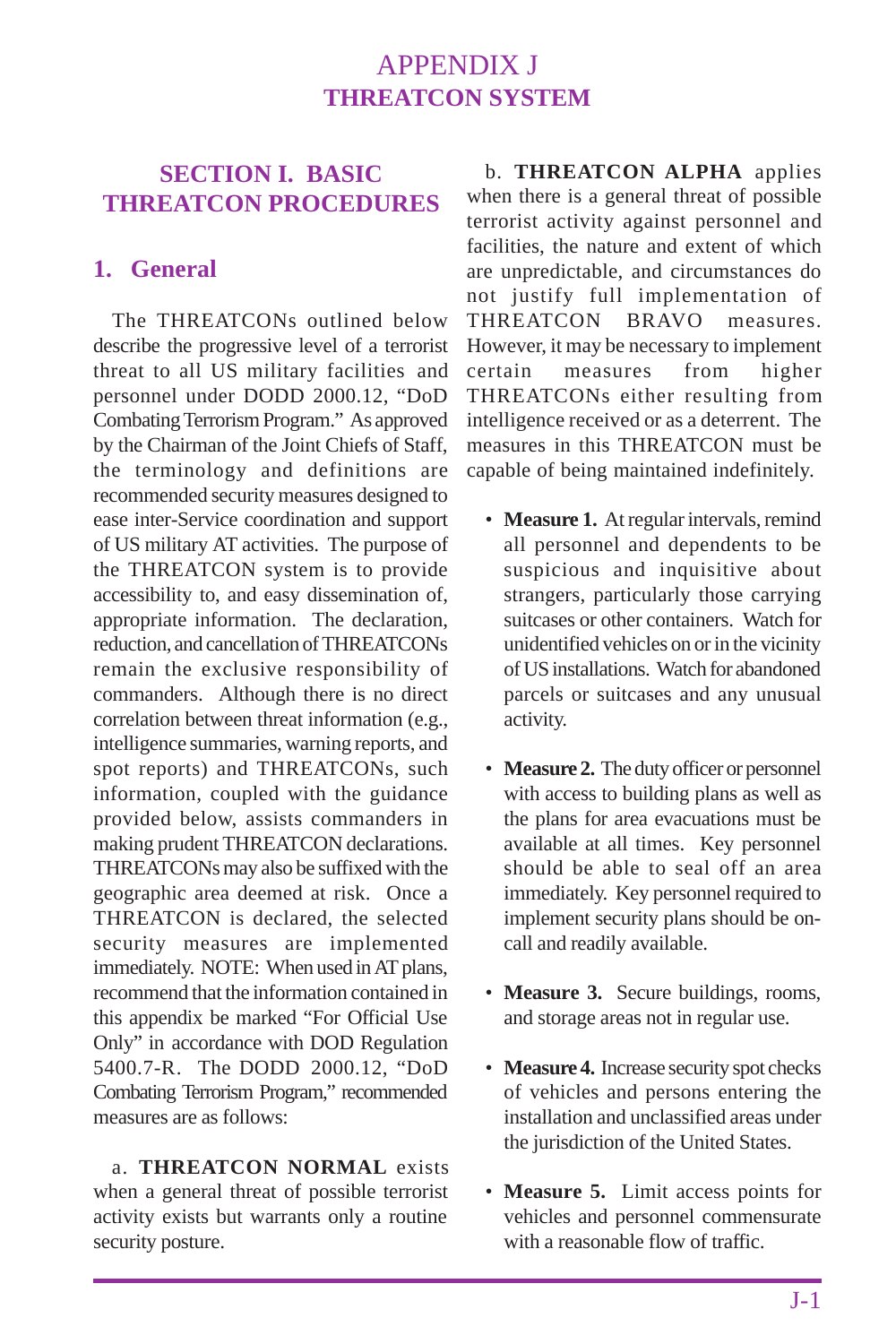## Appendix J

- **Measure 6.** As a deterrent, apply measures 14, 15, 17, or 18 from THREATCON BRAVO, either individually or in combination with each other.
- **Measure 7.** Review all plans, orders, personnel details, and logistic requirements related to the introduction of higher THREATCONs.
- **Measure 8.** Review and implement security measures for high-risk personnel as appropriate.
- **Measure 9.** As appropriate, consult local authorities on the threat and mutual antiterrorism measures.
- **Measure 10.** To be determined.

c. **THREATCON BRAVO** applies when an increased and more predictable threat of terrorist activity exists. The measures in this THREATCON must be capable of being maintained for weeks without causing undue hardship, affecting operational capability, and aggravating relations with local authorities.

- **Measure 11.** Repeat measure 1 and warn personnel of any other potential form of terrorist attack.
- **Measure 12.** Keep all personnel involved in implementing antiterrorist contingency plans on call.
- **Measure 13.** Check plans for implementation of the next THREATCON.
- **Measure 14.** Move cars and objects (e.g., crates, trash containers) at least 25 meters from buildings, particularly buildings of a sensitive or prestigious nature. Consider centralized parking.
- **Measure 15.** Secure and regularly inspect all buildings, rooms, and storage areas not in regular use.
- **Measure 16.** At the beginning and end of each workday, as well as at other regular and frequent intervals, inspect the interior and exterior of buildings in regular use for suspicious packages.
- **Measure 17.** Examine mail (above the regular examination process) for letter or parcel bombs.
- **Measure 18.** Check all deliveries to such locations as messes and clubs. Advise dependents to check home deliveries.
- **Measure 19.** Increase surveillance of domestic accommodations, schools, messes, clubs, and other soft targets to improve deterrence and defense and to build confidence among staff and dependents.
- **Measure 20.** Make staff and dependents aware of the general situation in order to stop rumors and prevent unnecessary alarm.
- **Measure 21.** At an early stage, inform members of local security committees of actions being taken. Explain reasons for actions.
- **Measure 22.** Physically inspect visitors and randomly inspect their suitcases, parcels, and other containers. Identify the visitor's destination. Ensure that proper dignity is maintained and, if possible, ensure that female visitors are inspected only by a female qualified to conduct physical inspections.
- **Measure 23.** Operate random patrols to check vehicles, people, and buildings.
- **Measure 24.** Protect off-base military personnel and military vehicles in accordance with prepared plans. Remind drivers to lock vehicles and check vehicles before entering or exiting the vehicle.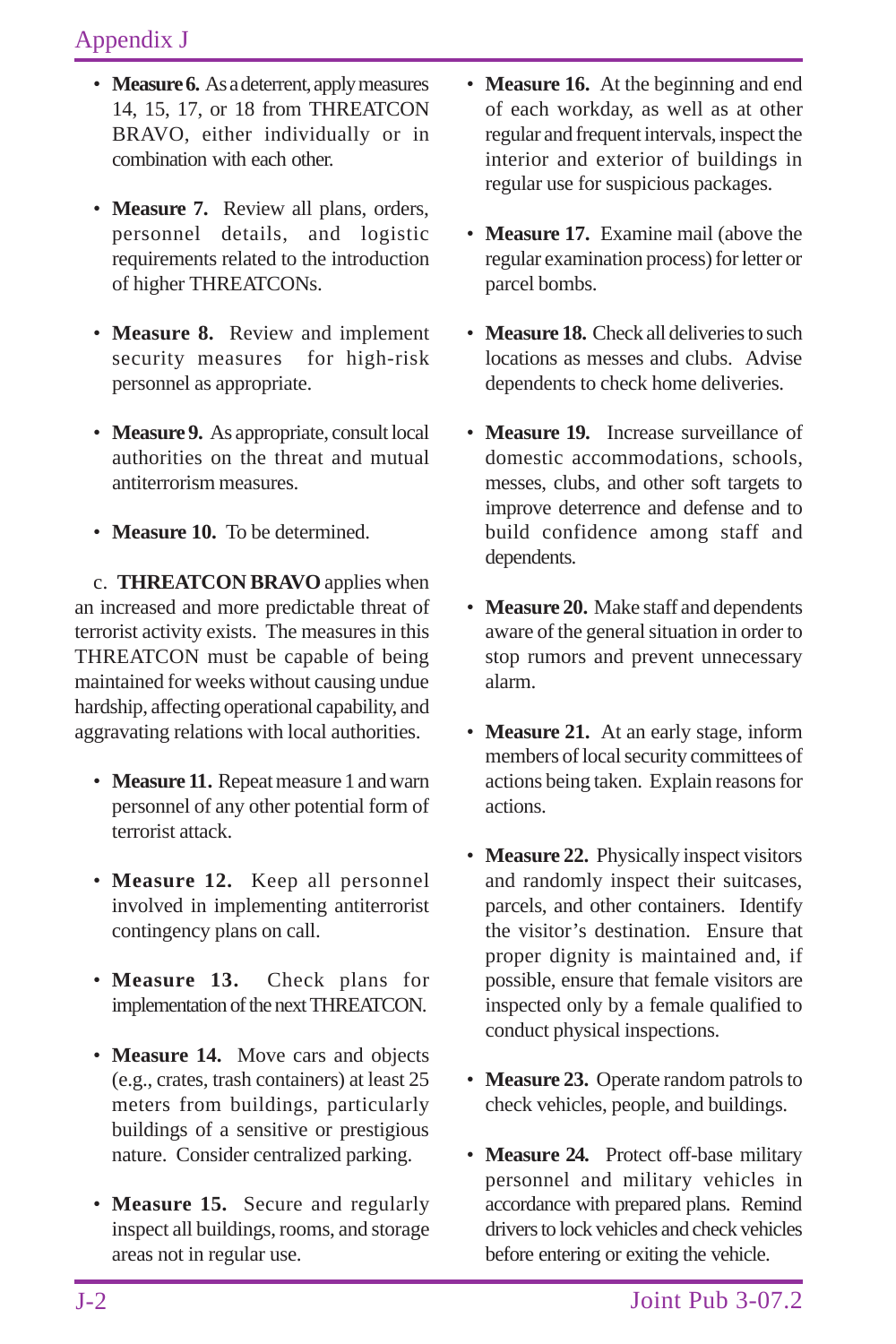- **Measure 25.** Implement additional security measures for high-risk personnel as appropriate.
- **Measure 26.** Brief personnel who may augment guard forces on the use of deadly force. Ensure that there is no misunderstanding of these instructions.
- **Measures 27.** As appropriate, consult local authorities on the threat and mutual antiterrorism measures.
- **Measures 28 and 29.** To be determined.

d. **THREATCON CHARLIE** applies when an incident occurs or intelligence is received indicating that some form of terrorist action against personnel and facilities is imminent. Implementation of measures in this THREATCON for more than a short period probably will create hardship and affect the peacetime activities of the unit and its personnel.

- **Measure 30.** Continue, or introduce, all measures listed in THREATCON BRAVO.
- **Measure 31.** Keep all personnel responsible for implementing antiterrorist plans at their places of duty.
- **Measure 32.** Limit access points to the absolute minimum.
- **Measure 33.** Strictly enforce control of entry. Randomly search vehicles.
- **Measure 34.** Enforce centralized parking of vehicles away from sensitive buildings.
- **Measure 35.** Issue weapons to guards. Local orders should include specific orders on issue of ammunition.
- **Measure 36.** Increase patrolling of the installation.
- **Measure 37.** Protect all designated vulnerable points. Give special attention to vulnerable points outside the military establishment.
- **Measure 38.** Erect barriers and obstacles to control traffic flow.
- **Measure 39.** Consult local authorities about closing public (and military) roads and facilities that might make sites more vulnerable to attacks.
- **Measure 40.** To be determined.

e. **THREATCON DELTA** applies in the immediate area where a terrorist attack has occurred or when intelligence has been received that terrorist action against a specific location or person is likely. Normally, this THREATCON is declared as a localized condition.

- **Measure 41.** Continue, or introduce, all measures listed for THREATCONs ALPHA, BRAVO, and CHARLIE.
- **Measure 42.** Augment guards as necessary.
- **Measure 43.** Identify all vehicles within operational or mission-support areas.
- **Measure 44.** Search all vehicles and their contents before allowing entrance to the installation.
- **Measure 45.** Control access and implement positive identification of all personnel — no exceptions.
- **Measure 46.** Search all suitcases, briefcases, and packages brought into the installation.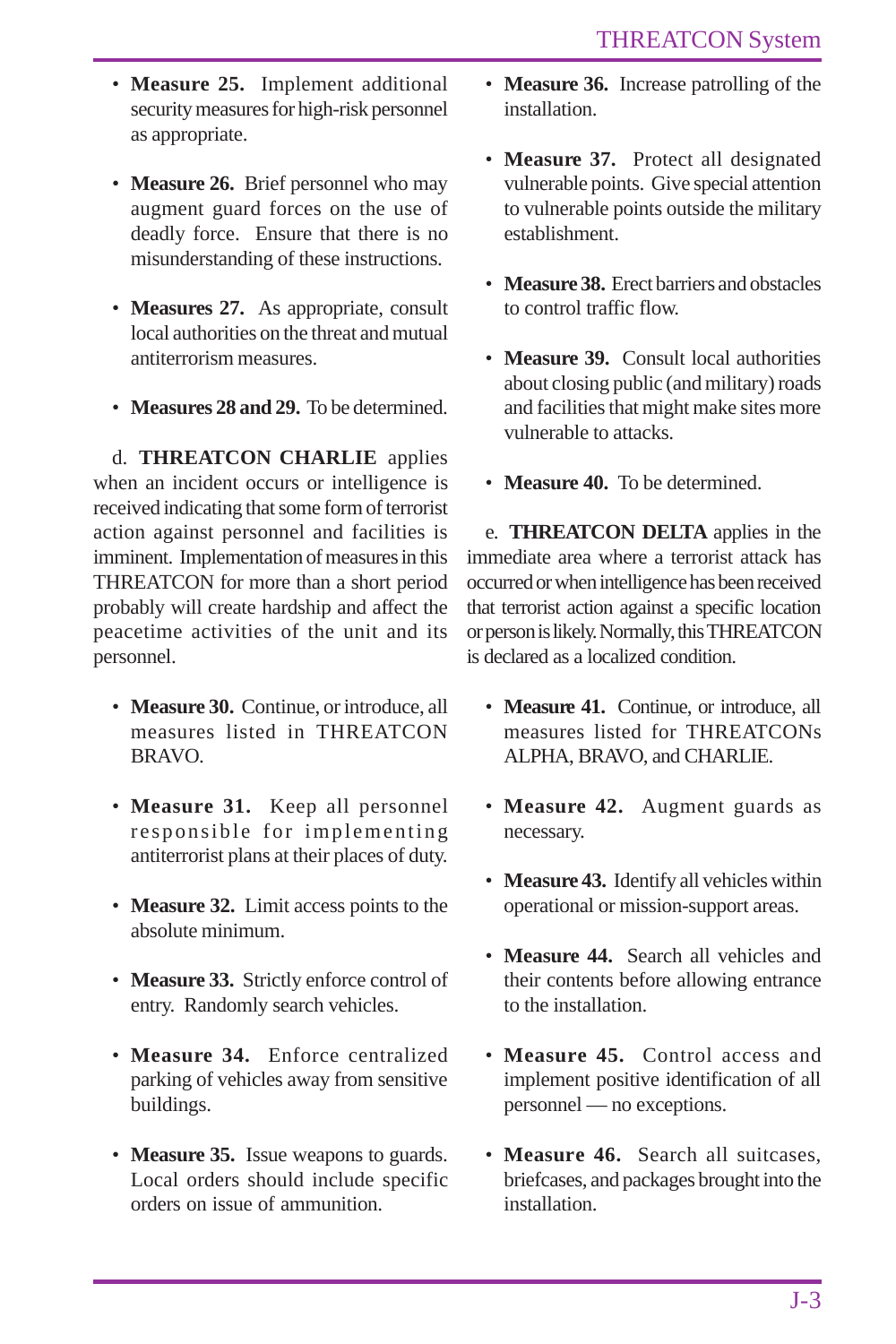- **Measure 47.** Control access to all areas under the jurisdiction of the United States.
- **Measure 48.** Make frequent checks of the exterior of buildings and of parking areas.
- **Measure 49.** Minimize all administrative journeys and visits.
- **Measure 50.** Coordinate the possible closing of public and military roads and facilities with local authorities.
- **Measure 51.** To be determined.

# **SECTION II. SHIPBOARD TERRORIST THREAT CONDITIONS**

## **2. Shipboard Terrorist THREATCON Measures**

The measures outlined below are for use aboard vessels and serve two purposes. First, the crew is alerted, additional watches are created, and there is greater security. Second, these measures display the ship's resolve to prepare for and counter the terrorist threat. These actions will convey to anyone observing the ship's activities that the ship is prepared, the ship is an undesirable target, and the terrorist(s) should look elsewhere for a vulnerable target. The measures outlined below do not account for local conditions and regulations or current threat intelligence. The ship's command must maintain flexibility. As threat conditions change, the ship's crew must be prepared to take actions to counter the threat. When necessary, additional measures must be taken immediately. The simple solution to THREATCON CHARLIE or DELTA is to get under way, but this option may not always be available.

a. **THREATCON ALPHA** is declared when a general threat of possible terrorist activity is directed toward installations, vessels, and personnel, the nature and extent of which are unpredictable and where circumstances do not justify full implementation of THREATCON BRAVO measures. However, it may be necessary to implement certain selected measures from THREATCON BRAVO as a result of intelligence received or as a deterrent. The measures in this threat condition must be capable of being maintained indefinitely.

- **Measure 1.** Brief crew on the threat, ship security, and security precautions to be taken while ashore.
- **Measure 2.** Muster and brief security personnel on the threat and ROE.
- **Measure 3.** Review security plans and keep them available. Keep on call key personnel who may be needed to implement security measures.
- **Measure 4.** Consistent with local rules, regulations, and SOFAs, post qualified armed fantail sentry and forecastle sentry. Rifles are the preferred weapon.
- **Measure 5.** Consistent with local rules, regulations, and SOFAs, post qualified armed pier sentry and pier entrance sentry.
- **Measure 6.** Issue two-way radios to all sentries, roving patrols, quarterdeck watch, and response force. If practical, all guards will be equipped with at least two systems of communication (e.g., two-way radio, telephone, whistle, or signal light).
- **Measure 7.** Issue night vision devices to selected posted security personnel.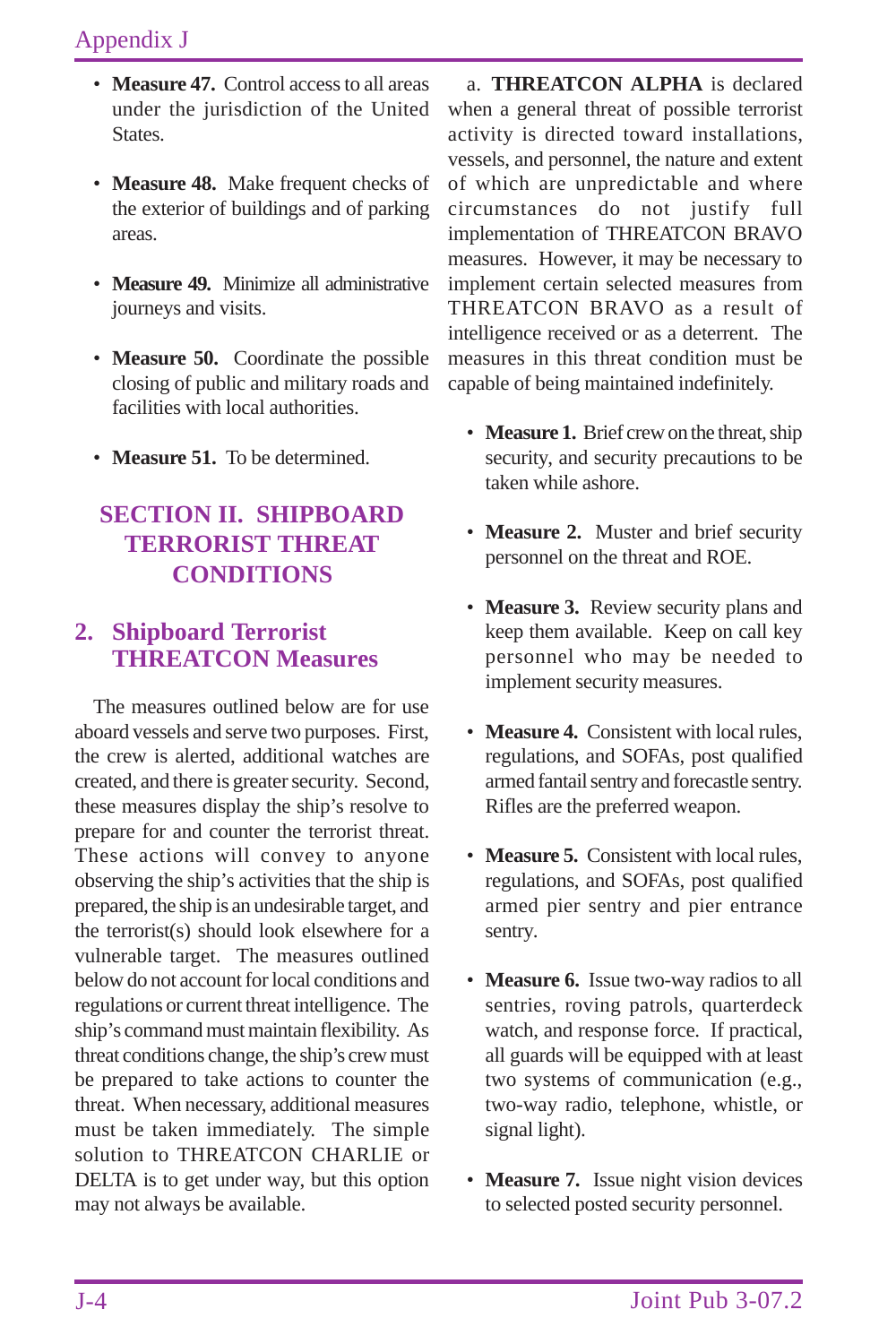- **Measure 8.** Coordinate pier and fleet landing security with collocated forces and local authorities. Identify anticipated needs for mutual support (security personnel, boats, and equipment) and define methods of activation and communication.
- **Measure 9.** Tighten shipboard and pier access control procedures. Positively identify all personnel entering pier and fleet landing area — no exceptions.
- **Measure 10.** Consistent with local rules, regulations, and SOFAs, establish unloading zone(s) on the pier away from the ship.
- **Measure 11.** Deploy barriers to keep vehicles away from the ship. Barriers may be ship's vehicles, equipment, or items available locally.
- **Measure 12.** Post signs in local language(s) to explain visiting and loitering restrictions.
- **Measure 13.** Inspect all vehicles entering pier and check for unauthorized personnel, weapons, and/or explosives.
- **Measure 14.** Inspect all personnel, handcarried items, and packages before they come aboard. Where possible, screening should be at the pier entrance or foot of brow.
- **Measure 15.** Direct departing and arriving liberty boats to make a security tour around the ship and give special attention to the waterline and hull. Boats must be identifiable night and day to ship's personnel.
- **Measure 16.** Water taxis, ferries, bum boats, and other harbor craft require special concern because they can serve

as an ideal platform for terrorists. Unauthorized craft should be kept away from the ship; authorized craft should be carefully controlled, surveilled, and covered.

- **Measure 17.** Identify and inspect work boats.
- **Measure 18.** Secure spaces not in use.
- **Measure 19.** Regulate shipboard lighting to best meet the threat environment. Lighting should include illumination of the waterline.
- **Measure 20.** Rig hawsepipe covers and rat guards on all lines, cable, and hoses. Consider using an anchor collar.
- **Measure 21.** Raise accommodation ladders, stern gates, and jacob ladders when not in use. Clear ship of all unnecessary stages, camels, barges, oil donuts, and lines.
- **Measure 22.** Conduct security drills to include bomb threat and repel boarders exercises.
- **Measure 23.** Review individual actions in THREATCON BRAVO for possible implementation.
- **Measure 24.** To be determined.

b. **THREATCON BRAVO** is declared when an increased and more predictable threat of terrorist activity exists. The measures in this THREATCON must be capable of being maintained for weeks without causing undue hardships, without affecting operational capability, and without aggravating relations with local authorities.

• **Measure 25.** Maintain appropriate THREATCON ALPHA measures.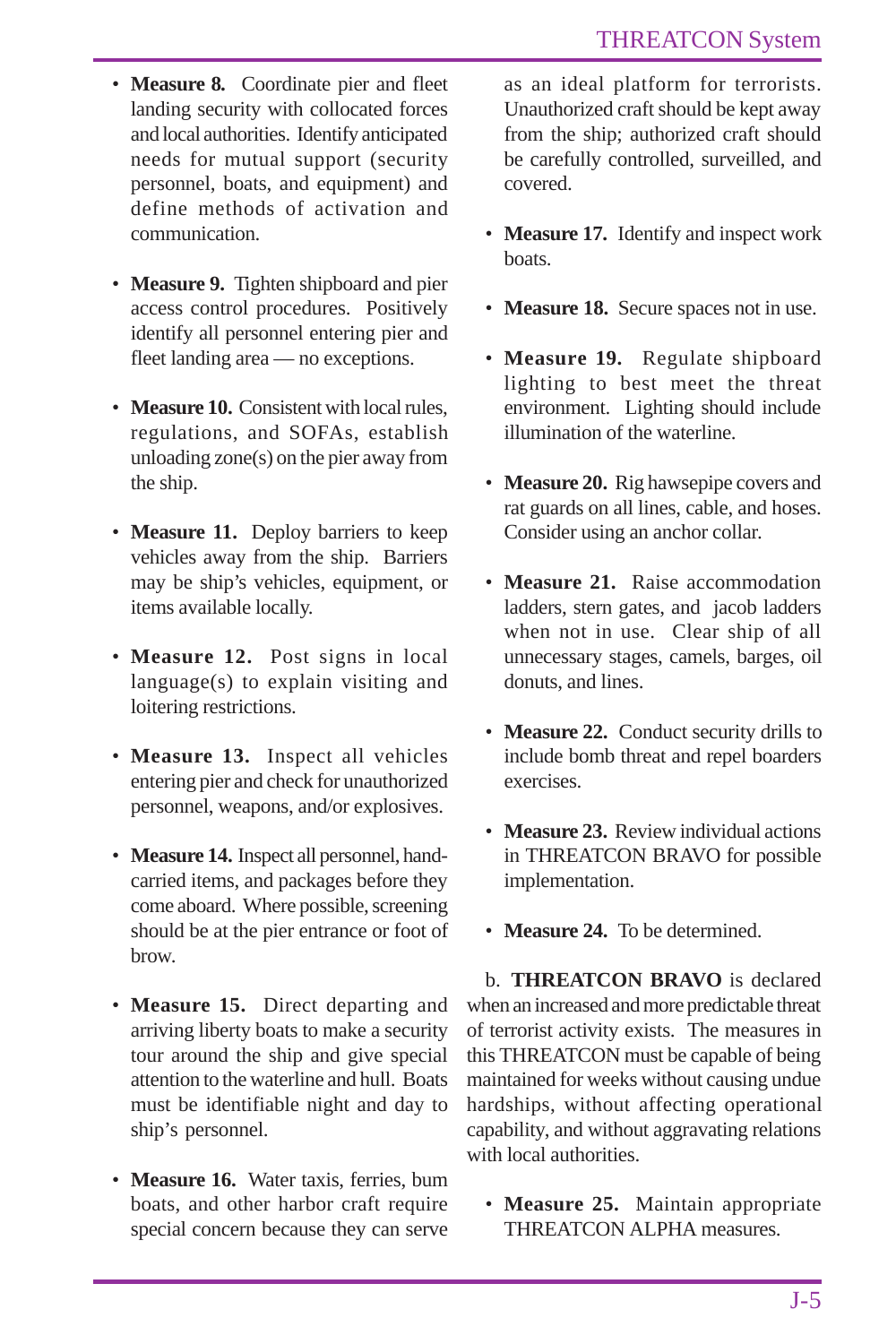## Appendix J

- **Measure 26.** Review liberty policy in light of the threat and revise it as necessary to maintain the safety and security of the ship and crew.
- **Measure 27.** Conduct divisional quarters at foul weather parade to determine the status of on-board personnel and to disseminate information.
- **Measure 28.** Ensure that an up-to-date list of bilingual personnel for the operational area is readily available. Ensure that the warning tape in the pilot house and/or quarterdeck that warns small craft to remain clear is in both the local language and English.
- **Measure 29.** Remind all personnel to: (a) be suspicious and inquisitive of strangers, particularly those carrying suitcases or other containers; (b) be alert for abandoned parcels or suitcases; (c) be alert for unattended vehicles in the vicinity; (d) be wary of any unusual activities; and (e) notify the duty officer of anything suspicious.
- **Measure 30.** Remind personnel to lock their parked vehicles and to carefully check them before entering.
- **Measure 31.** Designate and brief picket boat crews. Prepare boats and place crews on 15-minute alert. If the situation warrants, make random picket boat patrols in the immediate vicinity of the ship with the motor whaleboat or gig. Boat crews will be armed with M16 rifles, one M60 with 200 rounds of ammunition, and 10 concussion grenades.
- **Measure 32.** Consistent with local rules, regulations, and SOFAs, establish armed brow watch on pier to check

identification and inspect baggage before personnel board ship.

- **Measure 33.** Man signal bridge or pilot house and ensure that flares are available to ward off approaching craft.
- **Measure 34.** After working hours, place armed sentries on a superstructure level from which they can best cover areas about the ship.
- **Measure 35.** Arm all members of the quarterdeck watch and SAT. In the absence of a SAT, arm two members of the self defense force (SDF).
- **Measure 36.** Provide shotgun and ammunition to quarterdeck. If the situation warrants, place sentry with shotgun inside the superstructure at a site from which the quarterdeck can be covered.
- **Measure 37.** Issue arms to selected qualified officers to include command duty officer and assistant command duty officer.
- **Measure 38.** Arm sounding and security patrol.
- **Measure 39.** Muster and brief ammunition bearers or messengers.
- **Measure 40.** Implement procedures for expedient issue of firearms and ammunition from small arms locker (SAL). Ensure that a set of SAL keys are readily available and in the possession of an officer designated for this duty by the commanding officer.
- **Measure 41.** Load additional small arms magazines to ensure adequate supply for security personnel and response forces.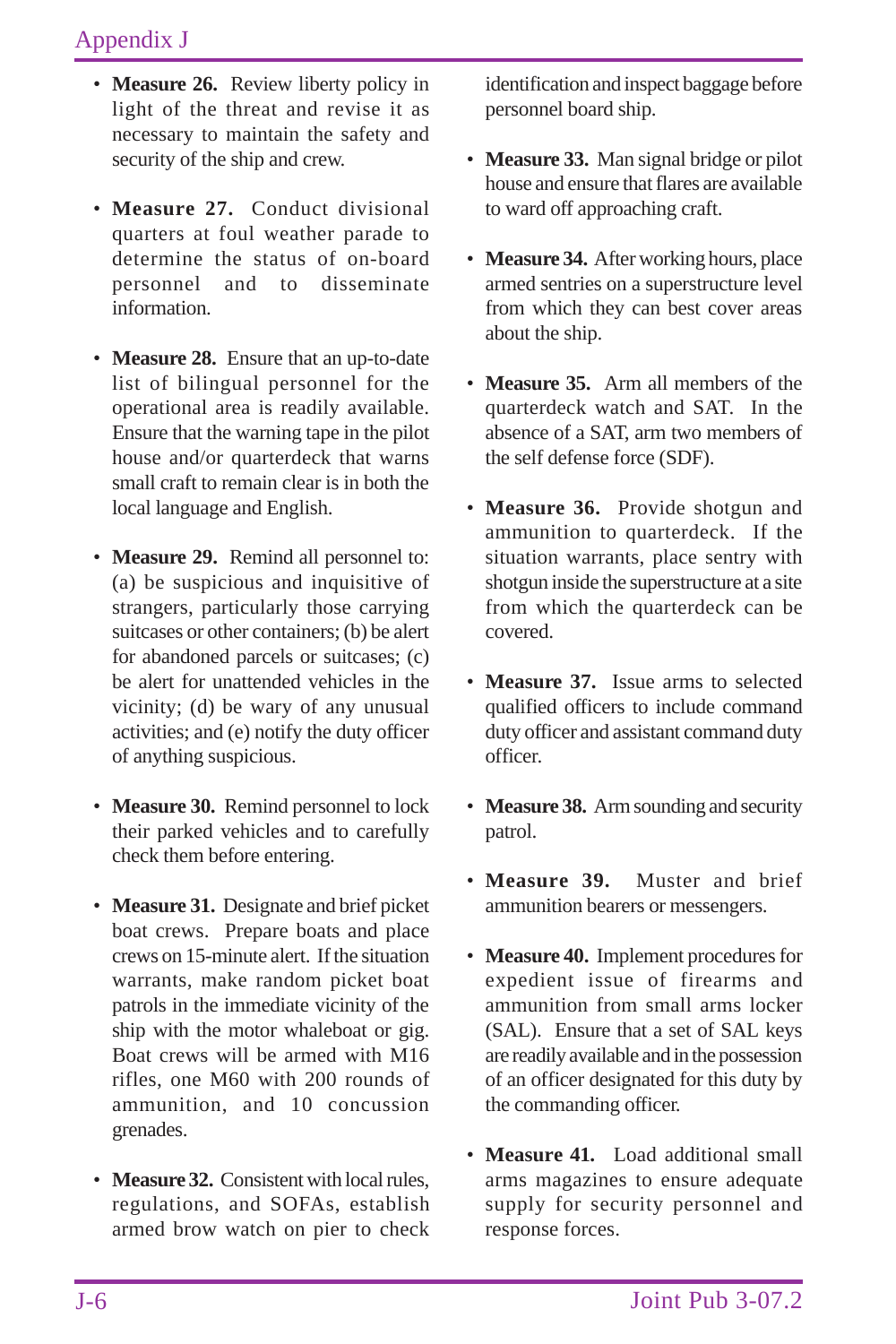- **Measure 42.** Inform local authorities of actions taken as the THREATCON increases.
- **Measure 43.** Test communications with local authorities and other US Navy ships in port.
- **Measure 44.** Instruct watches to conduct frequent random searches under piers, with emphasis on potential hiding places, pier pilings, and floating debris.
- **Measure 45.** Conduct searches of the ship's hull and boats at intermittent intervals and immediately before it puts to sea.
- **Measure 46.** Move cars and objects such as crates and trash containers 100 feet from the ship.
- **Measure 47.** Hoist boats aboard when not in use.
- **Measure 48.** Terminate all public visits.
- **Measure 49.** Set materiel condition YOKE, main deck and below.
- **Measure 50.** After working hours, reduce entry points to the ship's interior by securing selected entrances from the inside.
- **Measure 51.** Duty department heads ensure that all spaces not in regular use are secured and inspected periodically.
- **Measure 52.** If two brows are rigged, remove one of them.
- **Measure 53.** Maintain capability to get under way on short notice or as specified by SOPs. Consider possible relocation sites (such as a different pier or anchorage). Rig brow and accommodation ladder for immediate raising or removal.
- **Measure 54.** Ensure that .50-caliber mount assemblies are in place with ammunition in ready service lockers (.50 caliber machine guns will be maintained in the armory, pre-fire checks completed, and ready for use).
- **Measure 55.** Prepare fire hoses. Brief designated personnel on procedures for repelling boarders, small boats, and ultralight aircraft.
- **Measure 56.** Obstruct possible helicopter landing areas in such a manner as to prevent hostile helicopters from landing.
- **Measure 57.** Review riot and crowd control procedures, asylum-seeker procedures, and bomb threat procedures.
- **Measure 58.** Monitor local communications (e.g., ship-to-ship, TV, radio, police scanners).
- **Measure 59.** Implement additional security measures for high-risk personnel as appropriate.
- **Measure 60.** Review individual actions in THREATCON CHARLIE for possible implementation.
- **Measures 61 and 62.** To be determined.

c. **THREATCON CHARLIE** is declared when an incident occurs or intelligence is received indicating that some form of terrorist action against installations, vessels, or personnel is imminent. Implementation of this THREATCON for more than a short period will probably create hardship and will affect the peacetime activities of the ship and its personnel.

• **Measure 63.** Maintain appropriate measures for THREATCONs ALPHA and BRAVO.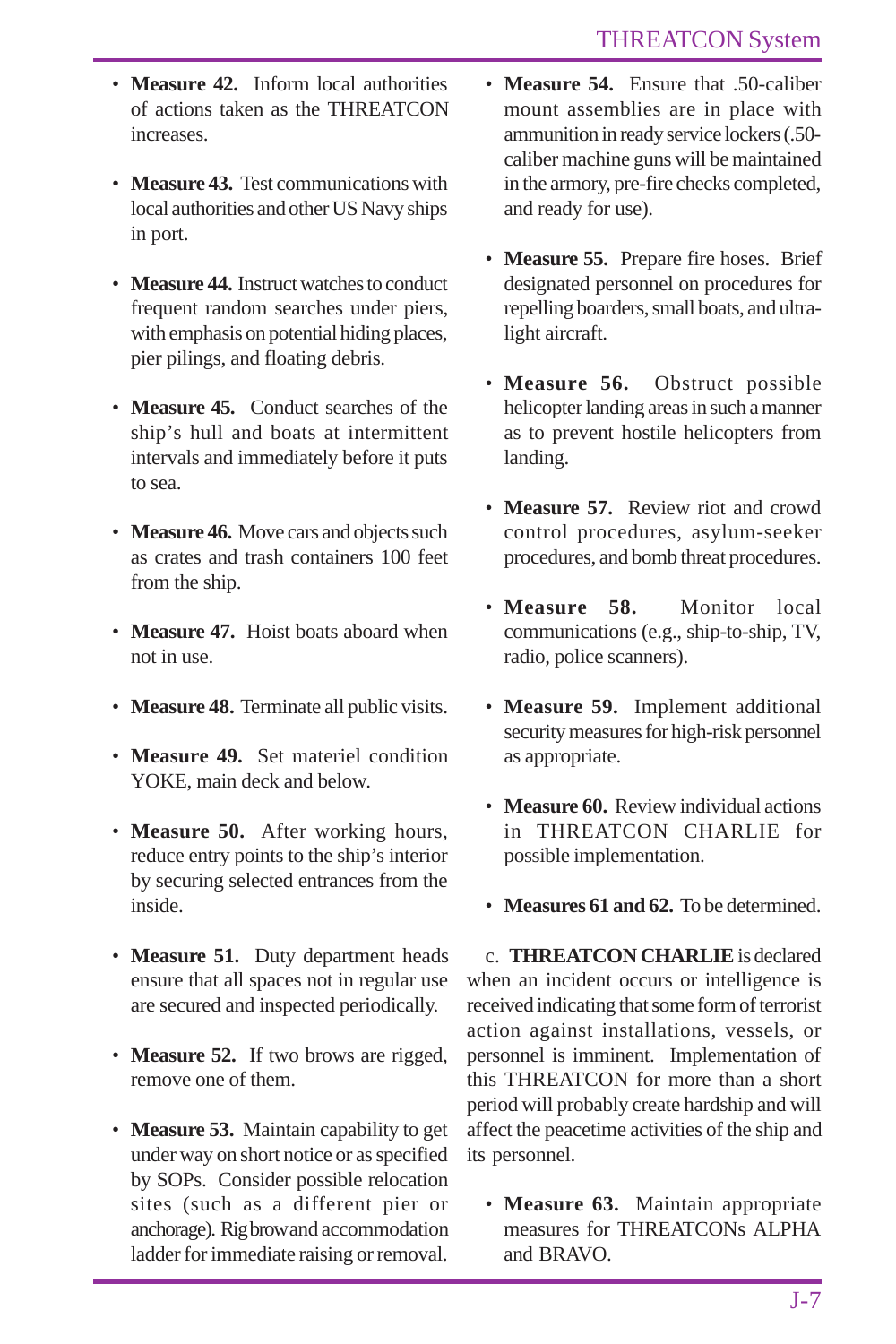- **Measure 64.** Cancel liberty. Execute emergency recall.
- **Measure 65.** Be prepared to get under way on one (1) hour's notice or less. If conditions warrant, request permission to sortie.
- **Measure 66.** Muster and arm SAT, BAF, and RF. Position SAT and BAF at designated location(s). Deploy RF to protect command structure and augment posted security watches.
- **Measure 67.** Place armed sentries on a superstructure level from which they can best cover areas about the ship.
- **Measure 68.** Establish .50- or .30-caliber machine gun positions.
- **Measure 69.** If available, deploy STINGER surface-to-air missiles in accordance with established ROE.
- **Measure 70.** Energize radar and establish watch.
- **Measure 71.** Ships with high-power sonars operate actively for random periods to deter underwater activity. Man passive sonar capable of detecting boats, swimmers, or underwater vehicles. Position any non-sonar-equipped ships within the acoustic envelope of sonarequipped ships.
- **Measure 72.** Man one or more repair lockers. Establish communications with an extra watch in damage control central.
- **Measure 73.** Deploy picket boat. Boats should be identifiable night and day from the ship (e.g., by lights or flags).
- **Measure 74.** If feasible, deploy a helicopter as an observation or gun

platform. The helicopter should be identifiable night and day from the ship.

- **Measure 75.** Activate antiswimmer watch. (Portions of watch may already be implemented by previous THREATCON measures).
- **Measure 76.** Issue weapons to selected officers and chief petty officers in the duty section (i.e., the commanding officer, executive officer, department heads).
- **Measure 77.** Issue concussion grenades to topside rovers, forecastle and fantail sentries, and bridge watch.
- **Measure 78.** Erect barriers and obstacles as required to control traffic flow.
- **Measure 79.** Strictly enforce entry control procedures and searches — no exceptions.
- **Measure 80.** Enforce boat exclusion zone.
- **Measure 81.** Minimize all off-ship administrative trips.
- **Measure 82.** Discontinue contract work.
- **Measure 83.** Set materiel condition ZEBRA, second deck and below.
- **Measure 84.** Secure from the inside all unguarded entry points to the interior of the ship.
- **Measure 85.** Rotate screws and cycle rudder(s) at frequent and irregular intervals.
- **Measure 86.** Rig additional firehoses. Charge the firehoses when manned just prior to actual use.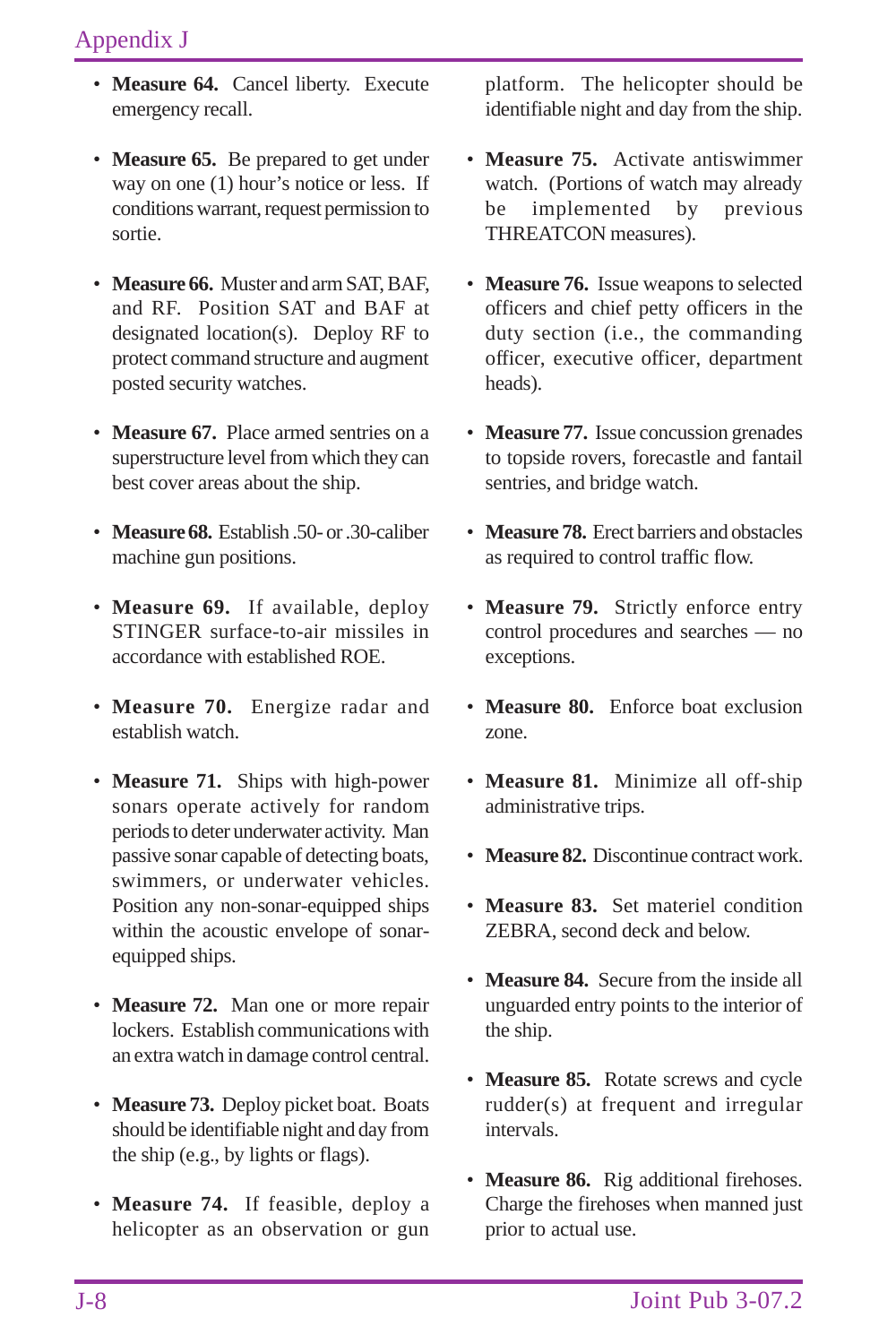- in THREATCON DELTA for implementation.
- **Measure 88.** To be determined.

d. **THREATCON DELTA** is declared when a terrorist attack has occurred in the immediate area or intelligence has been received that indicates a terrorist action against a specific location or person is likely. Normally, this THREATCON is declared as a localized warning.

- **Measure 89.** Maintain appropriate THREATCONs ALPHA, BRAVO, and CHARLIE measures.
- **Measure 90.** Permit only necessary personnel topside.
- **Measure 91.** Prepare to get under way and, if possible, cancel port visit and depart.
- **Measure 92.** Post sentries with fully automatic weapons to cover possible helicopter landing areas.
- **Measure 93.** Arm selected personnel of the SDF.
- **Measure 94.** Deploy grenade launchers to cover approaches to ship.
- **Measure 95.** To be determined.

# **SECTION III. AVIATION FACILITY THREATCON PROCEDURES**

# **3. General**

In addition to basic THREATCON procedures, a variety of other tasks may need to be performed at aviation facilities. This is particularly true for airbases located

• Measure 87. Review individual actions in areas where the threat of terrorist attacks is high.

### a. **THREATCONs ALPHA AND BRAVO**

## • **Planning**

•• Review THREATCONs ALPHA and BRAVO measures.

•• Update THREATCONs ALPHA and BRAVO measures as required.

## • **Briefing and Liaison**

• Brief all personnel on the threat, especially pilots, ground support crews, and air traffic controllers.

• Inform local police of the threat. Coordinate plans to safeguard aircraft flight paths into and out of air stations.

- •• Ensure that duty officers are always available by telephone.
- •• Prepare to activate contingency plans and issue detailed air traffic control procedures if appropriate.
- •• Be prepared to receive and direct aircraft from other stations.

## • **Precautions Inside the Perimeter**

•• Perform thorough and regular inspection of areas within the perimeters from which attacks on aircraft can be made.

•• Take action to ensure that no extremists armed with surface-to-air missiles can operate against aircraft within the perimeter.

•• Establish checkpoints at all entrances and inspect all passes and permits.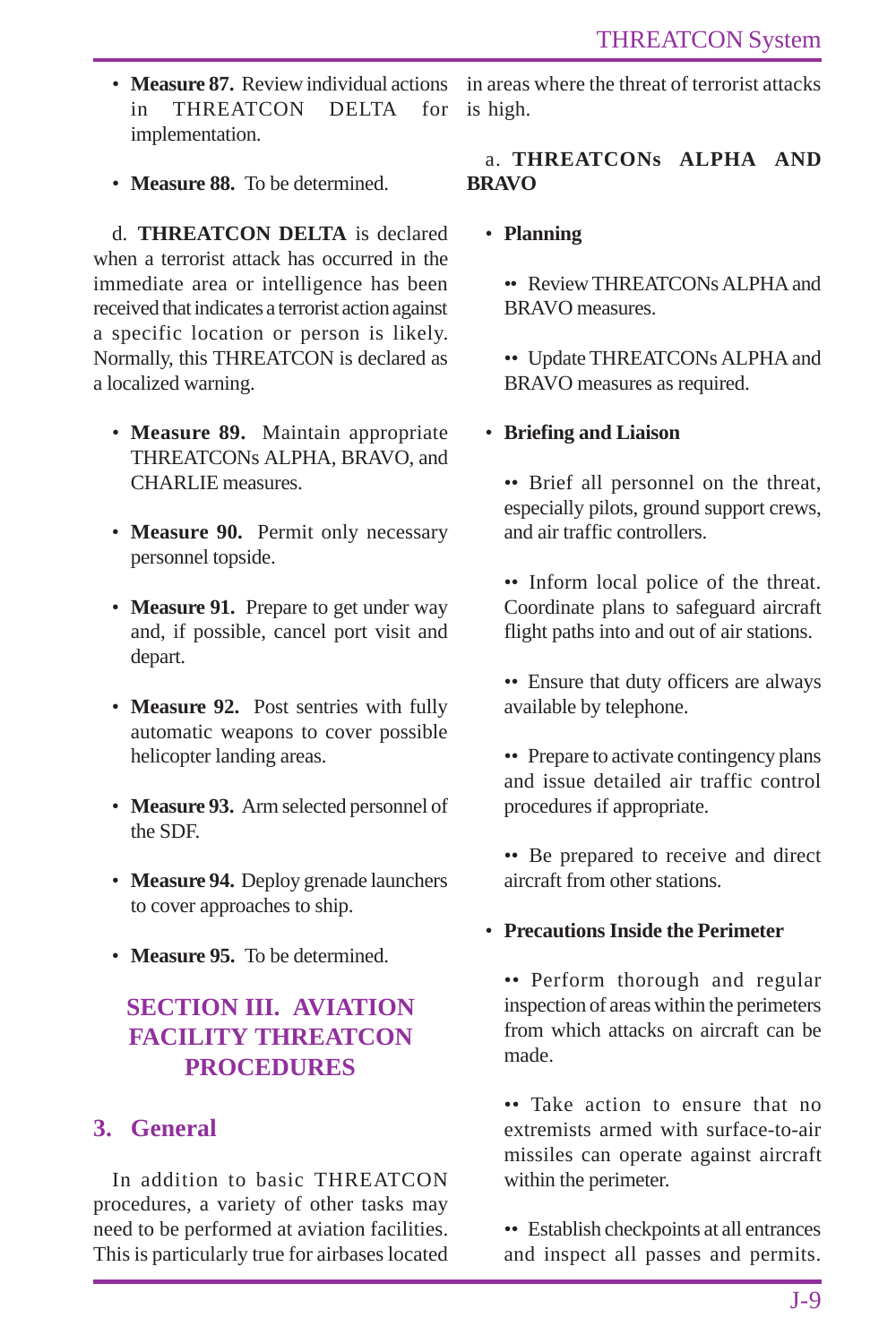Identify documents of individuals entering the area — no exceptions.

•• Search all vehicles, briefcases, and packages entering the area.

• Erect barriers around potential targets if at all possible.

• Maintain firefighting equipment and conduct practice drills.

•• Hold practice alerts within the perimeter.

### • **Precautions Outside the Perimeter**

•• Conduct, with local police, regular inspections of the perimeter — especially the area adjacent to flight paths.

•• Advise the local police of any areas outside the perimeter where attacks could be mounted and that cannot be avoided by aircraft on takeoff or landing.

•• Advise aircrews to report any unusual activity near approach and overshoot areas.

### b. **THREATCON CHARLIE**

### • **Planning**

•• Review THREATCON CHARLIE measures.

•• Update THREATCON CHARLIE measures as required.

### • **Briefing and Liaison**

•• Brief all personnel on the increased threat.

•• Inform local police of increased threat.

•• Coordinate with the local police on any precautionary measures taken outside the airfield's perimeters.

•• Implement appropriate flying countermeasures specified in SOPs when directed by air traffic controllers.

### • **Precautions Inside the Perimeter**

•• Inspect all vehicles and buildings on a regular basis.

•• Detail additional guards to be on call at short notice and consider augmenting firefighting details.

•• Carry out random patrols within the airfield perimeter and maintain continuous observation of approach and overshoot areas.

•• Reduce flying to essential operational flights only. Cease circuit flying if appropriate.

• Escort all visitors.

•• Close relief landing grounds where appropriate.

•• Check airfield diversion state.

### • **Precautions Outside the Perimeter**

•• Be prepared to react to requests for assistance.

• Provide troops to assist local police in searching for terrorists on approaches outside the perimeter of military airfields.

### c. **THREATCON DELTA**

### • **Planning**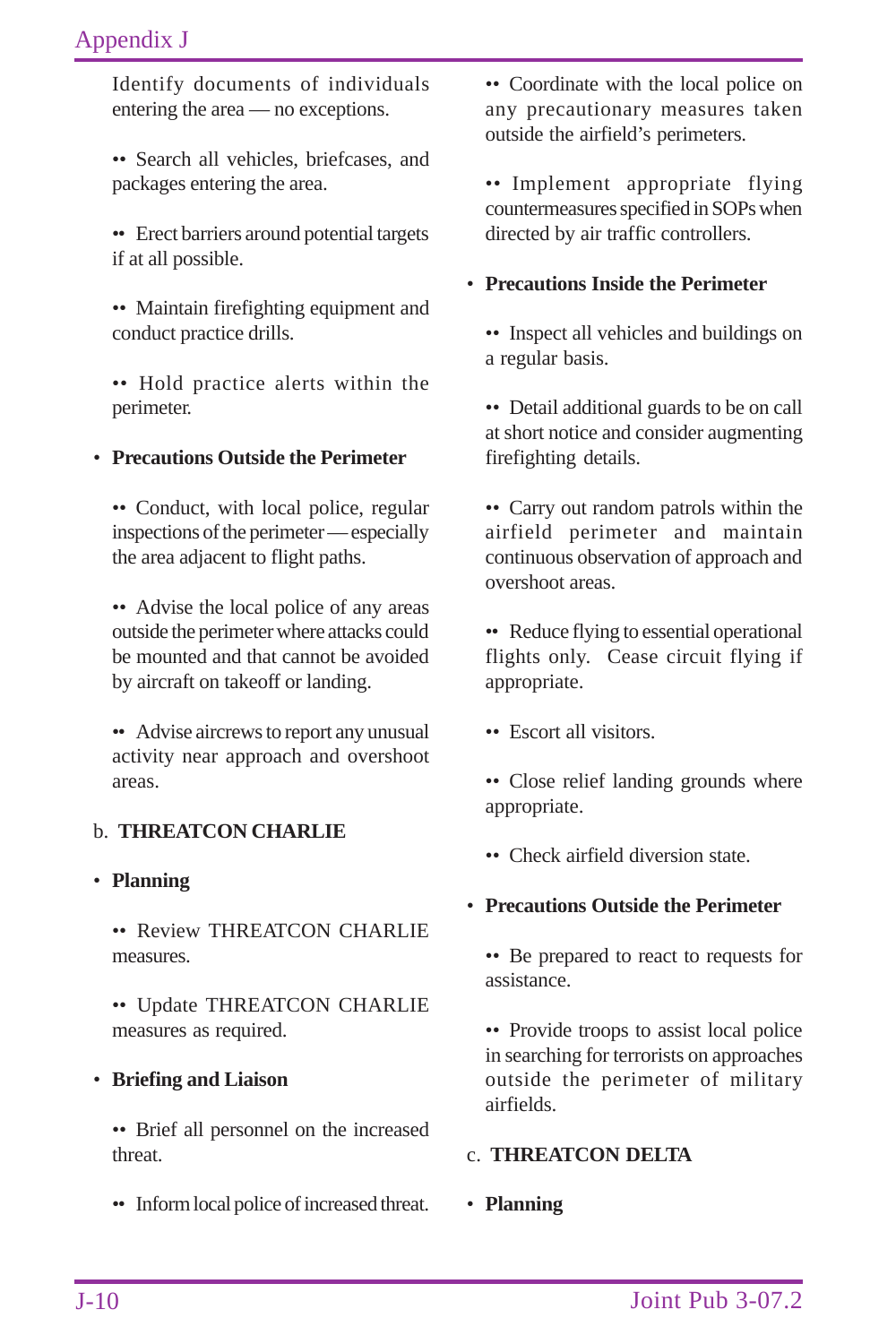•• Review THREATCON DELTA measures.

•• Update THREATCON DELTA measures as required.

### • **Briefings and Liaison**

•• Brief all personnel on the very high levels of threat.

•• Inform local police of the increased threat.

• **Precautions Inside the Perimeter**

•• Cease all flying except for specifically authorized operational sorties.

•• Implement, if necessary, appropriate flying countermeasures.

•• Be prepared to accept aircraft diverted from other stations.

•• Be prepared to deploy light aircraft and helicopters for surveillance tasks or to move internal security forces.

### • **Precautions Outside the Perimeter**

•• Close military roads allowing access to the airbase.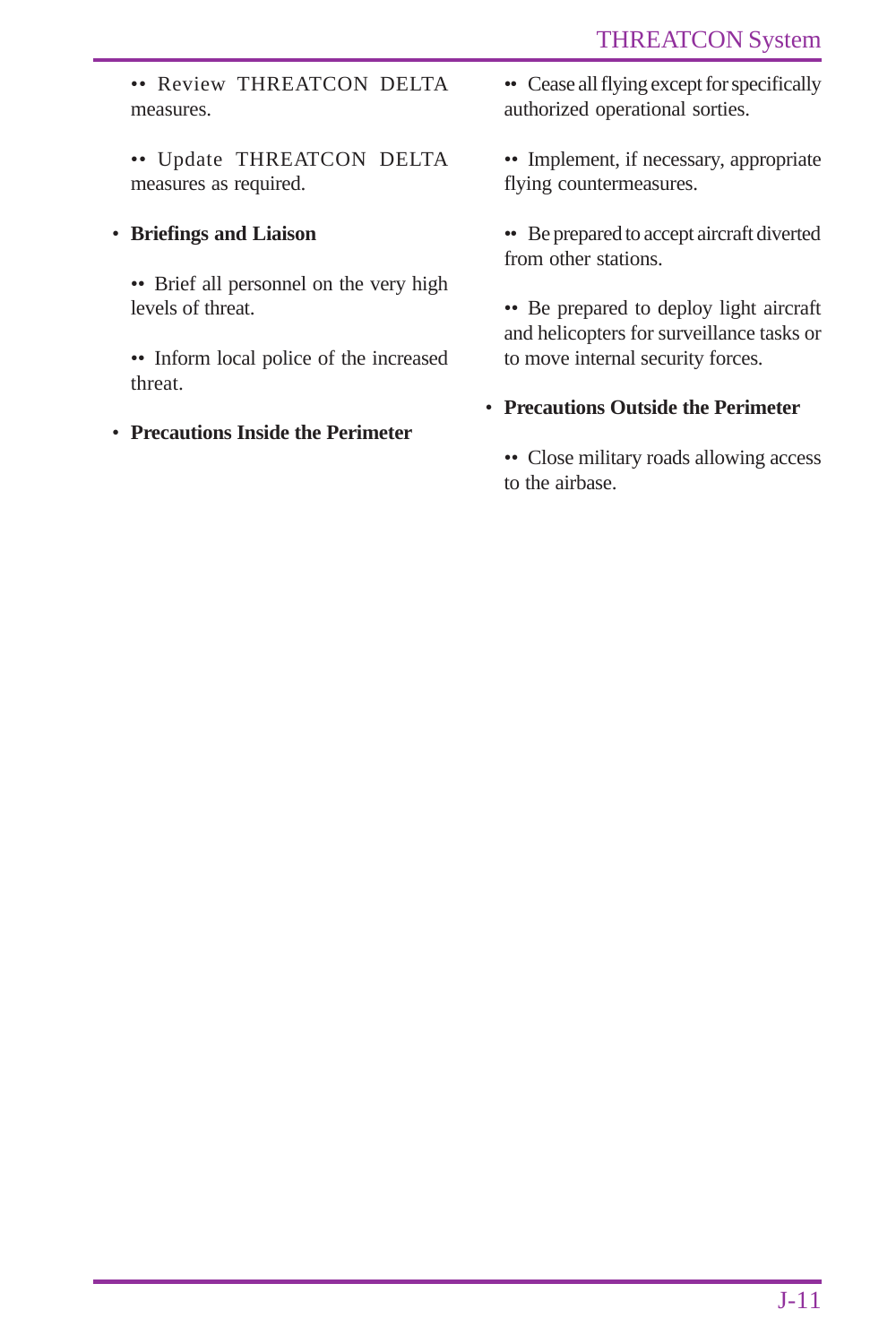Intentionally Blank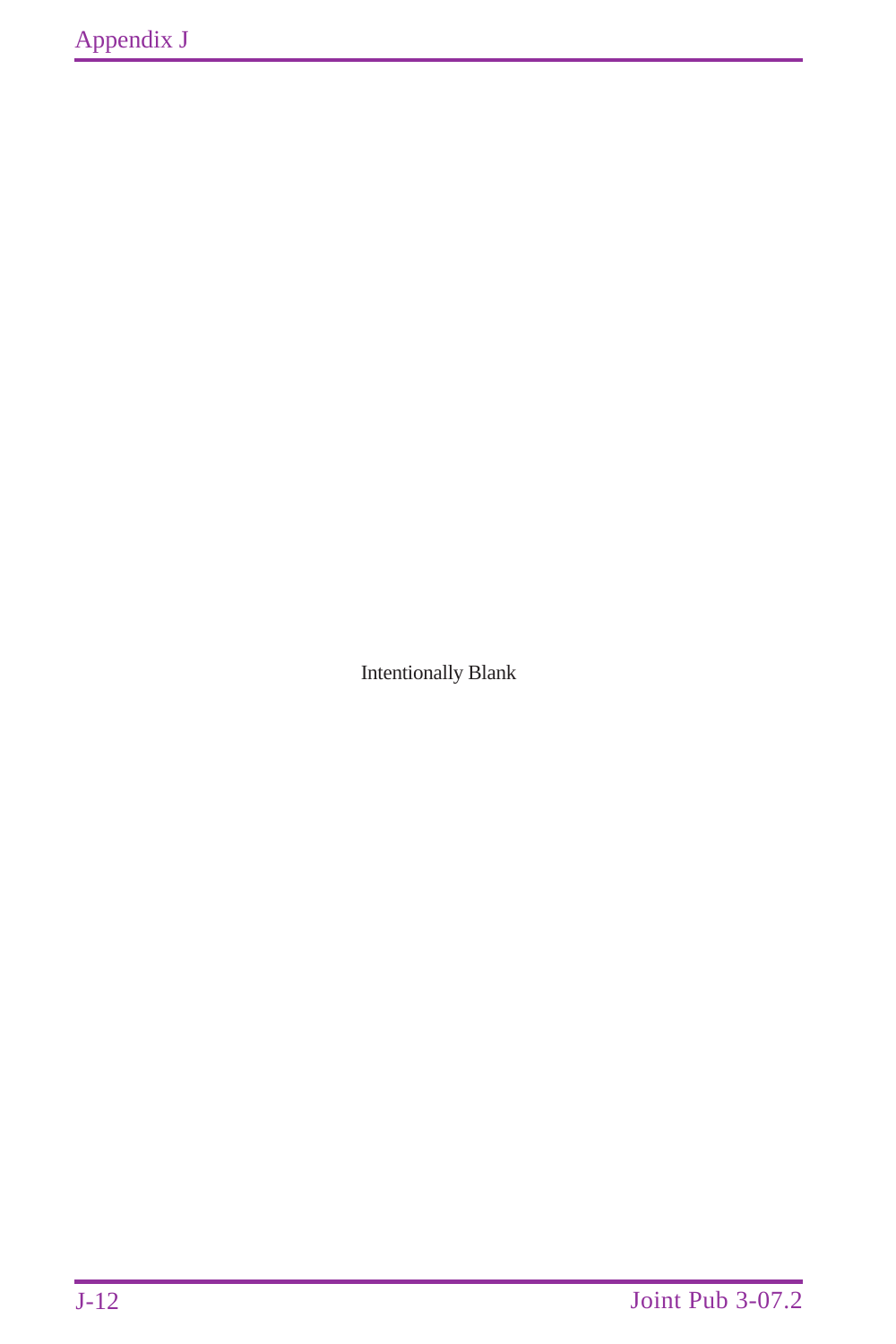# APPENDIX K **EXPLOSIVE DEVICE PROCEDURES**

### **1. Search and Evacuation Procedures for a Suspected IED**

a. Suspicion that an IED is within an establishment often stems from a threatening anonymous telephone call. Treat the call seriously even though subsequent investigation may prove it to be a false alarm or hoax. Appendix F, "Telephone Call Procedures," provides advice on handling anonymous telephone calls.

b. Upon receiving an anonymous warning or threat, notify the military law enforcement authorities or police immediately. Local SOPs determine subsequent actions. Immediate action may include search without evacuation, movement of personnel within the establishment, partial evacuation, or total evacuation.

- Factors favoring a search before movement of personnel include the following:
	- •• There is a high incidence of hoax telephone threats.
	- •• Effective security arrangements have been established.

•• Information in the warning is imprecise or incorrect.

•• The caller sounded intoxicated, amused, or very young.

•• The prevailing threat of terrorist activity is low.

•• Physical security in place (checks of all incoming packages, visitor escort) would prevent the placement of a bomb.

- Factors favoring movement of personnel before searching include the following:
	- •• The area (e.g., post or base) is comparatively open.
	- Information in the warning is precise as to matters of location, description of device, timing, and motive for attack.

•• Prevailing threat of terrorist activity is high.

•• A suspicious package or bomblooking devices are discovered.

### c. **Searching for a Suspected IED**

- Use a nominated persons search when the threat's credibility is very low. Predesignated individuals search assigned areas. The search can be completed in a short time or can be done covertly.
- Use an occupant search when the threat's credibility is low. Occupants search their own areas. The search is completed quickly because occupants know their area and are most likely to notice anything unusual.
- Use a team search when the threat's credibility is high. Search teams make a systematic search of the area. The search is slow and thorough, and places the minimum number of personnel at risk. Completely evacuate the area and ensure that it remains evacuated until the search is complete.
- Use patrol-explosive MWD, if available, as a final means of checking the situation in each instance.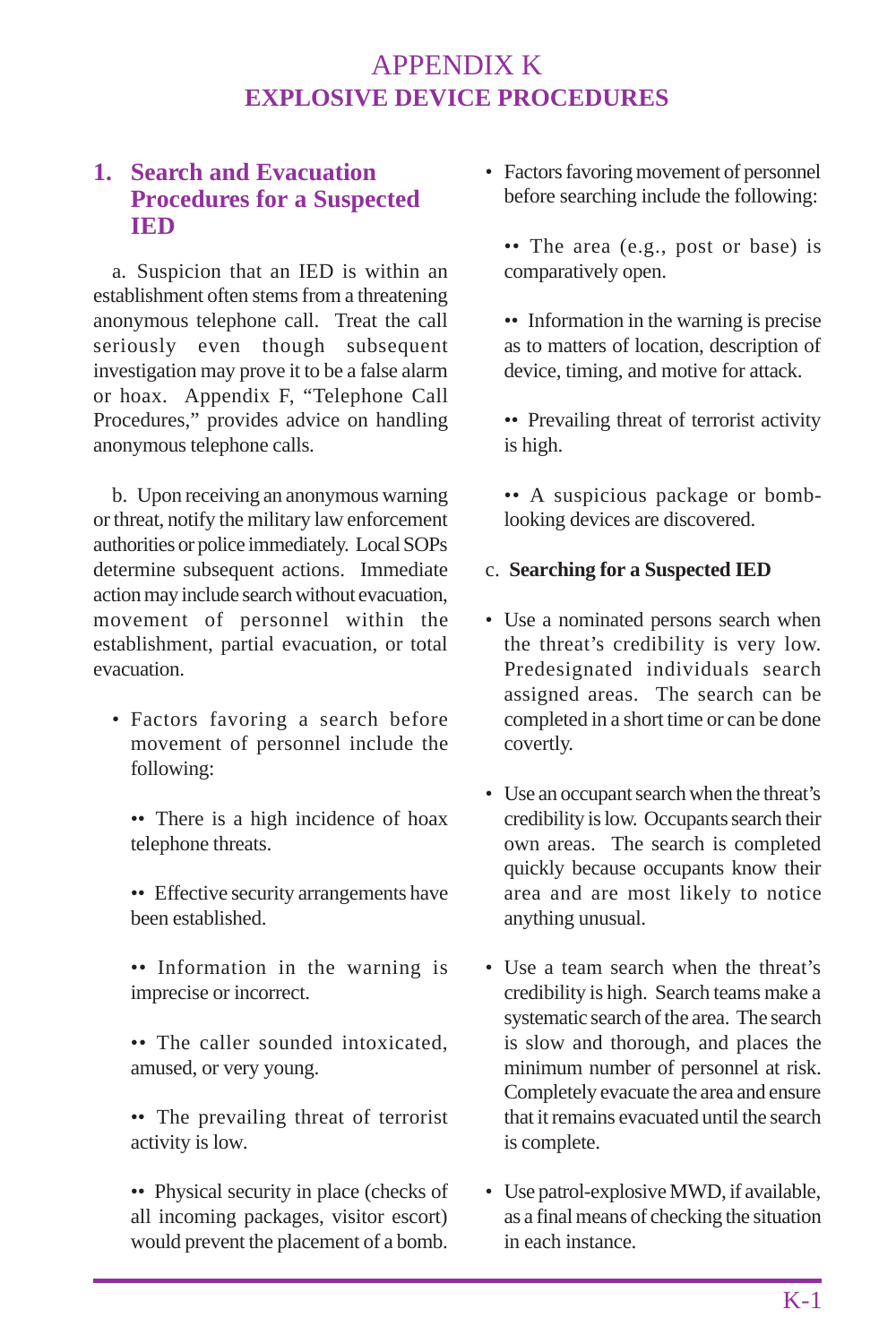#### d. **Search Procedures**

- Make an audio check and listen for unusual sounds.
- Visually sweep the area up to the waist, then sweep up to the ceiling. Do not forget the tops of cabinets and cupboards.
- Perform a thorough and systematic search in and around containers and fixtures.
- Pass search results as quickly as possible to the leader responsible for controlling the search area.

e. **Search Organization.** Search parties are designated by the commander or senior DOD civilian in charge of the site. The person controlling the search should possess a means of tracking and recording the search results (e.g., a diagram of the area). Delegate areas of responsibility to search team leaders who report to the person controlling the search when their areas have been cleared. Pay particular attention to entrances, toilets, corridors, stairs, unlocked closets, storage spaces, rooms, and areas not checked by usual occupants — external building areas, window ledges, ventilators, courtyards, and spaces shielded from normal view. Searchers must be familiar with the area so that they can readily identify unusual or foreign objects.

f. **Evacuation Procedures.** Evacuation procedures depend upon circumstances. Prepare, publicize, and rehearse evacuation plans in advance. Address alarm systems, assembly areas, routes to assembly areas, personnel evacuation response, building and area clearance, and evacuation drills.

g. **Alarm System.** The bomb threat alarm system should be easily distinguished from the fire alarm.

h. **Assembly Areas.** Assembly areas are preselected and well known to personnel. Establish a clearly defined procedure for controlling, marshalling, and checking personnel within the assembly area. If buildings or establishments are in a public area, coordinate assembly areas with local police. Assembly areas are chosen with the following considerations:

- Assembly areas should be at least 200 meters and not less than 100 meters from the likely target or building, if at all possible.
- Locate assembly areas where there is little chance of an IED being hidden. Open spaces are best. Avoid car parking areas — IEDs can be easily hidden in vehicles.
- Select alternate assembly areas to reduce the likelihood of ambush with a second device or small arms fire. If possible, search the assembly area before personnel occupy the space.
- Assembly areas should not be near expanses of plate glass or windows. Blast effects can cause windows to be sucked outward rather than blown inward.

i. **Routes to Assembly Areas.** Choose routes to the assembly area so that personnel do not approach the IED at any time. Preselect routes to the assembly area, but devise a system to inform personnel of the location of the suspected IED and alternate routes. Routes prevent confusion and bunching and avoid potential hazards (e.g., plate glass, windows, and likely locations of additional IEDs).

j. **Personnel Evacuation Response.** Upon hearing the alarm, personnel secure all classified documents, conduct a quick visual search of their immediate working area, open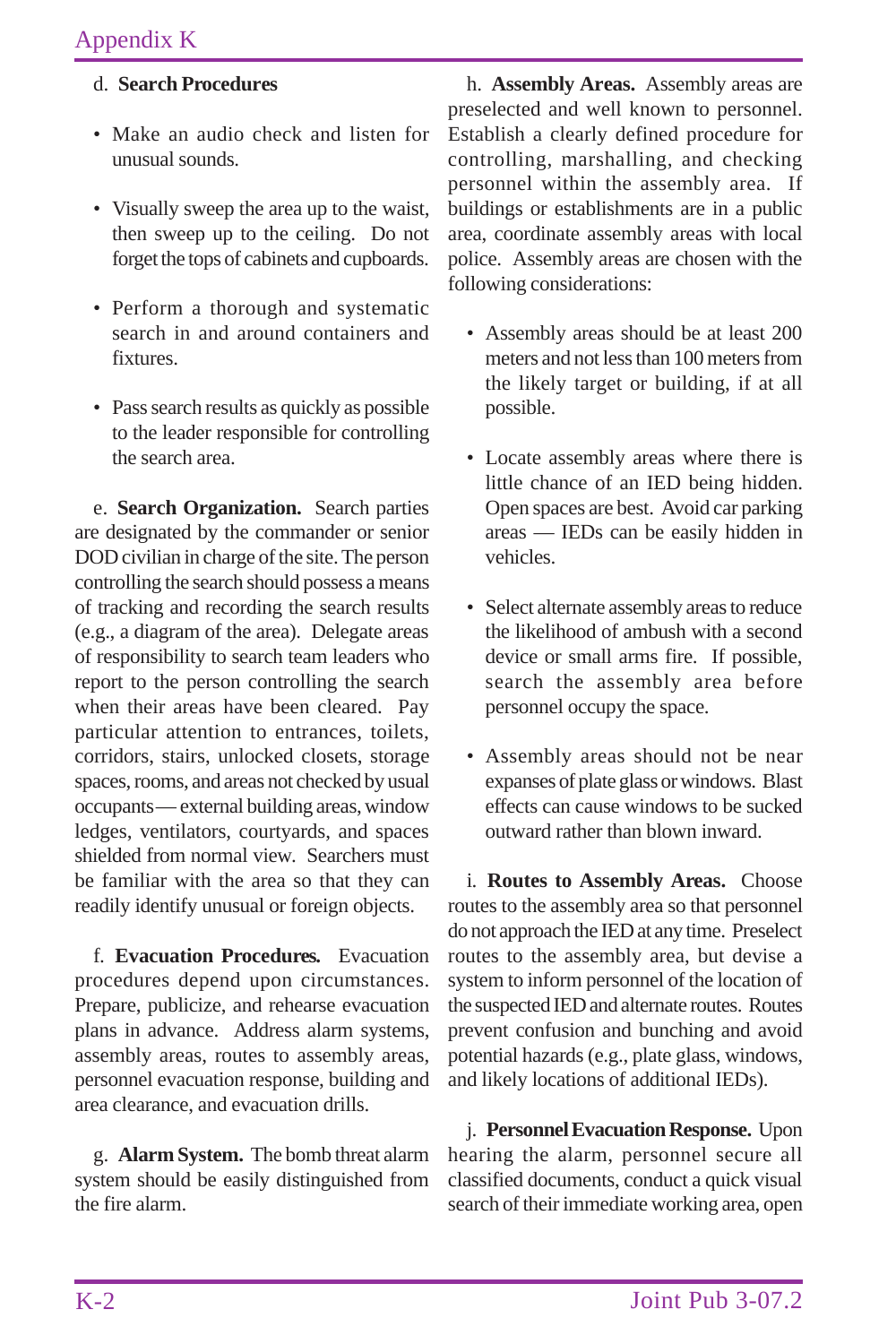windows wherever possible, leave the building taking only valuable personal belongings, leave doors open, and immediately proceed to the assembly area.

k. **Building and Area Clearance.** Establish procedures to ensure that threatened buildings and areas are cleared and to prevent people from reentering the building. Establish a cordon to prevent personnel from entering the danger area. Establish an incident control point (ICP) as the focal point for military law enforcement and police control.

l. **Evacuation Drills.** Periodically practice evacuation and search drills under the supervision of the installation or unit senior officer. Hold drills in cooperation with local police if possible. Avoid unnecessarily alarming personnel and civilians in adjacent premises.

## **2. Discovery of a Suspected IED**

Do not touch or move a suspicious object. If it is possible for someone to account for the presence of the object, then ask the person to identify it with a verbal description. This should not be done if it entails bringing evacuated personnel back into the area. Take the following actions if an object's presence remains inexplicable:

a. Evacuate buildings and surrounding areas, including the search team.

b. Evacuated areas must be at least 100 meters from the suspicious object.

c. Establish a cordon and ICP.

d. Inform the ICP that an object has been found.

e. Keep person who located the object at the ICP until questioned.

f. Cordon suspicious objects to a distance of at least 100 meters and cordon suspicious vehicles to a distance of at least 200 meters. Ensure that no one enters the cordoned area. Establish an ICP on the cordon to control access and relinquish ICP responsibility to the military law enforcement authorities or local police upon their arrival. Maintain the cordon until the military law enforcement authorities or local police have completed their examination or state that the cordon may stand down. The decision to allow re-occupation of an evacuated facility rests with the cognizant commander or senior DOD civilian in charge of the facility.

# **3. Reaction to an Exploded IED**

### a. **Explosion Without Casualties**

- Maintain the cordon. Allow only authorized personnel into the explosion area.
- Fight any fires threatening undamaged buildings if this can be achieved without risking personnel.
- Report the explosion to the military law enforcement authorities or local police if they are not yet in attendance.
- Report the explosion to the installation operations center even if an EOD team is on its way. Provide as much detail as possible (e.g., time of explosion, number of explosions, color of smoke, and speed and spread of fire).
- Ensure that a clear passage for emergency vehicles (e.g., fire trucks, ambulances) and corresponding personnel is maintained.
- Refer media inquiries to the PAO at the operations center.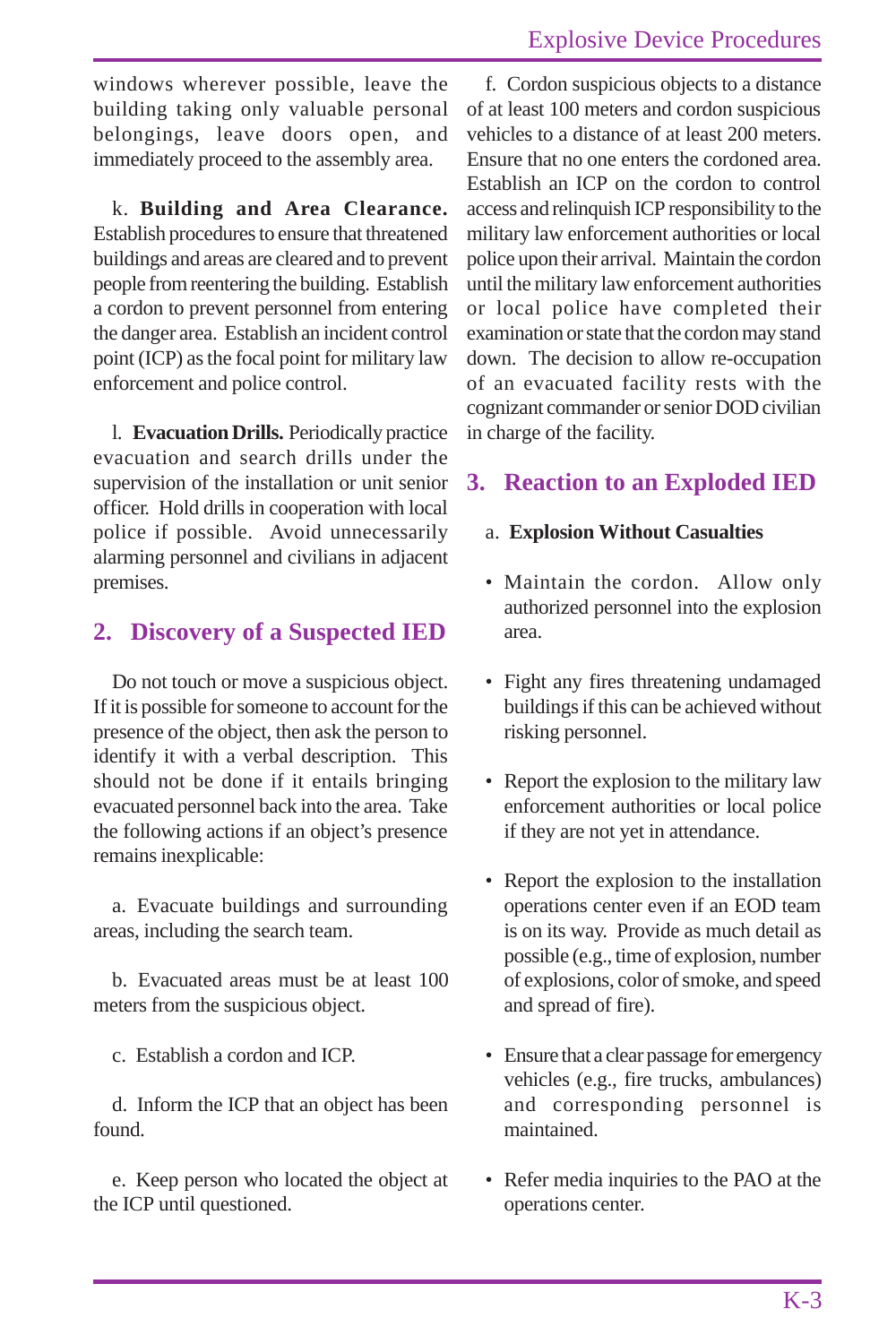• Establish an information center to handle inquiries from the concerned friends and relatives.

b. **Explosion With Casualties.** The first consideration is the effective, organized search for and evacuation of casualties. People naturally approach the explosion area to aid in searching for casualties. The senior officer must coordinate the search and keep the number of searchers to the absolute minimum because of the threat of IEDs and secondary effects (e.g., falling masonry and fires). Attempt to prepare an accurate casualty list for notification of next of kin. It is far better to release an accurate list of casualties a little later than an incorrect list immediately. Arrange for unaffected personnel to quickly contact their next of kin.

### c. **Assisting the Threat Management Team**

- Pass available information to the operations center. Do not delay reports because of lack of information — report what you know. Do not take risks to obtain information.
- Include the following information in your report:
	- •• Any warning received and if so, how it was received.
	- •• Identity of the person(s) who discovered the device.

•• How the device was discovered (e.g., casual discovery, organized search).

• Location of the device — give as much detail as possible.

- •• Time of discovery.
- •• Estimated length of time the device has been in its location.
- Description of the device give as much detail as possible.
- •• Safety measures taken.
- •• Suggested routes to the scene.
- Any other pertinent information.
- Access control.

•• Upon arrival, ensure that military law enforcement authorities, local police, and EOD vehicles are not impeded from reaching the ICP.

•• Evacuate through building doors and windows.

• Obtain a diagram of the building and try to obtain detailed plans of the public service conduits (e.g., gas, electricity, central heating). If unavailable, a sketch can be drawn by someone with detailed knowledge of the building.

•• Witnesses are invaluable and should be on hand when military and local police arrive. Witnesses include the person(s) who discovered the device, witnessed the explosion, or possesses detailed knowledge of the building or area.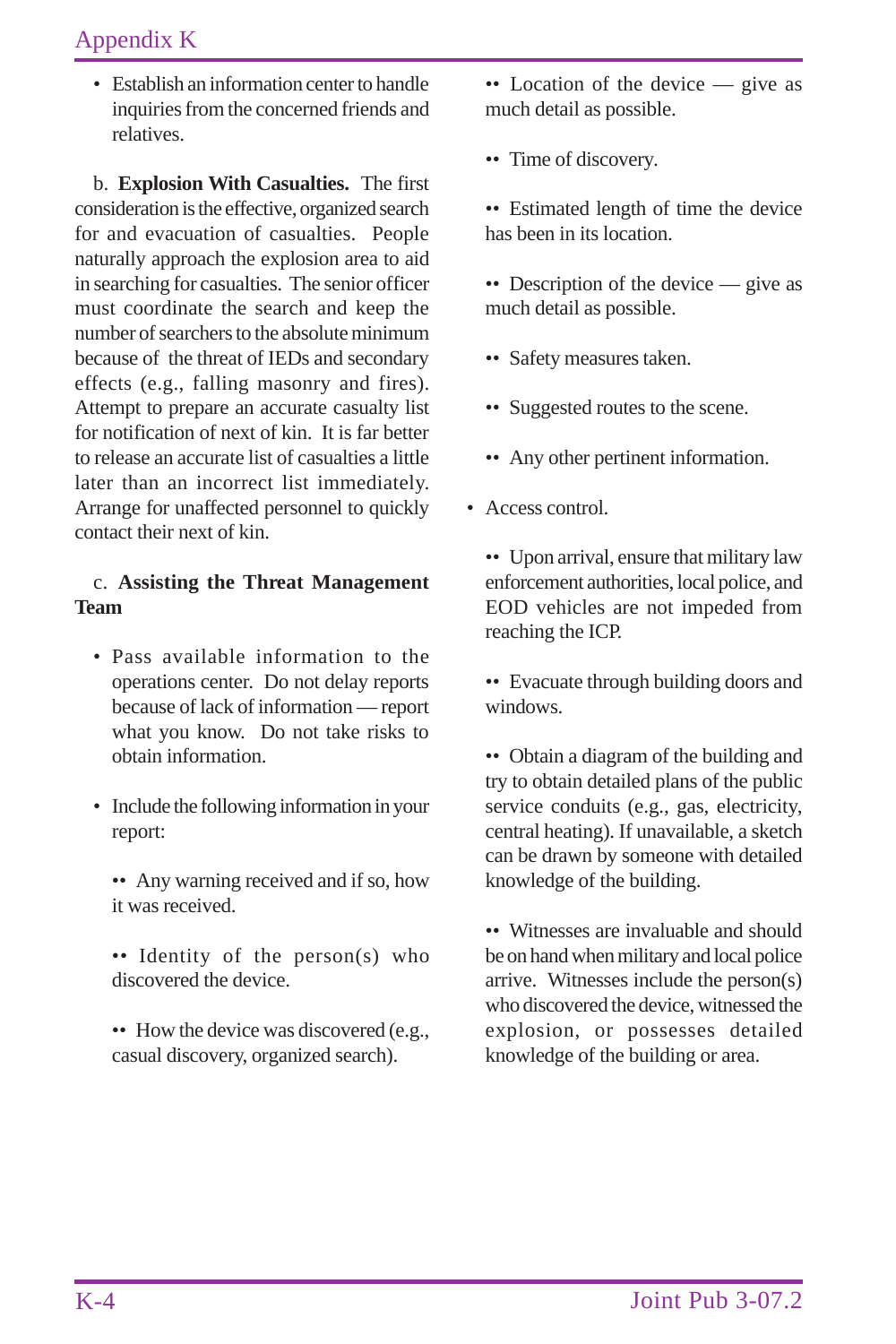# APPENDIX L **JURISDICTIONAL AUTHORITY FOR HANDLING TERRORIST INCIDENTS**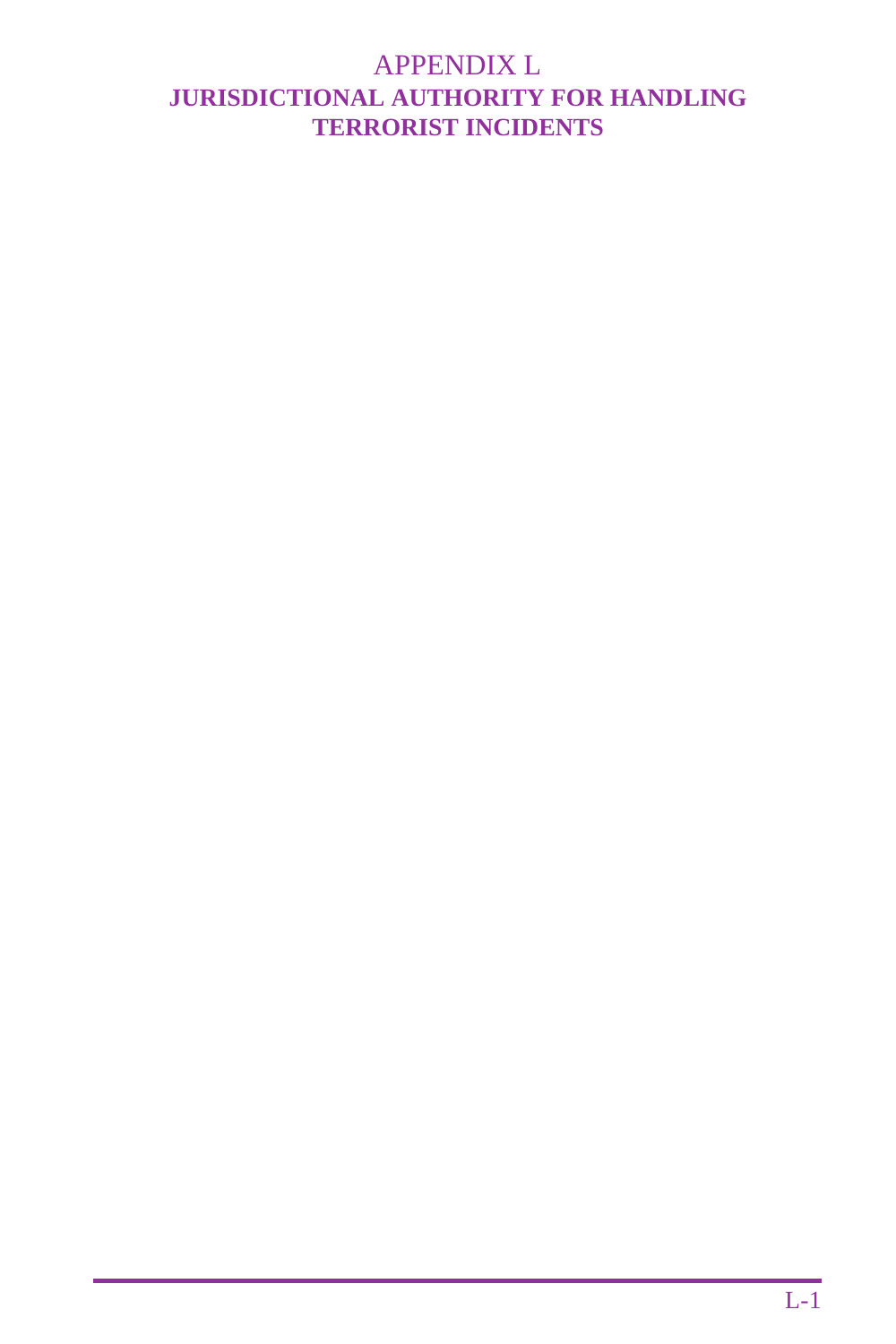L-2

| <b>LOCATION</b>                            |                                                                                                                                                                                                                                                                                                                                                        | <b>INITIAL RESPONSE</b>                                      | PRIMARY AUTHORITY/<br><b>JURISDICTION</b>                                                                                                                                                                   | PRIMARY ENFORCEMENT<br><b>RESPONSIBILITY</b>                          | <b>EXERCISING CONTROL OF MILITARY</b><br><b>ASSETS</b>                                                                                                                  | PRIMARY INVESTIGATIVE<br><b>RESPONSIBILITY</b>                                                                                         |
|--------------------------------------------|--------------------------------------------------------------------------------------------------------------------------------------------------------------------------------------------------------------------------------------------------------------------------------------------------------------------------------------------------------|--------------------------------------------------------------|-------------------------------------------------------------------------------------------------------------------------------------------------------------------------------------------------------------|-----------------------------------------------------------------------|-------------------------------------------------------------------------------------------------------------------------------------------------------------------------|----------------------------------------------------------------------------------------------------------------------------------------|
| <b>WITHIN THE</b><br>UNITED STATES         |                                                                                                                                                                                                                                                                                                                                                        |                                                              |                                                                                                                                                                                                             |                                                                       |                                                                                                                                                                         |                                                                                                                                        |
| ON BASE                                    |                                                                                                                                                                                                                                                                                                                                                        | <b>MILITARY POLICE</b>                                       | <b>FBI/INSTALLATION</b><br><b>COMMANDER</b>                                                                                                                                                                 | <b>FBI/INSTALLATION</b><br><b>COMMANDER</b>                           | INSTALLATION OR UNIT COMMANDER<br>(SUPPORT FBI)                                                                                                                         | <b>FBI/NCIS/PMO</b><br><b>CID/AFOSI</b>                                                                                                |
| OFF BASE                                   |                                                                                                                                                                                                                                                                                                                                                        | <b>CIVIL POLICE</b>                                          | <b>FBI/CIVIL POLICE</b>                                                                                                                                                                                     | <b>FBI/CIVIL POLICE</b>                                               |                                                                                                                                                                         | <b>FBI</b>                                                                                                                             |
| <b>OUTSIDE THE</b><br><b>UNITED STATES</b> |                                                                                                                                                                                                                                                                                                                                                        |                                                              |                                                                                                                                                                                                             |                                                                       |                                                                                                                                                                         |                                                                                                                                        |
| ON BASE                                    |                                                                                                                                                                                                                                                                                                                                                        | <b>MILITARY POLICE</b>                                       | HOST GOVERNMENT/DOS<br><b>INSTALLATION</b><br><b>COMMANDER</b>                                                                                                                                              | <b>HOST GOVERNMENT/DOS</b><br><b>INSTALLATION</b><br><b>COMMANDER</b> | INSTALLATION OR UNIT COMMANDER (IAW<br>APPLICABLE STATUS-OF-FORCES<br>AGREEMENT OR OTHER BILATERAL<br>AGREEMENTS GOVERNING THE<br><b>EMPLOYMENT OF MILITARY FORCES)</b> | <b>HOST GOVERNMENT/</b><br>NCIS/PMO<br><b>CID</b><br><b>AFOSI</b>                                                                      |
| OFF BASE                                   |                                                                                                                                                                                                                                                                                                                                                        | HOST-COUNTRY LAW<br><b>ENFORCEMENT</b>                       | <b>HOST GOVERNMENT/DOS</b>                                                                                                                                                                                  | <b>HOST GOVERNMENT/DOS</b>                                            | INSTALLATION OR UNIT COMMANDER (IAW<br>APPLICABLE STATUS-OF-FORCES<br>AGREEMENT OR OTHER BILATERAL<br>AGREEMENTS GOVERNING THE<br><b>EMPLOYMENT OF MILITARY FORCES)</b> | <b>HOST GOVERNMENT WITH</b><br>SUPPORT FROM US LAW<br><b>ENFORCEMENT AGENCIES</b><br>AS PROVIDED FOR IN<br><b>BILATERAL AGREEMENTS</b> |
|                                            | Coordinate with the local Staff Judge Advocate to clarify authority and questions of jurisdiction. Coordinate with Department of State officials as required. Coordinate in<br>NOTE:<br>advance with local law enforcement agencies to ensure that support procedures are in place and established information/communication channels are functioning. |                                                              |                                                                                                                                                                                                             |                                                                       |                                                                                                                                                                         |                                                                                                                                        |
|                                            | LEGEND: AFOSI                                                                                                                                                                                                                                                                                                                                          | <b>FBI</b><br><b>NCIS</b><br><b>PMO</b><br>CID<br><b>DOS</b> | Air Force Office of Special Investigations<br>Federal Bureau of Investigation<br>Naval Criminal Investigative Service<br>Provost Marshal's Office<br>Criminal Investigation Division<br>Department of State |                                                                       |                                                                                                                                                                         |                                                                                                                                        |

Appendix L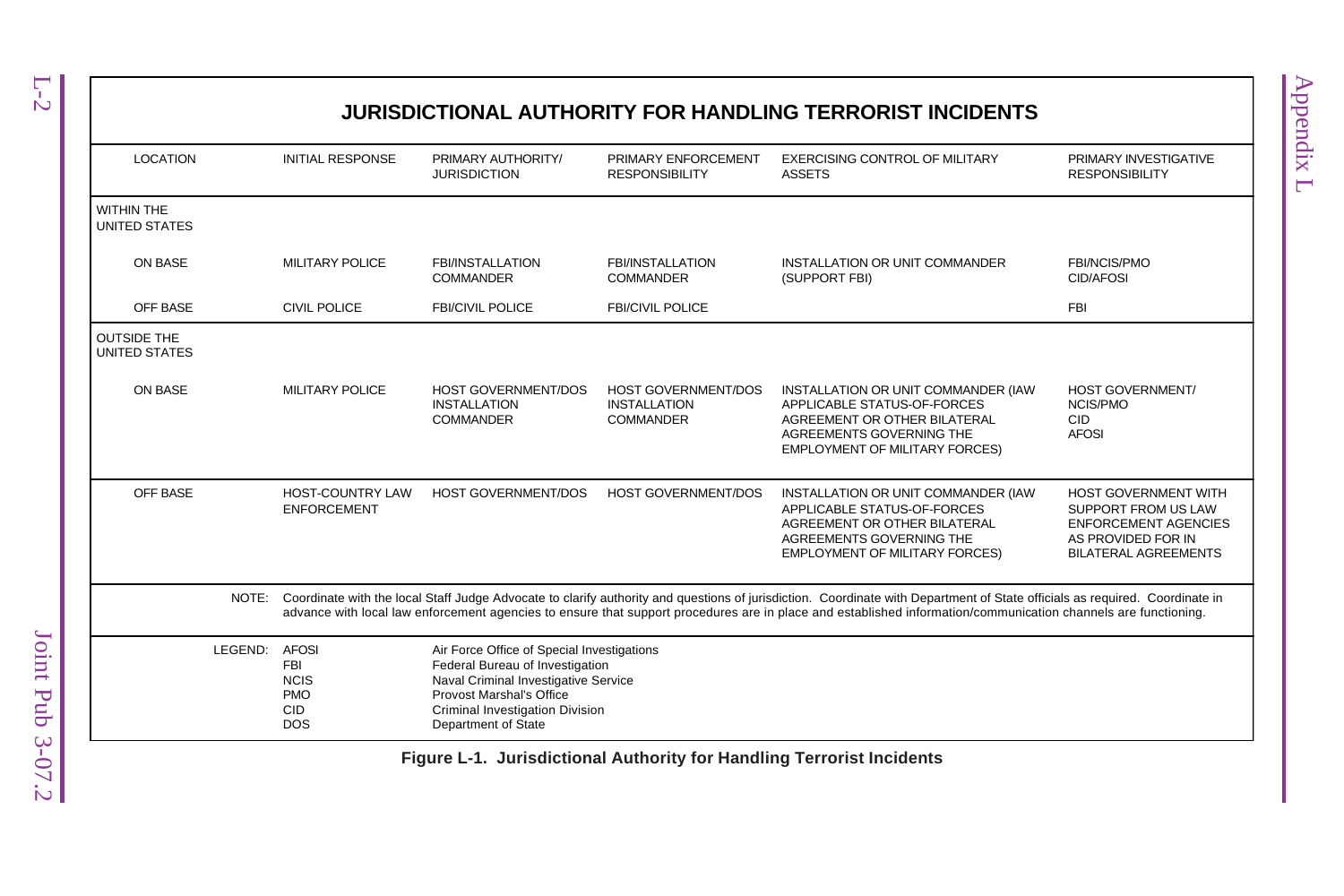# APPENDIX M **PUBLIC AFFAIRS CHECKLIST**

**1. General.** Because terrorists seek media recognition, media information management must be in the best interest of the hostage and the situation. The PAO screens information to the media to ensure OPSEC and provides advice and counsel to those in charge. The following checklist contains the planning considerations for the PAO in a crisis management situation.

- \_\_\_ Check with the center commander upon entering the operations center.
- Revise the public affairs plan to meet the requirements of the situation including a location for the media.
- Disseminate information to the news media in accordance with the established plan.
- Control press releases.
- \_\_\_ Coordinate press releases with the commander, staff judge advocate, other operations center staff, and higher echelon PAOs before release.
- Control movement of news media personnel with press passes and escorts.
- \_\_\_ Obtain approval for the following items from the commander.
	- News releases.
	- News media personnel to enter outer perimeter.
	- Release of photographs of suspects, victims, and immediate scene.
	- Interviews with anyone other than the commander.
	- Direct communication with press personnel and suspect(s).

**2. Focus.** The major public affairs focus of the antiterrorist plan should be to ensure that accurate information is provided to the public (including news media) and to communicate a calm, measured, and reasonable reaction to the ongoing event. Commanders should provide the PAO officer with complete control over media activities.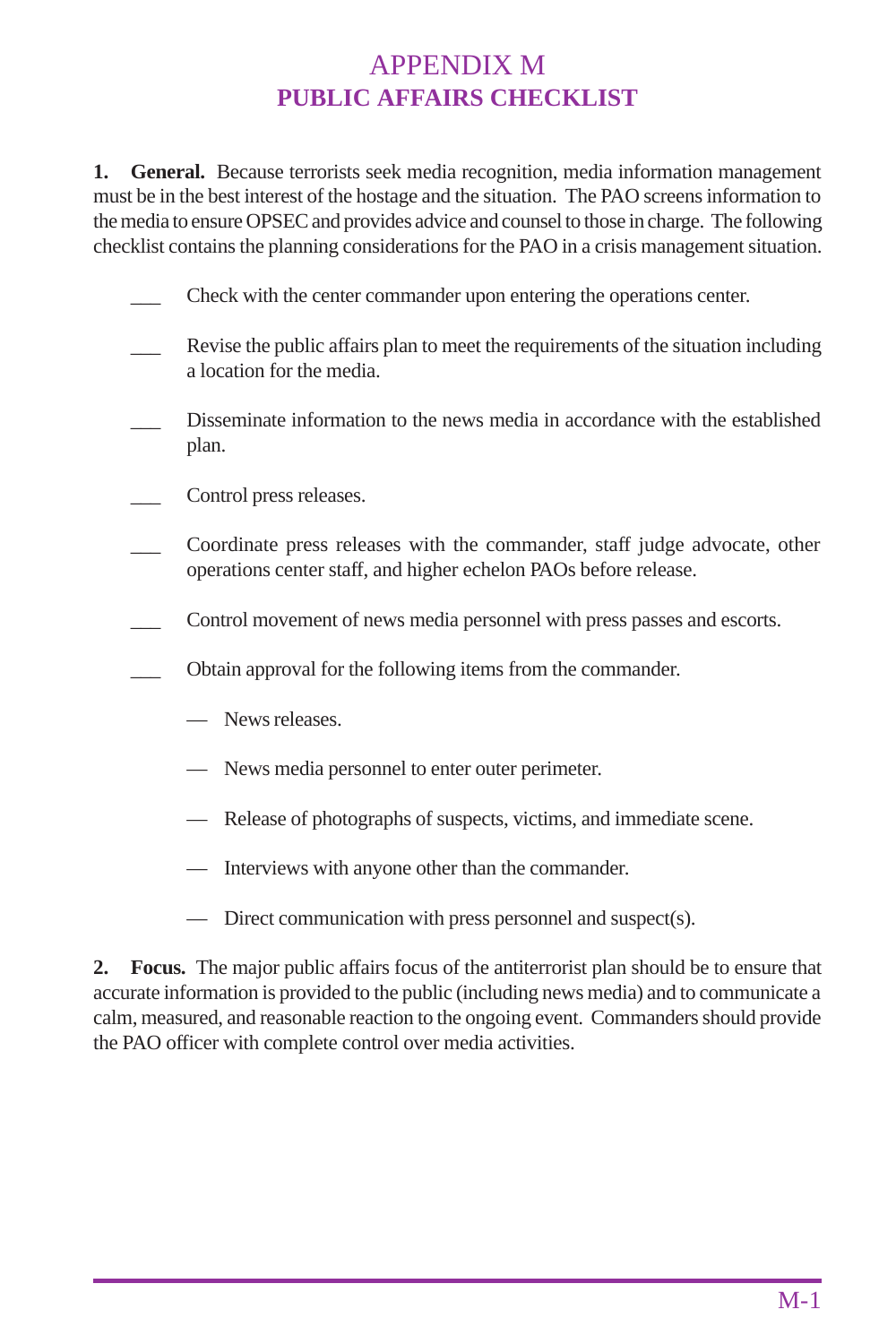Intentionally Blank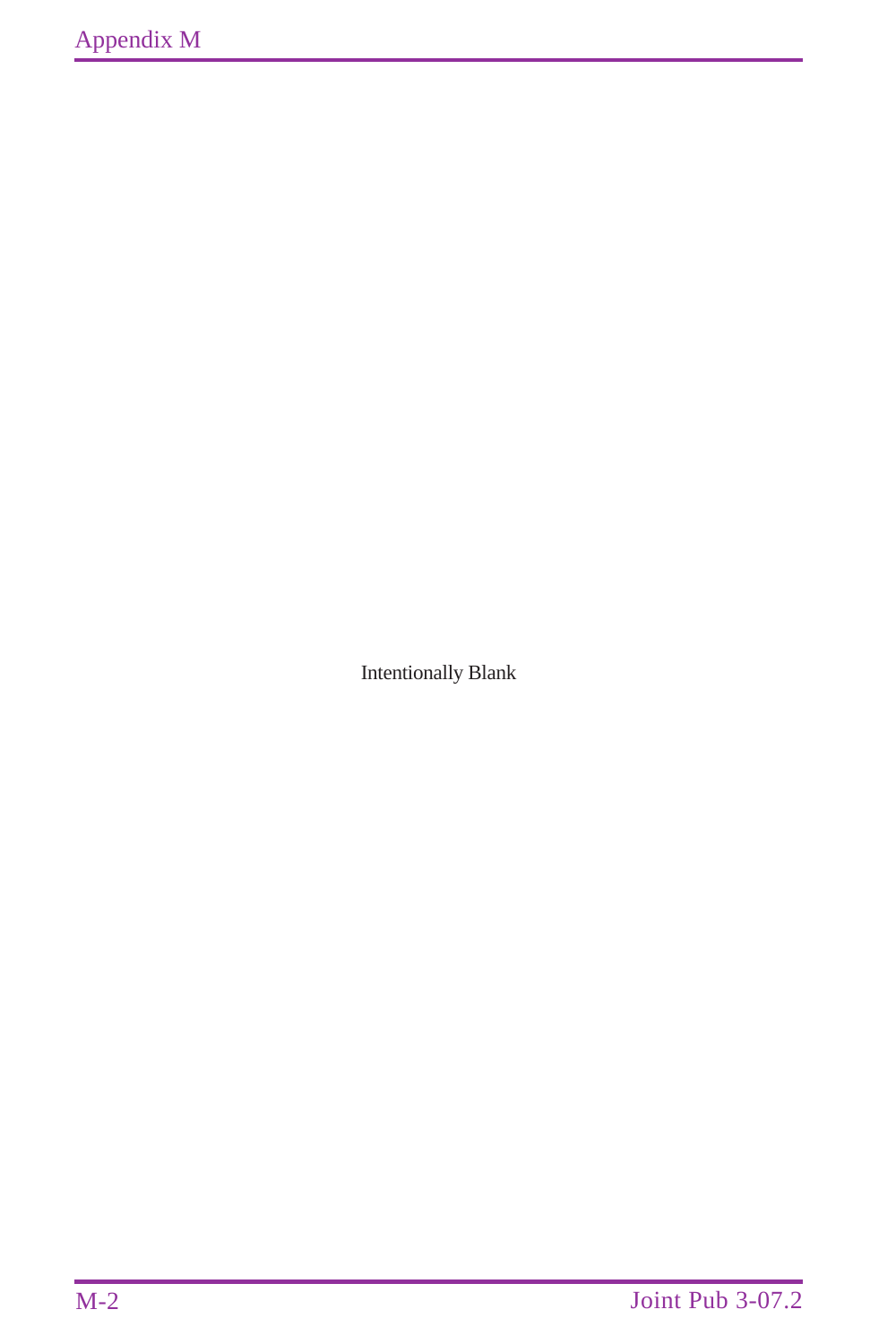## APPENDIX N **MILITARY WORKING DOGS**

#### **1. Purpose**

This appendix is designed to provide the commander with minimal information concerning the use of MWDs for AT requirements. The military law enforcement office supporting the area should be consulted for specifics associated with using MWDs in the operational area.

#### **2. General**

The DOD MWD program produces dual purpose trained MWDs. These MWDs are excellent for use in an AT program. Each Service has MWDs, which are managed and controlled by the law enforcement office at each installation. The MWD program is designed to support tactical operations and daily police commitments. In addition, many host nations have working dog programs that can be used to support military operations. Coordination for host-nation assistance should be done by the local military law enforcement office to ensure compatibility with mission requirements.

#### **3. Advantages**

An MWD is a compact, mobile, easily transported asset that can work in a variety of conditions, including confined spaces and difficult terrain. MWDs will increase the speed of many operations and, by their ability to locate explosives and/or firearms at a distance in the right conditions, they can enhance the effectiveness of searches and patrols. The MWD is an excellent deterrent in many circumstances.

#### **4. Disadvantages**

An MWD can be distracted by other dogs, animals, people, and food. It can tire, sicken,

be injured, reflect the handler's mood, and have inexplicable off-days. Also, an MWD can be affected by extremes in weather. However, with intelligent handling and use many of these disadvantages can be minimized.

#### **5. Antiterrorism Uses**

The MWD provides considerable benefit to AT programs. Special forces teams have been known to carry special weapons to eliminate MWDs guarding facilities, thus indicating a strong measure of effectiveness for the inclusion of MWDs in AT plans. The following are some of the possibilities:

- a. Patrolling perimeters and critical facilities.
- b. Searching for explosives.
- c. Augmenting access control points.

d. Serving as a deterrent in riot and crowd control situations.

e. Serving as an early warning indicator for intrusions.

f. Serving as an augmentation to military law enforcement capabilities.

#### **6. Legal Considerations**

The military law enforcement office will coordinate with appropriate command legal authorities to determine procedures for MWD in a particular area. These ROE should be spelled out in the AT plan and practiced during training exercises.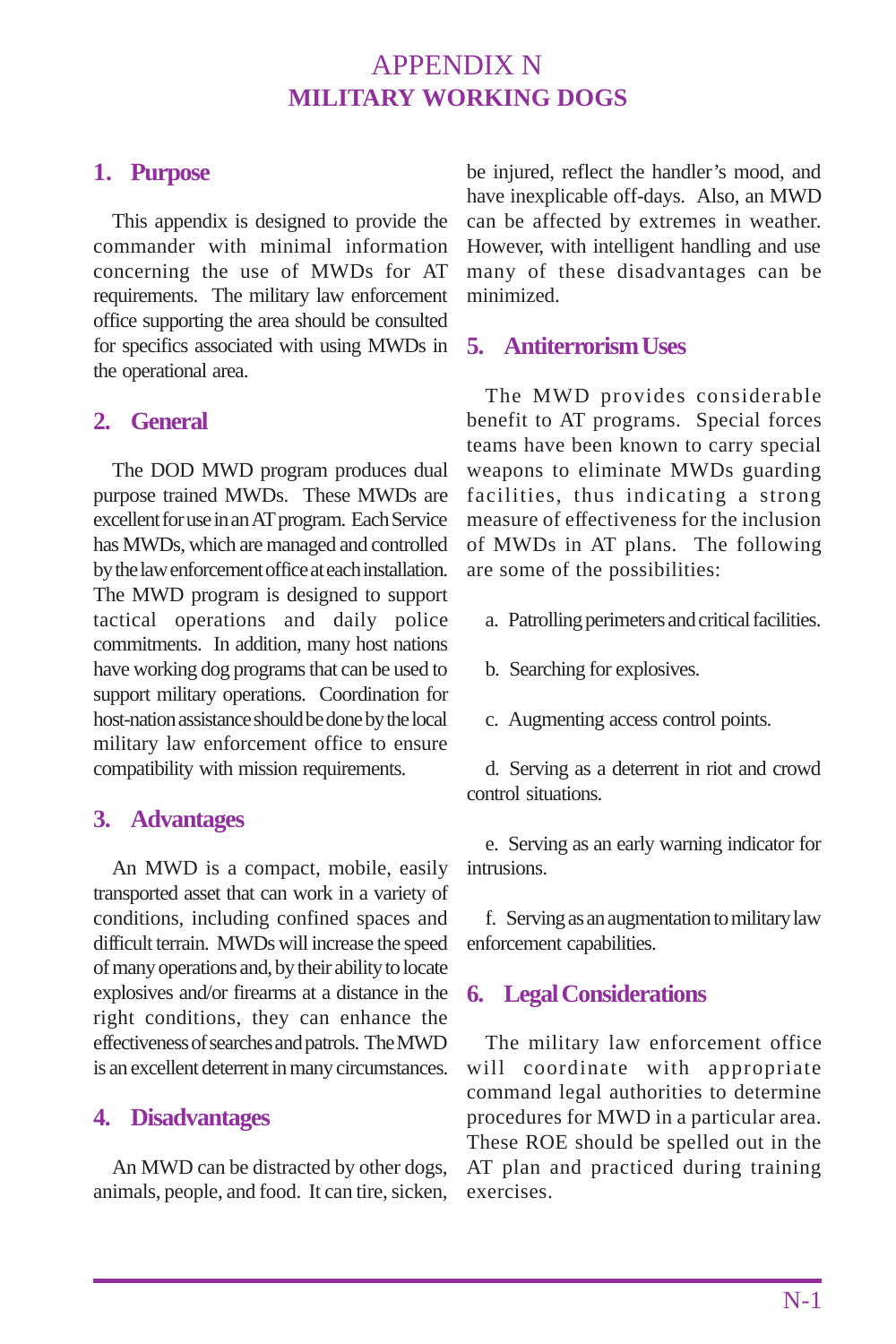Intentionally Blank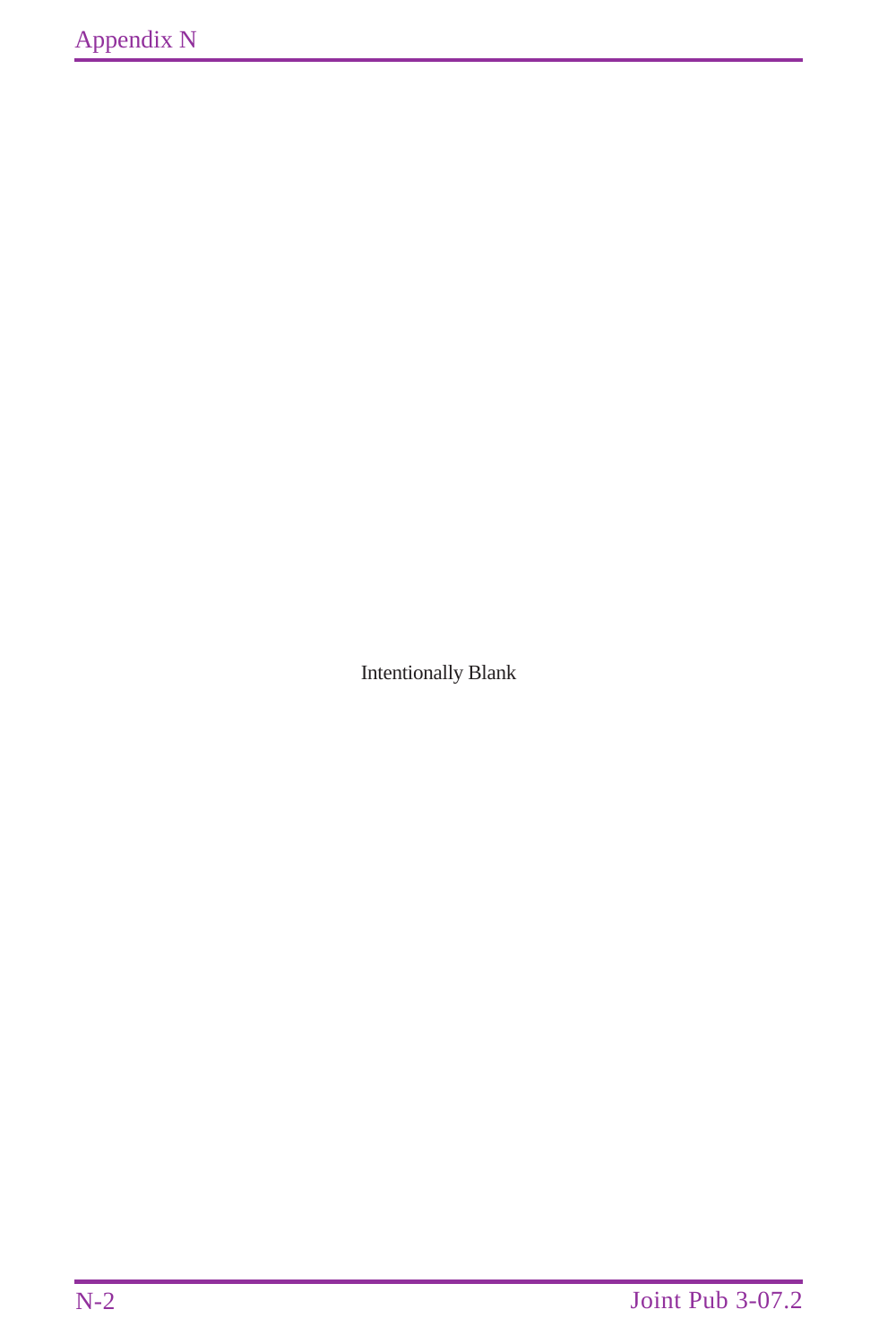## APPENDIX O **REFERENCES**

The development of Joint Pub 3-07.2 is based upon the following primary references:

- 1. Public Law 99-399, "Omnibus Diplomatic Security and Antiterrorism Act of 1986."
- 2. DODD 2000.12, "DoD Combating Terrorism Program."

3. DODD O-2000.12H, "Protection of DoD Personnel and Activities Against Acts of Terrorism and Political Turbulence."

- 4. DODD 3025.1, "Military Support to Civil Authorities (MSCA)."
- 5. DODD 3025.12, "Military Assistance for Civil Disturbances (MACDIS)."
- 6. DODD 3025.15, "Military Assistance to Civil Authorities."
- 7. DODD 5025.1-M, "DoD Directives System Procedures."
- 8. DODD 5160.54, "DoD Key Asset Protection Plan (KAPP)."
- 9. DODD 5210.84, "Security of DoD Personnel at US Missions Abroad."
- 10. DODD 5240.1, "DoD Intelligence Activities."

11. DODD 5240.1-R, "Procedures Governing the Activities of DoD Intelligence Components that Affect United States Persons."

12. DODD 5240.6, "Counterintelligence Awareness and Briefing Program."

13. DODD 5525.5, "DoD Cooperation with Civilian Law Enforcement Officials."

14. DODI 2000.14, Draft, "DoD Combating Terrorism Program Procedures."

15. DODI O-2000.16, "DoD Combating Terrorism Program Standards."

16. Defense Special Weapons Agency, Force Protection, Vulnerability Assessment Team, "Guidelines for Assessment Team Members," Initial Draft.

17. Commandant Instruction 16000.12, "Marine Safety Manual," Volumes VII and X.

- 18. DOD Manual C-5210.41-M, "Nuclear Weapons Security Manual (U)."
- 19. Joint Pub 0-2, "Unified Action Armed Forces (UNAAF)."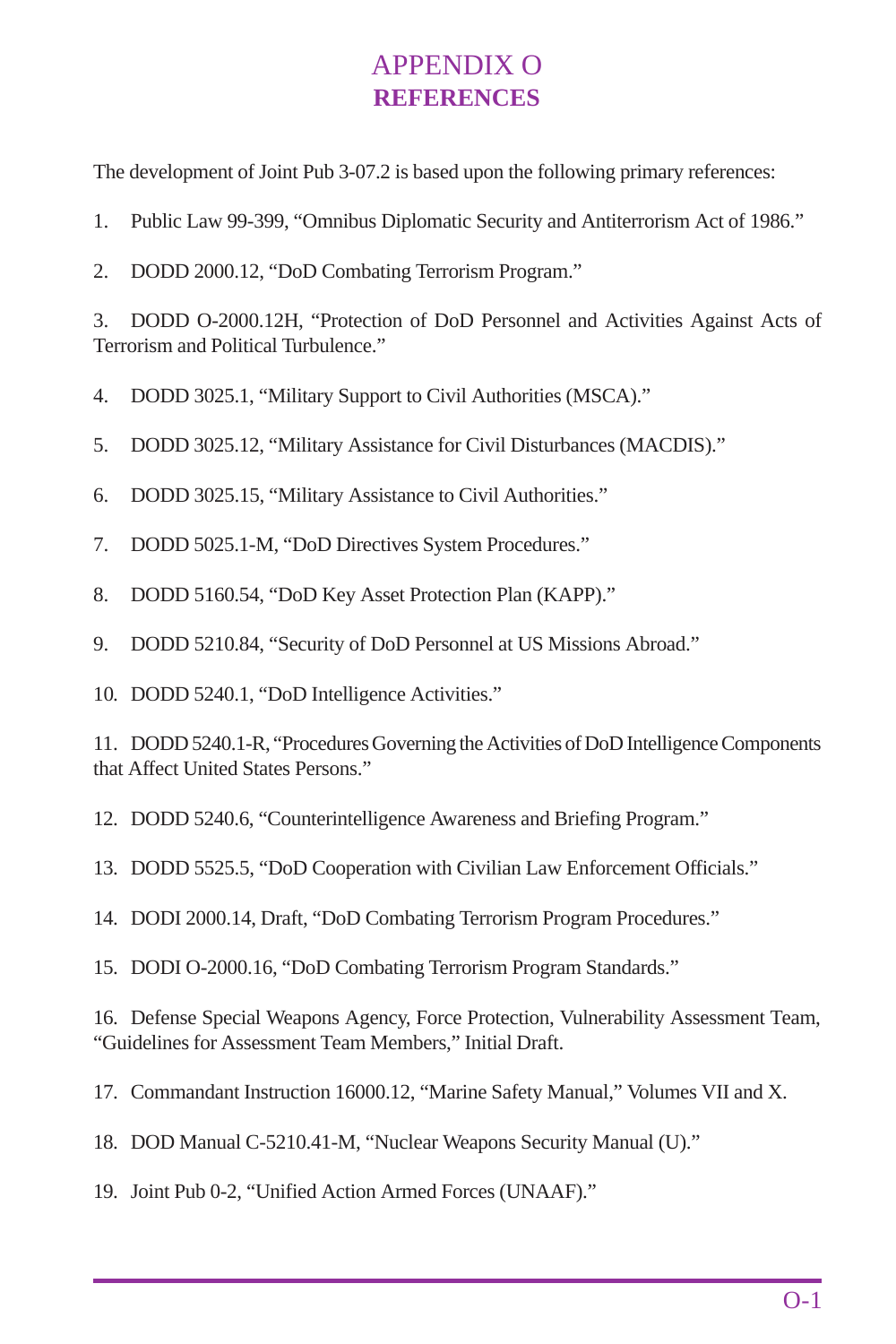### Appendix O

20. Joint Pub 1-01, "Joint Publication System, Joint Doctrine and Joint Tactics, Techniques, and Procedures Development Program."

- 21. Joint Pub 1-02, "DOD Dictionary of Military and Associated Terms."
- 22. Joint Pub 2-0, "Doctrine for Intelligence Support to Joint Operations."
- 23. Joint Pub 3-0, "Doctrine for Joint Operations."
- 24. Joint Pub 3-05, "Doctrine for Joint Special Operations."
- 25. Joint Pub 3-05.3, "Joint Special Operations Operational Procedures."
- 26. Joint Pub 3-07, "Joint Doctrine for Military Operations Other Than War."

27. Joint Pub 3-07.7, "Joint Tactics, Techniques, and Procedures for Domestic Support Operations."

- 28. Joint Pub 3-08, "Interagency Coordination During Joint Operations."
- 29. Joint Pub 3-10, "Doctrine for Joint Rear Area Operations."
- 30. Joint Pub 3-10.1, "Joint Tactics, Techniques, and Procedures for Base Defense."
- 31. Joint Pub 3-16, "Joint Doctrine for Multinational Operations."
- 32. Joint Pub 3-54, "Joint Doctrine for Operations Security."
- 33. CJCSI 3121.01, "Standing Rules of Engagement for US Forces."
- 34. CJCSI 3150.25, "Joint After-Action Reporting System."

35. CJCSM 3122.03, "Joint Operation Planning and Execution System Vol II: (Planning Formats and Guidance)."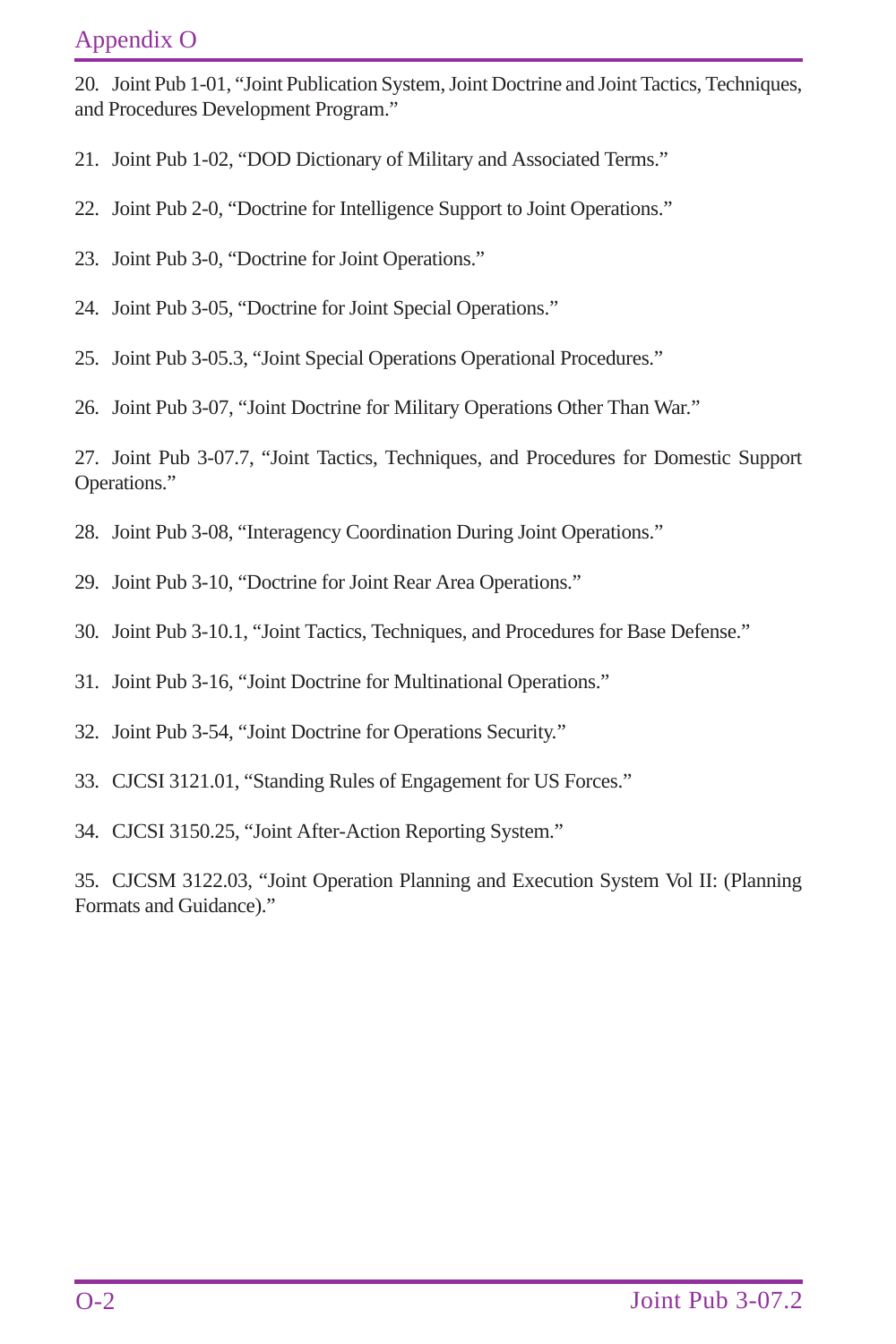## APPENDIX P **ADMINISTRATIVE INSTRUCTIONS**

#### **1. User Comments**

Users in the field are highly encouraged to submit comments on this publication to the Joint Warfighting Center, Attn: Doctrine Division, Fenwick Road, Bldg 96, Fort Monroe, VA 23651-5000. These comments should address content (accuracy, usefulness, consistency, and organization), writing, and appearance.

### **2. Authorship**

The lead agent and Joint Staff doctrine sponsor for this publication is the Director for Operations (J-3).

#### **3. Supersession**

This publication supersedes Joint Pub 3-07.2, 25 June 1993, "Joint Tactics, Techniques, and Procedures for Antiterrorism."

### **4. Change Recommendations**

a. Recommendations for urgent changes to this publication should be submitted:

#### TO: JOINT STAFF WASHINGTON DC//J34/J7-JDD//

Routine changes should be submitted to the Director for Operational Plans and Interoperability (J-7), JDD, 7000 Joint Staff Pentagon, Washington, DC 20318-7000.

b. When a Joint Staff directorate submits a proposal to the Chairman of the Joint Chiefs of Staff that would change source document information reflected in this publication, that directorate will include a proposed change to this publication as an enclosure to its proposal. The Military Services and other organizations are requested to notify the Director, J-7, Joint Staff, when changes to source documents reflected in this publication are initiated.

c. Record of Changes:

| CHANGE COPY |                              | DATE OF | <b>DATE</b> | <b>POSTED</b> |                |
|-------------|------------------------------|---------|-------------|---------------|----------------|
|             | NUMBER NUMBER CHANGE ENTERED |         |             | – RY          | <b>REMARKS</b> |
|             |                              |         |             |               |                |

\_\_\_\_\_\_\_\_\_\_\_\_\_\_\_\_\_\_\_\_\_\_\_\_\_\_\_\_\_\_\_\_\_\_\_\_\_\_\_\_\_\_\_\_\_\_\_\_\_\_\_\_\_\_\_\_\_\_\_\_\_\_\_\_\_\_\_\_\_\_ \_\_\_\_\_\_\_\_\_\_\_\_\_\_\_\_\_\_\_\_\_\_\_\_\_\_\_\_\_\_\_\_\_\_\_\_\_\_\_\_\_\_\_\_\_\_\_\_\_\_\_\_\_\_\_\_\_\_\_\_\_\_\_\_\_\_\_\_\_\_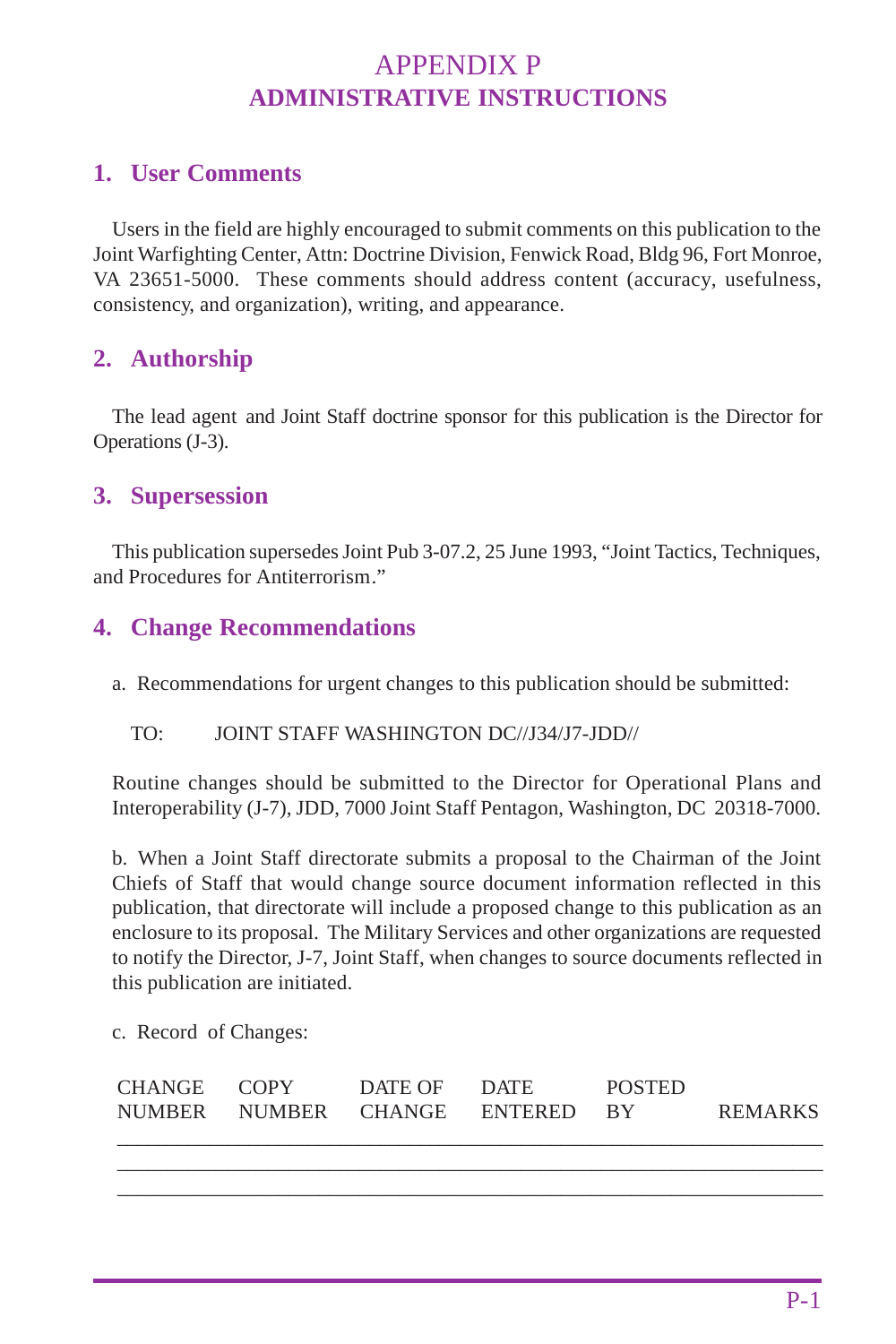## **5. Distribution**

a. Additional copies of this publication can be obtained through Service publication centers.

b. Only approved pubs and test pubs are releasable outside the combatant commands, Services, and Joint Staff. Release of any classified joint publication to foreign governments or foreign nationals must be requested through the local embassy (Defense Attaché Office) to DIA Foreign Liaison Office, PSS, Room 1A674, Pentagon, Washington, DC 20301-7400.

c. Additional copies should be obtained from the Military Service assigned administrative support responsibility by DOD Directive 5100.3, 1 November 1988, "Support of the Headquarters of Unified, Specified, and Subordinate Joint Commands."

By Military Services:

| Army:         | US Army AG Publication Center SL<br>1655 Woodson Road<br>Attn: Joint Publications<br>St. Louis, MO 63114-6181      |
|---------------|--------------------------------------------------------------------------------------------------------------------|
| Air Force:    | Air Force Publications Distribution Center<br>2800 Eastern Boulevard<br>Baltimore, MD 21220-2896                   |
| Navy:         | CO, Naval Inventory Control Point<br>700 Robbins Avenue<br>Bldg 1, Customer Service<br>Philadelphia, PA 19111-5099 |
| Marine Corps: | Marine Corps Logistics Base<br>Albany, GA 31704-5000                                                               |
| Coast Guard:  | Coast Guard Headquarters, COMDT (G-OPD)<br>2100 2nd Street, SW<br>Washington, DC 20593-0001                        |

d. Local reproduction is authorized and access to unclassified publications is unrestricted. However, access to and reproduction authorization for classified joint publications must be in accordance with DOD Regulation 5200.1-R.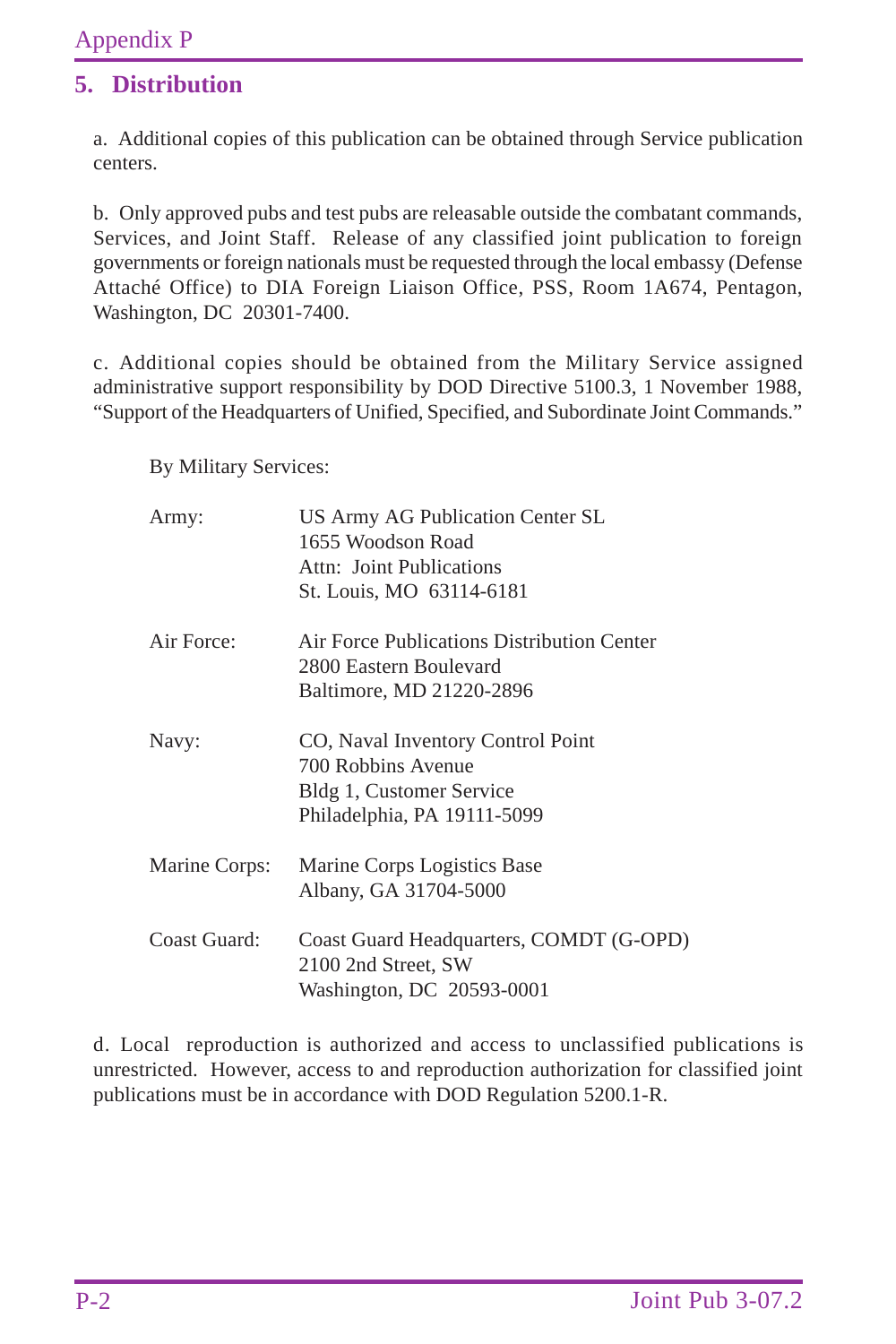## **GLOSSARY PART I — ABBREVIATIONS AND ACRONYMS**

| <b>AFOSI</b><br>AOR<br>ASD(C3I)<br>ASD(FMP)<br>ASD(SO/LIC) | Air Force Office of Special Investigations<br>area of responsibility<br>Assistant Secretary of Defense (Command, Control,<br>Communications, and Intelligence)<br>Assistant Secretary of Defense (Force Management Policy)<br>Assistant Secretary of Defense (Special Operations and Low- |
|------------------------------------------------------------|-------------------------------------------------------------------------------------------------------------------------------------------------------------------------------------------------------------------------------------------------------------------------------------------|
| AT                                                         | Intensity Conflict)<br>antiterrorism                                                                                                                                                                                                                                                      |
| <b>ATCC</b>                                                | <b>Antiterrorism Coordinating Committee</b>                                                                                                                                                                                                                                               |
| BAF                                                        | backup alert force                                                                                                                                                                                                                                                                        |
| $C-B$                                                      | chemical-biological                                                                                                                                                                                                                                                                       |
| <b>CIA</b>                                                 | Central Intelligence Agency                                                                                                                                                                                                                                                               |
| <b>CINC</b>                                                | commander of a combatant command                                                                                                                                                                                                                                                          |
| <b>CISO</b>                                                | counterintelligence support officer                                                                                                                                                                                                                                                       |
| <b>CJCS</b>                                                | Chairman of the Joint Chiefs of Staff                                                                                                                                                                                                                                                     |
| <b>COM</b>                                                 | Chief of Mission                                                                                                                                                                                                                                                                          |
| <b>CT</b>                                                  | counterterrorism                                                                                                                                                                                                                                                                          |
| <b>CTRIF</b>                                               | Combatting Terrorism Readiness Initiative Fund                                                                                                                                                                                                                                            |
| <b>DIA</b>                                                 | Defense Intelligence Agency                                                                                                                                                                                                                                                               |
| <b>DOD</b>                                                 | Department of Defense                                                                                                                                                                                                                                                                     |
| <b>DODD</b>                                                | Department of Defense Directive                                                                                                                                                                                                                                                           |
| <b>DODI</b>                                                | Department of Defense Instruction                                                                                                                                                                                                                                                         |
| <b>DOJ</b>                                                 | Department of Justice                                                                                                                                                                                                                                                                     |
| <b>DOS</b>                                                 | Department of State                                                                                                                                                                                                                                                                       |
| <b>DOT</b>                                                 | Department of Transportation                                                                                                                                                                                                                                                              |
| <b>EOD</b>                                                 | explosive ordnance disposal                                                                                                                                                                                                                                                               |
| <b>FAA</b>                                                 | <b>Federal Aviation Administration</b>                                                                                                                                                                                                                                                    |
| <b>FBI</b>                                                 | Federal Bureau of Investigation                                                                                                                                                                                                                                                           |
| <b>FCG</b>                                                 | Foreign Clearance Guide                                                                                                                                                                                                                                                                   |
| <b>FP</b>                                                  | force protection                                                                                                                                                                                                                                                                          |
| <b>HNS</b>                                                 | host-nation support                                                                                                                                                                                                                                                                       |
| IAW                                                        | in accordance with                                                                                                                                                                                                                                                                        |
| <b>ICP</b>                                                 | incident control point                                                                                                                                                                                                                                                                    |
| <b>IED</b>                                                 | improvised explosive device                                                                                                                                                                                                                                                               |
| <b>IR</b>                                                  | information requirement                                                                                                                                                                                                                                                                   |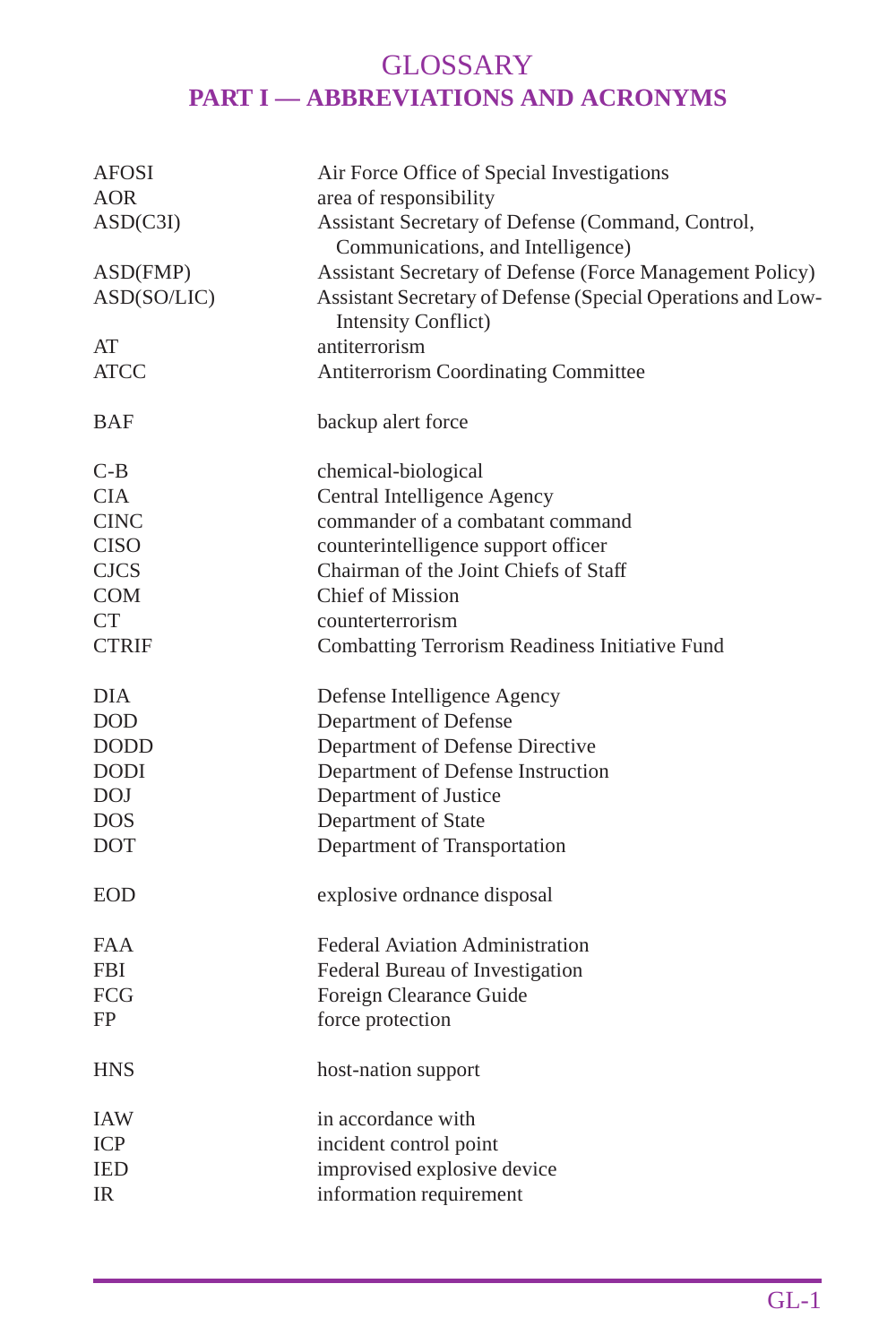# **Glossary**

| $J-2$             | Intelligence Directorate of a joint staff                 |
|-------------------|-----------------------------------------------------------|
| JRA               | joint rear area                                           |
| <b>JRAC</b>       | joint rear area coordinator                               |
| <b>JROC</b>       | Joint Requirements Oversight Council                      |
| JTF               | joint task force                                          |
| <b>MOOTW</b>      | military operations other than war                        |
| MOU               | memorandum of understanding                               |
| <b>MWD</b>        | military working dog                                      |
| <b>NBC</b>        | nuclear, biological, and chemical                         |
| <b>NCIS</b>       | Naval Criminal Investigative Service                      |
| <b>NRC</b>        | <b>National Response Center</b>                           |
| <b>NSC</b>        | National Security Council                                 |
| <b>OP</b>         | observation post                                          |
| <b>OPSEC</b>      | operations security                                       |
| <b>OSD</b>        | Office of the Secretary of Defense                        |
| <b>OSPG</b>       | Overseas Security Policy Group                            |
| PAO               | public affairs officer                                    |
| <b>PPBS</b>       | Planning, Programming, and Budgeting System               |
| <b>PSYOP</b>      | psychological operations                                  |
| RF                | reserve force                                             |
| <b>ROE</b>        | rules of engagement                                       |
| R&R               | rest & recuperation                                       |
| <b>SAC</b>        | special agent in charge                                   |
| <b>SAL</b>        | small arms locker                                         |
| <b>SAT</b>        | security alert team                                       |
| <b>SDF</b>        | self defense force                                        |
| <b>SOFA</b>       | status-of-forces agreement                                |
| SOP               | standing operating procedure                              |
| <b>THREATCON</b>  | terrorist threat condition                                |
| <b>TSA</b>        | travel security advisory                                  |
| <b>USACIDC</b>    | United States Army Criminal Investigations Command        |
| <b>USAMPS</b>     | United States Army Military Police School                 |
| <b>USCG</b>       | <b>United States Coast Guard</b>                          |
| <b>USDA&amp;T</b> | Under Secretary of Defense for Acquisition and Technology |
| VA                | vulnerability assessment                                  |
| <b>WMD</b>        | weapons of mass destruction                               |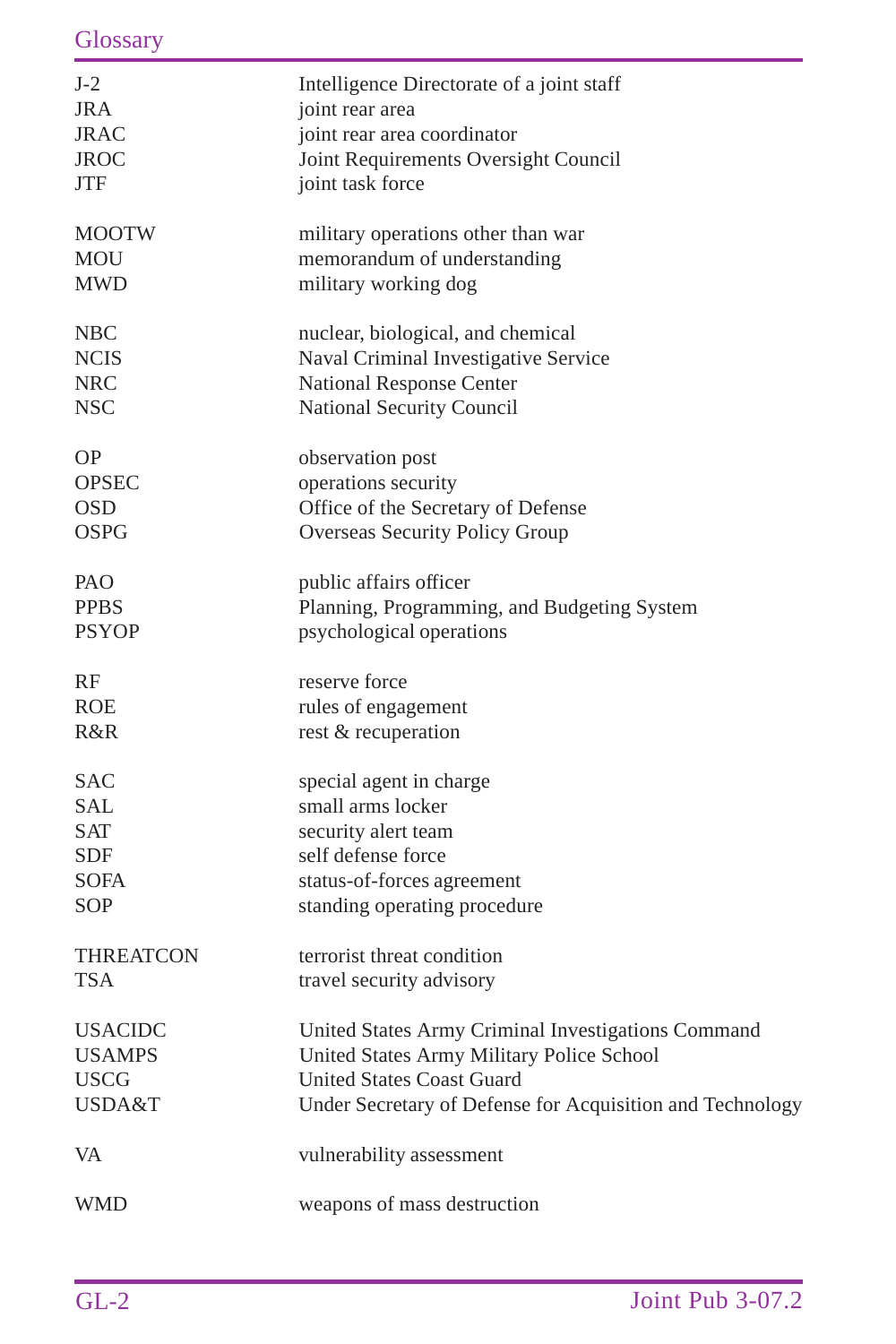#### **PART II — TERMS AND DEFINITIONS**

- **aircraft piracy.** Any seizure or exercise of control, by force or violence or threat of force or violence or by any other form of intimidation and with wrongful intent, of an aircraft within the special aircraft jurisdiction of the United States. (Joint Pub 1-02)
- **antiterrorism.** Defensive measures used to reduce the vulnerability of individuals and property to terrorist acts, to include limited response and containment by local military forces. Also called AT. (Joint Pub 1-02)
- **combatting terrorism.** Actions, including antiterrorism (defensive measures taken to reduce vulnerability to terrorist acts) and counterterrorism (offensive measures taken to prevent, deter, and respond to terrorism), taken to oppose terrorism throughout the entire threat spectrum. (Joint Pub 1-02)
- **counterintelligence.** Information gathered and activities conducted to protect against espionage, other intelligence activities, sabotage, or assassinations conducted by or on behalf of foreign governments or elements thereof, foreign organizations, or foreign persons, or international terrorist activities. Also called CI. (Joint Pub 1-02)
- **counterintelligence support.** Conducting counterintelligence activities to protect against espionage and other foreign intelligence activities, sabotage, international terrorist activities, or assassinations conducted for, or on behalf of, foreign powers, organizations, or persons. (Joint Pub 1-02)
- **counterterrorism.** Offensive measures taken to prevent, deter, and respond to terrorism. Also called CT. (Joint Pub 1-02)
- **deterrence.** The prevention from action by fear of the consequences. Deterrence is a

state of mind brought about by the existence of a credible threat of unacceptable counteraction. (Joint Pub 1-02)

- **force protection.** Security program designed to protect Service members, civilian employees, family members, facilities, and equipment, in all locations and situations, accomplished through planned and integrated application of combatting terrorism, physical security, operations security, personal protective services, and supported by intelligence, counterintelligence, and other security programs. (This term and its definition replaces the existing term and its definition and is approved for inclusion in the next edition of Joint Pub 1-02.)
- **high-risk personnel.** Personnel who, by their grade, assignment, symbolic value, or relative isolation, are likely to be attractive or accessible terrorist targets. (Joint Pub 1-02)
- **hostage.** A person held as a pledge that certain terms or agreements will be kept. (The taking of hostages is forbidden under the Geneva Conventions, 1949). (Joint Pub 1-02)
- **improvised explosive device.** A device placed or fabricated in an improvised manner incorporating destructive, lethal, noxious, pyrotechnic, or incendiary chemicals and designed to destroy, incapacitate, harass, or distract. It may incorporate military stores, but is normally devised from nonmilitary components. Also called IED. (This term and its definition modifies the existing term and definition and is approved for inclusion in the next edition of Joint Pub 1-02)
- **incident control point.** A designated point close to a terrorist incident where crisis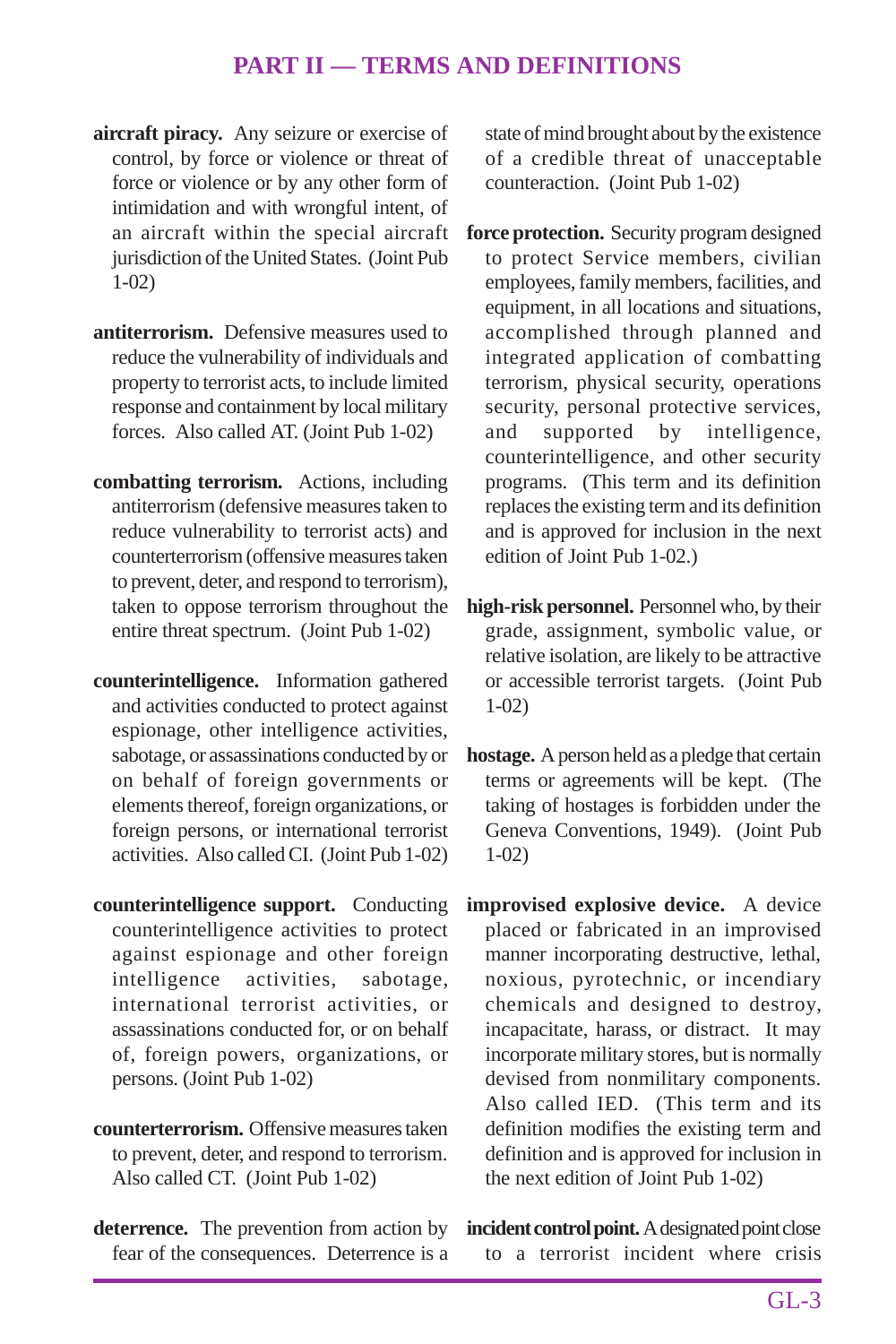#### **Glossary**

management forces will rendezvous and establish control capability before initiating a tactical reaction. Also called ICP. (This term and its definition modifies the existing term and definition and is approved for inclusion in the next edition of Joint Pub 1-02)

- **initial response force.** The first unit, usually military police, on the scene of a terrorist incident. (Joint Pub 1-02)
- **installation.** A grouping of facilities, located in the same vicinity, which support particular functions. Installations may be elements of a base. (Joint Pub 1-02)
- **installation commander.** The individual responsible for all operations performed by an installation. (Joint Pub 1-02)
- **insurgent.** Member of a political party who rebels against established leadership. (Joint Pub 1-02)
- **intelligence.** 1. The product resulting from the collection, processing, integration, analysis, evaluation, and interpretation of available information concerning foreign countries or areas. 2. Information and knowledge about an adversary obtained through observation, investigation, analysis, or understanding. (Joint Pub 1-02)
- **negotiations.** A discussion between authorities and a barricaded offender or terrorist to effect hostage release and terrorist surrender. (Joint Pub 1-02)
- **open-source intelligence.** Information of potential intelligence value that is available to the general public. Also called OSINT. (Joint Pub 1-02)
- **operations center.** The facility or location on an installation, base, or facility used by the commander to command, control, and coordinate all crisis activities. (Joint Pub 1-02)
- **operations security.** A process of identifying critical information and subsequently analyzing friendly actions attendant to military operations and other activities to: a. Identify those actions that can be observed by adversary intelligence systems. b. Determine indicators hostile intelligence systems might obtain that could be interpreted or pieced together to derive critical information in time to be useful to adversaries. c. Select and execute measures that eliminate or reduce to an acceptable level the vulnerabilities of friendly actions to adversary exploitation. Also called OPSEC. (Joint Pub 1-02)
- **physical security.** That part of security concerned with physical measures designed to safeguard personnel; to prevent unauthorized access to equipment, installations, material and documents; and to safeguard them against espionage, sabotage, damage, and theft. (Joint Pub 1-02)
- **prevention.** The security procedures undertaken by the public and private sector in order to discourage terrorist acts. (Joint Pub 1-02)
- **proactive measures.** In antiterrorism, measures taken in the preventive stage of antiterrorism designed to harden targets and detect actions before they occur. (Joint Pub 1-02)
- **status-of-forces agreement.** An agreement which defines the legal position of a visiting military force deployed in the territory of a friendly state. Agreements delineating the status of visiting military forces may be bilateral or multilateral. Provisions pertaining to the status of visiting forces may be set forth in a separate agreement, or they may form a part of a more comprehensive agreement. These provisions describe how the authorities of a visiting force may control members of that force and the amenability of the force or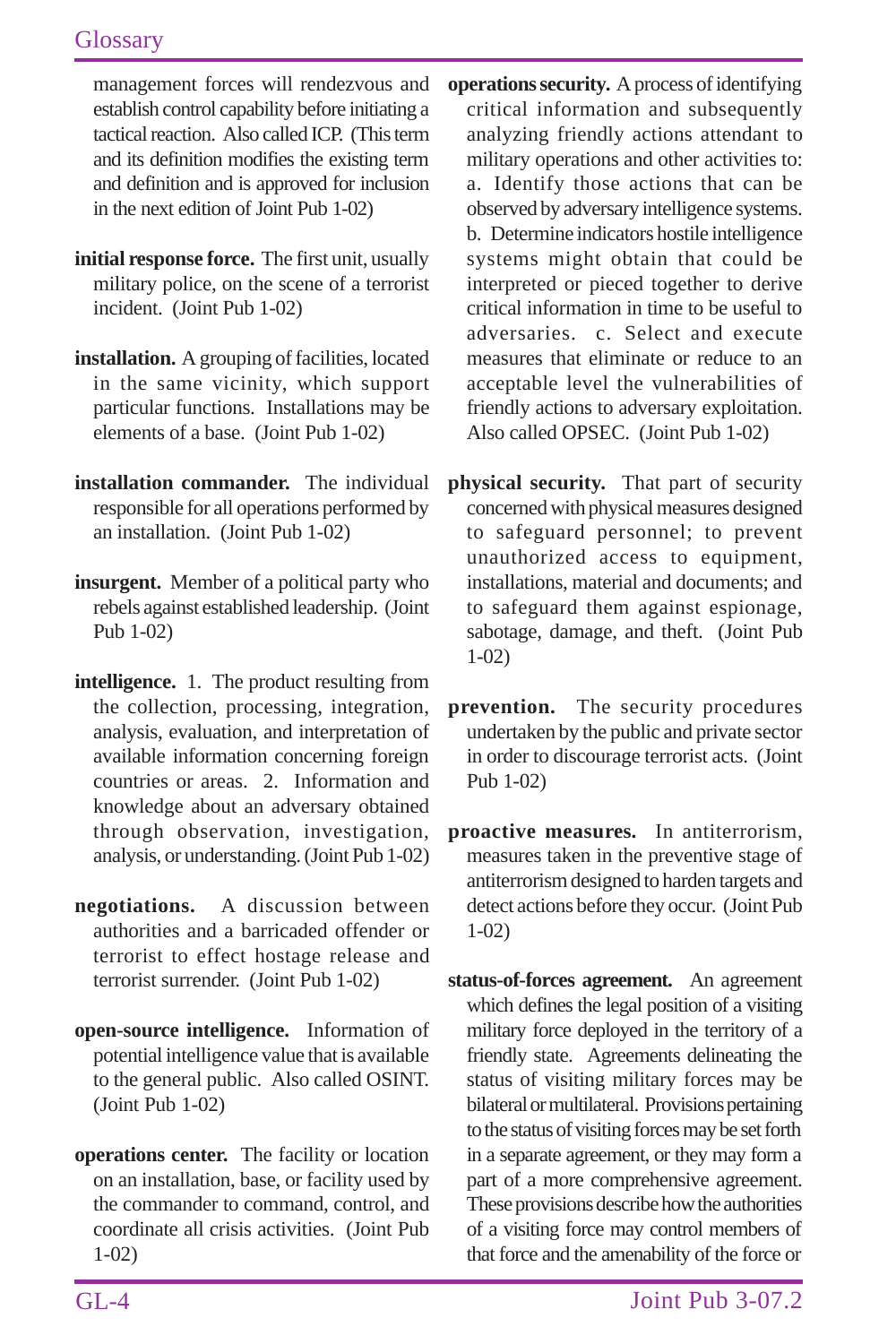its members to the local law or to the authority of local officials. To the extent that agreements delineate matters affecting the relations between a military force and civilian authorities and population, they may be considered as civil affairs agreements. Also called SOFA. (Joint Pub 1-02)

- **terrorism.** The calculated use of unlawful violence or threat of unlawful violence to inculcate fear; intended to coerce or to intimidate governments or societies in the pursuit of goals that are generally political, religious, or ideological. (This term and its definition replaces the existing term and its definition and is approved for inclusion in the next edition of Joint Pub 1-02.)
- **terrorist.** An individual who uses violence, terror, and intimidation to achieve a result. (Joint Pub 1-02)
- **terrorist groups.** Any element regardless of size or espoused cause, which repeatedly commits acts of violence or threatens violence in pursuit of its political, religious, or ideological objectives. (Joint Pub 1-02)
- **terrorist threat conditions.** A Chairman of the Joint Chiefs of Staff-approved program standardizing the Military Services' identification of and recommended responses to terrorist threats against US personnel and facilities. This program facilitates inter-Service coordination and support for antiterrorism activities. Also called THREATCONs. There are four THREATCONs above normal: a. THREATCON ALPHA—This condition applies when there is a general threat of possible terrorist activity against personnel and facilities, the nature and extent of which are unpredictable, and circumstances do not justify full implementation of THREATCON BRAVO measures. However, it may be necessary to implement certain measures from higher

THREATCONs resulting from intelligence received or as a deterrent. The measures in this THREATCON must be capable of being maintained indefinitely. b. THREATCON BRAVO—This condition applies when an increased and more predictable threat of terrorist activity exists. The measures in this THREATCON must be capable of being maintained for weeks without causing undue hardship, affecting operational capability, and aggravating relations with local authorities. c. THREATCON CHARLIE—This condition applies when an incident occurs or intelligence is received indicating some form of terrorist action against personnel and facilities is imminent. Implementation of measures in this THREATCON for more than a short period probably will create hardship and affect the peacetime activities of the unit and its personnel. d. THREATCON DELTA—This condition applies in the immediate area where a terrorist attack has occurred or when intelligence has been received that terrorist action against a specific location or person is likely. Normally, this THREATCON is declared as a localized condition. (Joint Pub 1-02)

- **threat analysis.** In antiterrorism, threat analysis is a continual process of compiling and examining all available information concerning potential terrorist activities by terrorist groups which could target a facility. A threat analysis will review the factors of a terrorist group's existence, capability, intentions, history, and targeting, as well as the security environment within which friendly forces operate. Threat analysis is an essential step in identifying probability of terrorist attack and results in a threat assessment. (Joint Pub 1-02)
- **threat and vulnerability assessment.** In antiterrorism, the pairing of a facility's threat analysis and vulnerability analysis. (Joint Pub 1-02)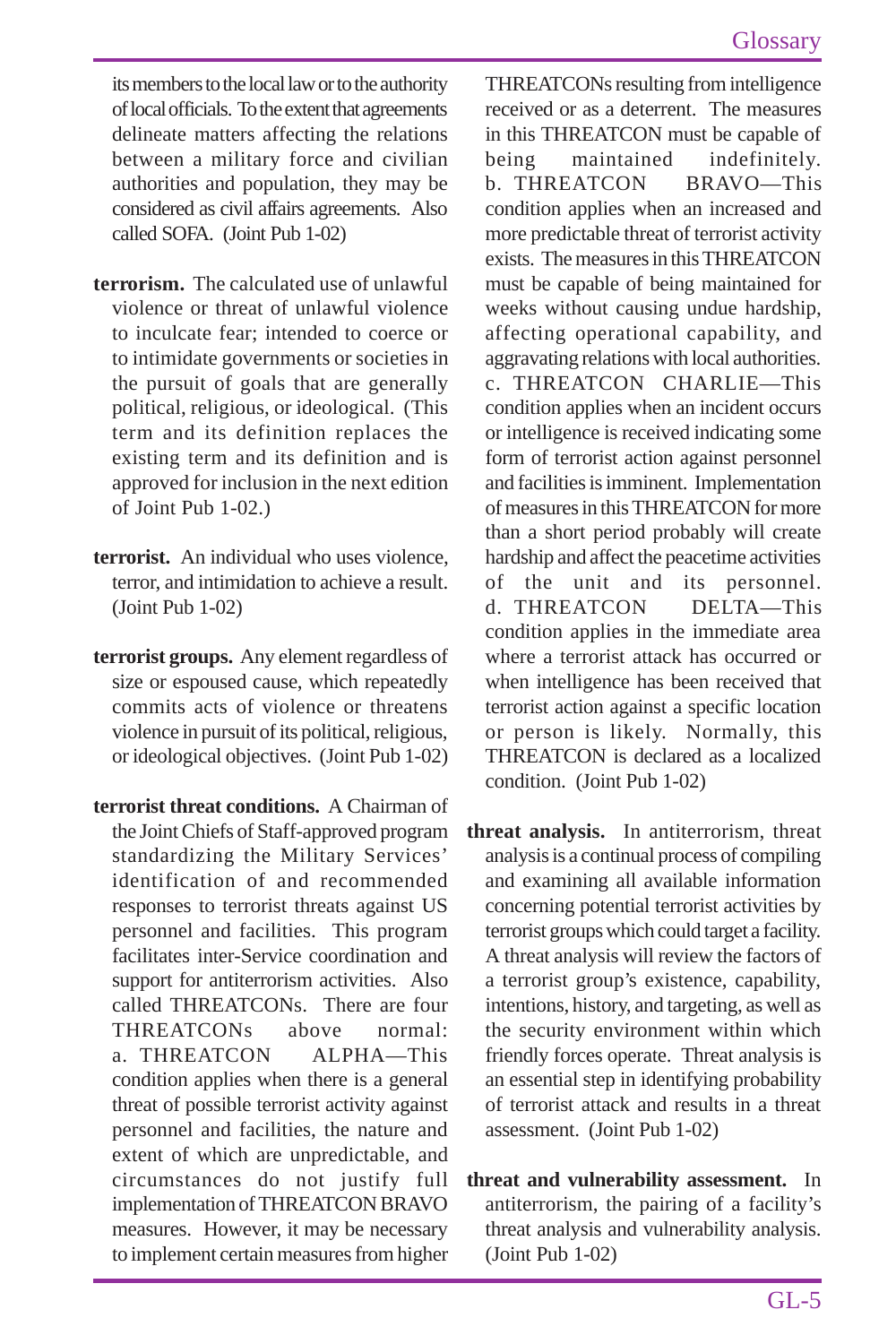Intentionally Blank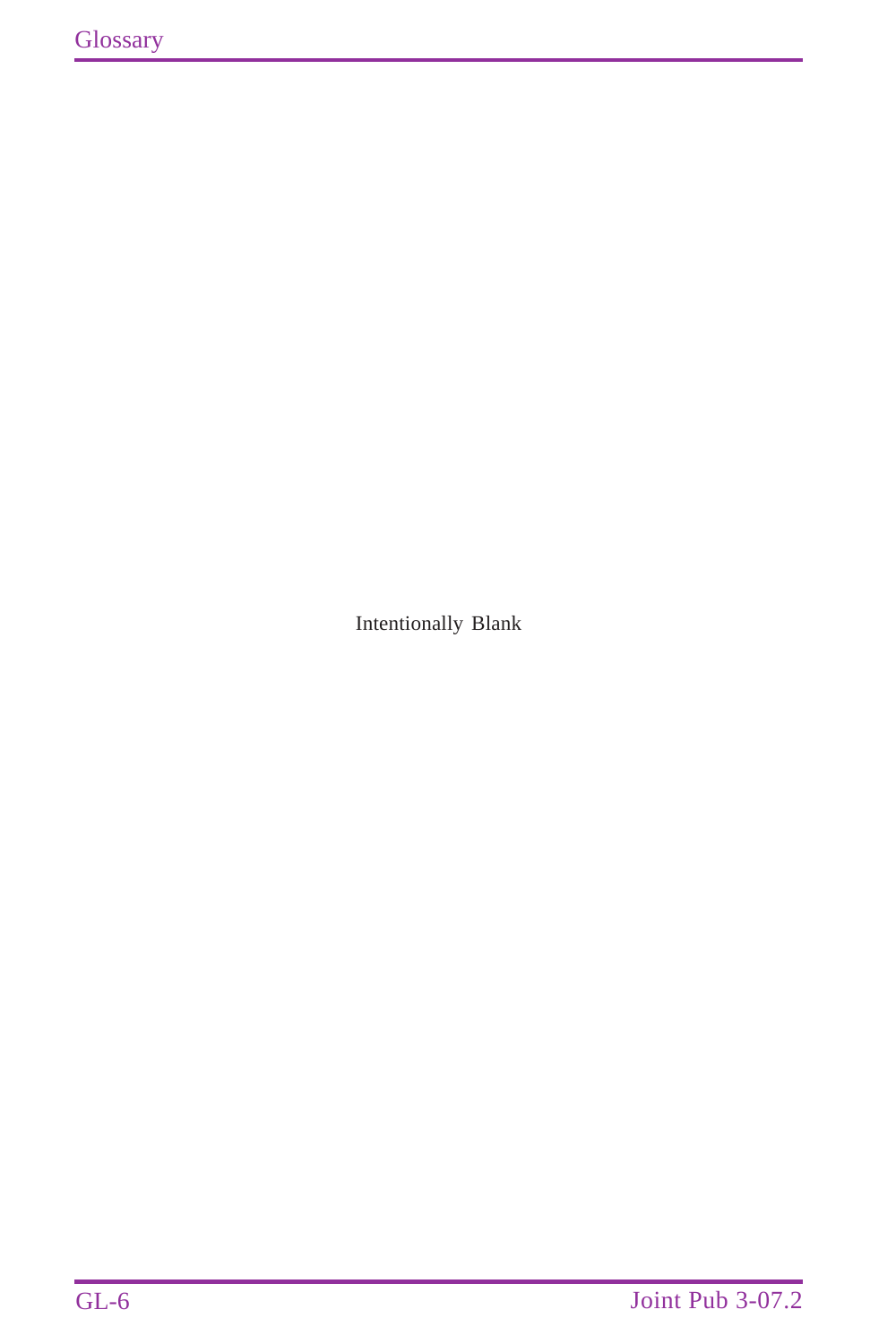